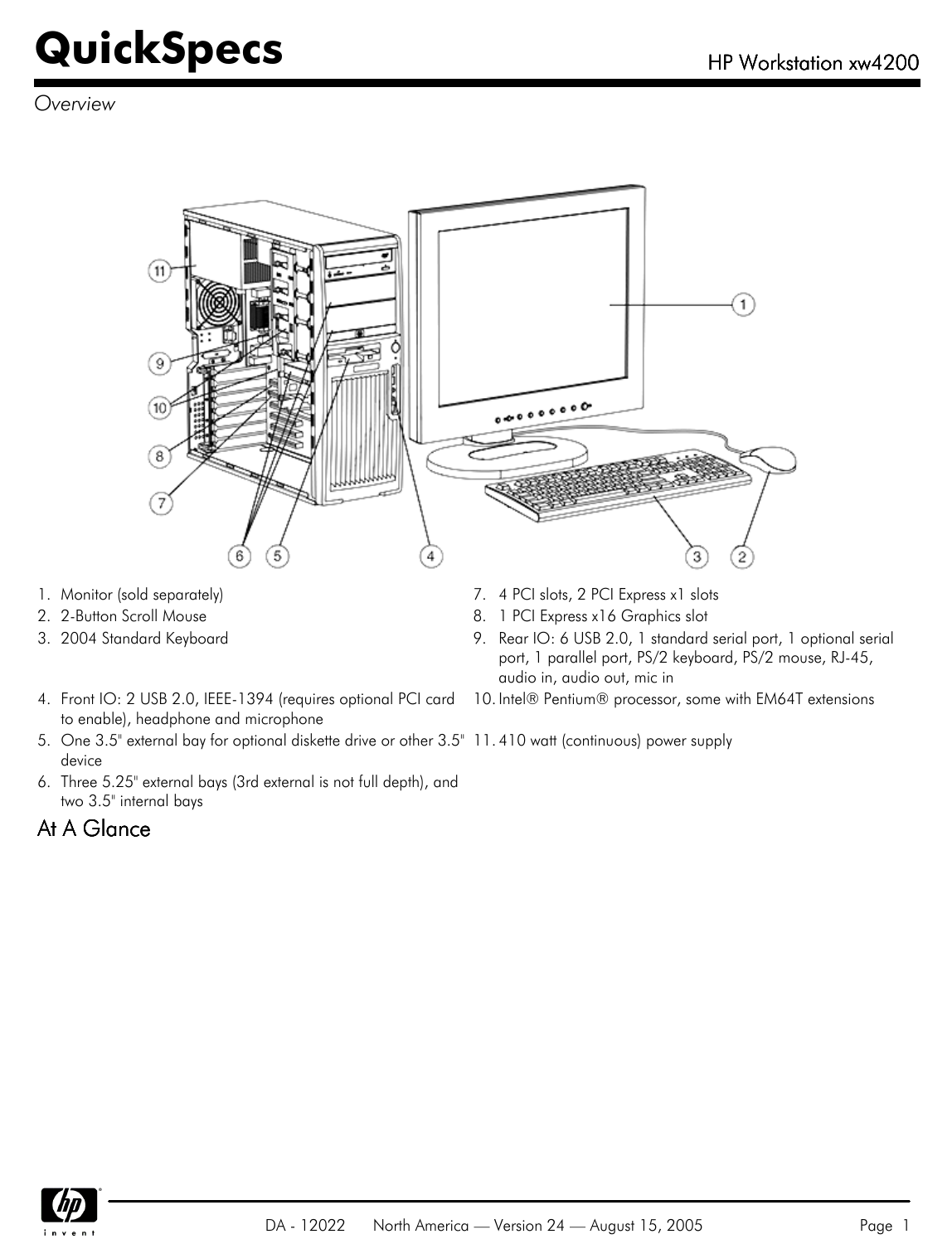#### *Overview*

- Intel® Pentium® processor with Hyper-Threading Technology
- Choice of operating systems: Microsoft Windows XP Professional, Microsoft Windows XP Professional, x64 Edition Red Hat Enterprise WS 3, HP Installer Kit for Linux (see<http://www.hp.com/workstations/software/linux/> for details)
- Support for future Intel® Extended Memory 64 Technology (EM64T) processors
- $\bullet$ Intel 925X Express chipset
- Integrated HP Gbit LAN by Broadcom
- 800 MHz processor front side bus
- Convertible and tool-less minitower chassis  $\bullet$
- 3 PCI-Express slots/4 PCI slots
- Dual channel DDR-2 memory at 533 MHz  $\bullet$
- Four channel SATA Controller with RAID 0 or 1  $\bullet$
- SoundMax Digital AC97 integrated audio with internal speaker  $\bullet$
- Pre-loaded Manageability tools
- Protected by HP Services, including a 3-3-3 standard warranty. Terms and conditions vary by country. Certain restrictions and  $\bullet$ exclusions apply.

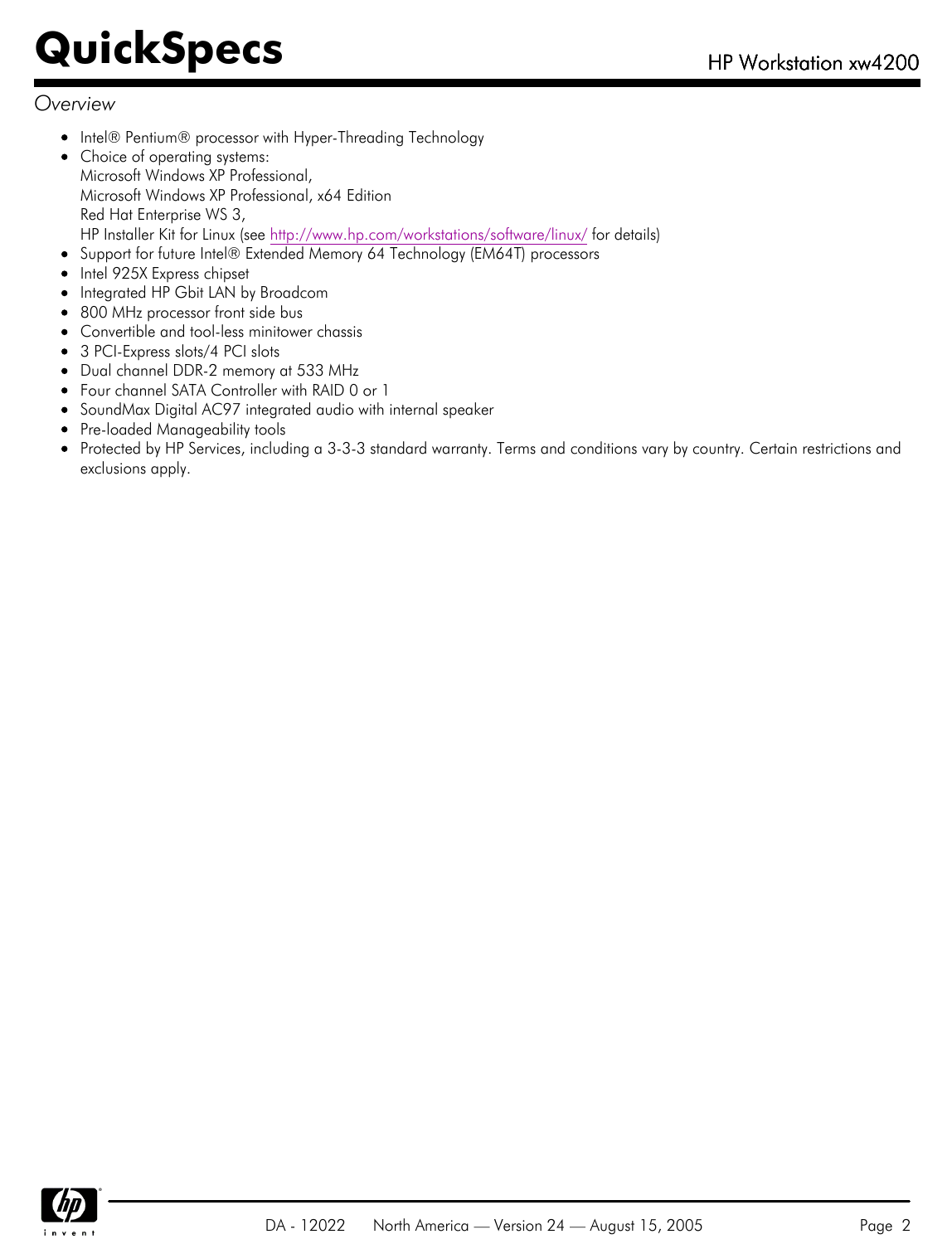*Standard Features - Custom Components*

| Processor and Speed -<br>One of the following | All processors feature Hyper-Threading Technology<br>Intel® Pentium 4 Processor 2.80 GHz, 1 MB/800 MHz FSB<br>Intel® Pentium 4 Processor 3.00 GHz, 1 MB/800 MHz FSB<br>Intel® Pentium 4 Processor 3.20 GHz, 1 MB/800 MHz FSB with EM64T<br>Intel® Pentium 4 Processor 3.40 GHz, 1 MB/800 MHz FSB with EM64T<br>Intel® Pentium 4 Processor 3.60 GHz, 1 MB/800 MHz FSB with EM64T<br>Intel® Pentium 4 Processor 3.80 GHz, 1 MB/800 MHz FSB with EM64T<br>This workstation will support Pentium 4 processors with Extended Memory 64-bit Technology as they<br>become available from Intel |                   |                      |  |  |
|-----------------------------------------------|-----------------------------------------------------------------------------------------------------------------------------------------------------------------------------------------------------------------------------------------------------------------------------------------------------------------------------------------------------------------------------------------------------------------------------------------------------------------------------------------------------------------------------------------------------------------------------------------|-------------------|----------------------|--|--|
| Operating System -                            | Microsoft Windows XP Professional                                                                                                                                                                                                                                                                                                                                                                                                                                                                                                                                                       |                   |                      |  |  |
| One of the following                          | Microsoft Windows XP Professional, x64 Edition                                                                                                                                                                                                                                                                                                                                                                                                                                                                                                                                          |                   |                      |  |  |
|                                               | HP EM64T Transition Tool Kit                                                                                                                                                                                                                                                                                                                                                                                                                                                                                                                                                            |                   |                      |  |  |
|                                               | Red Hat Enterprise Linux Workstation 3 Update 2 (32-bit available as pre-load, 32 & 64-bit available as<br>an After Market Option)                                                                                                                                                                                                                                                                                                                                                                                                                                                      |                   |                      |  |  |
|                                               | HP Installer CD for Red Hat Linux 7.2, 7.3 and WS 3 Box Set (32bit and 64 bit)<br>See http://www.hp.com/workstations/software/linux/<br>Click on "Hardware support matrix" under "Related links" for details.                                                                                                                                                                                                                                                                                                                                                                           |                   |                      |  |  |
|                                               | NOTE: Although HP Personal Workstations can be ordered with the HP Installer Kit for Linux and an<br>IEEE 1394 card, HP cannot provide customer support for this configuration. Please refer to the Linux<br>Hardware Support Matrix (http://www.hp.com/support/linux hardware matrix) for details, and to the<br>Linux User Manual (http://www.hp.com/support/linux user manual) for tips on user-enablement of the<br>IEEE 1394 Card.                                                                                                                                                 |                   |                      |  |  |
| 1st Hard Disk Drive -                         |                                                                                                                                                                                                                                                                                                                                                                                                                                                                                                                                                                                         | <b>Windows XP</b> | <b>Red Hat Linux</b> |  |  |
| One of the following                          | 40 GB 7200 rpm Serial ATA drive                                                                                                                                                                                                                                                                                                                                                                                                                                                                                                                                                         | 32-Bit, 64-Bit    | 7.2, 7,3, WS3        |  |  |
|                                               | 80 GB 7200 rpm Serial ATA drive                                                                                                                                                                                                                                                                                                                                                                                                                                                                                                                                                         | 32-Bit, 64-Bit    | 7.2, 7,3, WS3        |  |  |
|                                               | 160 GB 7200 rpm Serial ATA drive                                                                                                                                                                                                                                                                                                                                                                                                                                                                                                                                                        | 32-Bit, 64-Bit    | 7.2, 7,3, WS3        |  |  |
|                                               | 250 GB 7200 rpm Serial ATA drive                                                                                                                                                                                                                                                                                                                                                                                                                                                                                                                                                        | 32-Bit, 64-Bit    | 7.2, 7,3, WS3        |  |  |
|                                               | 400 GB 7200 rpm Serial ATA drive                                                                                                                                                                                                                                                                                                                                                                                                                                                                                                                                                        | 32-Bit, 64-Bit    | 7.2, 7,3, WS3        |  |  |
|                                               | 74 GB 10K rpm Serial ATA drive                                                                                                                                                                                                                                                                                                                                                                                                                                                                                                                                                          | 32-Bit, 64-Bit    | 7.2, 7,3, WS3        |  |  |
|                                               | 73 GB 10K Ultra320 SCSI drive                                                                                                                                                                                                                                                                                                                                                                                                                                                                                                                                                           | 32-Bit, 64-Bit    | 7.2, 7,3, WS3        |  |  |
|                                               | 300 GB 10K Ultra320 SCSI drive                                                                                                                                                                                                                                                                                                                                                                                                                                                                                                                                                          | 32-Bit, 64-Bit    | 7.2, 7,3, WS3        |  |  |
|                                               | 36 GB 15K Ultra320 SCSI drive                                                                                                                                                                                                                                                                                                                                                                                                                                                                                                                                                           | 32-Bit, 64-Bit    | 7.2, 7,3, WS3        |  |  |



73 GB 15K Ultra320 SCSI drive 32-Bit, 64-Bit 32-Bit, 64-Bit 32-Bit, 64-Bit 32, 7,3, WS3 146 GB 15K Ultra320 SCSI drive 32-Bit, 64-Bit 7.2, 7,3, WS3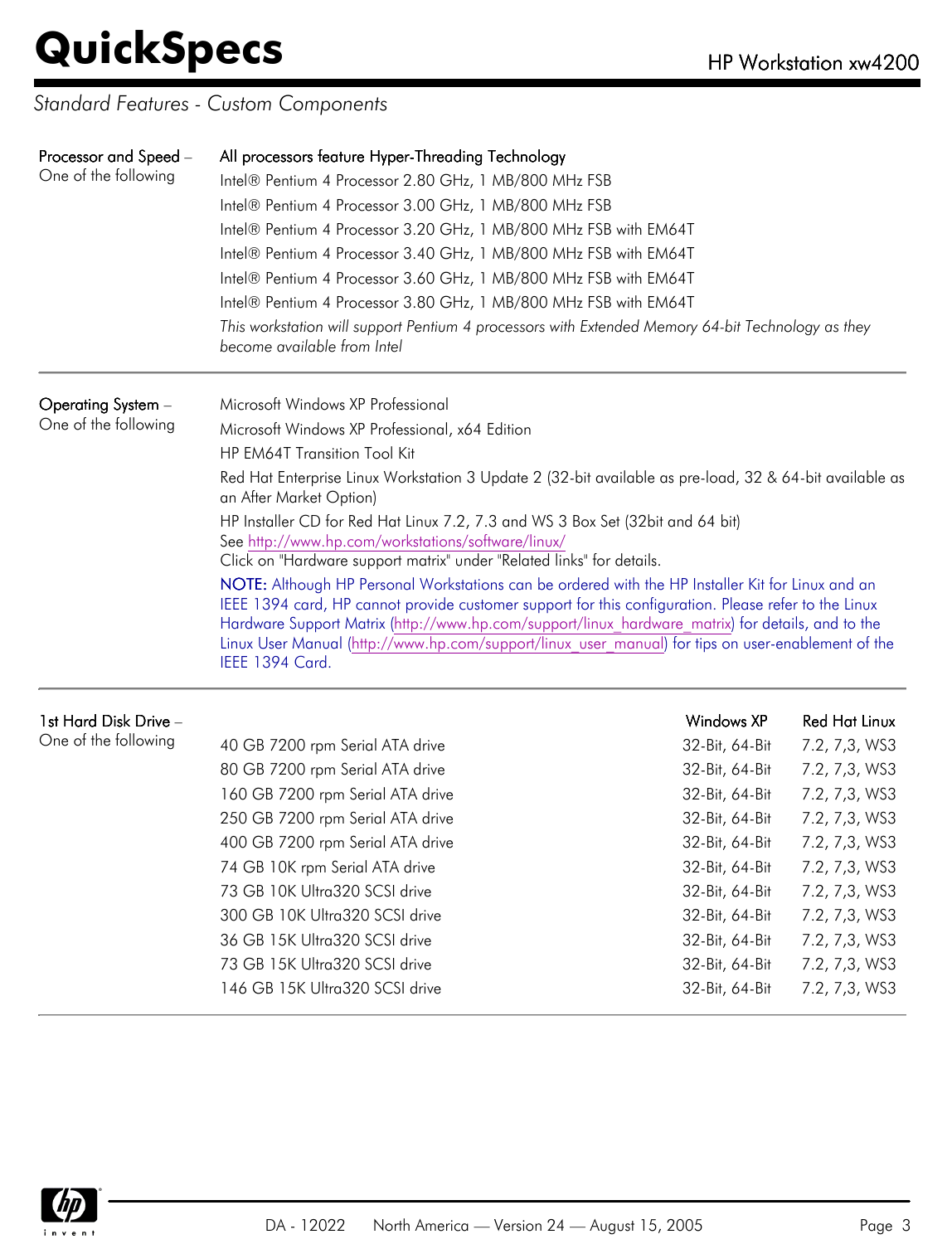### *Standard Features - Custom Components*

| 2nd Hard Disk Drive -     |                                                                                                                       | Windows XP        | <b>Red Hat Linux</b> |
|---------------------------|-----------------------------------------------------------------------------------------------------------------------|-------------------|----------------------|
| One of the following      | 2nd hard drive, 40 GB 7200 rpm Serial ATA drive                                                                       | 32-Bit, 64-Bit    | 7.2, 7,3, WS3        |
|                           | 2nd hard drive, 80 GB 7200 rpm Serial ATA drive                                                                       | 32-Bit, 64-Bit    | 7.2, 7,3, WS3        |
|                           | 2nd hard drive, 160 GB 7200 rpm Serial ATA drive                                                                      | 32-Bit, 64-Bit    | 7.2, 7,3, WS3        |
|                           | 2nd hard drive, 250 GB 7200 rpm Serial ATA drive                                                                      | 32-Bit, 64-Bit    | 7.2, 7,3, WS3        |
|                           | 2nd hard drive, 400 GB 7200 rpm Serial ATA drive                                                                      | 32-Bit, 64-Bit    | 7.2, 7,3, WS3        |
|                           | 2nd hard drive, 74 GB 10K rpm Serial ATA drive                                                                        | 32-Bit, 64-Bit    | 7.2, 7,3, WS3        |
|                           | 2nd hard drive, 73 GB 10K Ultra320 SCSI drive                                                                         | 32-Bit, 64-Bit    | 7.2, 7,3, WS3        |
|                           | 2nd hard drive, 300 GB 10K Ultra320 SCSI drive                                                                        | 32-Bit, 64-Bit    | 7.2, 7,3, WS3        |
|                           | 2nd hard drive, 36 GB 15K Ultra320 SCSI drive                                                                         | 32-Bit, 64-Bit    | 7.2, 7,3, WS3        |
|                           | 2nd hard drive, 73 GB 15K Ultra320 SCSI drive                                                                         | 32-Bit, 64-Bit    | 7.2, 7,3, WS3        |
|                           | 2nd hard drive, 146 GB 15K Ultra320 SCSI drive                                                                        | 32-Bit, 64-Bit    | 7.2, 7,3, WS3        |
|                           |                                                                                                                       |                   |                      |
| <b>Factory Integrated</b> |                                                                                                                       | <b>Windows XP</b> | <b>Red Hat Linux</b> |
| <b>RAID</b>               | RAID 0 Configuration - Striped Array                                                                                  | 32-Bit            |                      |
|                           | RAID 1 Configuration - Mirrored Array                                                                                 | 32-Bit            |                      |
|                           | NOTE: Requires 2 identical hard drives (speeds, capacity, interface)                                                  |                   |                      |
|                           |                                                                                                                       |                   |                      |
| Drive controllers         |                                                                                                                       | Windows XP        | <b>Red Hat Linux</b> |
|                           | Integrated 4 channel Serial ATA controller with RAID 0, 1<br>functionality                                            | 32-Bit            |                      |
|                           | Optional SCSI controllers (required with SCSI HDDs)                                                                   | 32-Bit            | 7.2, 7,3, WS3        |
| Memory-                   |                                                                                                                       | <b>Windows XP</b> | <b>Red Hat Linux</b> |
| One of the following*     | 256 MB DDR-2 PC2-4200 (533 MHz) ECC (1 x 256 MB)                                                                      | 32-Bit, 64-Bit    | 7.2, 7,3, WS3        |
|                           | 512 MB DDR-2 PC2-4200 (533 MHz) ECC (2 x 256 MB)                                                                      | 32-Bit, 64-Bit    | 7.2, 7,3, WS3        |
|                           | 1 GB DDR-2 PC2-4200 (533 MHz) ECC (2 x 512 MB)                                                                        | 32-Bit, 64-Bit    | 7.2, 7,3, WS3        |
|                           | 1.5 GB DDR-2 PC2-4200 (533 MHz) ECC (2 x 256 MB, 2 x 512                                                              | 32-Bit, 64-Bit    | 7.2, 7,3, WS3        |
|                           | MB)                                                                                                                   |                   |                      |
|                           | 2 GB DDR-2 PC2-4200 (533 MHz) ECC (2 x 1 GB)                                                                          | 32-Bit, 64-Bit    | 7.2, 7,3, WS3        |
|                           | 2 GB DDR-2 PC2-4200 (533 MHz) ECC (4 x 512 MB)                                                                        | 32-Bit, 64-Bit    | 7.2, 7,3, WS3        |
|                           | 3 GB DDR-2 PC2-4200 (533 MHz) ECC (2 x 512 MB, 2 x 1 GB)                                                              | 32-Bit, 64-Bit    | 7.2, 7,3, WS3        |
|                           | 4 GB DDR-2 PC2-4200 (533 MHz) ECC (4 x 1GB)                                                                           | 32-Bit, 64-Bit    | 7.2, 7,3, WS3        |
|                           | 128 MB DDR-2 PC2-3200 (400 MHz) non-ECC (1 x 128 MB)                                                                  | 32-Bit, 64-Bit    | 7.2, 7,3, WS3        |
|                           | 256 MB DDR-2 PC2-3200 (400 MHz) non-ECC (2 x 128 MB)                                                                  | 32-Bit, 64-Bit    | 7.2, 7,3, WS3        |
|                           | 512 MB DDR-2 PC2-3200 (400 MHz) non-ECC (2 x 256 MB)                                                                  | 32-Bit, 64-Bit    | 7.2, 7,3, WS3        |
|                           | 1 GB DDR-2 PC2-3200 (400 MHz) non-ECC (4 x 256 MB)                                                                    | 32-Bit, 64-Bit    | 7.2, 7,3, WS3        |
|                           | NOTE: Do not mix ECC and non-ECC memory. The system will not boot if ECC and non-ECC DIMMs are mixed. Only unbuffered |                   |                      |

DDR2 DIMMs are supported. All DIMMs must be either x8 or x16 width.

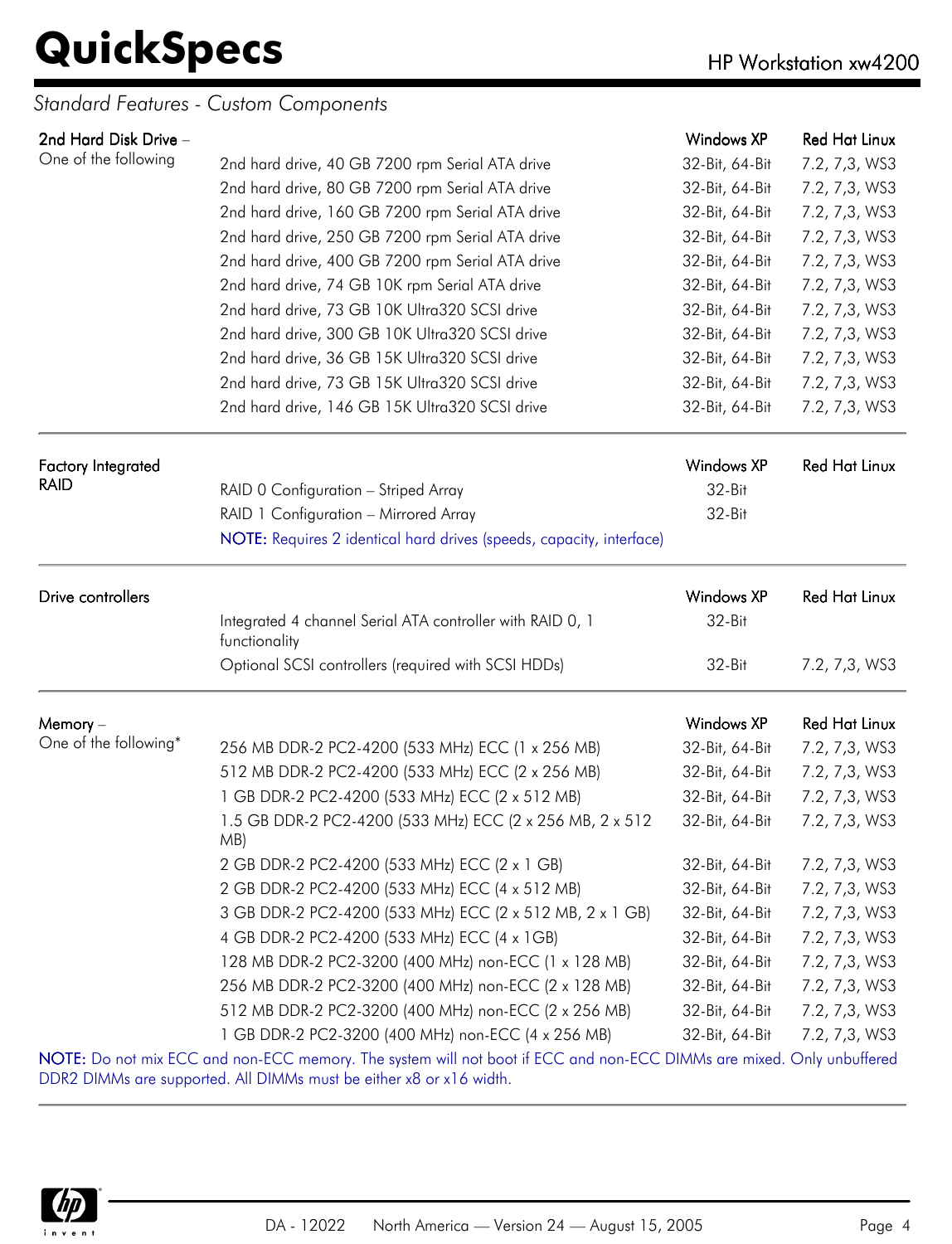### *Standard Features - Custom Components*

| Removable Storage     |                                                                                                  | Windows XP        | <b>Red Hat Linux</b> |
|-----------------------|--------------------------------------------------------------------------------------------------|-------------------|----------------------|
|                       | 1.44-MB Diskette Drive                                                                           | 32-Bit, 64-Bit    | 7.2, 7,3, WS3        |
|                       | 48X CD-ROM Drive                                                                                 | 32-Bit, 64-Bit    | 7.2, 7,3, WS3        |
|                       | 48X/32X/48X CD-RW Drive                                                                          | 32-Bit, 64-Bit    | 7.2, 7,3, WS3        |
|                       | 16X/40X DVD-ROM with +R Read                                                                     | 32-Bit, 64-Bit    | 7.2, 7,3, WS3        |
|                       | 48X/32X/48X/16X Combo CD-RW/DVD-ROM Drive                                                        | 32-Bit, 64-Bit    | 7.2, 7,3, WS3        |
|                       | 16X DVD+/-RW, Dual-Layer (Win and RHWS3)                                                         | 32-Bit, 64-Bit    | 7.2, 7,3, WS3        |
|                       | 16X DVD+/-RW, Dual-Layer LightScribe (Windows 2K & XP only)                                      | 32-Bit            | 7.2, 7,3, WS3        |
| 2nd Removable Storage |                                                                                                  | Windows XP        | <b>Red Hat Linux</b> |
|                       | 48X/32X/48X CD-RW Drive                                                                          | 32-Bit, 64-Bit    | 7.2, 7,3, WS3        |
|                       | 16X/40X DVD-ROM with +R Read                                                                     | 32-Bit, 64-Bit    | 7.2, 7,3, WS3        |
|                       | 48X/32X/48X/16X Combo CD-RW/DVD-ROM Drive                                                        | 32-Bit, 64-Bit    | 7.2, 7,3, WS3        |
|                       | 16X DVD+/-RW, Dual-Layer (Win and RHWS3)                                                         | 32-Bit, 64-Bit    | 7.2, 7,3, WS3        |
|                       | 16X DVD+/-RW, Dual-Layer LightScribe (Windows 2K & XP only)                                      | 32-Bit, 64-Bit    | 7.2, 7,3, WS3        |
| Keyboard -            |                                                                                                  | <b>Windows XP</b> | <b>Red Hat Linux</b> |
| One of the following  | PS/2 Standard Keyboard                                                                           | 32-Bit, 64-Bit    | 7.2, 7,3, WS3        |
|                       | <b>USB Standard Keyboard</b>                                                                     | 32-Bit, 64-Bit    | WS3                  |
| Mouse -               |                                                                                                  | <b>Windows XP</b> | <b>Red Hat Linux</b> |
| One of the following  | PS/2 2-Button Scroll Mouse                                                                       | 32-Bit, 64-Bit    | 7.2, 7,3, WS3        |
|                       | PS/2 3-Button Mouse                                                                              | 32-Bit, 64-Bit    | 7.2, 7,3, WS3        |
|                       | <b>USB 2-Button Optical Scroll Mouse</b>                                                         | 32-Bit, 64-Bit    | WS3                  |
|                       | <b>USB 3-Button Optical Mouse</b>                                                                | 32-Bit, 64-Bit    | WS3                  |
| Audio                 |                                                                                                  | <b>Windows XP</b> | <b>Red Hat Linux</b> |
|                       | Integrated Digital AC97 audio with internal speaker                                              | 32-Bit, 64-Bit    | 7.2, 7,3, WS3        |
|                       | Sound Blaster Audigy 2 ZS PCI sound card                                                         | 32-Bit            |                      |
| <b>NIC</b>            |                                                                                                  | <b>Windows XP</b> | <b>Red Hat Linux</b> |
|                       | Broadcom BCM5751 NetXtreme™ Gigabit Ethernet Controller for<br><b>Workstations (PCI-Express)</b> | 32-Bit, 64-Bit    | 7.2, 7,3, WS3        |

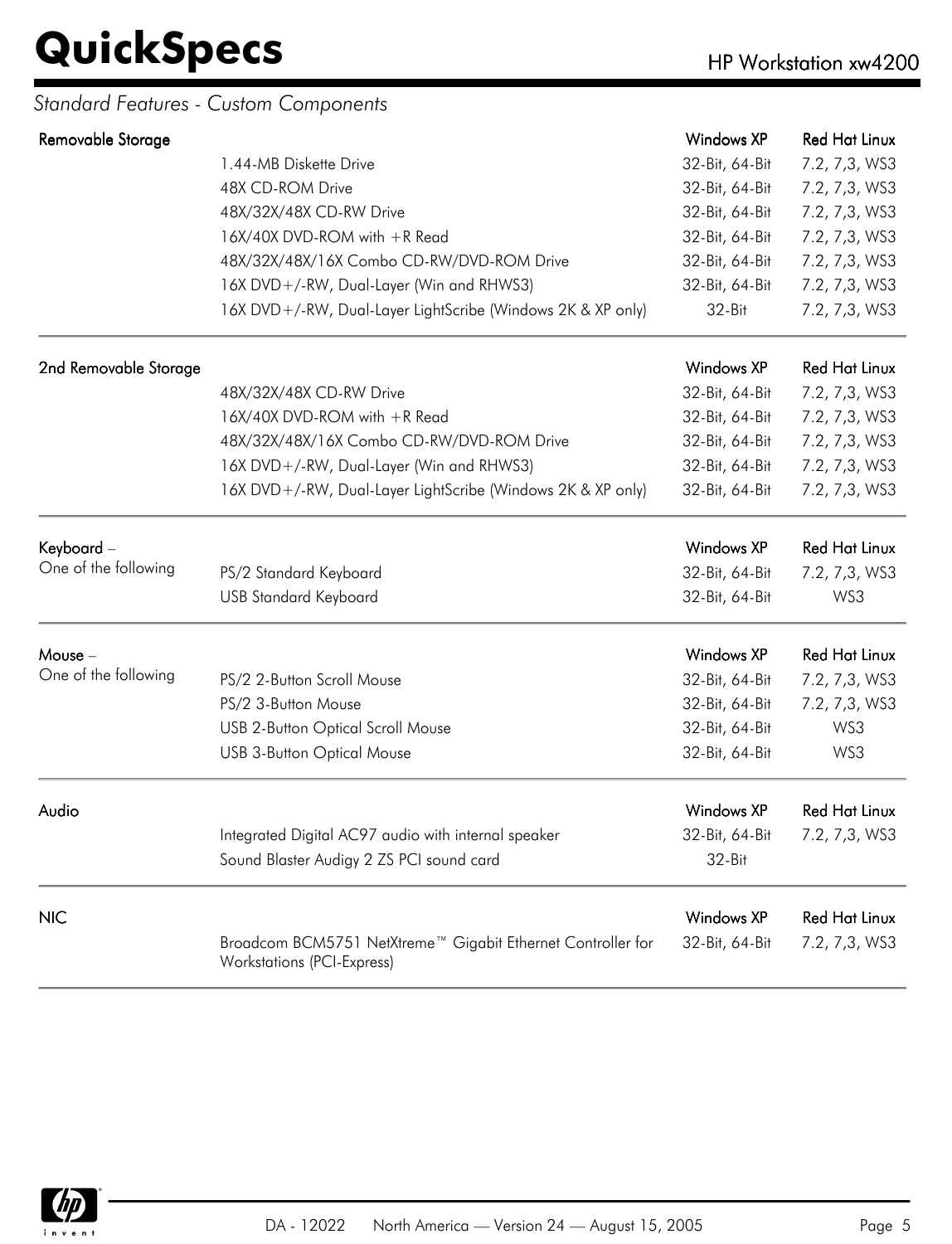### *Standard Features - Custom Components*

| Graphics             |                                                                    | Windows XP     | <b>Red Hat Linux</b> |
|----------------------|--------------------------------------------------------------------|----------------|----------------------|
|                      | ATI Entry 2D PCI Express (64 MB)                                   | 32-Bit, 64-Bit | 7.2, 7,3, WS3        |
|                      | NVIDIA Quadro NVS 280 PCI (64 MB, VGA & DVI)                       | 32-Bit, 64-Bit | 7.2, 7,3, WS3        |
|                      | NVIDIA Quadro NVS 280 PCI Express (64 MB, VGA & DVI)               | 32-Bit, 64-Bit |                      |
|                      | NVIDIA Quadro NVS 400 PCI (64 MB, VGA & DVI)                       | 32-Bit, 64-Bit |                      |
|                      | ATI FireGL V3100 PCI Express (128 MB)                              | 32-Bit, 64-Bit | 7.2, 7,3, WS3        |
|                      | NVIDIA Quadro FX 540 PCI Express (128 MB)                          | 32-Bit, 64-Bit | 7.2, 7,3, WS3        |
|                      | NVIDIA Quadro FX 1400 PCI Express (128 MB)                         | 32-Bit, 64-Bit |                      |
|                      | ATI FireGL V5100 PCI Express (128 MB)                              | 32-Bit, 64-Bit |                      |
|                      | NVIDIA Quadro FX 3400 PCI Express (256 MB)                         | 32-Bit, 64-Bit |                      |
| <b>Miscellaneous</b> |                                                                    | Windows XP     | <b>Red Hat Linux</b> |
|                      | Solenoid lock and hood sensor                                      | 32-Bit, 64-Bit |                      |
|                      | IEEE 1394 PCI Card                                                 | 32-Bit, 64-Bit |                      |
|                      | HP EM64T 64-bit Transition Tool Kit                                | 32-Bit, 64-Bit | 7.2, 7,3, WS3        |
|                      | Configure minitower in desktop orientation                         | 32-Bit, 64-Bit |                      |
|                      | <b>Energy Star Settings</b>                                        | 32-Bit         |                      |
|                      | <b>Trusted Platform Module</b>                                     | $32-Hit$       |                      |
| Software             |                                                                    | Windows XP     | <b>Red Hat Linux</b> |
|                      | Symantec Norton AntiVirus 2004 (optional)*                         | 32-Bit         |                      |
|                      | HP Performance Tuning Framework*                                   | 32-Bit, 64-Bit |                      |
|                      | Altiris Recovery*                                                  | 32-Bit, 64-Bit |                      |
|                      | HP Client Manager Software v6.0*                                   | 32-Bit, 64-Bit |                      |
|                      | Computer Associates® eTrust <sup>™</sup> 64-bit Antivirus Software |                |                      |
|                      | * Not available with Linux Operating System.                       |                |                      |

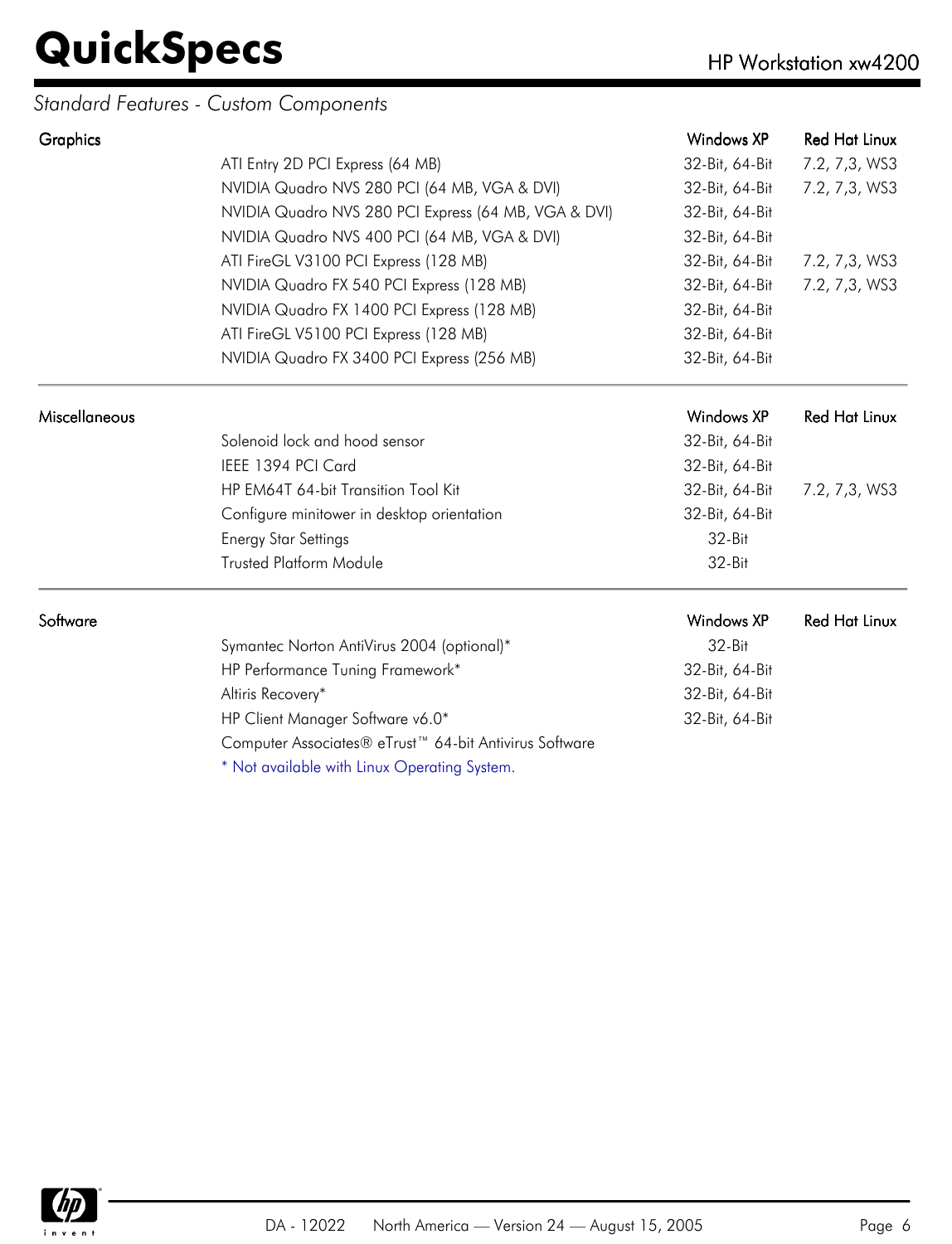### *Standard Features - Specs*

|                                                      | Operating System (choice) Microsoft Windows XP Professional                                                                                                                                                                                                                                                                                                                                                                                                                                                                         |
|------------------------------------------------------|-------------------------------------------------------------------------------------------------------------------------------------------------------------------------------------------------------------------------------------------------------------------------------------------------------------------------------------------------------------------------------------------------------------------------------------------------------------------------------------------------------------------------------------|
|                                                      | Microsoft Windows XP Professional x64 Edition                                                                                                                                                                                                                                                                                                                                                                                                                                                                                       |
|                                                      | Red Hat Enterprise Linux Workstation 3 Update 5 (32-bit version)                                                                                                                                                                                                                                                                                                                                                                                                                                                                    |
|                                                      | HP Installer Kit for Linux (includes drivers for both 32-bit & 64-bit OS versions)                                                                                                                                                                                                                                                                                                                                                                                                                                                  |
| Form factor                                          | Minitower                                                                                                                                                                                                                                                                                                                                                                                                                                                                                                                           |
| Color                                                | Carbonite/Alloy metallic                                                                                                                                                                                                                                                                                                                                                                                                                                                                                                            |
| Convertibility                                       | Yes. 5.25" drives rotate for Minitower or Desktop orientation.                                                                                                                                                                                                                                                                                                                                                                                                                                                                      |
| System Board Form Factor ATX (9.6 x 12 in)           |                                                                                                                                                                                                                                                                                                                                                                                                                                                                                                                                     |
| Processor                                            | Single Intel Pentium 4 processors and Hyper-Threading Technology (EM64T technology will be supported<br>as processors become available from Intel)                                                                                                                                                                                                                                                                                                                                                                                  |
| CPU Bus Speed Supported 800 MHz FSB                  |                                                                                                                                                                                                                                                                                                                                                                                                                                                                                                                                     |
| Standard L2 Cache                                    | 1 MB L2 cache                                                                                                                                                                                                                                                                                                                                                                                                                                                                                                                       |
| Chipset                                              | Intel 925X Express North bridge/ICH6R South bridge                                                                                                                                                                                                                                                                                                                                                                                                                                                                                  |
| Memory Expansion Slots                               | 4 DIMMs                                                                                                                                                                                                                                                                                                                                                                                                                                                                                                                             |
| Memory Type Supported                                | Only unbuffered DDR2 DIMMs are supported. Do not mix ECC and non-ECC memory. The system will<br>not boot if ECC and non-ECC DIMMs are mixed.                                                                                                                                                                                                                                                                                                                                                                                        |
| Memory Speed Supported                               | DDR-2 SDRAM PC2-4200 (533 MHz) ECC<br>DDR-2 SDRAM PC2-3200 (400 MHz) non-ECC                                                                                                                                                                                                                                                                                                                                                                                                                                                        |
| Maximum Memory                                       | 4 GB (4 DIMM slots)                                                                                                                                                                                                                                                                                                                                                                                                                                                                                                                 |
| Network controller                                   | Integrated Broadcom 5751 10/100/1000 for HP (PCI Express interface)                                                                                                                                                                                                                                                                                                                                                                                                                                                                 |
| Audio                                                | Integrated AC'97 digital audio with S/PDif 6-channel pass-through, stereo microphone, and Yamaha XG                                                                                                                                                                                                                                                                                                                                                                                                                                 |
|                                                      | Lite Softsynth support                                                                                                                                                                                                                                                                                                                                                                                                                                                                                                              |
| PCI slots                                            | 4 PCI slots (full-height, full-length)<br>2 PCI Express (x1) slots                                                                                                                                                                                                                                                                                                                                                                                                                                                                  |
|                                                      | 1 PCI Express x16 graphics slot                                                                                                                                                                                                                                                                                                                                                                                                                                                                                                     |
| AGP slot                                             | None                                                                                                                                                                                                                                                                                                                                                                                                                                                                                                                                |
| Bays                                                 | Total Bays $= 6$                                                                                                                                                                                                                                                                                                                                                                                                                                                                                                                    |
| Internal Bays                                        | • Two 3.5 inch SATA Hard Drive                                                                                                                                                                                                                                                                                                                                                                                                                                                                                                      |
| External Bays                                        | • Three 5.25 inch bays<br>• One 3.5 inch bay for optional floppy drive                                                                                                                                                                                                                                                                                                                                                                                                                                                              |
| Parallel Port                                        |                                                                                                                                                                                                                                                                                                                                                                                                                                                                                                                                     |
| Serial Port                                          | 1 standard, 2nd is optional                                                                                                                                                                                                                                                                                                                                                                                                                                                                                                         |
| Front I/O                                            | 2 USB 2.0, IEEE-1394 (requires optional PCI card to function), headphone and microphone.<br>NOTE: Although HP Personal Workstations can be ordered with the HP Installer Kit for Linux and an IEEE<br>1394 card, HP cannot provide customer support for this configuration. Please refer to the Linux<br>Hardware Support Matrix (http://www.hp.com/support/linux hardware matrix) for details, and to the<br>Linux User Manual (http://www.hp.com/support/linux user manual) for tips on user-enablement of the<br>IEEE 1394 Card. |
| Rear I/O                                             | 6 USB 2.0, 1 standard serial port, 1 optional serial port, parallel port, PS/2 keyboard, PS/2 mouse, RJ-<br>45, audio in, audio out, mic in                                                                                                                                                                                                                                                                                                                                                                                         |
| USB Keyboard                                         | Optional                                                                                                                                                                                                                                                                                                                                                                                                                                                                                                                            |
| USB Mouse                                            | Optional                                                                                                                                                                                                                                                                                                                                                                                                                                                                                                                            |
| PS/2 Keyboard                                        |                                                                                                                                                                                                                                                                                                                                                                                                                                                                                                                                     |
| PS/2 Mouse                                           |                                                                                                                                                                                                                                                                                                                                                                                                                                                                                                                                     |
| <b>Chassis Dimensions</b><br>$(H \times W \times D)$ | 17.7 x 6.6 x 17.9 in (45.0 x 16.8 x 45.6 cm)<br>$6.6 \times 17.7 \times 17.9$ in (16.8 x 45.0 x 45.6 cm)                                                                                                                                                                                                                                                                                                                                                                                                                            |
| Weight                                               | Typical configuration - 35 lb (15.88 kg)                                                                                                                                                                                                                                                                                                                                                                                                                                                                                            |
| Shipping weight                                      | Typical configuration - 44 lb (19.96 kg)                                                                                                                                                                                                                                                                                                                                                                                                                                                                                            |

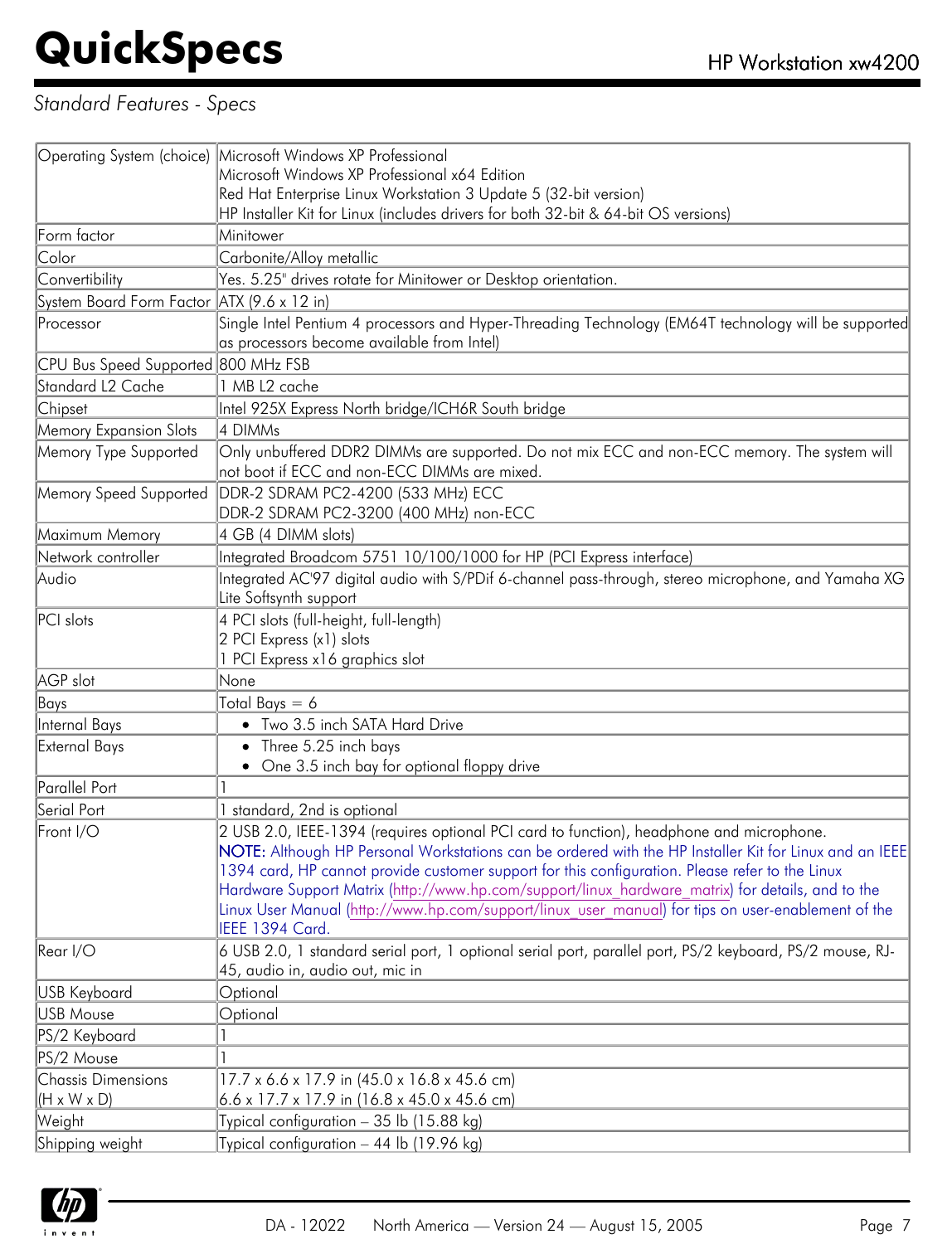### *Standard Features - Specs*

| Temperature                                                                                                     | Operating                                                                                                         | 40° to 95°F (5° to 35°C)     |  |
|-----------------------------------------------------------------------------------------------------------------|-------------------------------------------------------------------------------------------------------------------|------------------------------|--|
|                                                                                                                 | Non-operating                                                                                                     | -40° to 140°F (-40° to 60°C) |  |
| Humidity                                                                                                        | Operating                                                                                                         | 8% to 85%                    |  |
|                                                                                                                 | Non-operating                                                                                                     | 8% to 90%                    |  |
| Maximum Altitude                                                                                                | Operating                                                                                                         | 10,000 ft (3,000 m)          |  |
| (nonpressurized)                                                                                                | Non-operating                                                                                                     | 30,000 ft (9,100 m)          |  |
| Power Supply                                                                                                    | 410 watts (continuous)<br>Auto-ranging within 230V                                                                |                              |  |
| Interfaces Supported                                                                                            | 1 SATA interface (4 Serial-ATA connectors), 1 EIDE interface for optical drives, optional multi-bay<br>linterface |                              |  |
| Hard Drive Controller (PCI) Optional Ultra320 or Ultra320 RAID                                                  |                                                                                                                   |                              |  |
| Supported                                                                                                       |                                                                                                                   |                              |  |
| <b>Preinstalled Software</b>                                                                                    |                                                                                                                   |                              |  |
| Microsoft Windows XP Professional*                                                                              |                                                                                                                   |                              |  |
| Microsoft Windows XP Professional x64 Edition* (available 3rd quarter, 2005)                                    |                                                                                                                   |                              |  |
| HP Client Manager Software v6.0*                                                                                |                                                                                                                   |                              |  |
| Altiris Local Recovery*                                                                                         |                                                                                                                   |                              |  |
| Alert Standard Format specification*                                                                            |                                                                                                                   |                              |  |
| Norton AntiVirus 2004 (optional preinstall)*                                                                    |                                                                                                                   |                              |  |
| OR Red Hat Enterprise Linux Workstation 3 Update 5 (32-bit only)                                                |                                                                                                                   |                              |  |
| OR HP Installer Kit for Linux (includes drivers for both 32-bit & 64-bit OS versions on xw8200, xw6200, xw4200) |                                                                                                                   |                              |  |
| CD/DVD software dependent on optical drive choices                                                              |                                                                                                                   |                              |  |
|                                                                                                                 |                                                                                                                   |                              |  |
| * Not available on Linux                                                                                        |                                                                                                                   |                              |  |

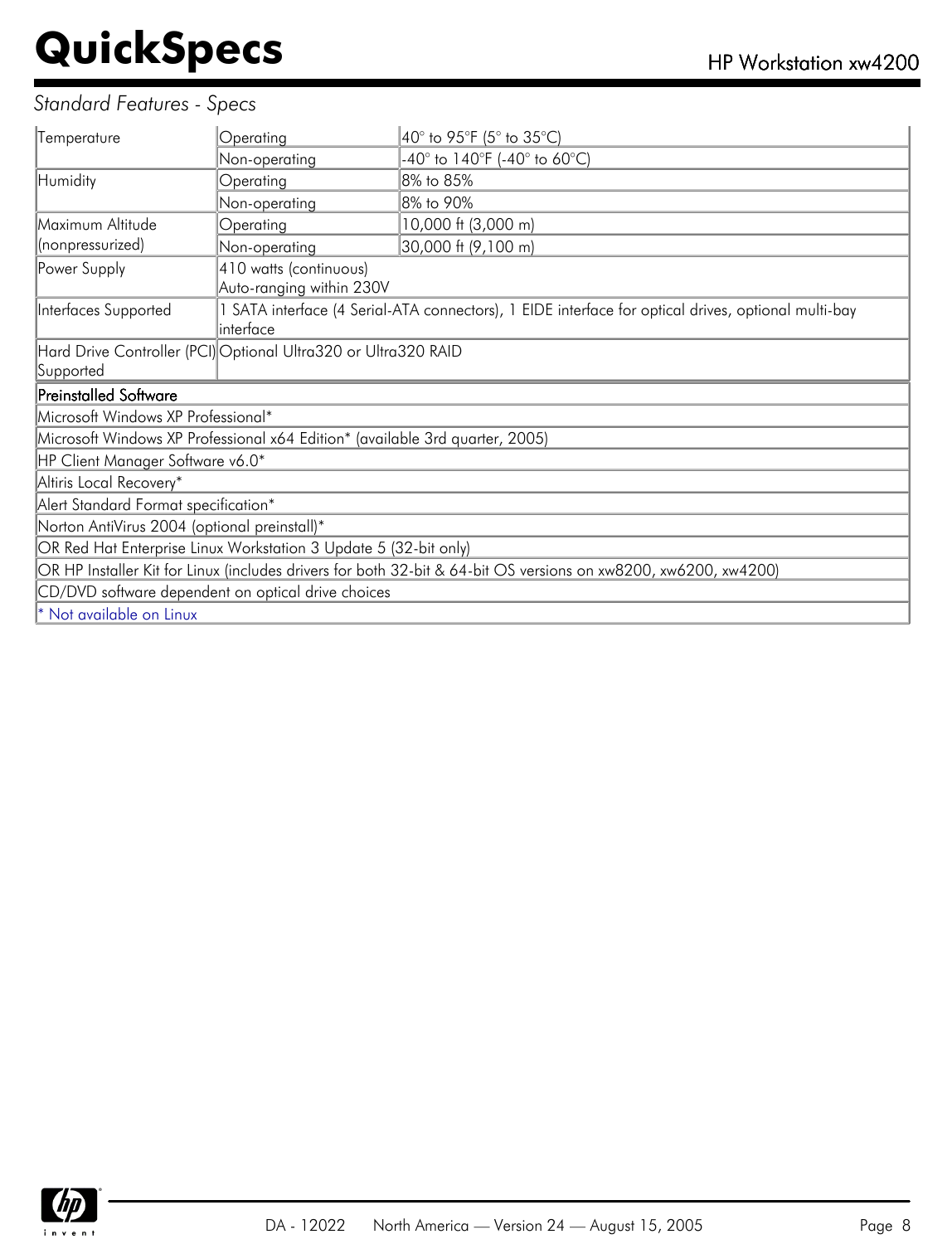### *Standard Features - Preconfigured Global Models*

| xw4200X/PD3.20/ | Processor            | Intel Pentium 4 at 3.20GHz                                                                                                                                                                                                                                                                                                                                                                                                                                                                                                                                                                                                                         |
|-----------------|----------------------|----------------------------------------------------------------------------------------------------------------------------------------------------------------------------------------------------------------------------------------------------------------------------------------------------------------------------------------------------------------------------------------------------------------------------------------------------------------------------------------------------------------------------------------------------------------------------------------------------------------------------------------------------|
| B80/J512/XdF/s  | <b>OS</b>            | Windows XP Professional                                                                                                                                                                                                                                                                                                                                                                                                                                                                                                                                                                                                                            |
|                 | <b>Cache Memory</b>  | 1 MB L2                                                                                                                                                                                                                                                                                                                                                                                                                                                                                                                                                                                                                                            |
|                 | Memory               | 512MB (2x256) DDR2-533 ECC                                                                                                                                                                                                                                                                                                                                                                                                                                                                                                                                                                                                                         |
|                 | <b>Optical Drive</b> | 16X DVD-ROM                                                                                                                                                                                                                                                                                                                                                                                                                                                                                                                                                                                                                                        |
|                 | <b>Hard Drive</b>    | 80 GB SATA/150 7200 rpm (1st)                                                                                                                                                                                                                                                                                                                                                                                                                                                                                                                                                                                                                      |
|                 | <b>Graphics</b>      | Not included in base configuration - Please Choose a graphics card<br>option below:<br>ATI Entry 2D PCI Express (64 MB)<br>NVIDIA Quadro NVS 280 PCI (64 MB, VGA & DVI)<br>NVIDIA Quadro NVS 280 PCI Express (64 MB, VGA & DVI)<br>NVIDIA Quadro FX 330 PCI Express (64 MB)<br>NVIDIA Quadro NVS 400 PCI (64 MB, VGA & DVI)<br>ATI FireGL V3100 PCI Express (128 MB)<br>NVIDIA Quadro FX 540 PCI Express (128 MB)<br>NVIDIA Quadro FX 1400 PCI Express (128 MB)<br>ATI FireGL V5100 PCI Express (128 MB)<br>NVIDIA Quadro FX 3400 PCI Express (256 MB)<br>NOTE: Please see Part Numbers in After market options/Standalone<br>accessories section. |
|                 | Mouse                | HP scroll mouse (PS/2)                                                                                                                                                                                                                                                                                                                                                                                                                                                                                                                                                                                                                             |
|                 | Other                | Includes Floppy Drive and Standard PS/2 Keyboard                                                                                                                                                                                                                                                                                                                                                                                                                                                                                                                                                                                                   |

#### xw4200X/PD3.20/B80/J512/XdF/s Country Code Key

| N. America   | PD749AW#ABA |  |
|--------------|-------------|--|
| Fr. Canadian | PD749AW#ABC |  |
| L. America   | PD749AW#ABM |  |

xw4200X/PD3.40/ B160/J512/XvF/s

| Processor            | Intel Pentium 4 at 3.40GHz     |
|----------------------|--------------------------------|
| OS                   | Windows XP Professional        |
| <b>Cache Memory</b>  | 1 MB 12                        |
| Memory               | 512MB (2x256) DDR2-533 ECC     |
| <b>Optical Drive</b> | 48X DVD-ROM/CDRW Combo         |
| <b>Hard Drive</b>    | 160 GB SATA/150 7200 rpm (1st) |
|                      |                                |

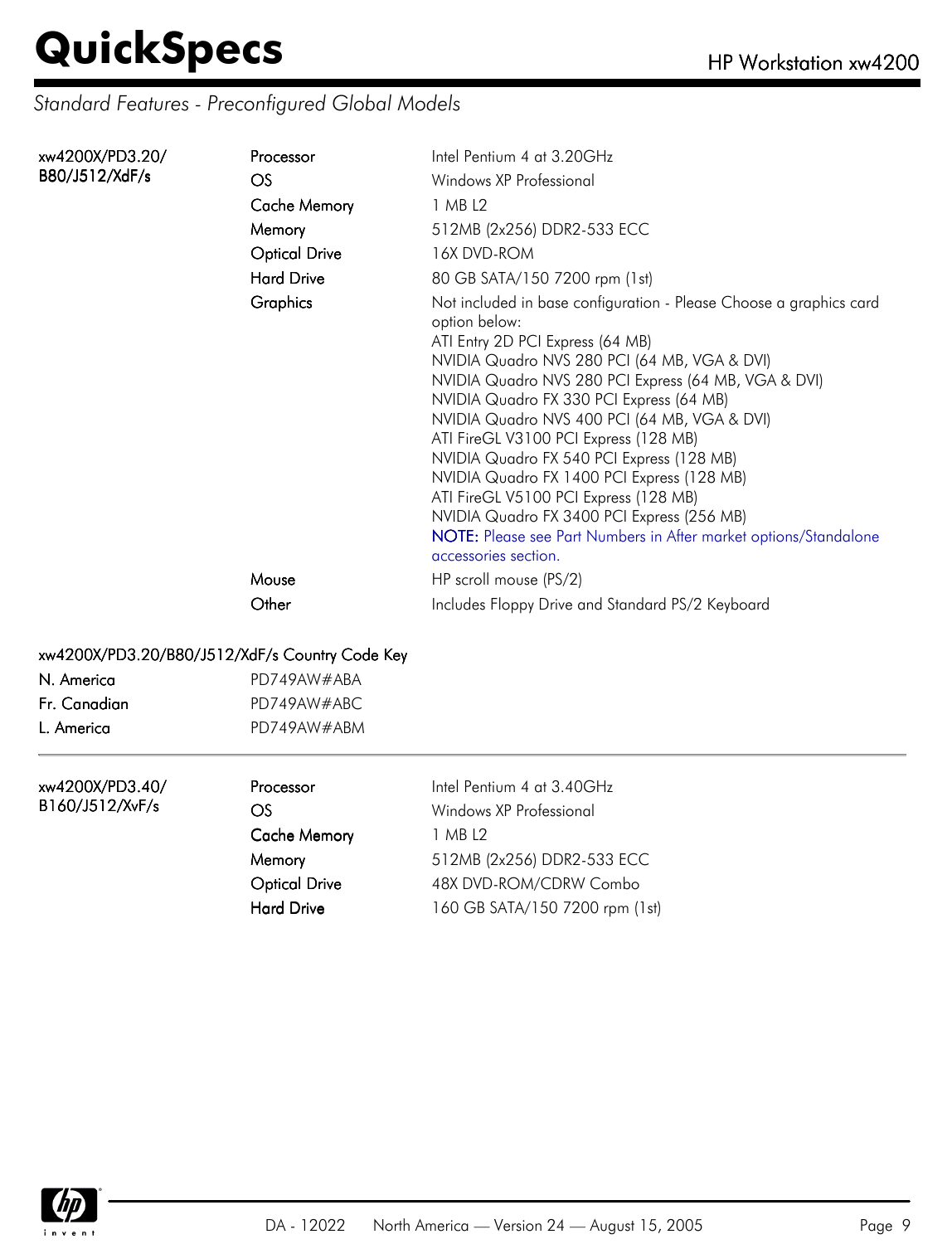### *Standard Features - Preconfigured Global Models*

| Graphics | Not included in base configuration - Please Choose a graphics card<br>option below:<br>ATI Entry 2D PCI Express (64 MB)<br>NVIDIA Quadro NVS 280 PCI (64 MB, VGA & DVI)<br>NVIDIA Quadro NVS 280 PCI Express (64 MB, VGA & DVI)<br>NVIDIA Quadro FX 330 PCI Express (64 MB)<br>NVIDIA Quadro NVS 400 PCI (64 MB, VGA & DVI)<br>ATI FireGL V3100 PCI Express (128 MB)<br>NVIDIA Quadro FX 540 PCI Express (128 MB)<br>NVIDIA Quadro FX 1400 PCI Express (128 MB)<br>ATI FireGL V5100 PCI Express (128 MB)<br>NVIDIA Quadro FX 3400 PCI Express (256 MB)<br>NOTE: Please see Part Numbers in After market options/Standalone<br>accessories section. |
|----------|----------------------------------------------------------------------------------------------------------------------------------------------------------------------------------------------------------------------------------------------------------------------------------------------------------------------------------------------------------------------------------------------------------------------------------------------------------------------------------------------------------------------------------------------------------------------------------------------------------------------------------------------------|
| Mouse    | HP scroll mouse (PS/2)                                                                                                                                                                                                                                                                                                                                                                                                                                                                                                                                                                                                                             |
| Other    | Includes Floppy Drive and Standard PS/2 Keyboard                                                                                                                                                                                                                                                                                                                                                                                                                                                                                                                                                                                                   |

#### xw4200X/PD3.40/B160/J512/XvF/s Country Code Key

| N. America     | PD750AW#ABA |
|----------------|-------------|
| . Fr. Canadian | PD750AW#ABC |
| L. America     | PD750AW#ABM |

| .xw4200X/PD3.40 | Processor            | Intel Pentium 4 at 3.40GHz                                                                                                                                                                                                                                                                                                                                                                                                                                                                                                                                                                                                                         |
|-----------------|----------------------|----------------------------------------------------------------------------------------------------------------------------------------------------------------------------------------------------------------------------------------------------------------------------------------------------------------------------------------------------------------------------------------------------------------------------------------------------------------------------------------------------------------------------------------------------------------------------------------------------------------------------------------------------|
| C74/J1.0/XdF/s  | <b>OS</b>            | Windows XP Professional                                                                                                                                                                                                                                                                                                                                                                                                                                                                                                                                                                                                                            |
|                 | <b>Cache Memory</b>  | 1 MB L2                                                                                                                                                                                                                                                                                                                                                                                                                                                                                                                                                                                                                                            |
|                 | Memory               | 1 GB (2x512) DDR2-533 ECC                                                                                                                                                                                                                                                                                                                                                                                                                                                                                                                                                                                                                          |
|                 | <b>Optical Drive</b> | 16X DVD-ROM                                                                                                                                                                                                                                                                                                                                                                                                                                                                                                                                                                                                                                        |
|                 | <b>Hard Drive</b>    | 74 GB SATA/150 10,000 rpm (1st)                                                                                                                                                                                                                                                                                                                                                                                                                                                                                                                                                                                                                    |
|                 | Graphics             | Not included in base configuration - Please Choose a graphics card<br>option below:<br>ATI Entry 2D PCI Express (64 MB)<br>NVIDIA Quadro NVS 280 PCI (64 MB, VGA & DVI)<br>NVIDIA Quadro NVS 280 PCI Express (64 MB, VGA & DVI)<br>NVIDIA Quadro FX 330 PCI Express (64 MB)<br>NVIDIA Quadro NVS 400 PCI (64 MB, VGA & DVI)<br>ATI FireGL V3100 PCI Express (128 MB)<br>NVIDIA Quadro FX 540 PCI Express (128 MB)<br>NVIDIA Quadro FX 1400 PCI Express (128 MB)<br>ATI FireGL V5100 PCI Express (128 MB)<br>NVIDIA Quadro FX 3400 PCI Express (256 MB)<br>NOTE: Please see Part Numbers in After market options/Standalone<br>accessories section. |
|                 | Mouse                | HP scroll mouse (PS/2)                                                                                                                                                                                                                                                                                                                                                                                                                                                                                                                                                                                                                             |
|                 | Other                | Includes Floppy Drive and Standard PS/2 Keyboard                                                                                                                                                                                                                                                                                                                                                                                                                                                                                                                                                                                                   |

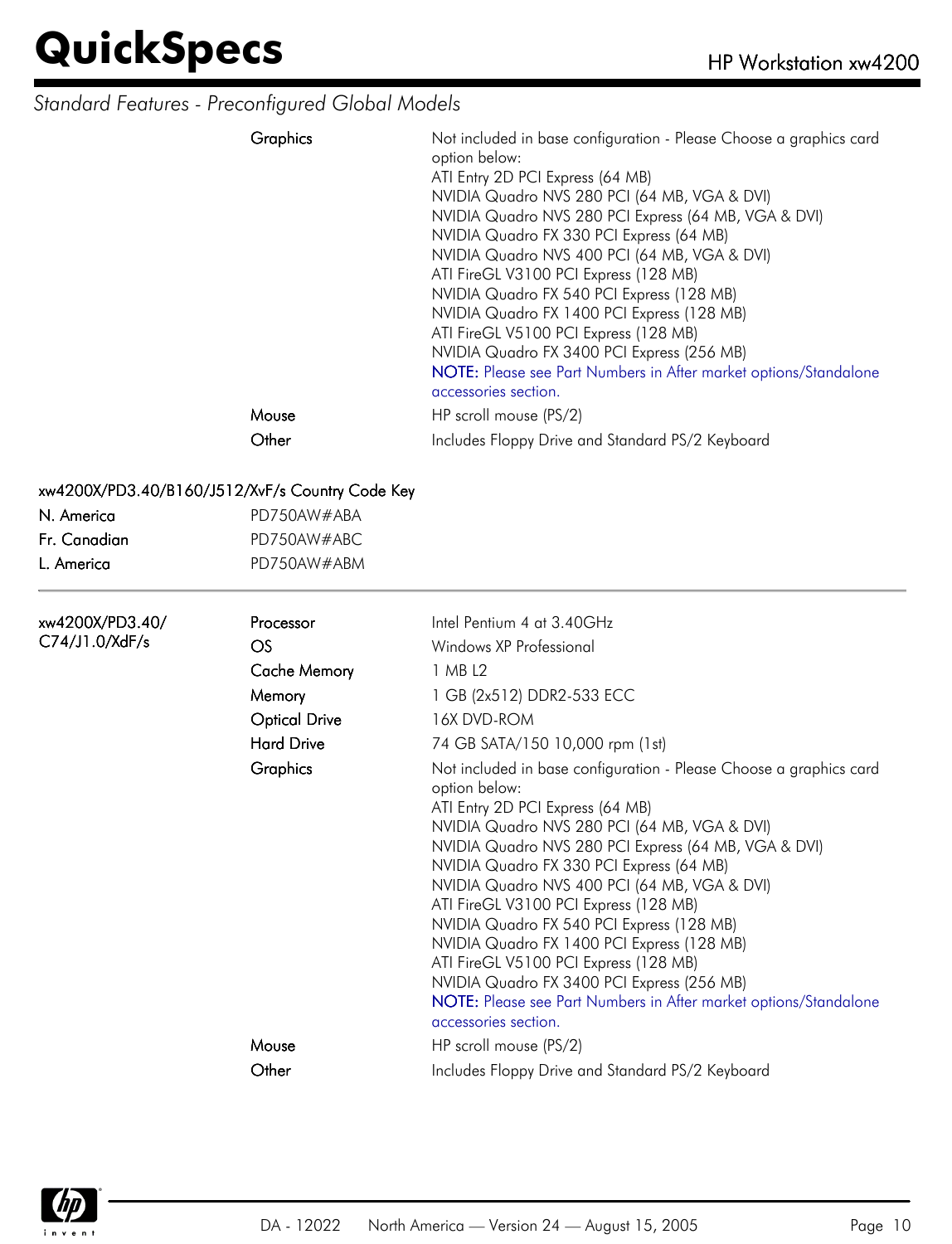### *Standard Features - Preconfigured Global Models*

#### xw4200X/PD3.40/C74/J1.0/XdF/s Country Code Key

| N America    | PD751AW#ABA |
|--------------|-------------|
| Fr. Canadian | PD751AW#ABC |
| L. America   | PD751AW#ABM |

| xw4200X/PD3.60/ | Processor            | Intel Pentium 4 at 3.60GHz                                                                                                                                                                                                                                                                                                                                                                                                                                                                                                                                                                                                                         |
|-----------------|----------------------|----------------------------------------------------------------------------------------------------------------------------------------------------------------------------------------------------------------------------------------------------------------------------------------------------------------------------------------------------------------------------------------------------------------------------------------------------------------------------------------------------------------------------------------------------------------------------------------------------------------------------------------------------|
| B160/J1.0/XvF/s | <b>OS</b>            | Windows XP Professional                                                                                                                                                                                                                                                                                                                                                                                                                                                                                                                                                                                                                            |
|                 | <b>Cache Memory</b>  | 1 MB L2                                                                                                                                                                                                                                                                                                                                                                                                                                                                                                                                                                                                                                            |
|                 | Memory               | 1 GB (2x512) DDR2-533 ECC                                                                                                                                                                                                                                                                                                                                                                                                                                                                                                                                                                                                                          |
|                 | <b>Optical Drive</b> | 48X DVD-ROM/CDRW Combo                                                                                                                                                                                                                                                                                                                                                                                                                                                                                                                                                                                                                             |
|                 | <b>Hard Drive</b>    | 160 GB SATA/150 7,200 rpm (1st)                                                                                                                                                                                                                                                                                                                                                                                                                                                                                                                                                                                                                    |
|                 | <b>Graphics</b>      | Not included in base configuration - Please Choose a graphics card<br>option below:<br>ATI Entry 2D PCI Express (64 MB)<br>NVIDIA Quadro NVS 280 PCI (64 MB, VGA & DVI)<br>NVIDIA Quadro NVS 280 PCI Express (64 MB, VGA & DVI)<br>NVIDIA Quadro FX 330 PCI Express (64 MB)<br>NVIDIA Quadro NVS 400 PCI (64 MB, VGA & DVI)<br>ATI FireGL V3100 PCI Express (128 MB)<br>NVIDIA Quadro FX 540 PCI Express (128 MB)<br>NVIDIA Quadro FX 1400 PCI Express (128 MB)<br>ATI FireGL V5100 PCI Express (128 MB)<br>NVIDIA Quadro FX 3400 PCI Express (256 MB)<br>NOTE: Please see Part Numbers in After market options/Standalone<br>accessories section. |
|                 | Mouse                | HP scroll mouse (PS/2)                                                                                                                                                                                                                                                                                                                                                                                                                                                                                                                                                                                                                             |
|                 | Other                | Includes Floppy Drive and Standard PS/2 Keyboard                                                                                                                                                                                                                                                                                                                                                                                                                                                                                                                                                                                                   |

#### xw4200X/PD3.60/B160/J1.0/XvF/s Country Code Key

| N. America   | PD752AW#ABA |
|--------------|-------------|
| Fr. Canadian | PD752AW#ABC |
| L. America   | PD752AW#ABM |

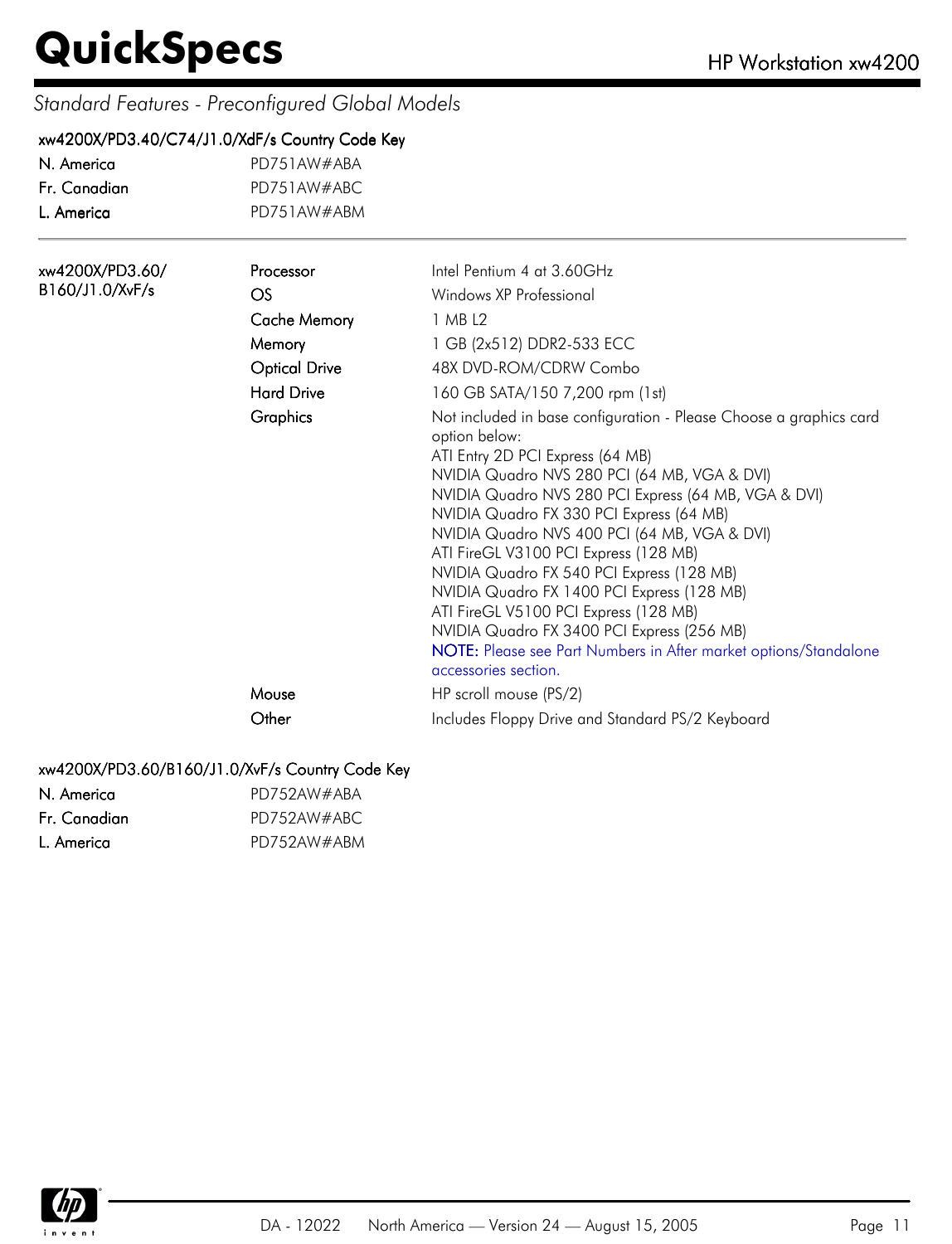*Standard Pre-configured Regional Models*

| xw4200/PG3.80/ | Processor                                     | Intel Pentium 4 at 3.80GHz                                                                                                                                                                                                                                                                                                                                                                                                                                                                                                                                                                                                                         |
|----------------|-----------------------------------------------|----------------------------------------------------------------------------------------------------------------------------------------------------------------------------------------------------------------------------------------------------------------------------------------------------------------------------------------------------------------------------------------------------------------------------------------------------------------------------------------------------------------------------------------------------------------------------------------------------------------------------------------------------|
| B160/J1.0/Xv/p | OS                                            | Windows XP Professional                                                                                                                                                                                                                                                                                                                                                                                                                                                                                                                                                                                                                            |
|                | <b>Cache Memory</b>                           | 1 MB L2                                                                                                                                                                                                                                                                                                                                                                                                                                                                                                                                                                                                                                            |
|                | Memory                                        | 1 GB (2x512) DDR2-533 ECC                                                                                                                                                                                                                                                                                                                                                                                                                                                                                                                                                                                                                          |
|                | <b>Optical Drive</b>                          | 48X DVD-ROM/CDRW Combo                                                                                                                                                                                                                                                                                                                                                                                                                                                                                                                                                                                                                             |
|                | <b>Hard Drive</b>                             | 160 GB 7200 SATA                                                                                                                                                                                                                                                                                                                                                                                                                                                                                                                                                                                                                                   |
|                | <b>Graphics</b>                               | Not included in base configuration - Please Choose a graphics card<br>option below:<br>ATI Entry 2D PCI Express (64 MB)<br>NVIDIA Quadro NVS 280 PCI (64 MB, VGA & DVI)<br>NVIDIA Quadro NVS 280 PCI Express (64 MB, VGA & DVI)<br>NVIDIA Quadro FX 330 PCI Express (64 MB)<br>NVIDIA Quadro NVS 400 PCI (64 MB, VGA & DVI)<br>ATI FireGL V3100 PCI Express (128 MB)<br>NVIDIA Quadro FX 540 PCI Express (128 MB)<br>NVIDIA Quadro FX 1400 PCI Express (128 MB)<br>ATI FireGL V5100 PCI Express (128 MB)<br>NVIDIA Quadro FX 3400 PCI Express (256 MB)<br>NOTE: Please see Part Numbers in After market options/Standalone<br>accessories section. |
|                | Mouse                                         | PS/2 scroll mouse                                                                                                                                                                                                                                                                                                                                                                                                                                                                                                                                                                                                                                  |
|                | Other                                         | Includes Floppy Drive and Standard PS/2 Keyboard                                                                                                                                                                                                                                                                                                                                                                                                                                                                                                                                                                                                   |
|                | xw4200/PG3.80/B160/J1.0/Xv/p Country Code Key |                                                                                                                                                                                                                                                                                                                                                                                                                                                                                                                                                                                                                                                    |
| N. America     | PS008UA#ABA                                   |                                                                                                                                                                                                                                                                                                                                                                                                                                                                                                                                                                                                                                                    |
| Fr. Canadian   | PS008UA#ABC                                   |                                                                                                                                                                                                                                                                                                                                                                                                                                                                                                                                                                                                                                                    |

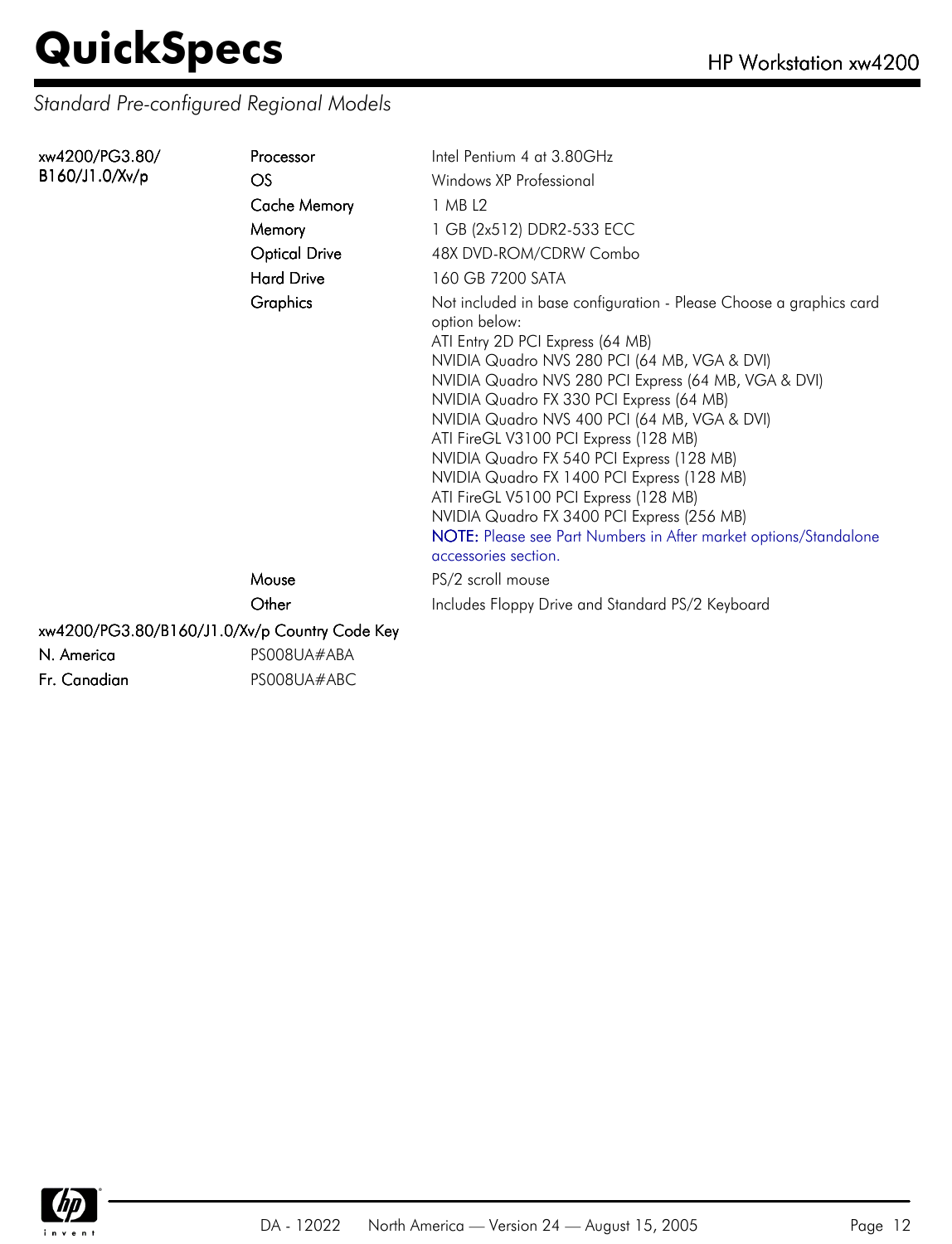| Graphics           | Multi display solutions                                     | PCI                                   | PCI-<br><b>Express</b> | Windows XP        | <b>Red Hat Linux</b> | <b>Part Number</b> |
|--------------------|-------------------------------------------------------------|---------------------------------------|------------------------|-------------------|----------------------|--------------------|
|                    | NVIDIA Quadro NVS 280 (64 MB,<br>VGA & DVI)                 | Χ                                     |                        | 32-Bit, 64-Bit    | 7.2, 7.3, WS3        | AA932A             |
|                    | NVIDIA Quadro NVS 280 (64 MB,<br>VGA & DVI)                 |                                       | X                      | 32-Bit, 64-Bit    | 7.2, 7.3, WS3        | <b>DY650A</b>      |
|                    | DMS-59 to Dual DVI Cable for<br>NVS cards                   | X                                     | X                      | 32-Bit, 64-Bit    |                      | <b>DL139A</b>      |
|                    | NVIDIA Quadro NVS 400 (64 MB,<br>VGA & DVI)                 | X                                     |                        | 32-Bit, 64-Bit    |                      | AA605A             |
|                    | ATI FireGL V3100 (128 MB)                                   |                                       | Χ                      | 32-Bit, 64-Bit    |                      | <b>PE949A</b>      |
|                    | NVIDIA Quadro FX 540 (128 MB)                               |                                       | Χ                      | 32-Bit, 64-Bit    | 7.2, 7.3, WS3        | <b>PH791A</b>      |
|                    | NVIDIA Quadro FX 1400 (128<br>MB)                           |                                       | X                      | 32-Bit, 64-Bit    | 7.2, 7.3, WS3        | <b>PM979A</b>      |
|                    | ATI FireGL V5100 PCI-E (128 MB)                             |                                       | X                      | 32-Bit, 64-Bit    |                      | <b>PB330A</b>      |
|                    | NVIDIA Quadro FX 3400 (256<br>MB)                           |                                       | X                      | 32-Bit, 64-Bit    | 7.2, 7.3, WS3        | <b>PB329B</b>      |
| <b>Hard Drives</b> | Serial ATA 1.5Gb/s Hard Drives                              |                                       |                        | <b>Windows XP</b> | <b>Red Hat Linux</b> | Part Number        |
|                    | 160 GB SATA/150 Hard Drive (7200 rpm)                       |                                       |                        | 32-Bit, 64-Bit    | 7.2, 7.3, WS3        | <b>PV944A</b>      |
|                    |                                                             | 250 GB SATA/150 Hard Drive (7200 rpm) |                        |                   | 7.2, 7.3, WS3        | DS702A             |
|                    | 400 GB SATA/150 Hard Drive (7200 rpm)                       |                                       |                        | 32-Bit, 64-Bit    | 7.2, 7.3, WS3        | <b>PM254A</b>      |
|                    | 74 GB SATA/150 Hard Drive (10,000 rpm)                      |                                       |                        | 32-Bit, 64-Bit    | 7.2, 7.3, WS3        | <b>DX760A</b>      |
|                    | <b>SCSI Hard Drives</b>                                     |                                       |                        |                   |                      |                    |
|                    | 73 GB Ultra320 SCSI Hard Drive (10,000 rpm)                 |                                       |                        | 32-Bit, 64-Bit    | 7.2, 7.3, WS3        | AA613A             |
|                    | 146 GB Ultra320 SCSI Hard Drive (10,000 rpm)                |                                       |                        | 32-Bit, 64-Bit    | 7.2, 7.3, WS3        | AA614A             |
|                    | 300 GB Ultra320 SCSI Hard Drive (10,000 rpm)                |                                       |                        | 32-Bit, 64-Bit    | 7.2, 7.3, WS3        | <b>DY672A</b>      |
|                    | 36 GB Ultra320 SCSI Hard Drive (15,000 rpm)                 |                                       |                        | 32-Bit, 64-Bit    | 7.2, 7.3, WS3        | AA616A             |
|                    | 73 GB Ultra320 SCSI Hard Drive (15,000 rpm)                 |                                       |                        | 32-Bit, 64-Bit    | 7.2, 7.3, WS3        | AA617A             |
|                    | 146 GB Ultra320 SCSI Hard Drive (15,000 rpm)                |                                       |                        | 32-Bit, 64-Bit    | 7.2, 7.3, WS3        | DY671A             |
|                    | Bracket HDD 3.5" to 5.25"                                   |                                       |                        |                   |                      | <b>DY659A</b>      |
|                    | Cable, 3 port SCSI xw4200/6200                              |                                       |                        |                   |                      | DY661A             |
| Controllers        | <b>SCSI Controllers</b>                                     | PCI                                   | PCI-<br><b>Express</b> | <b>Windows XP</b> | <b>Red Hat Linux</b> | Part Number        |
|                    | Ultra320 SCSI Controller, RAID 0,1<br>& external connection | Χ                                     |                        | 32-Bit            |                      | <b>DZ554A</b>      |
|                    | Ultra320 SCSI RAID Adaptec<br>2120S (Windows only)          | Χ                                     |                        | 32-Bit            |                      | AA850A             |

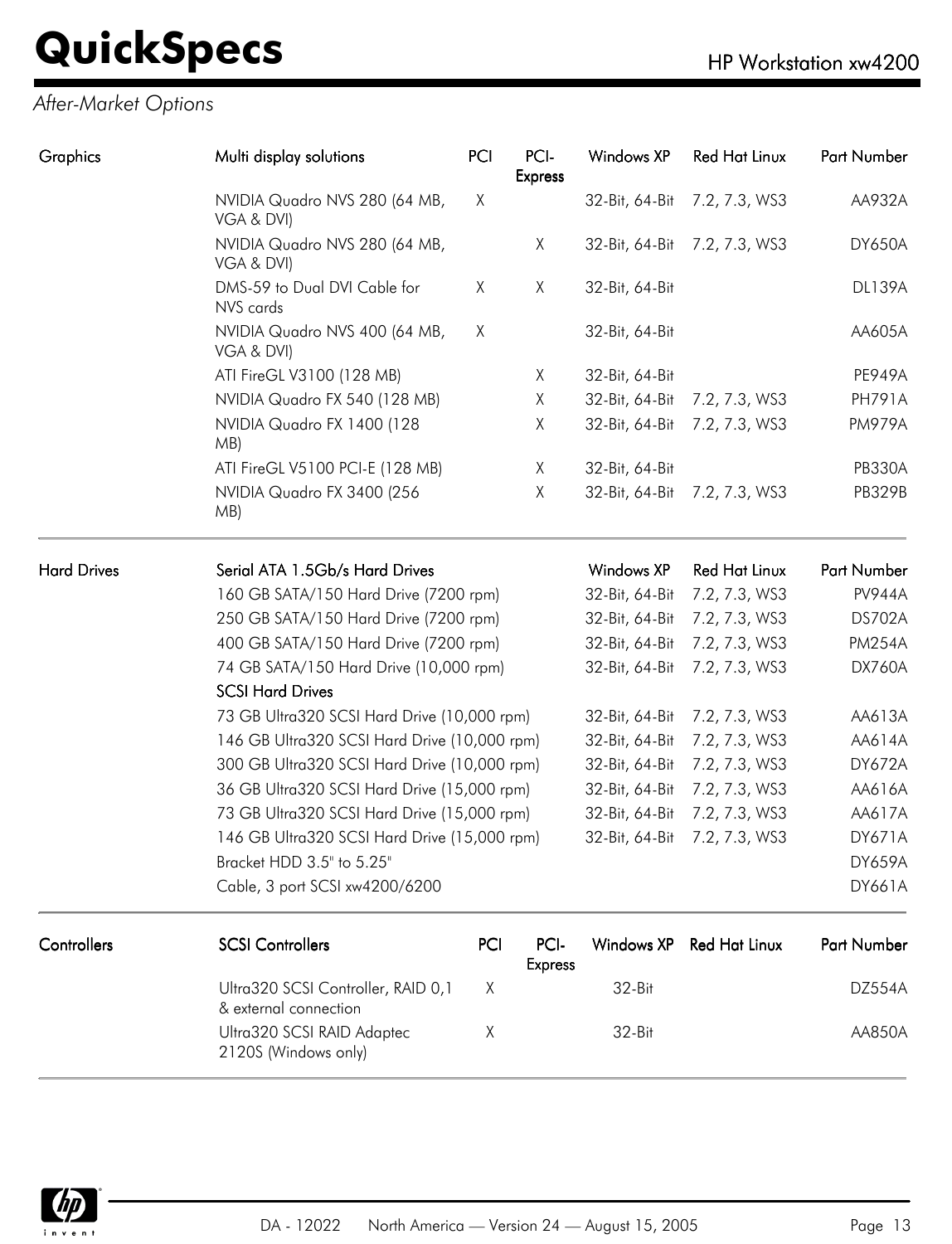### *After-Market Options*

| Removable Storage |                                                                                                                                                                                                                                                                                                                                                     | Windows XP | <b>Red Hat Linux</b> | Part Number   |
|-------------------|-----------------------------------------------------------------------------------------------------------------------------------------------------------------------------------------------------------------------------------------------------------------------------------------------------------------------------------------------------|------------|----------------------|---------------|
| Devices           | 256 MB USB 2.0 Drive Key II                                                                                                                                                                                                                                                                                                                         | $32-Hit$   | 7.2, 7.3, WS3        | <b>PH657A</b> |
|                   | 1.44 MB Internal Floppy Drive                                                                                                                                                                                                                                                                                                                       | 32-Bit     | 7.2, 7.3, WS3        | <b>DY670A</b> |
|                   | HP DAT24i Internal DDS3 tape drive                                                                                                                                                                                                                                                                                                                  | $32-Hit$   |                      | C1555D        |
|                   | HP DAT24e External DDS3 tape drive                                                                                                                                                                                                                                                                                                                  | $32-Hit$   |                      | C1556D        |
|                   | HP DAT40i Internal DDS4 tape drive                                                                                                                                                                                                                                                                                                                  | $32-Hit$   |                      | C5686B        |
|                   | HP DAT40e External DDS4 tape drive                                                                                                                                                                                                                                                                                                                  | $32-Hit$   |                      | C5687C        |
|                   | HP DAT72i Internal DAT72 tape drive                                                                                                                                                                                                                                                                                                                 | $32-Hit$   |                      | Q1522A        |
|                   | HP DAT72e External DAT72 tape drive                                                                                                                                                                                                                                                                                                                 | $32-Hit$   |                      | Q1523A        |
|                   | The following Removable Drive Enclosure products are available from and supported by 3rd party:<br>StorCase Rhino Jr. SCSI Removable Disk Enclosure<br>(For NA, use: HP P/N A466719, for WW, use: vendor P/N S21A107)<br>StorCase Rhino Jr. SATA 1.5Gb/s Removable Disk Enclosure<br>(For NA, use: HP P/N A466720, for WW, use: vendor P/N S21J111) |            |                      |               |

| Input/Output Devices |                                                                                                     |     |                              | Windows XP                   | Red Hat Linux        | Part Number    |
|----------------------|-----------------------------------------------------------------------------------------------------|-----|------------------------------|------------------------------|----------------------|----------------|
|                      | Keyboards                                                                                           |     |                              |                              |                      |                |
|                      | HP PS/2 Standard Keyboard                                                                           |     |                              | 32-Bit, 64-Bit 7.2, 7.3, WS3 |                      | DT527A         |
|                      | HP USB Standard Keyboard                                                                            |     |                              | 32-Bit, 64-Bit               | WS3                  | <b>DT528A</b>  |
|                      | Smartcard adapter for modular keyboard                                                              |     |                              | $32-Hit$                     |                      | <b>DT531A</b>  |
|                      | <b>Pointing Devices</b>                                                                             |     |                              |                              |                      |                |
|                      | HP PS/2 2-Button Scroll Mouse                                                                       |     |                              | 32-Bit, 64-Bit 7.2, 7.3, WS3 |                      | DD440B         |
|                      | HP USB 2-Button Optical Scroll Mouse                                                                |     | 32-Bit, 64-Bit 7.2, 7.3, WS3 |                              | <b>DC172B</b>        |                |
|                      | HP PS/2 3-Button Mouse                                                                              |     | 32-Bit, 64-Bit 7.2, 7.3, WS3 |                              |                      | AA778A         |
|                      | HP USB Optical 3-button mouse                                                                       |     | 32-Bit, 64-Bit               |                              | WS3                  | <b>DY651A</b>  |
|                      | USB Spaceball 5000                                                                                  |     | 32-Bit, 64-Bit<br>WS3        |                              |                      | <b>DV675A</b>  |
|                      | <b>USB SpaceMouse</b>                                                                               |     |                              | 32-Bit, 64-Bit               | WS3                  | DZ203A         |
| Networking           | <b>SCSI Controllers</b>                                                                             | PCI | PCI-<br><b>Express</b>       | <b>Windows XP</b>            | <b>Red Hat Linux</b> | Part<br>Number |
|                      | Intel Pro/1000MT                                                                                    | χ   |                              | $32-Hit$                     | 7.2, 7.3, WS3        | <b>DC193A</b>  |
|                      | HP Gigabit by Broadcom (BCM5782)                                                                    | χ   |                              | 32-Bit                       | 7.2, 7.3, WS3        | <b>DC194A</b>  |
|                      | Broadcom BCM5751 NetXtreme™<br>Gigabit Ethernet Controller for<br><b>Workstations (PCI-Express)</b> |     | Χ                            | 32-Bit                       | 7.2, 7.3, WS3        | DZ556A         |
|                      | High-Speed 56k PCI Soft Modem                                                                       | Χ   |                              | 32-Bit                       | 7.2, 7.3, WS3        | <b>DC132D</b>  |
|                      | Modem RJ11 adapter kit                                                                              | Χ   |                              | 32-Bit                       | 7.2, 7.3, WS3        | <b>DC131C</b>  |

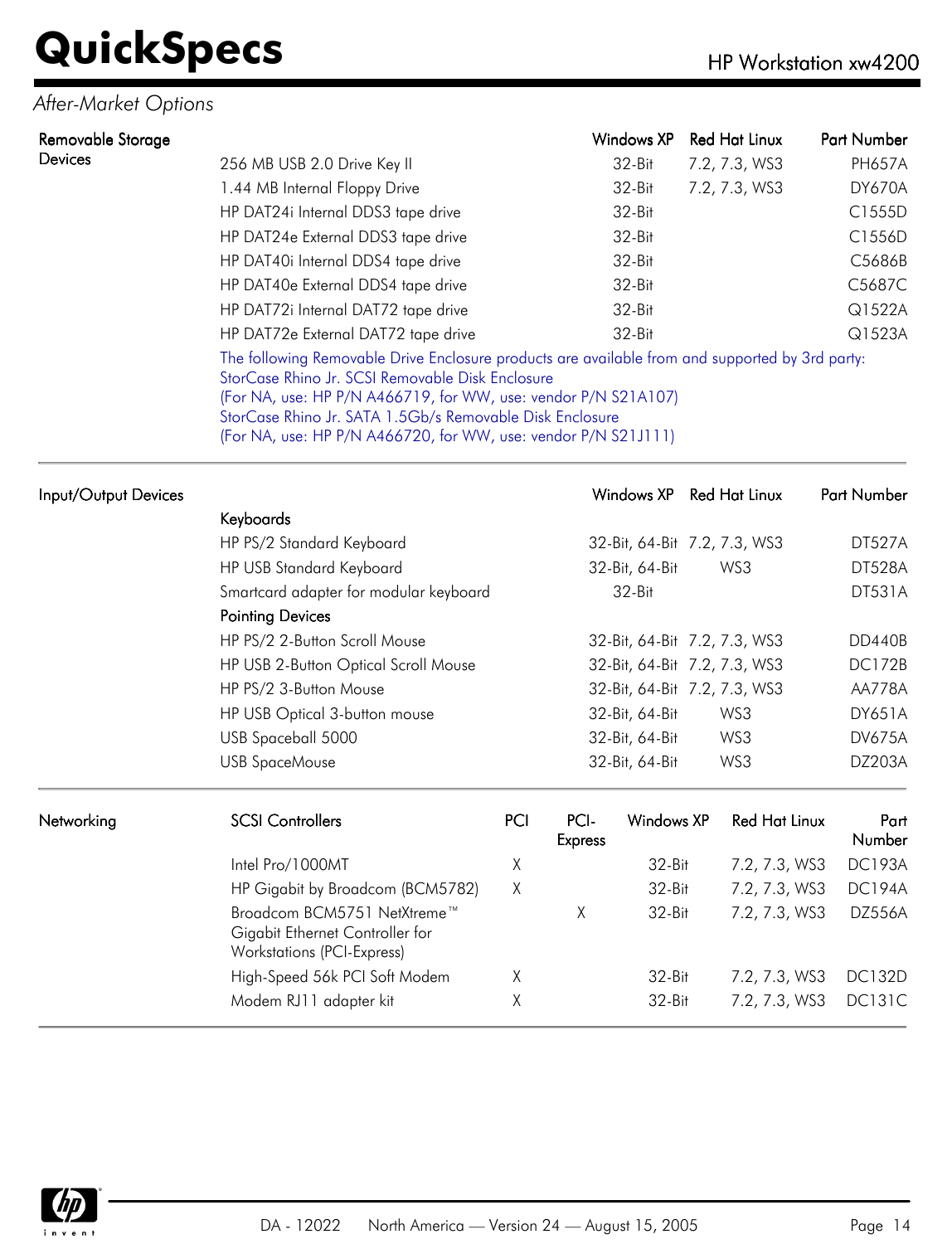### *After-Market Options*

| Memory (DIMMs) |                                                                                                                                                                                                                                                                                                                                                                                                                                                                                                           | Windows XP     | Red Hat Linux                           | Part Number   |
|----------------|-----------------------------------------------------------------------------------------------------------------------------------------------------------------------------------------------------------------------------------------------------------------------------------------------------------------------------------------------------------------------------------------------------------------------------------------------------------------------------------------------------------|----------------|-----------------------------------------|---------------|
|                | 533 MHz DDR-2 PC2-4200 ECC Unbuffered<br><b>DIMMs</b>                                                                                                                                                                                                                                                                                                                                                                                                                                                     |                |                                         |               |
|                | 256 MB DDR-2 PC2-4200 (533 MHz) ECC<br>unbuffered                                                                                                                                                                                                                                                                                                                                                                                                                                                         |                | 32-Bit, 64-Bit 7.2, 7.3, WS3            | <b>DY653A</b> |
|                | 512 MB DDR-2 PC2-4200 (533 MHz) ECC<br>unbuffered                                                                                                                                                                                                                                                                                                                                                                                                                                                         |                | 32-Bit, 64-Bit 7.2, 7.3, WS3            | <b>DY654A</b> |
|                | 1 GB DDR-2 PC2-4200 (533 MHz) ECC unbuffered                                                                                                                                                                                                                                                                                                                                                                                                                                                              |                | 32-Bit, 64-Bit 7.2, 7.3, WS3            | <b>DY652A</b> |
|                | 400 MHz DDR-2 PC2-3200 Non-ECC Unbuffered<br><b>DIMMs</b>                                                                                                                                                                                                                                                                                                                                                                                                                                                 |                |                                         |               |
|                | 256 MB DDR-2 PC2-3200 (400 Mhz) Non-ECC<br>unbuffered                                                                                                                                                                                                                                                                                                                                                                                                                                                     | $32 - Bit$     | 7.2, 7.3, WS3                           | <b>PR661A</b> |
| $\sqrt{2}$     | $\blacksquare$ $\blacksquare$ $\blacksquare$ $\blacksquare$ $\blacksquare$ $\blacksquare$ $\blacksquare$ $\blacksquare$ $\blacksquare$ $\blacksquare$ $\blacksquare$ $\blacksquare$ $\blacksquare$ $\blacksquare$ $\blacksquare$ $\blacksquare$ $\blacksquare$ $\blacksquare$ $\blacksquare$ $\blacksquare$ $\blacksquare$ $\blacksquare$ $\blacksquare$ $\blacksquare$ $\blacksquare$ $\blacksquare$ $\blacksquare$ $\blacksquare$ $\blacksquare$ $\blacksquare$ $\blacksquare$ $\blacks$<br>1.000001111 | $\overline{r}$ | THE CONTRACT CONTRACT CONTRACT CONTRACT |               |

NOTE: Only unbuffered DDR2 DIMMs are supported. Do not mix ECC and non-ECC memory. The system will not boot if ECC and non-ECC DIMMs are mixed.

#### Monitors (Compatible with TFTs

| all Operating Systems | HP TFT L2335 (23-inch)   | P9615W#ABA  |
|-----------------------|--------------------------|-------------|
| offered by HP)        | HP TFT L2035 (20.1-inch) | P9614W#ABA  |
|                       | HP TFT L1955 (19.1-inch) | PD974A5#ABA |
|                       | HP TFT L1755 (17-inch)   | PL777AA#ABA |
|                       |                          |             |

| Multimedia |                                                                                                                                                                                                                                                                                                                                                                                                                                                | PCI | PCI-<br><b>Express</b> |                | Windows XP Red Hat Linux | <b>Part Number</b> |
|------------|------------------------------------------------------------------------------------------------------------------------------------------------------------------------------------------------------------------------------------------------------------------------------------------------------------------------------------------------------------------------------------------------------------------------------------------------|-----|------------------------|----------------|--------------------------|--------------------|
|            | 1394 Firewire FH/LP PCI Card<br>(Windows only)                                                                                                                                                                                                                                                                                                                                                                                                 | X   |                        | 32-Bit, 64-Bit |                          | <b>PA997A</b>      |
|            | NOTE: Although HP Personal Workstations can be ordered with the HP Installer Kit for Linux and an IEEE<br>1394 card, HP cannot provide customer support for this configuration. Please refer to the Linux<br>Hardware Support Matrix (http://www.hp.com/support/linux hardware matrix) for details, and to the<br>Linux User Manual (http://www.hp.com/support/linux user manual) for tips on user-enablement of the<br><b>IEEE 1394 Card.</b> |     |                        |                |                          |                    |

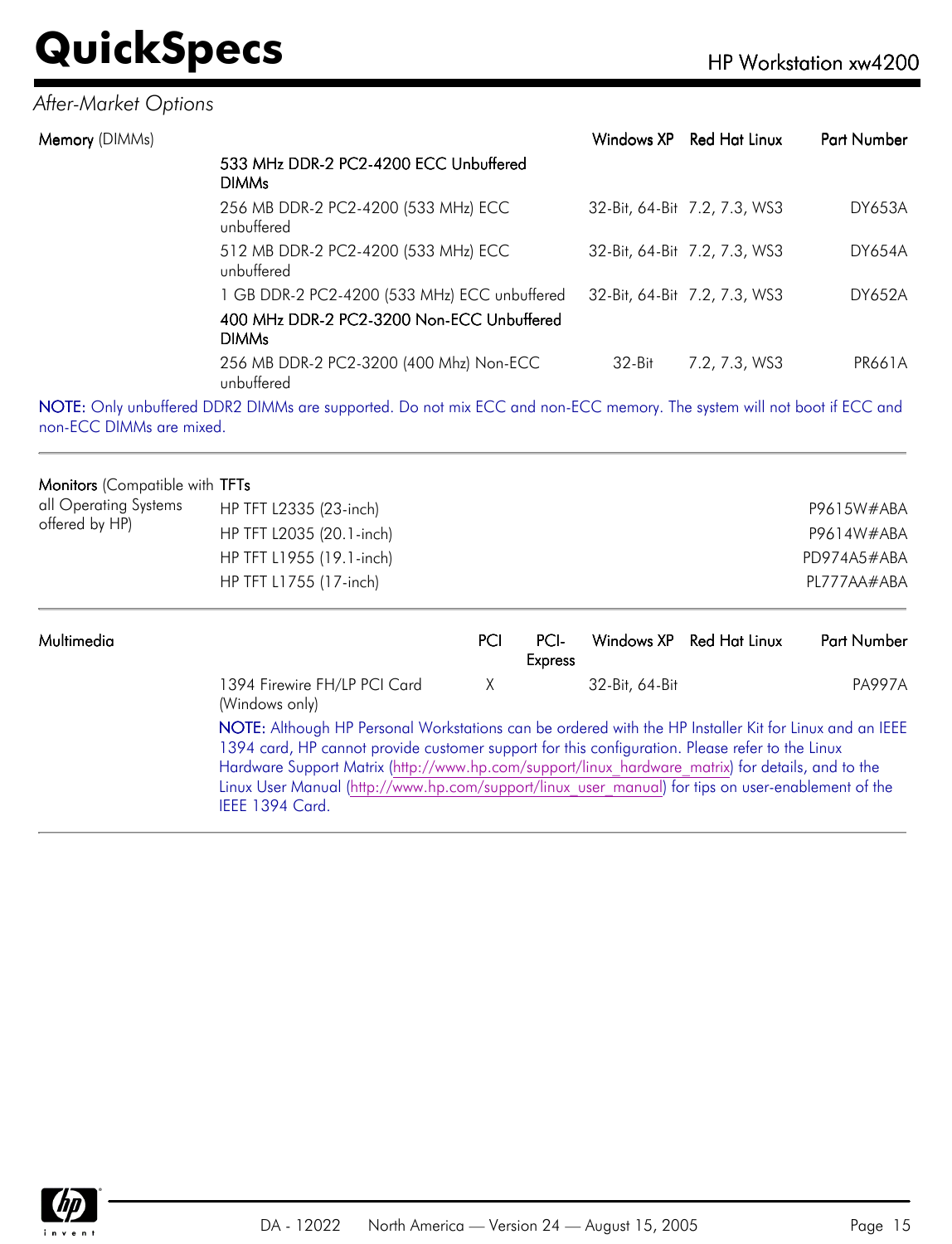### *After-Market Options*

| <b>Optical Drives</b>    |                                                                   | Windows XP        | <b>Red Hat Linux</b>         | Part Number        |
|--------------------------|-------------------------------------------------------------------|-------------------|------------------------------|--------------------|
|                          | <b>DVD-ROM Drive</b>                                              |                   |                              |                    |
|                          | $16X/40X$ DVD-ROM w/ +R read                                      |                   | 32-Bit, 64-Bit 7.2, 7.3, WS3 | AA620B             |
|                          | <b>CD-ROM Drive</b>                                               |                   |                              |                    |
|                          | 48X Max CD-ROM Drive                                              |                   | 32-Bit, 64-Bit 7.2, 7.3, WS3 | <b>DC143B</b>      |
|                          | <b>CD-RW Drive</b>                                                |                   |                              |                    |
|                          | 48X/32X/48X CD-RW Drive (Roxio software)                          |                   | 32-Bit, 64-Bit 7.2, 7.3, WS3 | <b>DE205B</b>      |
|                          | <b>Combo Drive</b>                                                |                   |                              |                    |
|                          | 48X/32X Combo DVD-ROM/CD-RW Drive (Roxio &<br>WinDVD)             |                   | 32-Bit, 64-Bit 7.2, 7.3, WS3 | <b>DE206B</b>      |
|                          | DVD+/-RW Drive                                                    |                   |                              |                    |
|                          | 16X DVD+/-RW, Dual-Layer                                          |                   | 32-Bit, 64-Bit 7.2, 7.3, WS3 | <b>PH205A</b>      |
|                          | 16X DVD+/-RW, Dual-Layer, LightScribe (Windows<br>2K and XP only) | 32-Bit            |                              | <b>DZ555B</b>      |
| Security                 | Chassis clamp lock, universal, no cable                           |                   |                              | <b>DE817A</b>      |
|                          | Chassis clamp lock, universal, with cable                         |                   |                              | <b>DE818A</b>      |
|                          | Rear Port controller cover                                        |                   |                              | <b>DE896A</b>      |
| <b>Brackets/Stands</b>   | Depth Adjustable Rails (stationary)                               |                   |                              | 332558-B21         |
|                          | Sliding Shelf kit                                                 |                   |                              | 234672-B21         |
|                          | Fixed shelf kit                                                   |                   |                              | 253449-B21         |
| <b>Other Devices</b>     | 2nd serial port adapter                                           |                   |                              | <b>PA716A</b>      |
|                          | Front Card Guide and Fan Kit                                      |                   |                              | <b>DY648A</b>      |
|                          | 500 Watt Power Supply Kit                                         |                   |                              | <b>PK746A</b>      |
| <b>Operating Systems</b> | Red Hat Enterprise Linux Workstation 3 Update 5 (32-bit version)  |                   |                              | <b>EA698AA</b>     |
|                          | Red Hat Enterprise Linux Workstation 3 Update 5 (64-bit version)  |                   |                              | EA699AA            |
| Software                 |                                                                   | <b>Windows XP</b> | <b>Red Hat Linux</b>         | <b>Part Number</b> |
|                          | HP Remote Graphics V2 LTU for HP WS                               | 32-Bit            |                              | <b>PE672A</b>      |
|                          | HP Remote Graphics V2 LTU for non-HP                              | 32-Bit            |                              | <b>PE673A</b>      |
|                          | HP Remote Graphics V2 Receiver LTU                                | 32-Bit            |                              | <b>PE674A</b>      |
|                          | HP Remote Graphics V2 software CD-ROM media                       | 32-Bit            |                              | <b>PE675A</b>      |
|                          | HP Remote SW for HP 1 year Update Subscription                    | 32-Bit            |                              | <b>PN680A</b>      |



HP Remote SW for non-HP 1 year Update Subscription 32-Bit PN681A HP Remote SW Receiver 1 year Update Subscription 32-Bit PN682A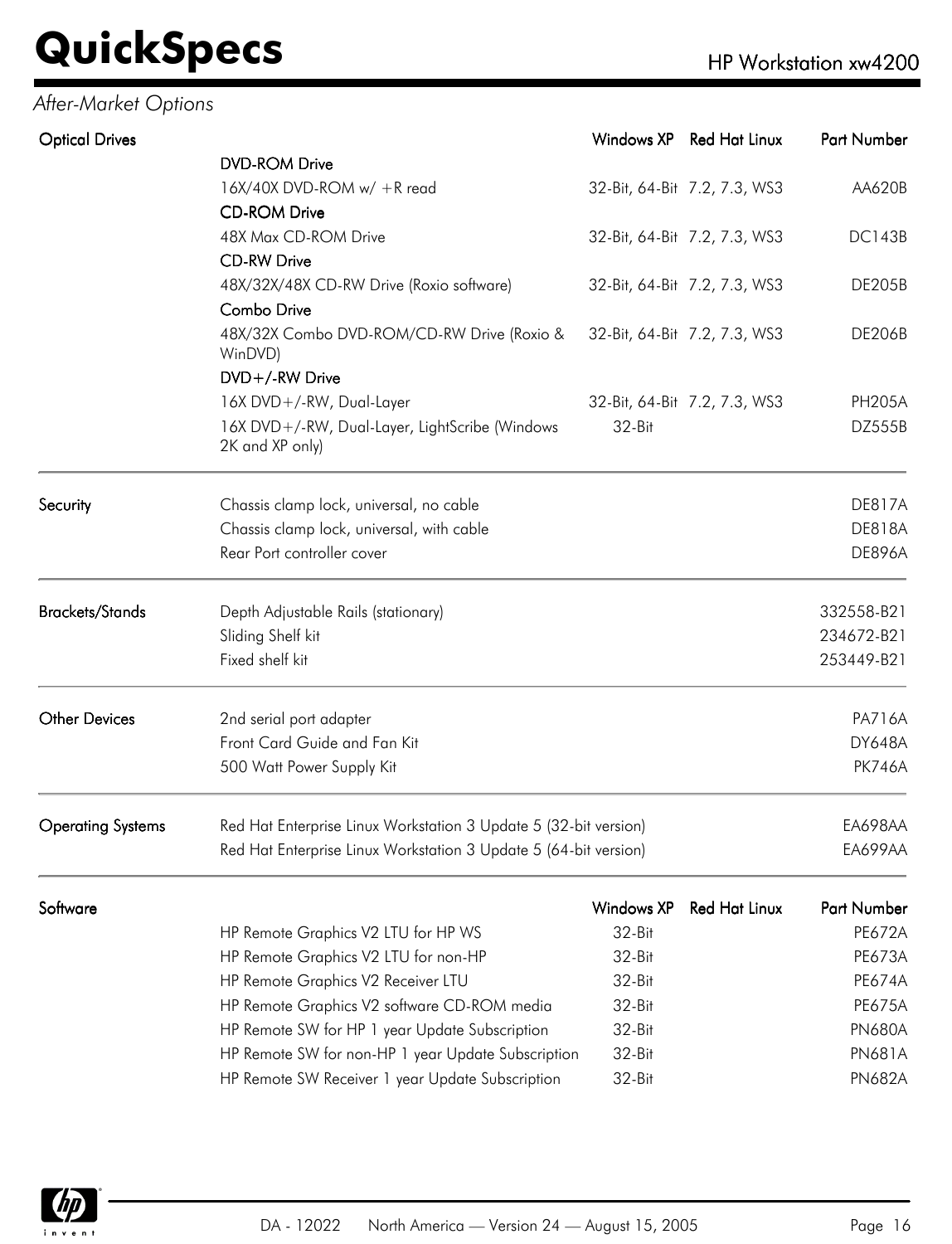*Memory*

#### Intel 925X Express chipset DDR-2 SDRAM ECC MEMORY

Only unbuffered DDR2 DIMMs are supported and must be either x8 or x16 width. It is not necessary to add memory in pairs. Memory upgrades are accomplished by adding single or multiple DIMMs of the same or varied sizes. This chart does not represent all possible memory configurations. The Intel 925X chipset supports ECC 533 MHz (PC2-4200) DDR-2 memory or non-ECC and ECC 400 MHz (PC2-3200) DDR-2 memory.

For best performance the total amount and type of memory loaded into Channel A and Channel B should be the same. If it is not, your computer will see all the RAM installed but will run the memory controller at a lower performance mode. For best performance add the memory in pairs rather than as a single DIMM (two 512 MB DIMMs will have better performance than a single 1 GB DIMM). Also, add the memory into both channels (e.g. one in socket 1 and one in socket 3) to take advantage of dual channel performance. If you have unused slots within a channel, make them socket 2 and socket 4. This provides the best margin for the memory bus.

#### CAUTION:

Mixing speeds will mean that the memory runs at the speed of the slowest DIMM.

Do not mix ECC and non-ECC memory. The system will not boot if ECC and non-ECC DIMMs are mixed.

Do not mix single-sided and double-sided DIMMs. Both sides of a double-sided DIMM must have the same memory size. Each rank (side) of the DIMM must be the same size.

#### MAXIMUM MEMORY

Supports up to 4 GB of DDR-2 SDRAM.

#### POSSIBLE MEMORY CONFIGURATIONS

*Not all memory configurations possible are represented below.*

| <b>DIMM Size</b>                                                 | Slot   |        |        |        |  |  |
|------------------------------------------------------------------|--------|--------|--------|--------|--|--|
|                                                                  |        | 2      | 3      | 4      |  |  |
| 256 MB                                                           | 256 MB |        |        |        |  |  |
| 256 MB                                                           | 256 MB |        | 256 MB |        |  |  |
| $ \left(\text{single channel performance configuration}\right) $ |        |        |        |        |  |  |
| 1 GB                                                             | 256 MB | 256 MB | 256 MB | 256 MB |  |  |
| 1 GB                                                             | 512 MB |        | 512 MB |        |  |  |
| $1.5$ GB                                                         | 256 MB | 256 MB | 512 MB | 512 MB |  |  |
| $2$ GB                                                           | 1 GB   |        | 1 GB   |        |  |  |
| $2$ GB                                                           | 512 MB | 512 MB | 512 MB | 512 MB |  |  |
| 4 GB                                                             | 1 GB   | 1 GB   | 1 GB   | 1 GB   |  |  |

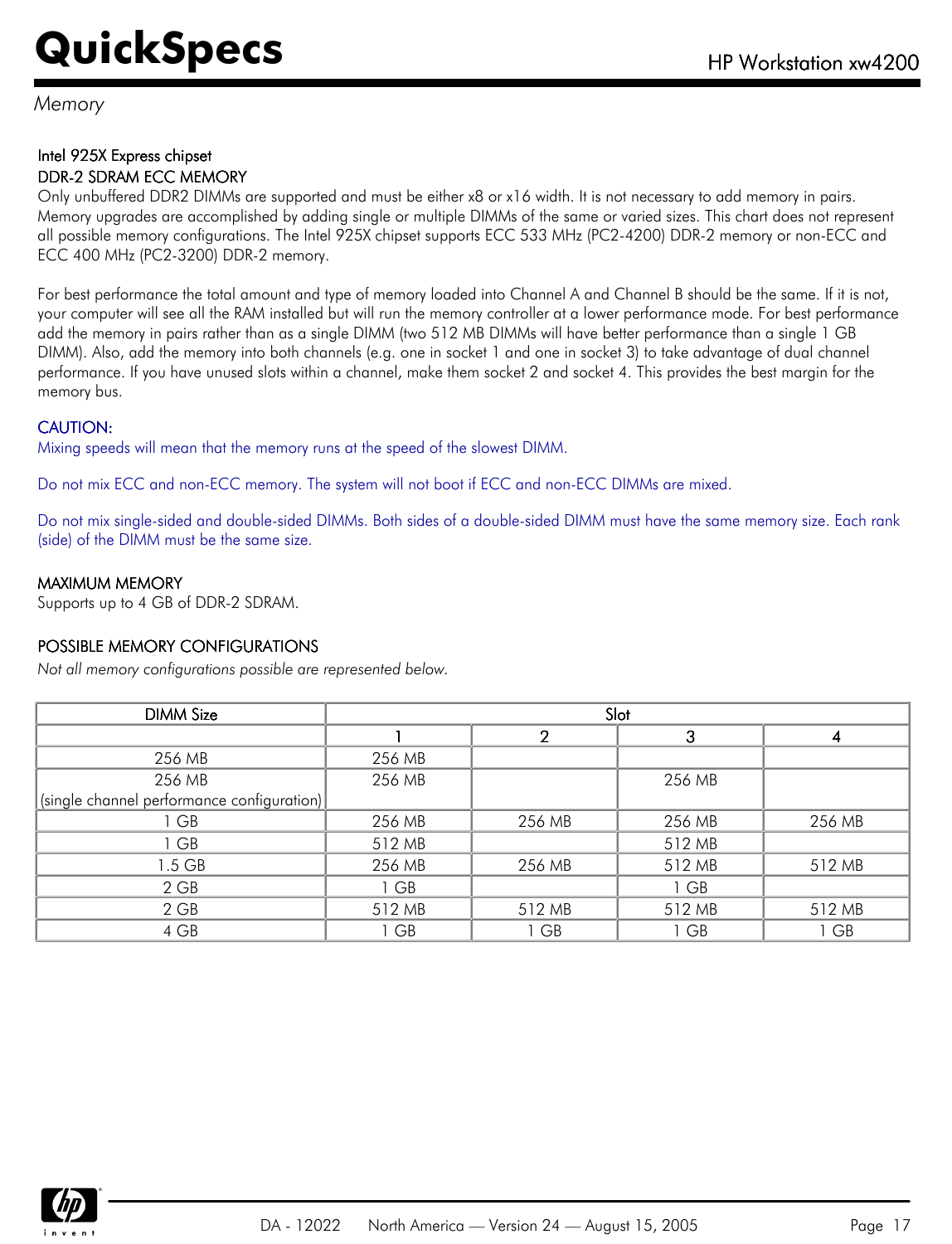*Storage*

#### Tower configuration

|                              |                              | $\mathbf{2}$<br>3<br>4<br>$\left(5\right)$ |                                                         |
|------------------------------|------------------------------|--------------------------------------------|---------------------------------------------------------|
|                              | Quantity Supported           | Position Supported                         | Controller                                              |
| <b>Convertible Minitower</b> |                              |                                            |                                                         |
| Optional Diskette Drive      |                              | $\overline{\mathcal{A}}$                   | Diskette                                                |
| <b>Optical Disk Drives</b>   | $\overline{2}$               | 1, 2                                       | <b>IDE</b>                                              |
| <b>Hard Disk Drives</b>      | 2 standard<br>(4 SATA w/AMO) | 5, 6<br>(and 2 or 3, for 3rd or 4th        | SATA (and/or optional SCSI)<br>Factory Integrated RAID* |

\* NOTE: Factory Integrated RAID 0 Configuration (Striped Array) and RAID 1 Configuration (Mirrored Array) requires 2 hard drives with identical speeds, capacity and interface.

drives using optical bays, adapter kit(s) required)

(3 SCSI w/AMO)

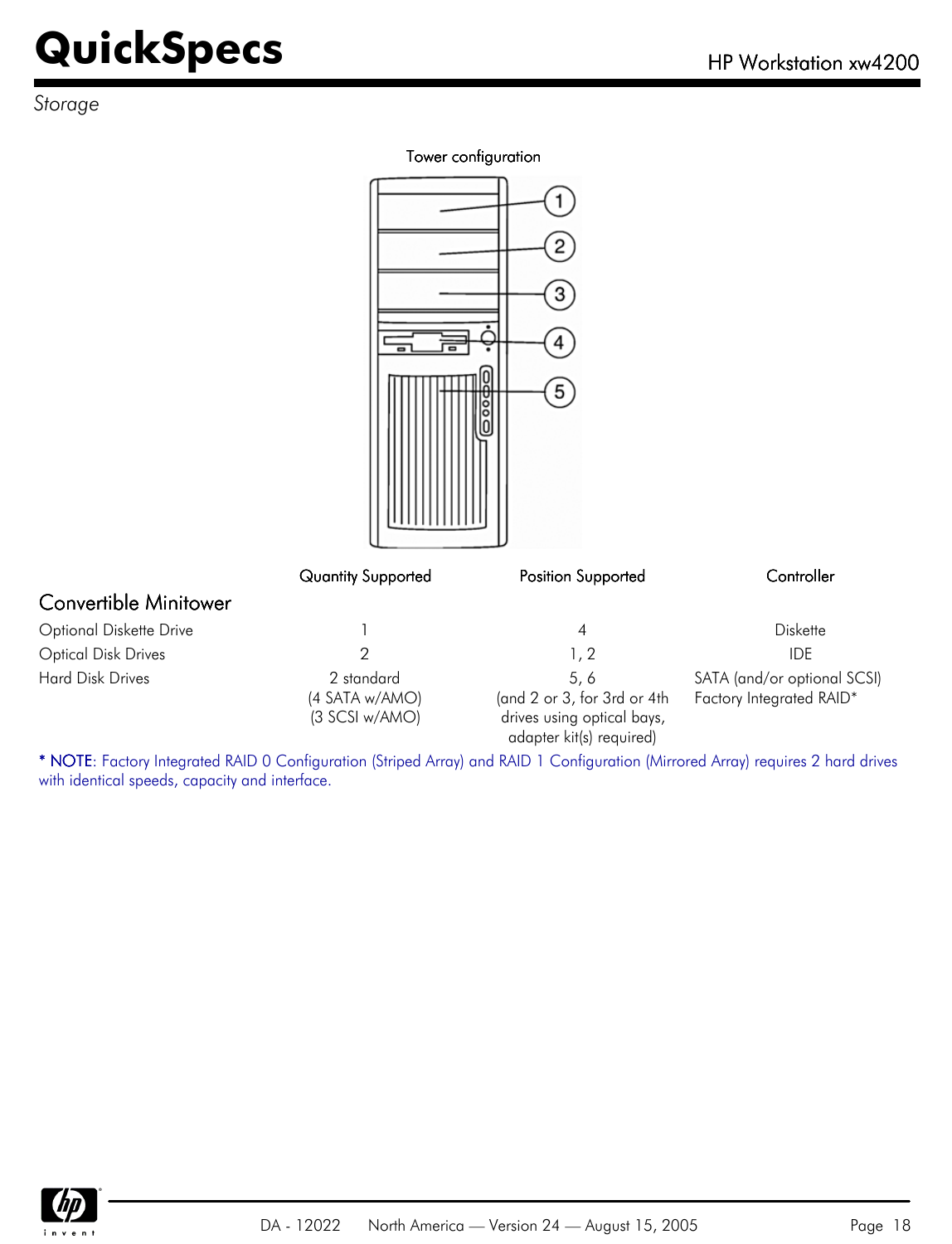### *Additional Technical Specifications*

| System Board                                                |                                                                                                                                                                                                                                                                                      |
|-------------------------------------------------------------|--------------------------------------------------------------------------------------------------------------------------------------------------------------------------------------------------------------------------------------------------------------------------------------|
| Architecture                                                | Intel Pentium 4 EM64T/PCI-E                                                                                                                                                                                                                                                          |
| Chipset                                                     | Intel 925X Express North bridge/ICH6R South bridge                                                                                                                                                                                                                                   |
| Super I/O Controller                                        | SMSC LPC47B397                                                                                                                                                                                                                                                                       |
| System Board Form Factor                                    | <b>ATX</b>                                                                                                                                                                                                                                                                           |
| Processor Socket                                            | <b>LGA775</b>                                                                                                                                                                                                                                                                        |
| DIMM Connectors (DDR2,<br>1.8V)                             | 4                                                                                                                                                                                                                                                                                    |
| AGP Connector (1.5V)                                        | None                                                                                                                                                                                                                                                                                 |
| <b>Integrated Graphics</b>                                  | None                                                                                                                                                                                                                                                                                 |
| PCI Connectors (5.0V)                                       | 4 full length 33 MHz 32-bit                                                                                                                                                                                                                                                          |
| PCI Express Connectors<br>(v1.0a)                           | $1 \times 16$<br>$2 \times 1$                                                                                                                                                                                                                                                        |
| Flash ROM                                                   | Yes                                                                                                                                                                                                                                                                                  |
| AC97 integrated audio                                       | Yes                                                                                                                                                                                                                                                                                  |
| CD ROM IN (Audio)                                           | Yes                                                                                                                                                                                                                                                                                  |
| AUX IN (Audio)                                              | Yes                                                                                                                                                                                                                                                                                  |
| Internal speaker                                            | Yes                                                                                                                                                                                                                                                                                  |
| Clear CMOS Button                                           | Yes                                                                                                                                                                                                                                                                                  |
| <b>CPU Fan Header</b>                                       | Yes                                                                                                                                                                                                                                                                                  |
| Chassis Fan Header                                          | Yes                                                                                                                                                                                                                                                                                  |
| Chassis Speaker Header                                      | Yes                                                                                                                                                                                                                                                                                  |
| CMOS Battery Holder-<br>Lithium                             | Yes                                                                                                                                                                                                                                                                                  |
| Hood Lock Header                                            | Yes                                                                                                                                                                                                                                                                                  |
| Hood Sensor Header                                          | Yes                                                                                                                                                                                                                                                                                  |
| Multibay Header                                             | Yes                                                                                                                                                                                                                                                                                  |
| Integrated SATA RAID                                        | Multiple Volume support to enable RAID 0 and RAID 1 on a single array<br>٠<br>Support for 2 RAID arrays on 4 ports<br>Creation of 2 HDD array on two SATA ports.<br>RAID 1 spare and auto-rebuild<br>RAID 0 Configuration - Striped Array<br>• RAID 1 Configuration - Mirrored Array |
| Integrated Broadcom<br>NetXtreme Gigabit<br>ethernet for HP | Yes                                                                                                                                                                                                                                                                                  |
| Wake-On-Lan®                                                | Yes                                                                                                                                                                                                                                                                                  |
| ASF 1.0 and 2.0 (Alert<br><b>Standard Format)</b>           | Yes                                                                                                                                                                                                                                                                                  |
| Power Supply Header                                         | Yes                                                                                                                                                                                                                                                                                  |
| Power Switch, Power LED<br>& Hard Drive LED Header          | Yes                                                                                                                                                                                                                                                                                  |
| Password Clear Header                                       | Yes                                                                                                                                                                                                                                                                                  |
| <b>Riser Connector</b>                                      | None                                                                                                                                                                                                                                                                                 |
| HDD activity LED Header                                     | Yes                                                                                                                                                                                                                                                                                  |

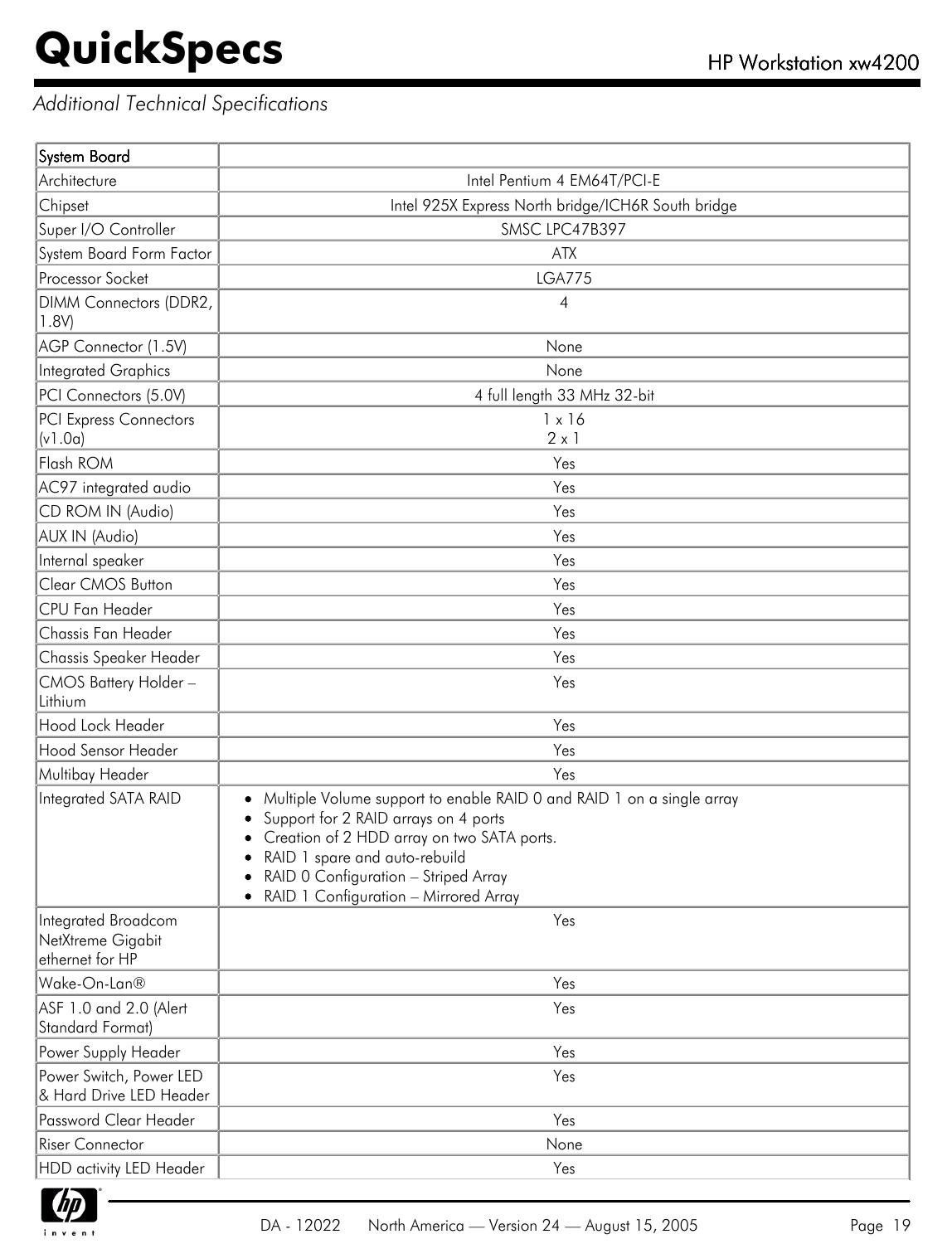*Additional Technical Specifications*

PCI extender that connects to System Board

None

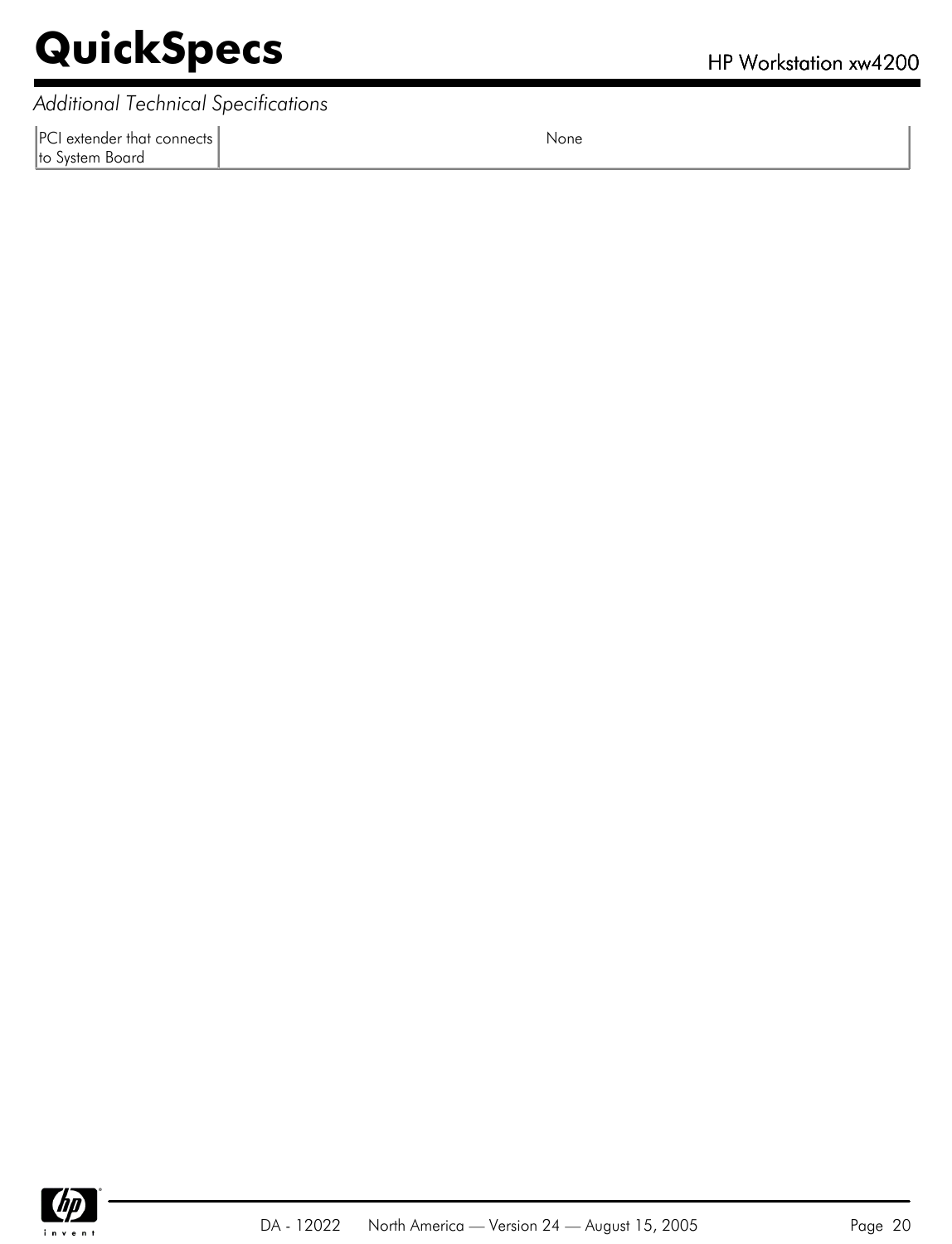| Cooling                |       |
|------------------------|-------|
| Chassis Fan            | 92 mm |
| Processor Heatsink Fan | 70 mm |
| Power Supply Fan       | 92 mm |

| Power Supply                    |                                                    | Within 230V                                    |                  |  |
|---------------------------------|----------------------------------------------------|------------------------------------------------|------------------|--|
| Full Ranging Input (Line        |                                                    | Yes                                            |                  |  |
| Select Switch)                  |                                                    |                                                |                  |  |
| Active Power Factor             |                                                    | Yes                                            |                  |  |
| Correction (APFC) (Input        |                                                    |                                                |                  |  |
| Current is nearly 1/2 a         |                                                    |                                                |                  |  |
| non-APFC PS)                    |                                                    |                                                |                  |  |
| Passive Power Factor            |                                                    | No                                             |                  |  |
| Correction (PFC)                |                                                    |                                                |                  |  |
| <b>Operating Voltage Range</b>  |                                                    | 90 - 264 VAC/118 VAC                           |                  |  |
| Rated Voltage Range             |                                                    | 100 - 240 VAC                                  |                  |  |
| Rated Line Frequency            |                                                    | 50-60 Hz/400Hz                                 |                  |  |
| <b>Operating Line Frequency</b> |                                                    | 47 - 66 Hz/393 - 407Hz                         |                  |  |
| Range                           |                                                    |                                                |                  |  |
| Rated Input Current             |                                                    | 6.4A/6.4A                                      |                  |  |
| Maximum Rated Power             |                                                    | <b>410 Watt Continuous</b>                     |                  |  |
| Heat Dissipation                |                                                    | Typical 737.1 btu/hr                           |                  |  |
|                                 |                                                    | Maximum 1228.5 btu/hr                          |                  |  |
| Power Supply Fan                | 92mm variable speed                                |                                                |                  |  |
| PS Size                         |                                                    | 3.84 x 5.91 x 6.05 in (97.6 x 150 x 153.71 mm) |                  |  |
| Energy Star Compliant           | Yes                                                |                                                |                  |  |
| <b>FEMP Standby Power</b>       |                                                    | No                                             |                  |  |
| Compliant (<2W in S5 -          |                                                    |                                                |                  |  |
| Power Off)                      |                                                    |                                                |                  |  |
| Power Consumption in ES         |                                                    | 2.5 W                                          |                  |  |
| Mode - Suspend to RAM           |                                                    |                                                |                  |  |
| (S3) (Instantly Available PC)   |                                                    |                                                |                  |  |
| Surge Tolerant Full             |                                                    | Withstands power surges up to 2000V            |                  |  |
| Ranging Power Supply            |                                                    |                                                |                  |  |
| Typical configuration           | 1 processor (1x 3.4 GHz), 1 GB memory (2 x 512 MB) |                                                |                  |  |
| power consumption               | Two hard drives (2xSATA 40 GB),                    |                                                |                  |  |
|                                 |                                                    | CD-ROM drive                                   |                  |  |
|                                 |                                                    | PCI-Express Graphics Card (FX 1300)            |                  |  |
|                                 |                                                    | Floppy, Monitor                                |                  |  |
|                                 | Input Power consumption                            | @ 120Vac/60Hz                                  |                  |  |
|                                 | Typical operating mode<br>(system busy)            | 216W                                           | $= 737.1$ btu/hr |  |
|                                 | Windows XP Idle                                    | 138 W                                          | $= 470.9$ btu/hr |  |
|                                 | Standby mode (S3)                                  | 2.5 W                                          | $= 8.53$ btu/hr  |  |
|                                 | Hibernate mode (S4)                                | 2.1 W                                          | $= 7.166$ btu/hr |  |
|                                 | Power Off (S5)                                     | 2.1 W                                          | $= 7.166$ btu/hr |  |

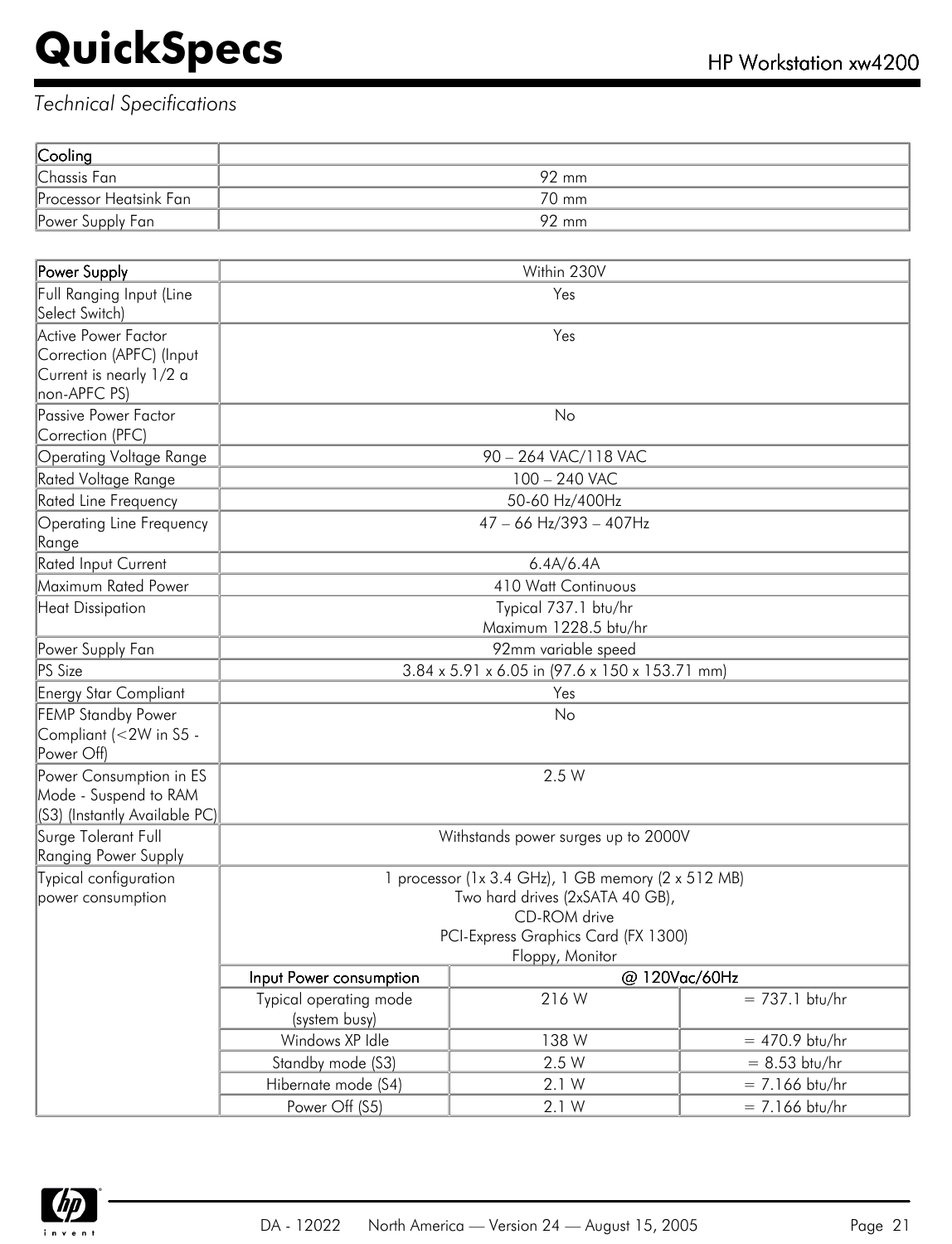| <b>ROM Features</b>                                                         | Description                                                                                                                                                                                                                                                                                                                                                                                                                                         |
|-----------------------------------------------------------------------------|-----------------------------------------------------------------------------------------------------------------------------------------------------------------------------------------------------------------------------------------------------------------------------------------------------------------------------------------------------------------------------------------------------------------------------------------------------|
| <b>Instantly Available PC</b>                                               | Allows for very low power consumption with quick resume time                                                                                                                                                                                                                                                                                                                                                                                        |
| (Suspend to RAM - S3)                                                       |                                                                                                                                                                                                                                                                                                                                                                                                                                                     |
| ROM Based F10 Setup                                                         | Review and customize BIOS settings                                                                                                                                                                                                                                                                                                                                                                                                                  |
| via F12 (PXE) (Remote Boot system                                           | Remote System Installation Allows a new or existing system to boot over the network and download software, including the operating                                                                                                                                                                                                                                                                                                                  |
| from Server)                                                                |                                                                                                                                                                                                                                                                                                                                                                                                                                                     |
| System/Emergency ROM<br>Flash Recovery with Video                           | Recovers corrupted system BIOS                                                                                                                                                                                                                                                                                                                                                                                                                      |
| Auto Setup when New<br>Hardware Installed                                   | System automatically detects addition of new hardware                                                                                                                                                                                                                                                                                                                                                                                               |
| Serial, Parallel, USB,<br>Audio, Network,<br>Enable/Disable Port<br>Control | Enable or disables serial, parallel, USB, audio, and network ports                                                                                                                                                                                                                                                                                                                                                                                  |
| Removable Media Write/<br><b>Boot Control</b>                               | Prevents ability to boot from removable media on supported devices (and can disable writes to media)                                                                                                                                                                                                                                                                                                                                                |
| Power-On Password                                                           | Prevents an unauthorized person from booting up the computer                                                                                                                                                                                                                                                                                                                                                                                        |
| Setup Password                                                              | Prevents an unauthorized person from changing the system configuration                                                                                                                                                                                                                                                                                                                                                                              |
| Replicated Setup                                                            | Saves BIOS settings to diskette or USB disk-on-key in human readable file. Repset.exe utility can then<br>replicate these settings on machines being deployed without entering ROM-based F10 setup                                                                                                                                                                                                                                                  |
| Memory Change Alert<br>(Requires HP Client<br>Manager Software)             | Alerts management console if memory is removed or changed                                                                                                                                                                                                                                                                                                                                                                                           |
| Client Manager Software)                                                    | Thermal Alert (Requires HP Monitors the temperature state within the chassis. Three modes:<br>• NORMAL - normal temperature ranges<br>• ALERTED - excessive temperatures are detected. Raises a flag so action can be taken to avoid<br>shutdown or provide for a smoother system shutdown<br>• SHUTDOWN - excessive temperatures are encountered. Automatically shuts down the computer<br>without warning before hardware component damage occurs |
| Master Boot Record<br>Security                                              | Detects changes to MBR and optional restoration, useful in protecting from viruses                                                                                                                                                                                                                                                                                                                                                                  |
| Remote ROM Flash                                                            | Provides secure, fail-safe ROM image management from a central network console                                                                                                                                                                                                                                                                                                                                                                      |
| Remote Wakeup                                                               | • System administrators can power on, restart, and power off a client computer from a remote<br>location.<br>Enables cost-effective power consumption when the administrator needs to distribute software,<br>perform security management, or update the ROM                                                                                                                                                                                        |
| <b>ACPI</b> (Advanced<br>Configuration and Power<br>Management Interface)   | • Allows the system to wake from a low power mode<br>Controls system power consumption, making it possible to place individual cards and peripherals<br>in a low-power or powered-off state without affecting other elements of the system                                                                                                                                                                                                          |
| <b>SMBIOS</b>                                                               | Supports ACPI 2.0 for full compatibility with 64-bit operating systems<br>System Management BIOS 2.3.5, previously known as DMI BIOS, for system management information                                                                                                                                                                                                                                                                             |

| $\lq$ Other $\kappa$<br>'N<br>1 J II I G |  |
|------------------------------------------|--|
| lmar<br>nures<br>men                     |  |

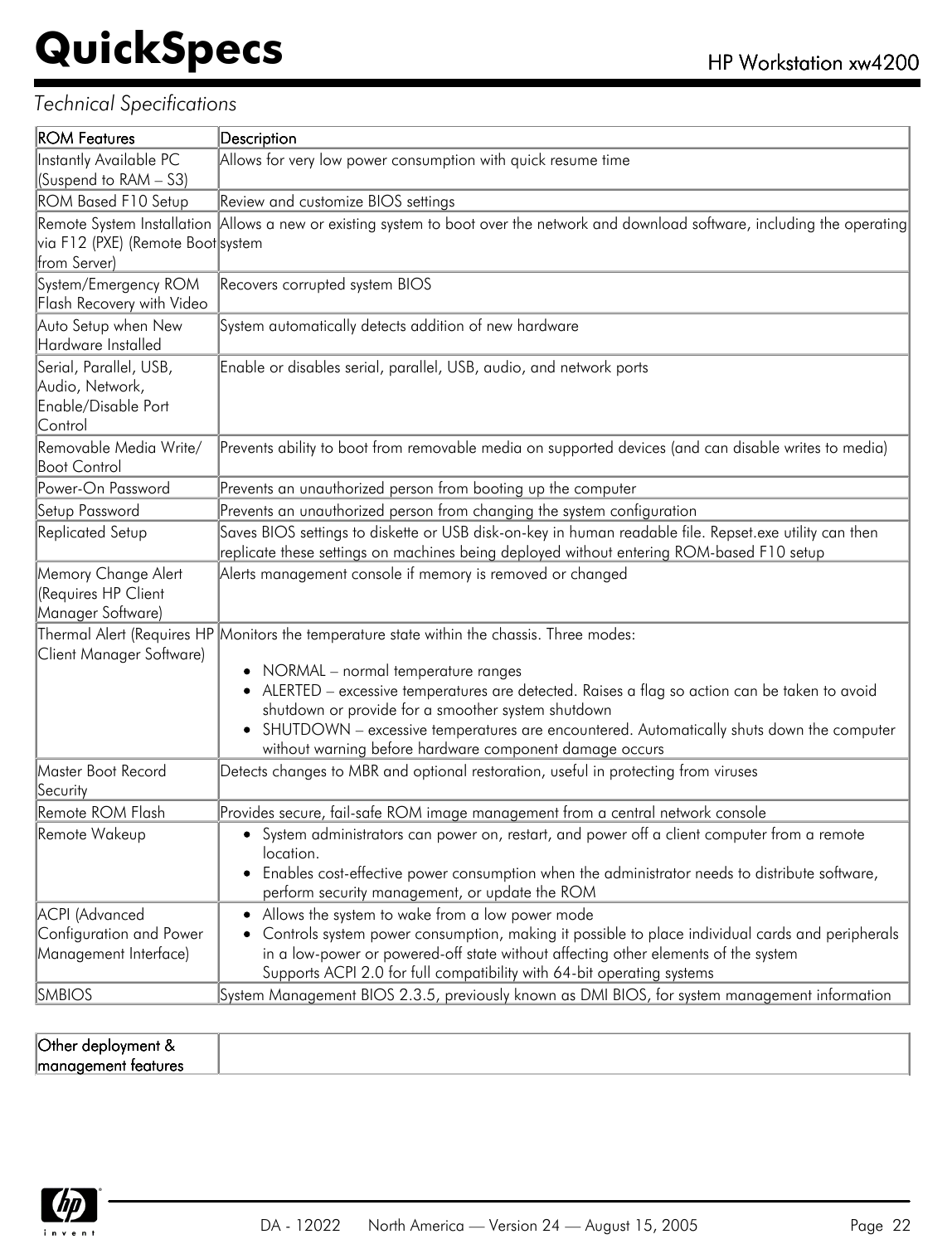| HP Client Management<br>Solutions                               | HP Client Management Solutions help simplify management of Workstations and significantly reduce<br>total ownership costs. These solutions share a common design and are highly integrated due to the<br>extensive work between HP and its partner Altiris. |
|-----------------------------------------------------------------|-------------------------------------------------------------------------------------------------------------------------------------------------------------------------------------------------------------------------------------------------------------|
|                                                                 | HP Client Manager Software is included free with all HP business PCs and Workstations. It enables<br>central tracking, monitoring, and management of the hardware aspects of HP client systems:                                                             |
|                                                                 | • Get valuable hardware information such as CPU, memory, video, and security settings<br>Monitor system health to fix problems before they occur<br>Install drivers and BIOS updates without visiting each PC                                               |
|                                                                 | Remotely configure BIOS and security settings<br>• Automate processes to quickly resolve hardware problems                                                                                                                                                  |
|                                                                 | Additional Altiris solutions (fee-based) are available to address Workstation management challenges<br>through the entire IT lifecycle including:                                                                                                           |
|                                                                 | Inventory assessment                                                                                                                                                                                                                                        |
|                                                                 | Software license compliance                                                                                                                                                                                                                                 |
|                                                                 | Personality migration<br>Software image deployment                                                                                                                                                                                                          |
|                                                                 | Software distribution                                                                                                                                                                                                                                       |
|                                                                 | Asset management                                                                                                                                                                                                                                            |
|                                                                 | Client backup and recovery                                                                                                                                                                                                                                  |
|                                                                 | • Problem resolution                                                                                                                                                                                                                                        |
|                                                                 | Visit http://www.hp.com/go/easydeploy for more information, to download HP Client Manager Software,                                                                                                                                                         |
|                                                                 | and to evaluate the Altiris solutions.                                                                                                                                                                                                                      |
| System Software Manager<br>(free)                               | A free utility that detects and updates BIOS, device drivers, and management agent versions on your<br>networked PCs and workstations                                                                                                                       |
| Replicated Setup                                                | Saves BIOS settings to diskette or USB disk-on-key in human readable file. Repset.exe utility can then<br>replicate these settings on machines being deployed without entering ROM-based F10 setup                                                          |
| Software Restore CD                                             | Restores computer to its original factory shipping image                                                                                                                                                                                                    |
| Asset Tag                                                       | Repository for storing company-specific property asset numbers for easy tracking<br>Initially set equal to the system serial number                                                                                                                         |
|                                                                 | • Stored in a protected section of non-volatile memory that can be accessed and modified with the<br>F10 Setup program                                                                                                                                      |
| <b>DIMM Serial Presence</b><br>Detect                           | Detects whether or not memory DIMMs are present and their type                                                                                                                                                                                              |
| Hard drive serial number,<br>model, and manufacturer            | Hard drive manufacturer, model, and serial number is stored in the hard drive firmware and reported in<br>ROM-based F10 setup                                                                                                                               |
| System serial number,<br>model, & manufacturer                  | System serial number, model, & manufacturer stored in a non-volatile memory and can be retrieved with<br>management SW or viewed in ROM-based F10 setup                                                                                                     |
| <b>ROM</b> revision levels                                      | Identifies system ROM revision levels and reports in ROM-based F10 setup<br>Version is stored in an industry standard memory location (SMBIOS) so that management SW<br>applications can use and report this information                                    |
| System board revision level                                     | • Allows management SW to read revision level of the system board<br>• Revision level is digitally encoded into the HW and cannot be modified                                                                                                               |
| Memory Change Alert<br>(Requires HP Client<br>Manager Software) | Alerts management console if memory is removed or changed                                                                                                                                                                                                   |
| Ownership Tag                                                   | A user-defined string stored in non-volatile memory that is displayed in the BIOS splash screen                                                                                                                                                             |
|                                                                 |                                                                                                                                                                                                                                                             |

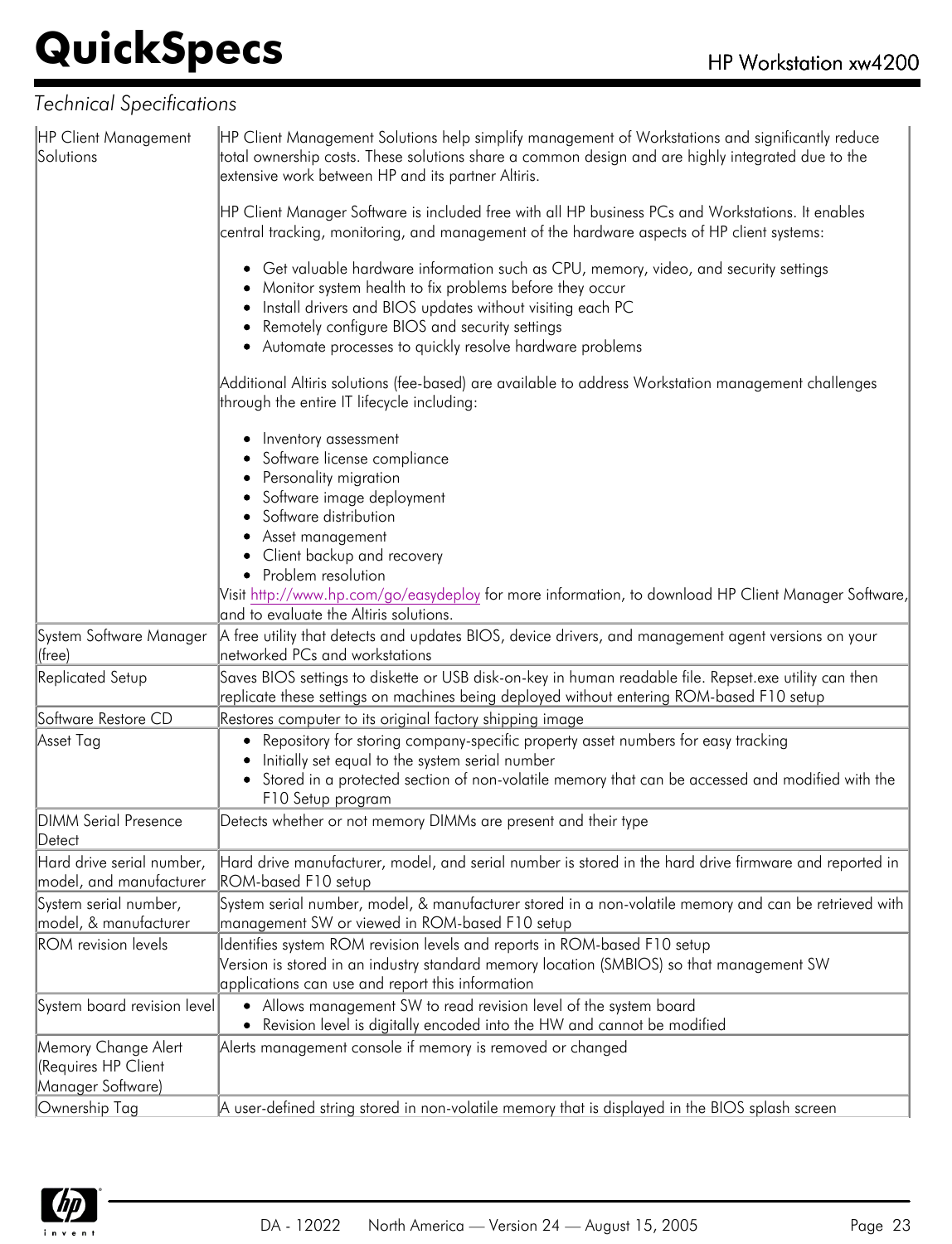| Ultra ATA Integrity<br>Monitoring<br>(CRC Checking)   | A feature of SATA and SCSI, Cyclic Redundancy Checking provides data transfer verification and<br>proactive notification of hard drive data transmission problems with recommendations for enhancing<br>system performance. It detects all the following errors' types:<br>single bit errors<br>double bit errors<br>an odd number of errors<br>• error bursts up to 32-bits long                                                                                                                                                                                                                   |
|-------------------------------------------------------|-----------------------------------------------------------------------------------------------------------------------------------------------------------------------------------------------------------------------------------------------------------------------------------------------------------------------------------------------------------------------------------------------------------------------------------------------------------------------------------------------------------------------------------------------------------------------------------------------------|
| Drive Self Tests (DPS)                                | • Drive Protection System (Adaptec and LSI SCSI controllers do not offer DPS)<br>A diagnostic hard drive self test. It scans critical physical components and every sector of the hard<br>drive for physical faults and then reports any faults to the user.<br>Running independently of the operating system, it can be accessed through the computer's setup<br>procedure. It produces an evaluation on whether the hard drive is the source of the problem and<br>needs to be replaced.<br>The system expands on the Self-Monitoring, Analysis, and Reporting Technology (SMART), a continuously |
|                                                       | running systems diagnostic that alerts the user to certain types of failures<br>DPS Access through F10 Setup during Boot (F10 diagnostic access not available with SCSI drives)                                                                                                                                                                                                                                                                                                                                                                                                                     |
| <b>SMART Technology</b><br>(Self-Monitoring, Analysis | Allows hard drives to monitor their own health and to raise flags if imminent failures were predicted<br>Predicts failures before they occur. Tracks fault prediction and failure indication parameters such as re-<br>and Reporting Technology) allocated sector count, spin retry count, calibration retry count.                                                                                                                                                                                                                                                                                 |
|                                                       | By avoiding actual hard drive failures, SMART hard drives act as "insurance" against unplanned user<br>downtime and potential data loss from hard drive failure.<br><b>SMART I - Drive Failure Prediction</b><br>SMART II - Off-Line Data Collection<br>SMART III - Off-Line Read Scanning with Defect Reallocation                                                                                                                                                                                                                                                                                 |

| Security Features                             |                                                                                                                                                                                                  |
|-----------------------------------------------|--------------------------------------------------------------------------------------------------------------------------------------------------------------------------------------------------|
| Padlock support                               | Padlock loop in rear of chassis. Locks side cover and secures chassis from theft. (0.22" diameter)                                                                                               |
| Cable Lock Support                            | Kensington lock slot in rear of chassis. Locks side cover and secures chassis from theft. (3mm x 7mm<br>opening)                                                                                 |
| Universal chassis clamp<br>lock support       | Threaded feature in rear of chassis. Locks side cover and locks cables to chassis. Secures chassis from<br>theft and allows multiple units to be chained together when used with optional cable. |
| Solenoid lock and hood<br><b>Isensor</b>      | Yes                                                                                                                                                                                              |
| Rear port control cover<br>(optional)         | Locks rear IO cables to prevent cable theft.                                                                                                                                                     |
| Serial, Parallel, USB<br>Enable/Disable       | Enable or disable serial, parallel or USB ports and hide them form the operating system                                                                                                          |
| Removable Media Write/<br><b>Boot Control</b> | Prevents the computer from being booted from removable media on supported devices (and can disable<br>writes to media)                                                                           |
| Power-On Password                             | Prevents an unauthorized person from booting up the computer                                                                                                                                     |
| Setup Password                                | Prevents an unauthorized person from changing the system configuration                                                                                                                           |

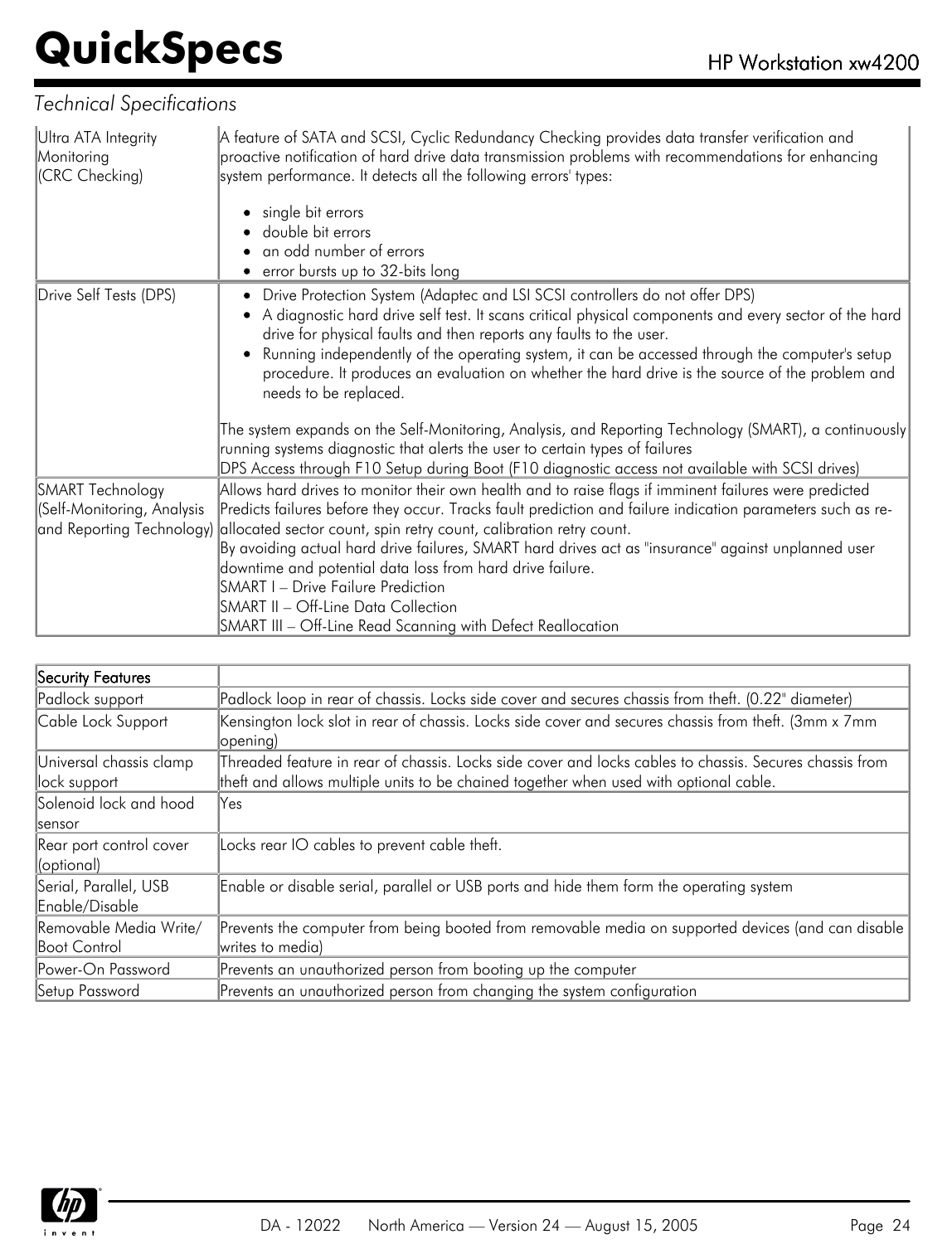| System Software Updating                                 |                                                                                                                                                                                                                                                                                                                                                                                                                                                |
|----------------------------------------------------------|------------------------------------------------------------------------------------------------------------------------------------------------------------------------------------------------------------------------------------------------------------------------------------------------------------------------------------------------------------------------------------------------------------------------------------------------|
| Product Change<br>Notification                           | • Program to proactively communicate Product Change Notifications (PCNs) and Customer<br>Advisories by email to customers, based on a user-defined profile.<br>• PCNs provide advance notification of hardware and software changes to be implemented in the<br>factory providing time to plan for transition.<br>• Customer Advisories provide concise, effective problem resolution, greatly reducing the need to<br>call technical support. |
| Remote ROM Flash                                         | Provides secure, fail-safe ROM image management from a central network console                                                                                                                                                                                                                                                                                                                                                                 |
| Remote Wakeup/<br>Remote Shutdown                        | • System administrators can power on, restart, and power off a client computer from a remote<br>location.<br>Enables cost-effective power consumption when the administrator needs to distribute software,<br>perform security management, or update the ROM.                                                                                                                                                                                  |
| <b>ROM Based Setup (F10)</b><br>and Start-up Diagnostics | lYes                                                                                                                                                                                                                                                                                                                                                                                                                                           |
| Support Software CD &<br> WWW                            | Yes                                                                                                                                                                                                                                                                                                                                                                                                                                            |

| <b>Other Features</b> |                                                                                                                                                                                                                                               |
|-----------------------|-----------------------------------------------------------------------------------------------------------------------------------------------------------------------------------------------------------------------------------------------|
| ACPI-Ready Hardware   | Advanced Configuration and Power Management Interface (ACPI).                                                                                                                                                                                 |
|                       | • Allows the system to wake from a low power mode.<br>• Controls system power consumption, making it possible to place individual cards and peripherals<br>in a low-power or powered-off state without affecting other elements of the system |

| Serviceability Features of |                                                                     |
|----------------------------|---------------------------------------------------------------------|
| System                     |                                                                     |
| Access panel               | Tool-less, one-handed                                               |
| Optical drives             | Tool-less                                                           |
| Floppy drive               | Tool-less                                                           |
| Hard drives                | Tool-less                                                           |
| Expansion cards            | Tool-less                                                           |
| Green user touch points    | Yes, on tool-free internal chassis mechanisms                       |
| Color-coordinated cables   | Yes                                                                 |
| and connectors             |                                                                     |
| Memory                     | Tool-less, can be upgraded without removing any internal components |
| System board               | Tool-less removal                                                   |
| Dual Color Power           | green – normal                                                      |
| and HD LED on              | lred – fault                                                        |
| Front of Computer          |                                                                     |
| (Indicates Normal          |                                                                     |
| Operations and             |                                                                     |
| <b>Fault Conditions)</b>   |                                                                     |
| System/Emergency           | Recovers corrupted system BIOS.                                     |
| <b>ROM Flash Recovery</b>  |                                                                     |
| with Video                 |                                                                     |
| Configuration              | Yes                                                                 |
| Record SW                  |                                                                     |
| Over-Temp Warning Yes      |                                                                     |
| on Screen (Requires        |                                                                     |
| IM Agents)                 |                                                                     |

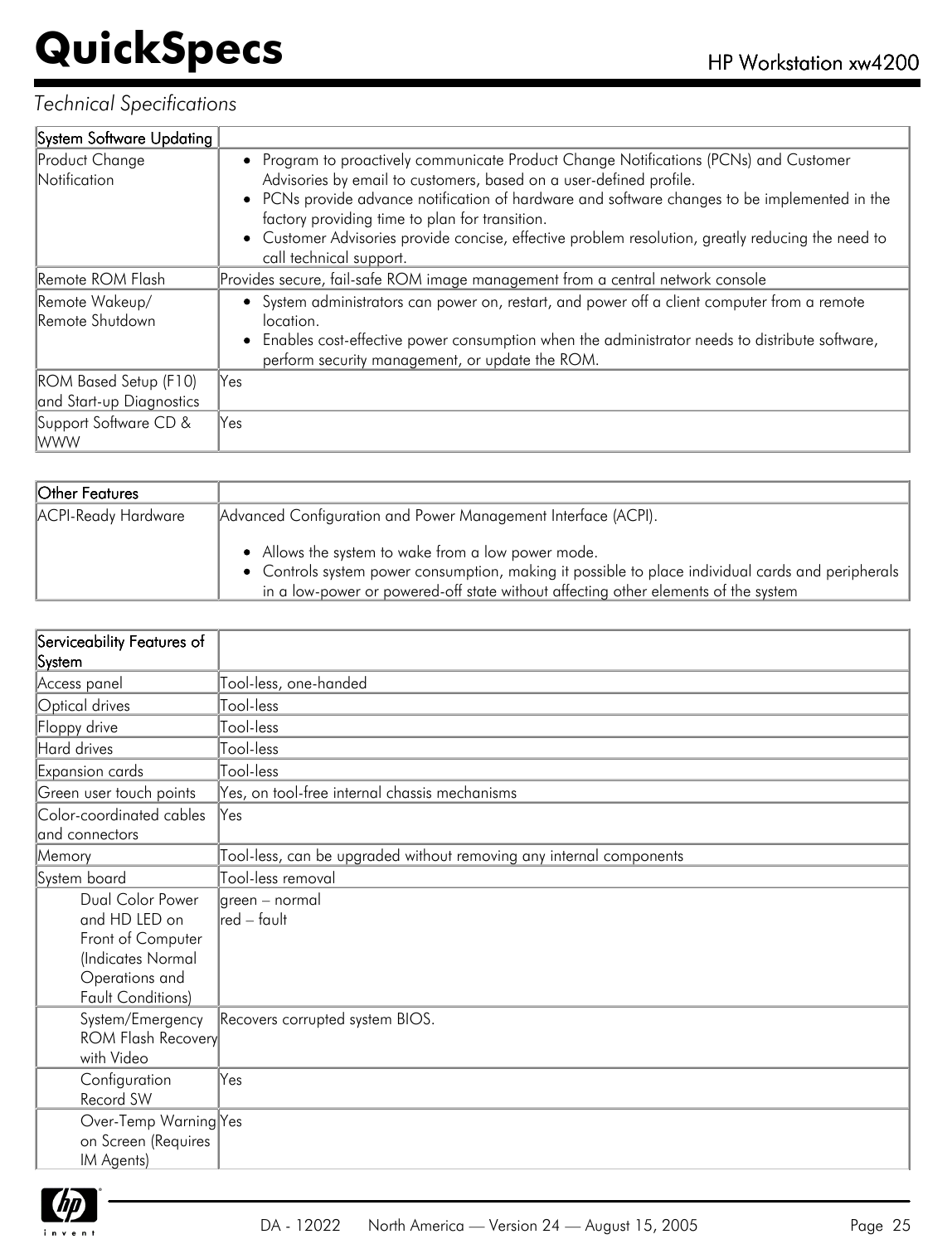| CD)                      | OS CD (Restore OS Restores computer to its original factory shipping image                   |
|--------------------------|----------------------------------------------------------------------------------------------|
| Restore CD               | Restores the computer to its original factory shipping image                                 |
| Flash ROM                | Yes                                                                                          |
| 3.3V Aux Power LED Yes   |                                                                                              |
| on System PCA            |                                                                                              |
| Dual Function 5V         | Yes                                                                                          |
| Aux Power LED            |                                                                                              |
| (ON)/PS ON LED           |                                                                                              |
| (OFF) on System          |                                                                                              |
| <b>PCA</b>               |                                                                                              |
| Diagnostic Power         | Yes                                                                                          |
| Switch LED on board      |                                                                                              |
| Clear Password           | Yes                                                                                          |
| Jumper                   |                                                                                              |
| Clear CMOS Button Yes    |                                                                                              |
| <b>CMOS Battery</b>      | Yes                                                                                          |
| Holder for easy          |                                                                                              |
| Replacement              |                                                                                              |
| Processor ZIF Socket Yes |                                                                                              |
| for easy Upgrade         |                                                                                              |
| <b>DIMM Connectors</b>   | Yes                                                                                          |
| for easy Upgrade         |                                                                                              |
| NIC LEDs                 | Used to determine NIC status                                                                 |
| (integrated) (Green      |                                                                                              |
| & Amber)                 |                                                                                              |
| ASF 1.0 support          | Industry-standard specification for network alerting in operating system-absent environments |
| (Alert Standard          |                                                                                              |
| Format)                  |                                                                                              |
| Dual function front      | Also acts as a reset switch when held for 4 seconds                                          |
| power switch             |                                                                                              |

| Service and Support | On-site Warranty and Service (Note 1): This three-year, limited warranty and service offering delivers     |  |  |  |  |  |
|---------------------|------------------------------------------------------------------------------------------------------------|--|--|--|--|--|
|                     | three years of on-site, next business-day (Note 2) service for parts and labor and includes free telephone |  |  |  |  |  |
|                     | support (Note 3) 24 x 7. Global coverage (Note 2) ensures that any product purchased in one country        |  |  |  |  |  |
|                     | and transferred to another, non-restricted country will remain fully covered under the original warranty   |  |  |  |  |  |
|                     | and service offering.                                                                                      |  |  |  |  |  |
|                     | NOTE 1: Terms and conditions may vary by country. Certain restrictions and exclusions apply.               |  |  |  |  |  |
|                     | NOTE 2: On-site service may be provided pursuant to a service contract between HP and an authorized        |  |  |  |  |  |
|                     | HP third-party provider, and is not available in certain countries. Global service response times are      |  |  |  |  |  |
|                     | based on commercially reasonable best effort and may vary by country.                                      |  |  |  |  |  |
|                     | NOTE 3: Technical telephone support applies only to HP-configured, HP and HP-qualified, third-party        |  |  |  |  |  |
|                     | hardware and software. Toll-free calling and 24 x 7 support may not be available in some countries.        |  |  |  |  |  |

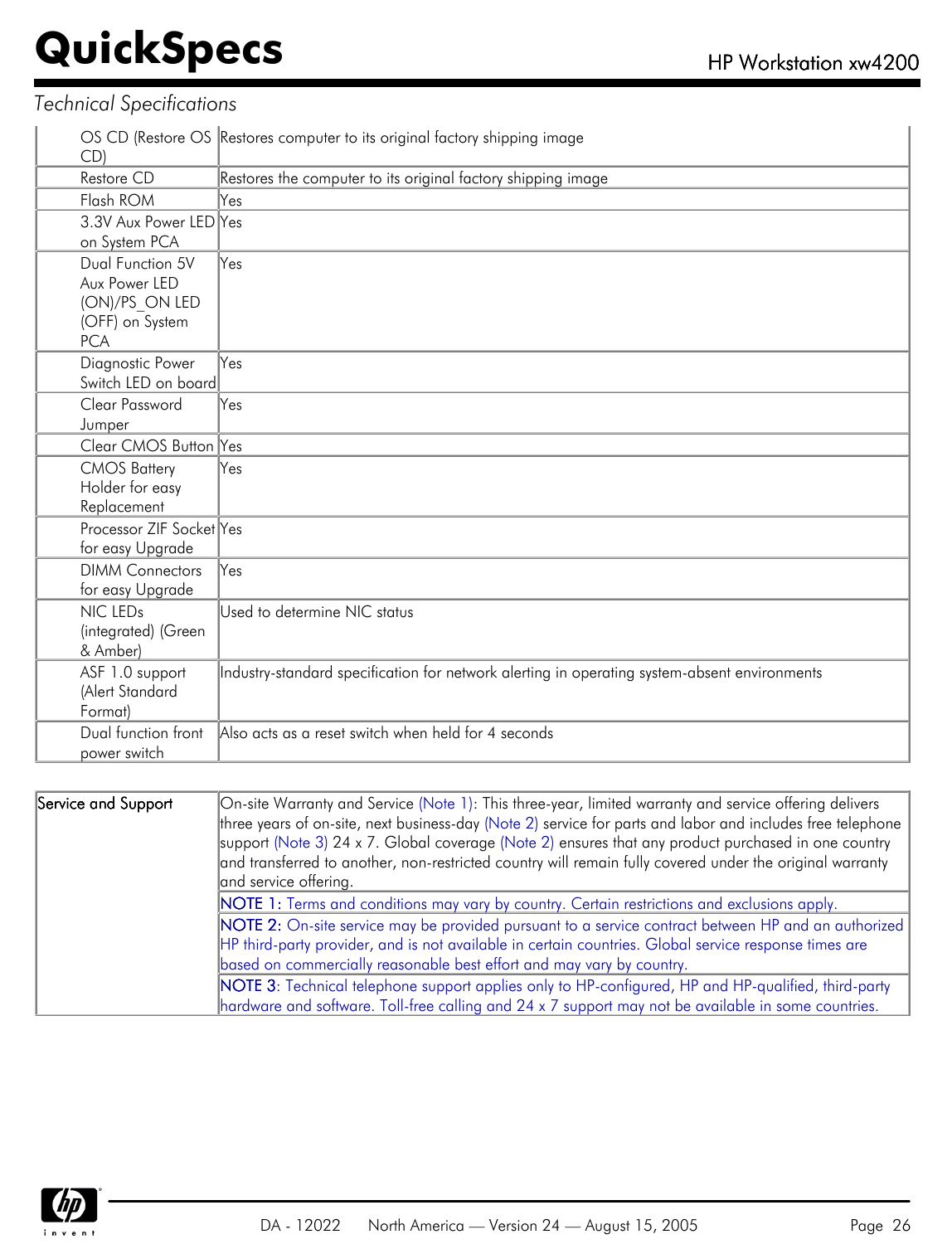### *Technical Specifications - Audio*

| AC97 Integrated ADI<br>1981B Audio | Type                           | Integrated                                                                                 |
|------------------------------------|--------------------------------|--------------------------------------------------------------------------------------------|
|                                    | AC '97 Stereo Codec            | Yes                                                                                        |
|                                    | <b>FM Synthesis Support</b>    | Yes – Yamaha XG Lite                                                                       |
|                                    | OPL3 FM Synthesis<br>Support   | Yes                                                                                        |
|                                    | Sound Blaster<br>Compatibility | Yes                                                                                        |
|                                    | Audio Jacks                    | Microphone-In (20-K ohm Input Impedance); rear stereo and front analog<br>microphone ports |
|                                    |                                | Line-In (12-K ohm Input Impedance)                                                         |
|                                    |                                | Line-Out * (less than 800 ohms Output Impedance, expects at least a 10-K<br>ohm load)      |
|                                    |                                | Headphone-Out (2.5 Ohms Output Impedance, expects at least a 32 ohm<br>load)               |

NOTE: \*Internal Speaker Amplifier is for Internal Speaker only. External Speakers need to be powered externally.

| Sampling                                           | 7 kHz – 48 kHz                                                                                             |
|----------------------------------------------------|------------------------------------------------------------------------------------------------------------|
| <b>Wavetable Syntheses</b><br>(software)           | Yes - GM and FM Midi Support, Direct Music and Down Loadable Soundset<br>(4 Meg DLS Level 1 and 2 Support) |
| <b>3D Positional Sound</b>                         | No                                                                                                         |
| Digital Audio                                      | Yes                                                                                                        |
| Analog Audio                                       | Yes                                                                                                        |
| Number of Channels on<br>Line-Out<br>(mono/stereo) | Stereo (Left & Right channels)                                                                             |
| Internal Audio Speaker<br>Power Rating             | 3W                                                                                                         |
| Internal Speaker                                   | Yes                                                                                                        |
| Hardware Equalizer for<br>Internal Speaker         | Fixed 7 Band ParametricEQ                                                                                  |
| External Speaker Jack<br>(Line-Out)                | Yes                                                                                                        |

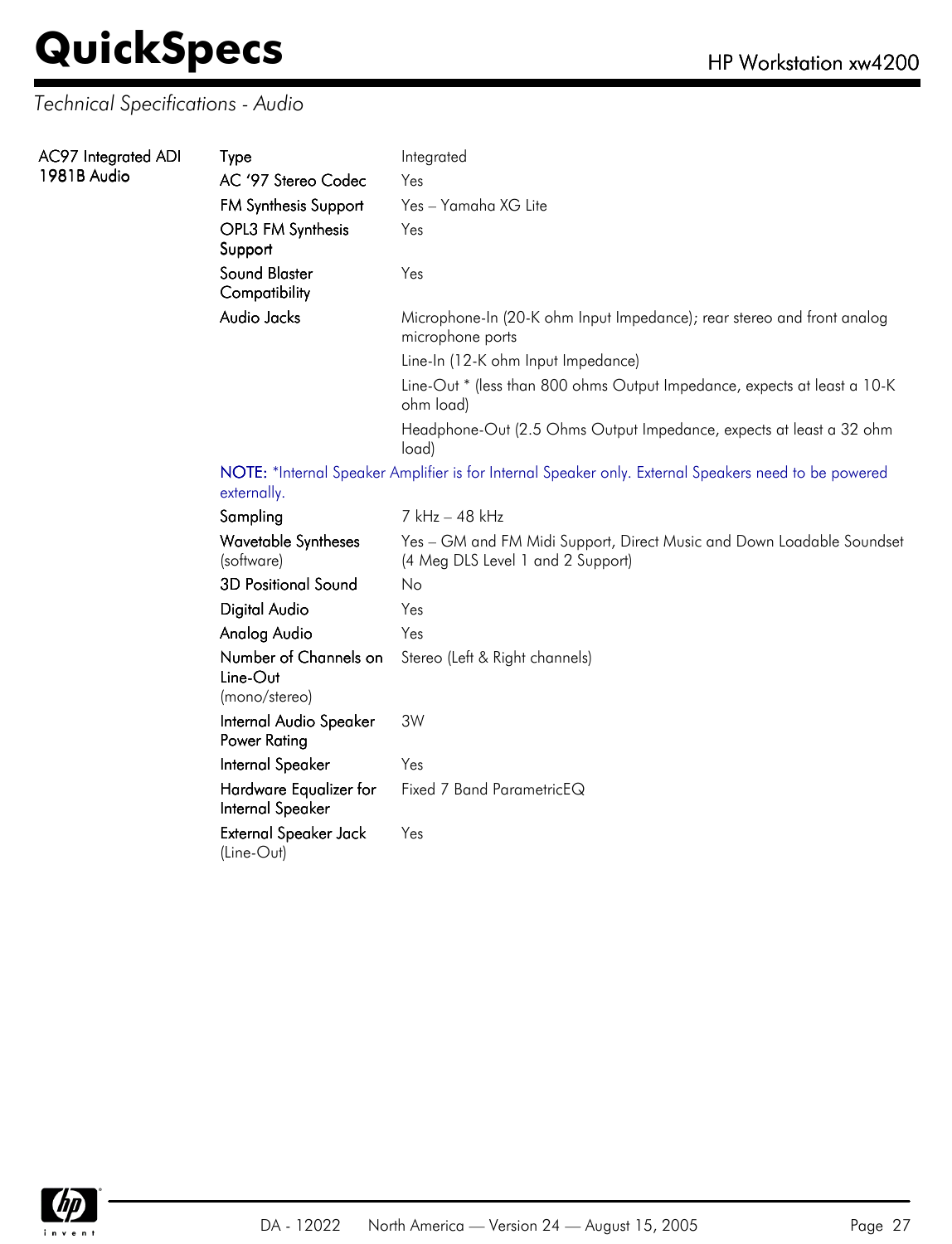*Technical Specifications - Communications*

| HP Gigabit by Broadcom Connector |                                    | <b>RJ-45</b>                                                                                                                |                                                                     |  |  |
|----------------------------------|------------------------------------|-----------------------------------------------------------------------------------------------------------------------------|---------------------------------------------------------------------|--|--|
| (BCM5782) NIC                    | Controller                         | Broadcom 5782 PCI LAN Controller                                                                                            |                                                                     |  |  |
|                                  | Memory                             | Integrated 96Kb frame buffer memory                                                                                         |                                                                     |  |  |
|                                  | Data rates supported               | 10/100/1000 Mbps<br>IEEE 802.1A, 802.1P, 802.1P, 802.1Q, 802.2, 802.3, 802.3AB and<br>802.3u compliant, 802.3x flow control |                                                                     |  |  |
|                                  | Compliance                         |                                                                                                                             |                                                                     |  |  |
|                                  | <b>Bus architecture</b>            | <b>PCI 2.2</b>                                                                                                              |                                                                     |  |  |
|                                  | Data path width                    | 32-bit, 33/66 MHz bus interface                                                                                             |                                                                     |  |  |
|                                  | Data transfer mode                 | <b>Bus-master DMA</b>                                                                                                       |                                                                     |  |  |
|                                  | Hardware certifications            | FCC, B, CE, TUV- cTUVus Mark Canada and United States, TUV- GS Mark<br>for European Union                                   |                                                                     |  |  |
|                                  | Power requirement                  | 1.48 watts $@ + 3.3V$ AUX supply with 5V tolerance                                                                          |                                                                     |  |  |
|                                  | Boot ROM support                   | Yes                                                                                                                         |                                                                     |  |  |
|                                  | Network transfer rate              | 10BASE-T (half-duplex) 10 Mbps                                                                                              |                                                                     |  |  |
|                                  |                                    | 10BASE-T (full-duplex) 20 Mbps                                                                                              |                                                                     |  |  |
|                                  |                                    | 100BASE-TX (half-duplex) 100 Mbps                                                                                           |                                                                     |  |  |
|                                  |                                    | 100BASE-TX (full-duplex) 200 Mbps                                                                                           |                                                                     |  |  |
|                                  |                                    | 1000BASE-T, 1000 Mbps                                                                                                       |                                                                     |  |  |
|                                  | Environmental                      | Operating temperature                                                                                                       | 32° to 131° F (0° to 55° C)                                         |  |  |
|                                  |                                    | Operating humidity                                                                                                          | 85% at 131° F (55° C)                                               |  |  |
|                                  | <b>Dimensions</b>                  | $4.7 \times 2.0 \times 0.08$ in (12 x 5 x 1.9 cm)                                                                           |                                                                     |  |  |
|                                  | Operating system driver<br>support | Microsoft Windows NT 4.0, Microsoft Windows 98, Microsoft Windows<br>2000, Microsoft Windows XP, Linux 2.2, Linux 2.4       |                                                                     |  |  |
|                                  |                                    | Management capabilities ACPI, WOL and DMI 2.0, PXE 2.0, WfM 2.0, Broadcom mgmt utility                                      |                                                                     |  |  |
|                                  | Alerting                           | ASF 1.0                                                                                                                     |                                                                     |  |  |
|                                  | Kit contents                       | Broadcom 5782, CD, Broadcom Gigabit Ethernet for HP, drivers, quick<br>install guide, product warranty statement            |                                                                     |  |  |
| Intel Pro 1000 MT                | Connector                          | <b>RJ-45</b>                                                                                                                |                                                                     |  |  |
| Gigabit NIC                      | Controller                         | Intel 82540EM Gigabit Controller                                                                                            |                                                                     |  |  |
|                                  | Memory                             | Integrated 96Kb frame buffer memory                                                                                         |                                                                     |  |  |
|                                  | Data rates supported               | 10/100/1000 Mbps                                                                                                            |                                                                     |  |  |
|                                  | Compliance                         | 802.3u compliant, 802.3x flow control                                                                                       | IEEE 802.1A, 802.1P, 802.1P, 802.1Q, 802.2, 802.3, 802.3AB and      |  |  |
|                                  | <b>Bus architecture</b>            | <b>PCI 2.2</b>                                                                                                              |                                                                     |  |  |
|                                  | Data path width                    | 32-bit, 33/66 MHz bus interface                                                                                             |                                                                     |  |  |
|                                  | Data transfer mode                 | <b>Bus-master DMA</b>                                                                                                       |                                                                     |  |  |
|                                  | Hardware certifications            | for European Union                                                                                                          | FCC, B, CE, TUV- cTUVus Mark Canada and United States, TUV- GS Mark |  |  |
|                                  | Power requirement                  | 1.48 watts $@ + 3.3V$ AUX supply with 5V tolerance                                                                          |                                                                     |  |  |
|                                  | Boot ROM support                   | Yes                                                                                                                         |                                                                     |  |  |
|                                  |                                    |                                                                                                                             |                                                                     |  |  |

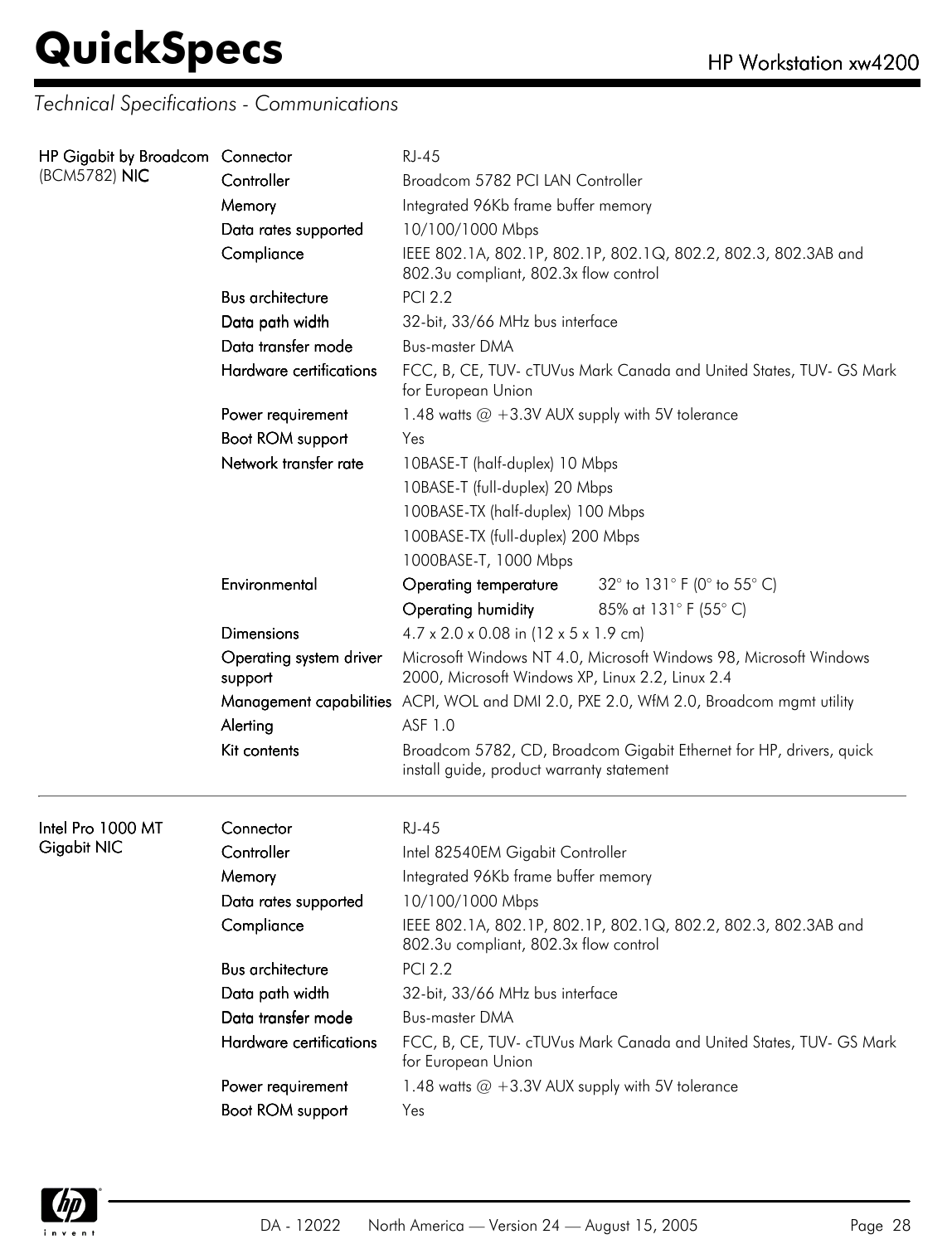### *Technical Specifications - Communications*

|                             | Network transfer rate              | 10BASE-T (half-duplex) 10 Mbps                                                                                                            |                                                                                          |  |  |
|-----------------------------|------------------------------------|-------------------------------------------------------------------------------------------------------------------------------------------|------------------------------------------------------------------------------------------|--|--|
|                             |                                    | 10BASE-T (full-duplex) 20 Mbps                                                                                                            |                                                                                          |  |  |
|                             |                                    | 100BASE-TX (half-duplex) 100 Mbps                                                                                                         |                                                                                          |  |  |
|                             |                                    | 100BASE-TX (full-duplex) 200 Mbps                                                                                                         |                                                                                          |  |  |
|                             |                                    | 1000BASE-T, 1000 Mbps                                                                                                                     |                                                                                          |  |  |
|                             | Environmental                      | Operating temperature                                                                                                                     | 32 $^{\circ}$ to 131 $^{\circ}$ F (0 $^{\circ}$ to 55 $^{\circ}$ C)                      |  |  |
|                             |                                    | Operating humidity                                                                                                                        | 85% at 131° F (55° C)                                                                    |  |  |
|                             | Dimensions                         | $6.4 \times 4.8 \times 0.8$ in $(16.3 \times 12.1 \times 1.9$ cm)                                                                         |                                                                                          |  |  |
|                             | Operating system driver<br>support | Edition, Red Hat Enterprise Linux                                                                                                         | Microsoft Windows XP Professional, Microsoft Windows XP Professional x64                 |  |  |
|                             |                                    |                                                                                                                                           | Management capabilities ACPI, WOL and DMI 2.0, PXE 2.0, WfM 2.0, Intel PROset II utility |  |  |
|                             | Kit contents                       | The Intel Pro 1000 MT NIC, CD containing Intel PROset II NIC drivers, quick<br>install guide, product warranty statement                  |                                                                                          |  |  |
| Broadcom BCM5751            | Connector                          | <b>RJ-45</b>                                                                                                                              |                                                                                          |  |  |
| NetXtreme Gigabit           | Controller                         | Broadcom 5751 PCI-E 1.0a LAN Controller                                                                                                   |                                                                                          |  |  |
| Ethernet Controller (PCI-E) | Memory                             | Integrated 96Kb frame buffer memory                                                                                                       |                                                                                          |  |  |
|                             | Data rates supported               | 10/100/1000 Mbps                                                                                                                          |                                                                                          |  |  |
|                             | Compliance                         | IEEE 802.3, 802.3AB and 802.3u compliant, 802.3x flow control                                                                             |                                                                                          |  |  |
|                             | <b>Bus architecture</b>            | PCI-E 1.0a                                                                                                                                |                                                                                          |  |  |
|                             | Data path width                    | X1                                                                                                                                        |                                                                                          |  |  |
|                             | Data path speed                    | 2.5Gbit per sec per direction transfer rate                                                                                               |                                                                                          |  |  |
|                             | Data transfer mode                 | <b>Bus-master DMA</b>                                                                                                                     |                                                                                          |  |  |
|                             | Hardware certifications            | FCC class B, NRTL Mark Canada and United States, C-Tick for Australia,<br>BSMI for Taiwan, VCCI for Japan, MIC for Korea, GOST for Russia |                                                                                          |  |  |
|                             | Power requirement                  | 3.1 watts $@ + 3.3V$ AUX supply                                                                                                           |                                                                                          |  |  |
|                             | Boot ROM support                   | Yes                                                                                                                                       |                                                                                          |  |  |
|                             | Network transfer rate              | 10BASE-T (half-duplex) 10 Mbps                                                                                                            |                                                                                          |  |  |
|                             |                                    | 10BASE-T (full-duplex) 20 Mbps                                                                                                            |                                                                                          |  |  |
|                             |                                    | 100BASE-TX (half-duplex) 100 Mbps                                                                                                         |                                                                                          |  |  |
|                             |                                    | 100BASE-TX (full-duplex) 200 Mbps                                                                                                         |                                                                                          |  |  |
|                             |                                    | 1000BASE-T, 1000 Mbps                                                                                                                     |                                                                                          |  |  |
|                             | Environmental                      | Operating temperature                                                                                                                     | 32° to 131° F (0° to 55° C)                                                              |  |  |
|                             |                                    | Operating humidity                                                                                                                        | 85% at 131° F (55° C)                                                                    |  |  |
|                             | <b>Dimensions</b>                  | $4.4 \times 2.2 \times 0.08$ in (11.2 x 5.5 x .2 cm)                                                                                      |                                                                                          |  |  |
|                             | Operating system driver<br>support | Microsoft Windows 2000 and XP, Red Hat Linux 7.2, 7.3 and Red Hat<br>Enterprise Linux 3                                                   |                                                                                          |  |  |
|                             |                                    | Management capabilities WOL, PXE, Remote cable management                                                                                 |                                                                                          |  |  |
|                             | Alerting                           | ASF 2.0                                                                                                                                   |                                                                                          |  |  |
|                             | Kit contents                       | Broadcom 5751, CD, Broadcom NetXtreme Gigabit Ethernet PCI NIC,<br>drivers, quick install guide, product warranty statement               |                                                                                          |  |  |

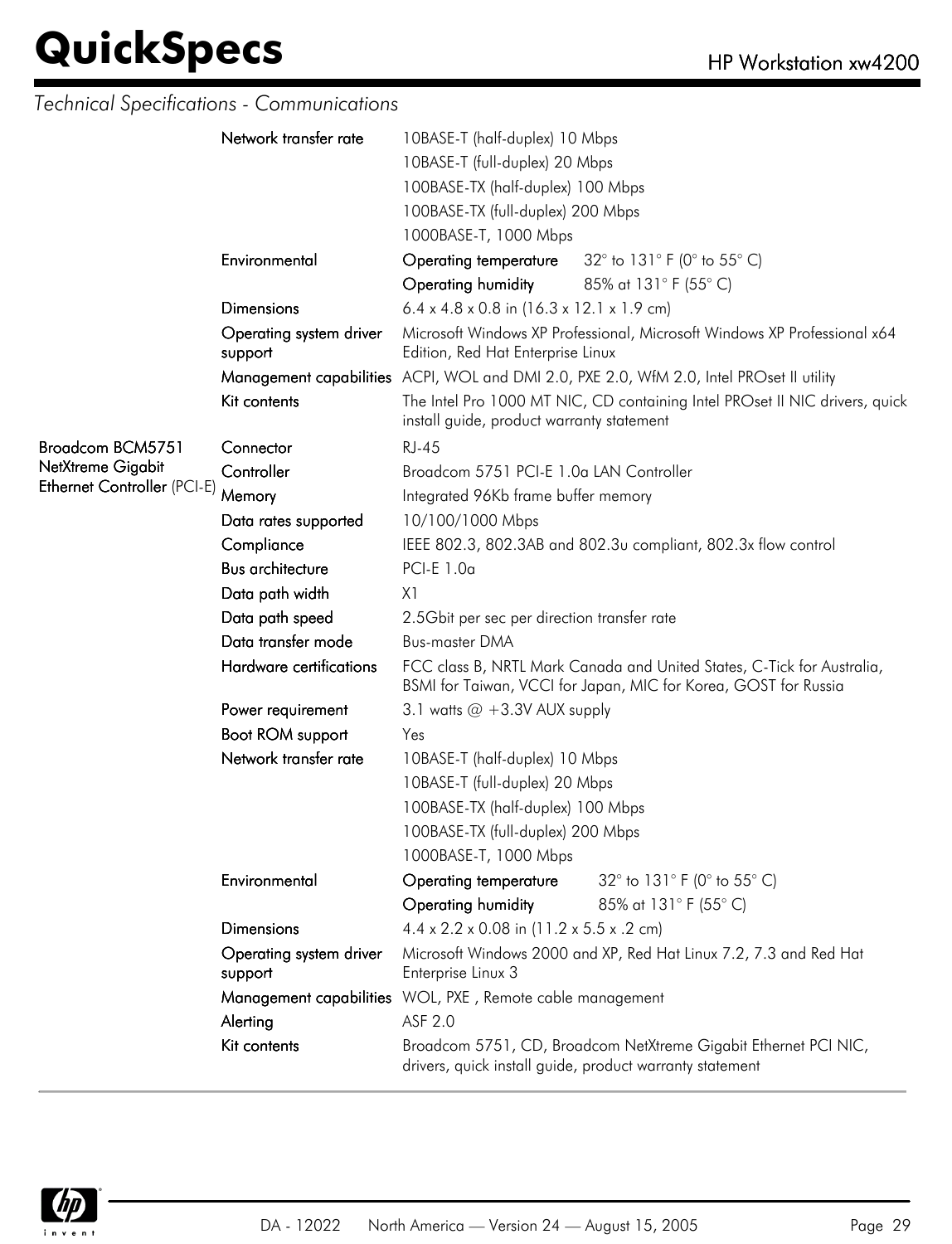*Technical Specifications - Controllers*

| LSI Logic LSI20320<br>Ultra320 SCSI single | Bus architecture                              | PCI-X (backward compatible with PCI)                                             |  |  |
|--------------------------------------------|-----------------------------------------------|----------------------------------------------------------------------------------|--|--|
| channel host adapter                       | Number of supported<br>devices                | Up to 15 SCSI devices                                                            |  |  |
|                                            | Interface protocol                            | 64 bit, 133MHz PCI-X                                                             |  |  |
|                                            | Host bus transfer rate                        | Up to 1 MB/s                                                                     |  |  |
|                                            | SCSI data transfer rate                       | Up to 320 MB/s per channel                                                       |  |  |
|                                            | <b>SCSI Bus</b>                               | Wide Ultra320, Low Voltage Differential, and Ultra Wide Single-Ended             |  |  |
|                                            | Internal connector                            | 68-pin HD                                                                        |  |  |
|                                            | External connector                            | 68 pin VHDCI                                                                     |  |  |
|                                            | <b>Total connectors</b>                       | 2                                                                                |  |  |
|                                            | Plug and Play Support                         | No                                                                               |  |  |
|                                            | Dimensions $(H \times L)$                     | 6.6 x 2.5 in $(16.9 \times 6.4 \text{ cm})$                                      |  |  |
|                                            | Approvals                                     | CE, VCCI, Canada, C-Tick, FCC class B, UL 94VO                                   |  |  |
|                                            | Operating system support Microsoft Windows XP |                                                                                  |  |  |
|                                            | Kit contents                                  | Controller card, driver CD, LED cables, user documentation and warranty<br>card. |  |  |
| Adaptec SCSI RAID                          | Dimensions $(H \times D)$                     | $2.5 \times 6.6$ in (6.4 x 16.8 cm) Low profile card                             |  |  |
| 2120S Card                                 | <b>RAID level</b>                             | 0, 1, 10, 5, 50, JBOD                                                            |  |  |
|                                            | Data Transfer Rate                            | Up to 320 MB/s                                                                   |  |  |
|                                            | <b>Cache Memory</b>                           | 64 MB (onboard)                                                                  |  |  |
|                                            | Device Support                                | Up to 15 SCSI devices                                                            |  |  |
|                                            | <b>Bus Type</b>                               | 64-bit/66 MHz PCI                                                                |  |  |
|                                            |                                               | (Also support 32-bit/33 MHz PCI)                                                 |  |  |
|                                            | <b>Internal Connectors</b>                    | One 68-pin high-density                                                          |  |  |
|                                            | <b>External Connectors</b>                    | One 68-pin VHDCI                                                                 |  |  |
|                                            | <b>System Requirements</b>                    | Intel PC or equivalent with available PCI slot                                   |  |  |
|                                            | <b>Operating Temperature</b>                  | 32° to 131° F (0° to 55° C)                                                      |  |  |
|                                            | Power Requirements                            | 4 amps $@+5V$                                                                    |  |  |
|                                            | <b>Operating System</b><br>Support            | Windows 2000 Professional, Windows XP Professional                               |  |  |
|                                            | Other                                         | Optimized disk utilization                                                       |  |  |
|                                            |                                               | Online RAID Level Migration                                                      |  |  |
|                                            |                                               | Online capacity expansion                                                        |  |  |
|                                            |                                               | Immediate RAID availability (background initialization)                          |  |  |
|                                            |                                               | S.M.A.R.T. support                                                               |  |  |
|                                            | <b>Kit Contents</b>                           | Controller card, driver CD, LED cables, user documentation and warranty<br>card. |  |  |

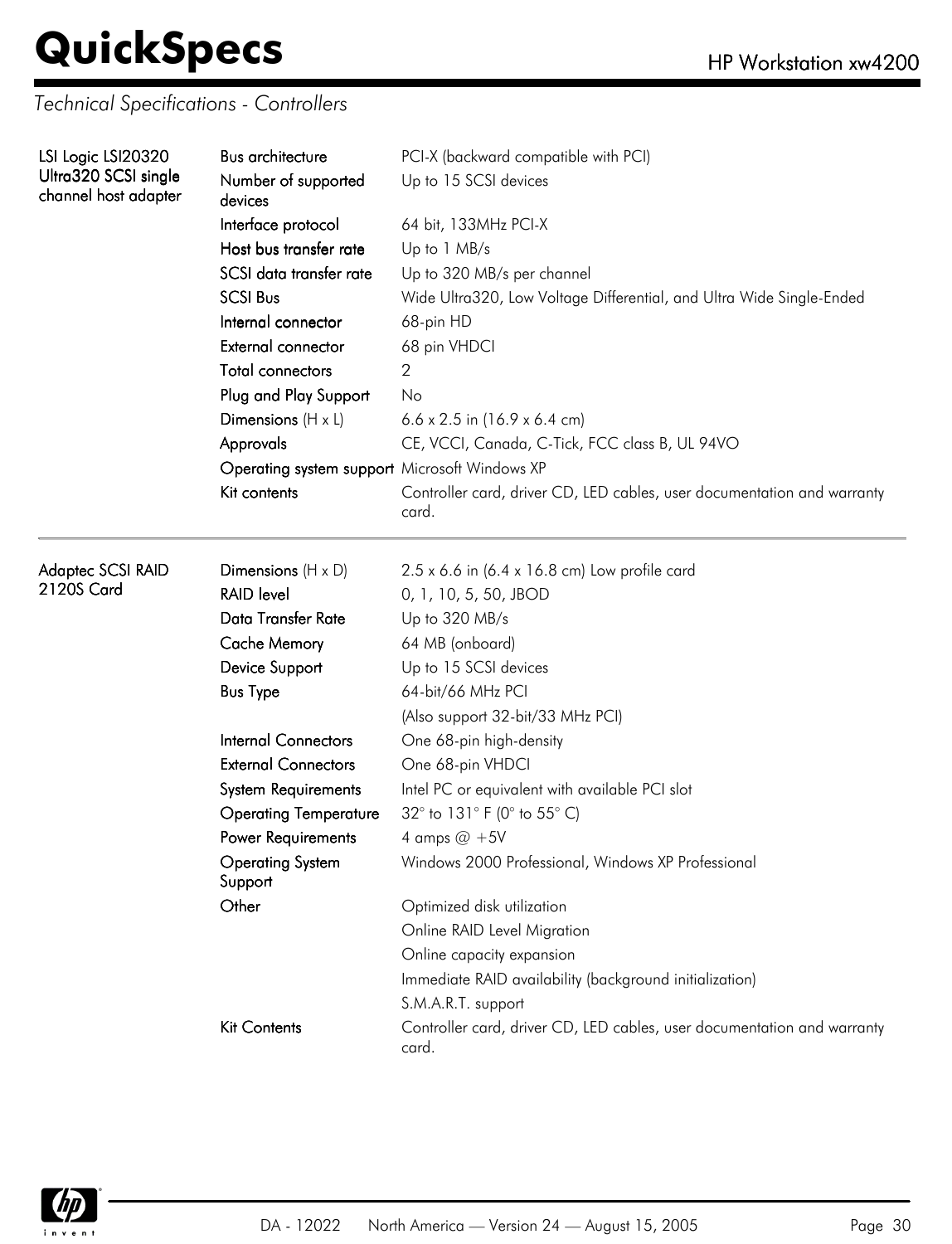| Drives (7200 rpm) | Serial ATA 1.5Gb/s Hard 40 GB<br>Capacity<br>Height<br>Width<br>Interface |                                        | 40020664320 bytes<br>1 in $(2.6 \text{ cm})$<br>Media diameter: 3.5 in (8.9.x cm)<br>Physical size: 4 in (10.2 cm)<br>Serial ATA |                   |
|-------------------|---------------------------------------------------------------------------|----------------------------------------|----------------------------------------------------------------------------------------------------------------------------------|-------------------|
|                   |                                                                           | Synchronous Transfer<br>Rate (Maximum) | 150 MB/s                                                                                                                         |                   |
|                   |                                                                           | <b>Buffer</b>                          | 2MB                                                                                                                              |                   |
|                   |                                                                           | Seek Time (typical reads,              | Single Track                                                                                                                     | 1.0 <sub>ms</sub> |
|                   |                                                                           | includes controller                    | Average                                                                                                                          | 8.5 ms            |
|                   |                                                                           | overhead, including<br>settling)       | Full-Stroke                                                                                                                      | 18.0 ms           |
|                   |                                                                           | <b>Rotational Speed</b>                | 7,200 rpm                                                                                                                        |                   |
|                   |                                                                           | Logical Blocks                         | 78,165,360                                                                                                                       |                   |
|                   |                                                                           | <b>Operating Temperature</b>           | 32° to 140° F (0° to 60° C)                                                                                                      |                   |
|                   | 80 GB                                                                     | Capacity                               | 80026361856 bytes                                                                                                                |                   |
|                   |                                                                           | Height                                 | 1 in $(2.6 \text{ cm})$                                                                                                          |                   |
|                   |                                                                           | Width                                  | Media diameter: 3.5 in (8.9.x cm)<br>Physical size: 4 in (10.2 cm)                                                               |                   |
|                   |                                                                           | Interface                              | Serial ATA                                                                                                                       |                   |
|                   |                                                                           | Synchronous Transfer<br>Rate (Maximum) | 150 MB/s                                                                                                                         |                   |
|                   |                                                                           | <b>Buffer</b>                          | 8 MB                                                                                                                             |                   |
|                   |                                                                           | Seek Time (typical reads,              | Single Track                                                                                                                     | 1.0 <sub>ms</sub> |
|                   |                                                                           | includes controller                    | Average                                                                                                                          | 8.5 ms            |
|                   |                                                                           | overhead, including<br>settling)       | Full-Stroke                                                                                                                      | 18 ms             |
|                   |                                                                           | <b>Rotational Speed</b>                | 7,200 rpm                                                                                                                        |                   |
|                   |                                                                           | Logical Blocks                         | 156,301,488                                                                                                                      |                   |
|                   |                                                                           | <b>Operating Temperature</b>           | 32° to 140° F (0° to 60° C)                                                                                                      |                   |

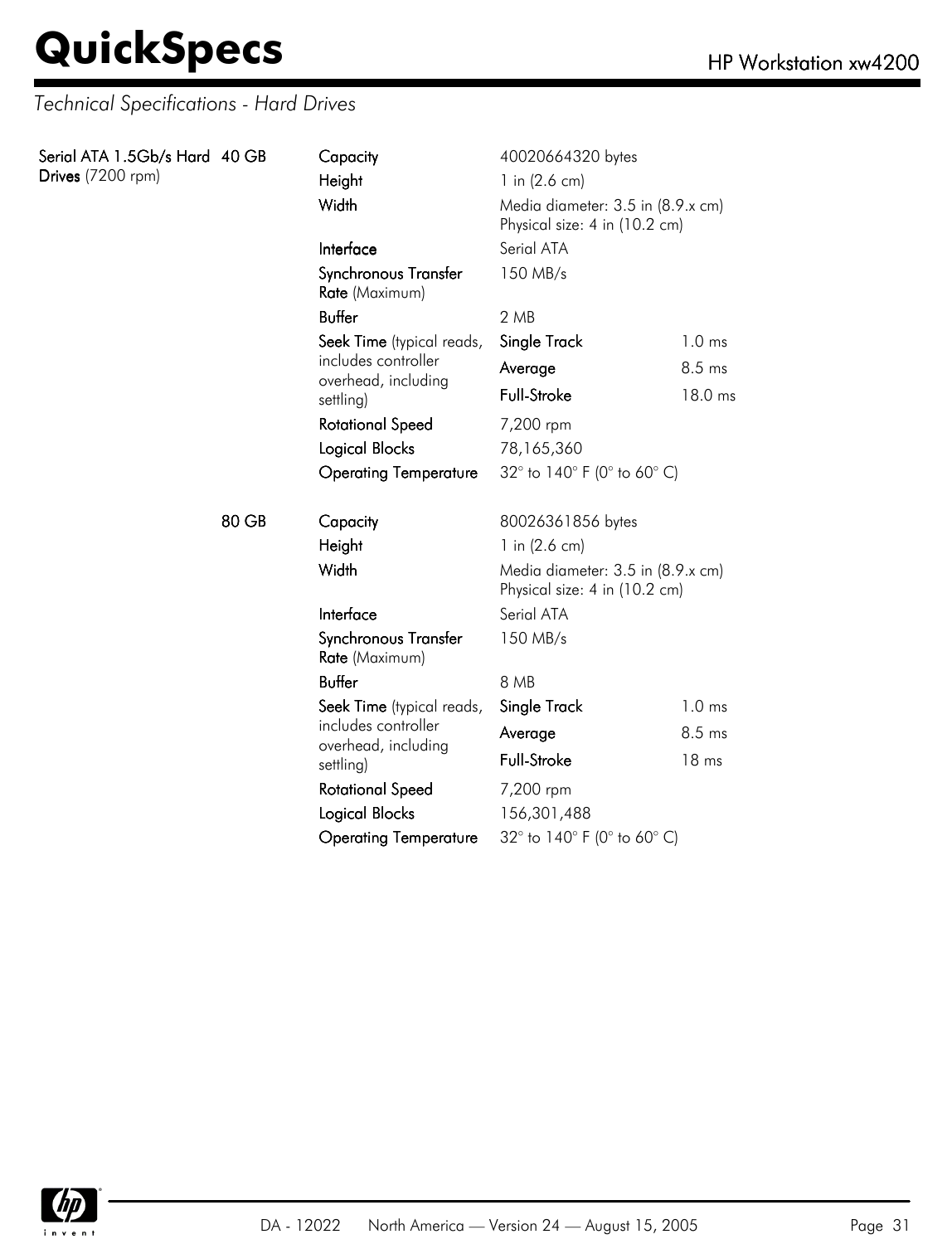| 160 GB | Capacity<br>Height<br>Width                         | 160041885696 bytes<br>1 in $(2.6 \text{ cm})$<br>Media diameter: 3.5 in (8.9.x cm)<br>Physical size: 4 in (10.2 cm) |                   |  |
|--------|-----------------------------------------------------|---------------------------------------------------------------------------------------------------------------------|-------------------|--|
|        | Interface<br>Synchronous Transfer<br>Rate (Maximum) | Serial ATA<br>150 MB/s                                                                                              |                   |  |
|        | <b>Buffer</b>                                       | 8 MB                                                                                                                |                   |  |
|        | Seek Time (typical reads,                           | Single Track                                                                                                        | 1.0 <sub>ms</sub> |  |
|        | includes controller                                 | Average                                                                                                             | $8.5 \text{ ms}$  |  |
|        | overhead, including<br>settling)                    | <b>Full-Stroke</b>                                                                                                  | 18 ms             |  |
|        | <b>Rotational Speed</b>                             | 7,200 rpm                                                                                                           |                   |  |
|        | Logical Blocks                                      | 312,581,808                                                                                                         |                   |  |
|        | <b>Operating Temperature</b>                        | 32° to 140° F (0° to 60° C)                                                                                         |                   |  |
| 250 GB | Capacity                                            | 250059350016 bytes                                                                                                  |                   |  |
|        | Height                                              | 1 in $(2.6 \text{ cm})$                                                                                             |                   |  |
|        | Width                                               | Media diameter: 3.5 in (8.9 cm)<br>Physical size: 4 in (10.2 cm)                                                    |                   |  |
|        | Interface                                           | Serial ATA                                                                                                          |                   |  |
|        | Synchronous Transfer<br>Rate (Maximum)              | 150 MB/s                                                                                                            |                   |  |
|        | <b>Buffer</b>                                       | 8 MB                                                                                                                |                   |  |
|        | Seek Time (typical reads,                           | Single Track                                                                                                        | 0.8 <sub>ms</sub> |  |
|        | includes controller                                 | Average                                                                                                             | $<$ 9.0 ms        |  |
|        | overhead, including<br>settling)                    | <b>Full-Stroke</b>                                                                                                  | $<$ 17 ms         |  |
|        | <b>Rotational Speed</b>                             | 7,200 rpm                                                                                                           |                   |  |
|        | <b>Logical Blocks</b>                               | 488,397,168                                                                                                         |                   |  |
|        | <b>Operating Temperature</b>                        | 41° to 131°F (5° to 55°C)                                                                                           |                   |  |

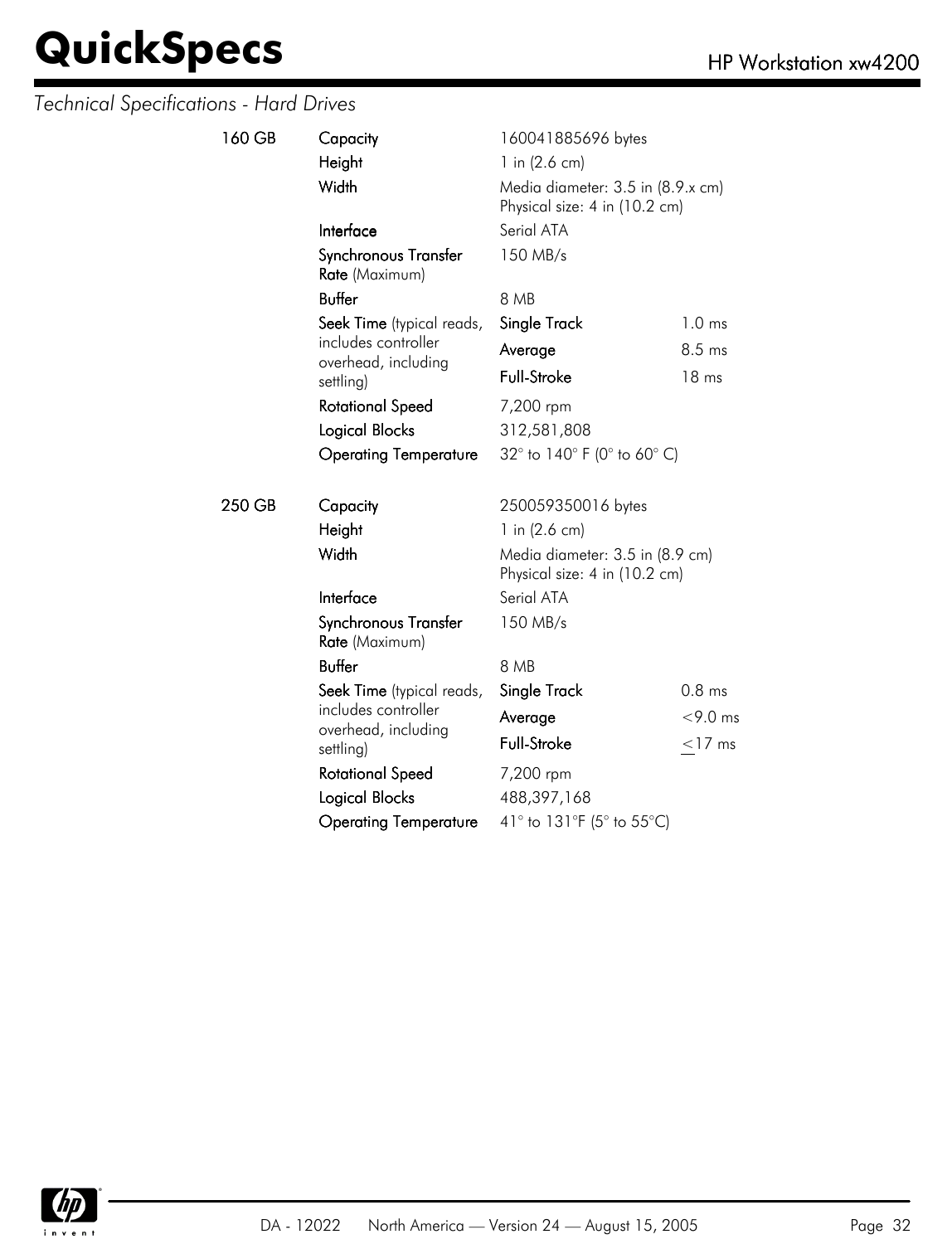| Height<br>1 in $(2.6 \text{ cm})$<br>Width<br>Media diameter: 3.5 in (8.9.x cm)<br>Physical size: 4 in (10.2 cm) | 400,088,457,216 bytes |  |  |
|------------------------------------------------------------------------------------------------------------------|-----------------------|--|--|
| Interface<br>Serial ATA                                                                                          |                       |  |  |
| 150 MB/s<br>Synchronous Transfer<br>Rate (Maximum)                                                               |                       |  |  |
| <b>Buffer</b><br>8 MB                                                                                            |                       |  |  |
| $0.8$ ms<br>Seek Time (typical reads,<br>Single Track                                                            |                       |  |  |
| includes controller<br>$< 11.0$ ms<br>Average<br>overhead, including                                             |                       |  |  |
| Full-Stroke<br>$<$ 15 ms<br>settling)                                                                            |                       |  |  |
| <b>Rotational Speed</b><br>7,200 rpm                                                                             |                       |  |  |
| Logical Blocks<br>781,422,768                                                                                    |                       |  |  |
| 41° to 131°F (5° to 55°C)<br><b>Operating Temperature</b>                                                        |                       |  |  |
|                                                                                                                  |                       |  |  |
| Serial ATA 1.5Gb/s Hard 74 GB<br>Capacity<br>74,355,769,344 bytes                                                |                       |  |  |
| Drives (10,000 rpm)<br>Height<br>1.0 in (2.54 mm)                                                                |                       |  |  |
| Width<br>Media diameter: 3.3 in (84mm)<br>Physical size: 4 in (10.2 cm)                                          |                       |  |  |
| Serial ATA<br>Interface                                                                                          |                       |  |  |
| Synchronous Transfer<br>150 MB/s<br>Rate (Maximum)                                                               |                       |  |  |
| <b>Buffer</b><br>8 MB                                                                                            |                       |  |  |
| Single Track<br>0.3 <sub>ms</sub><br>Seek Time (typical reads,                                                   |                       |  |  |
| includes controller<br>$4.5$ ms<br>Average                                                                       |                       |  |  |
| overhead, including<br><b>Full-Stroke</b><br>10.2 ms<br>settling)                                                |                       |  |  |
| <b>Rotational Speed</b><br>10,000 rpm                                                                            |                       |  |  |
| Logical Blocks<br>145,226,112                                                                                    |                       |  |  |

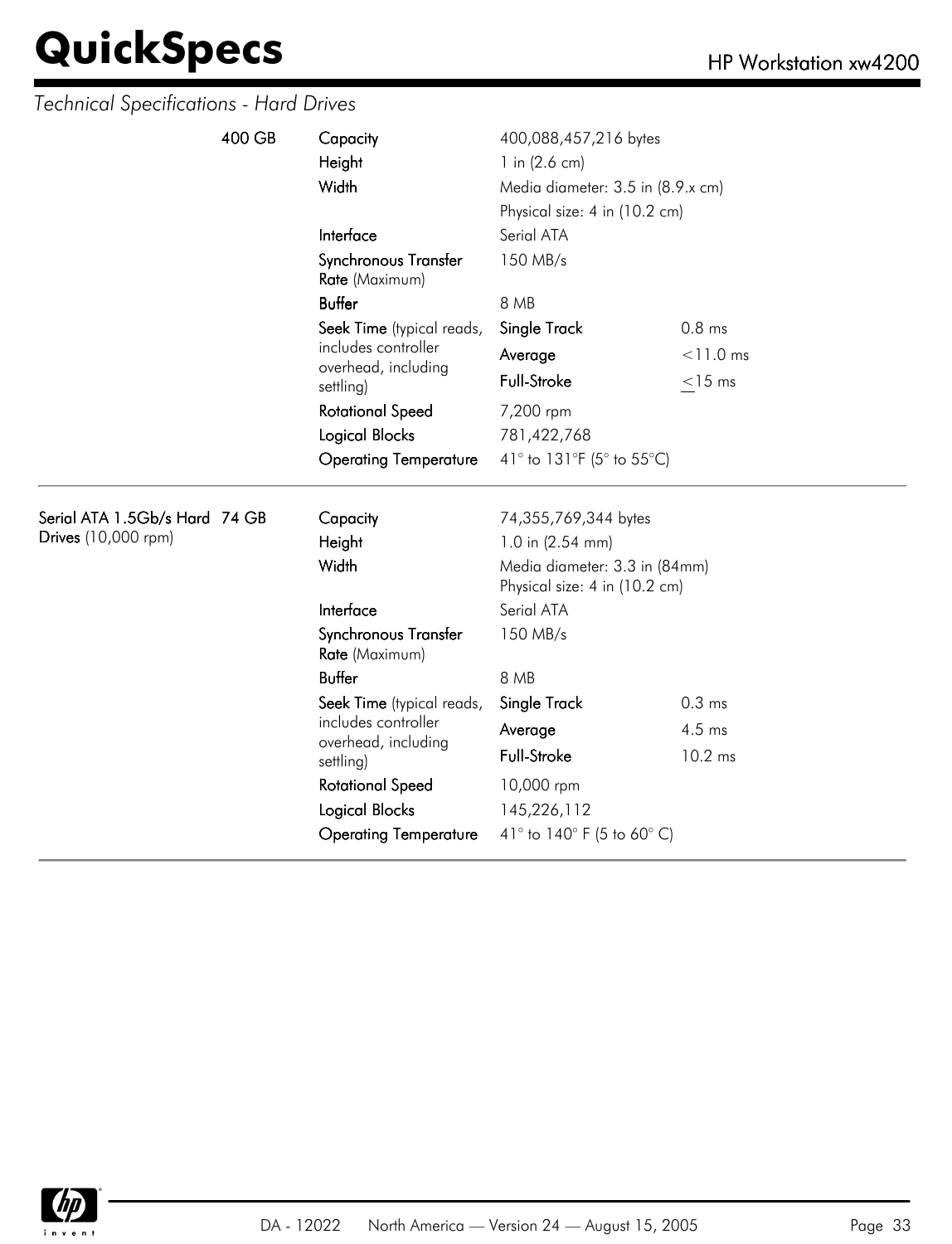| Ultra320 SCSI Hard  | 73 GB  | Capacity                               | 73,407,865,856 bytes        |               |
|---------------------|--------|----------------------------------------|-----------------------------|---------------|
| Drives (10,000 rpm) |        | Height                                 | 1.0 in (2.54 cm)            |               |
|                     |        | Width                                  | 3.5 in (8.9 cm)             |               |
|                     |        | Interface                              | 68 pin LVD SCSI             |               |
|                     |        | Synchronous Transfer<br>Rate (Maximum) | 320 MB/s                    |               |
|                     |        | <b>Buffer</b>                          | 8 Mbytes                    |               |
|                     |        | Seek Time (typical reads,              | Single Track                | $0.3$ msec    |
|                     |        | includes controller                    | Average                     | $<$ 4.5 msec  |
|                     |        | overhead, including<br>settling)       | Full-Stroke                 | $<$ 11.0 msec |
|                     |        | <b>Rotational Speed</b>                | 10,000 rpm                  |               |
|                     |        | Logical Blocks                         | 143,374,738                 |               |
|                     |        | <b>Operating Temperature</b>           | 40° to 130° F (5° to 55° C) |               |
|                     | 300 GB | Capacity                               | 300,000,000,000 bytes       |               |
|                     |        | Height                                 | 1.0 in (2.54 cm)            |               |
|                     |        | Width                                  | 3.5 in (8.9 cm)             |               |
|                     |        | Interface                              | 68 pin LVD SCSI             |               |
|                     |        | Synchronous Transfer<br>Rate (Maximum) | 320 MB/s                    |               |
|                     |        | <b>Buffer</b>                          | 8 Mbytes                    |               |
|                     |        | Seek Time (typical reads,              | Single Track                | $0.3$ msec    |
|                     |        | includes controller                    | Average                     | $<$ 4.5 msec  |
|                     |        | overhead, including<br>settling)       | <b>Full-Stroke</b>          | $<$ 11.0 msec |
|                     |        | <b>Rotational Speed</b>                | 10,000 rpm                  |               |
|                     |        | Logical Blocks                         | 585,937,500                 |               |
|                     |        | <b>Operating Temperature</b>           | 40° to 130° F (5° to 55° C) |               |

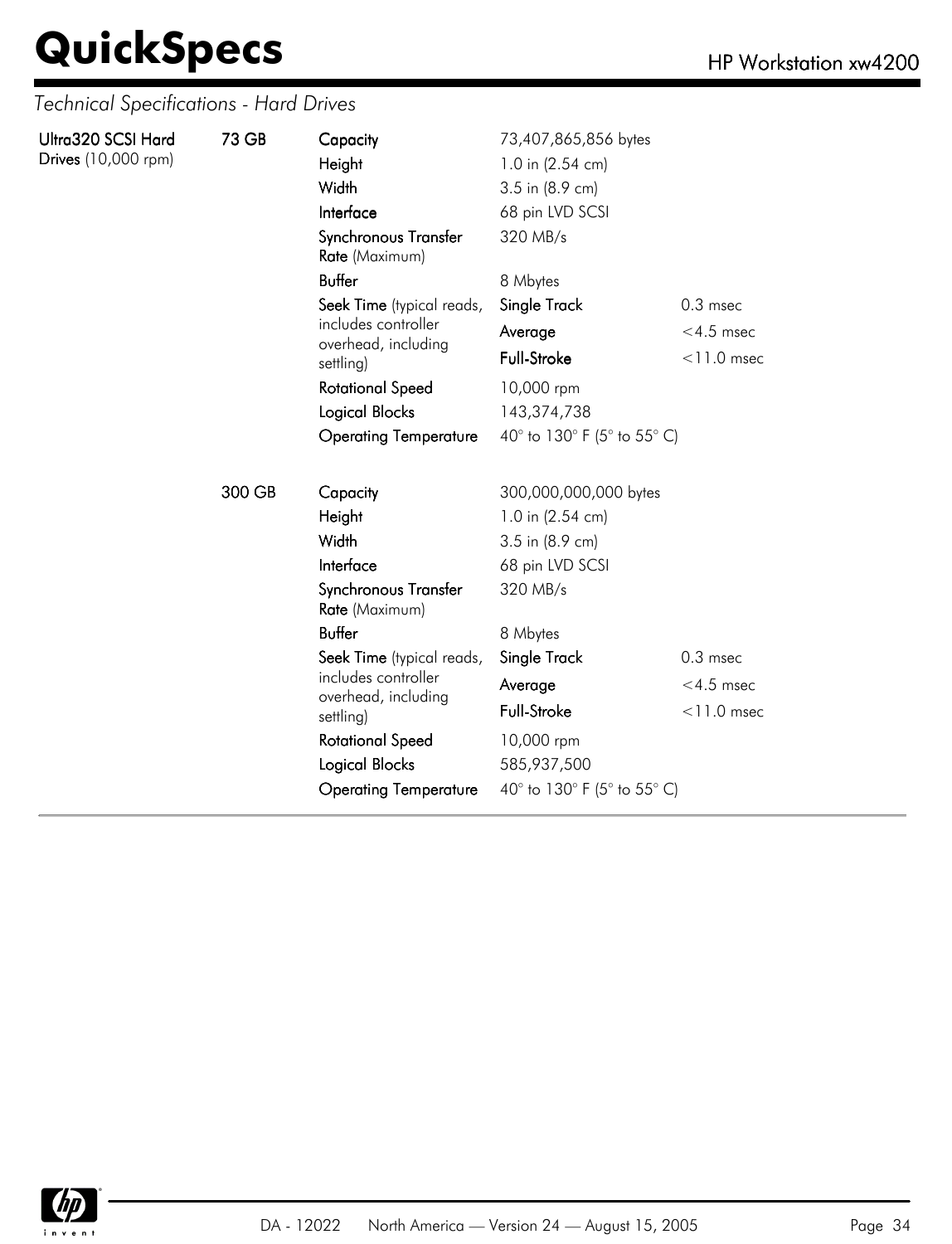| Ultra320 SCSI Hard<br>Drives (15,000 rpm) | 36 GB  | Capacity<br>Height<br>Width<br>Interface<br>Synchronous Transfer<br>Rate (Maximum) | 36,420,075,520 bytes<br>1.0 in (2.54 cm)<br>3.5 in (8.9 cm)<br>68 pin LVD SCSI<br>320 MB/s |               |
|-------------------------------------------|--------|------------------------------------------------------------------------------------|--------------------------------------------------------------------------------------------|---------------|
|                                           |        | <b>Buffer</b>                                                                      | 8 Mbytes                                                                                   |               |
|                                           |        | Seek Time (typical reads,                                                          | Single Track                                                                               | $0.3$ msec    |
|                                           |        | includes controller                                                                | Average                                                                                    | $<$ 4.5 msec  |
|                                           |        | overhead, including<br>settling)                                                   | Full-Stroke                                                                                | $<$ 11.0 msec |
|                                           |        | <b>Rotational Speed</b>                                                            | 15,000 rpm                                                                                 |               |
|                                           |        | Logical Blocks                                                                     | 71,132,960                                                                                 |               |
|                                           |        | <b>Operating Temperature</b>                                                       | 40° to 130°F (5° to 55°C)                                                                  |               |
|                                           | 73 GB  | Capacity                                                                           | 73,407,865,856 bytes                                                                       |               |
|                                           |        | Height                                                                             | 1.0 in (2.54 cm)                                                                           |               |
|                                           |        | Width                                                                              | 3.5 in (8.9 cm)                                                                            |               |
|                                           |        | Interface                                                                          | 68 pin LVD SCSI                                                                            |               |
|                                           |        | Synchronous Transfer<br>Rate (Maximum)                                             | 320 MB/s                                                                                   |               |
|                                           |        | <b>Buffer</b>                                                                      | 8 Mbytes                                                                                   |               |
|                                           |        | Seek Time (typical reads,                                                          | Single Track                                                                               | $0.3$ msec    |
|                                           |        | includes controller<br>overhead, including                                         | Average                                                                                    | $<$ 4.5 msec  |
|                                           |        | settling)                                                                          | Full-Stroke                                                                                | $<$ 11.0 msec |
|                                           |        | <b>Rotational Speed</b>                                                            | 15,000 rpm                                                                                 |               |
|                                           |        | <b>Logical Blocks</b>                                                              | 143,374,738                                                                                |               |
|                                           |        | <b>Operating Temperature</b>                                                       | 40° to 130°F (5° to 55° C)                                                                 |               |
|                                           | 146 GB | Capacity                                                                           | 146,815,737,856 bytes                                                                      |               |
|                                           |        | Height                                                                             | 1.0 in (2.5 cm)                                                                            |               |
|                                           |        | Width                                                                              | 3.5 in (8.9 cm)                                                                            |               |
|                                           |        | Interface                                                                          | 68 pin LVD SCSI                                                                            |               |
|                                           |        | Synchronous Transfer<br>Rate (Maximum)                                             | 320 MB/s                                                                                   |               |
|                                           |        | <b>Buffer</b>                                                                      | 8 Mbytes                                                                                   |               |
|                                           |        | Seek Time (typical reads,                                                          | Single Track                                                                               | $0.3$ msec    |
|                                           |        | includes controller<br>overhead, including                                         | Average                                                                                    | $<$ 4.5 msec  |
|                                           |        | settling)                                                                          | Full-Stroke                                                                                | $<$ 11.0 msec |
|                                           |        | <b>Rotational Speed</b>                                                            | 15,000 rpm                                                                                 |               |
|                                           |        | Logical Blocks                                                                     | 143,374,738                                                                                |               |
|                                           |        | <b>Operating Temperature</b>                                                       | 40° to 130°F (5° to 55°C)                                                                  |               |

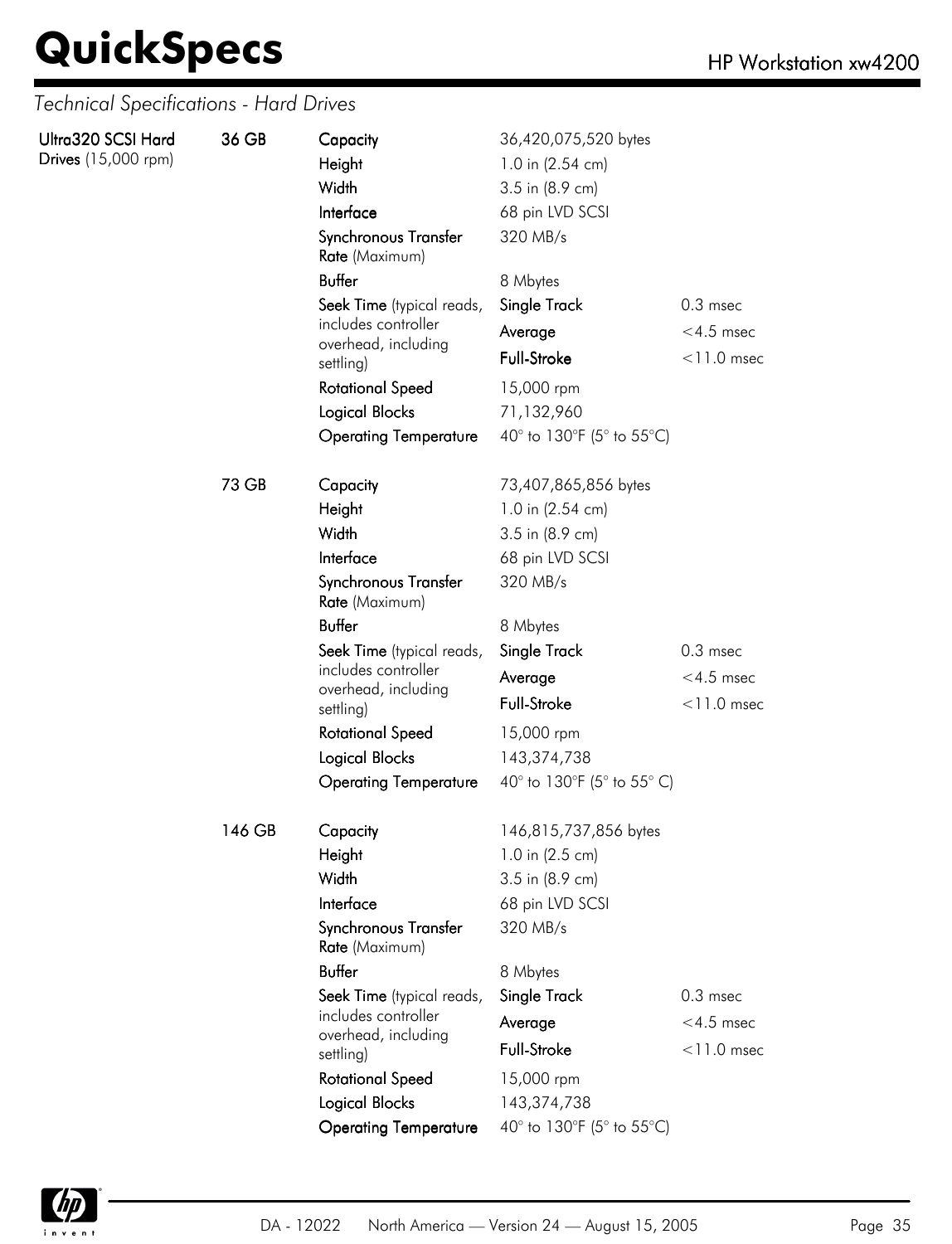### *Technical Specifications - Removable Storage*

| USB Disk on Key | Dimensions (HxWxD)       | $0.9 \times 0.7 \times 3.9$ in $(2.3 \times 1.8 \times 9.8$ cm) |
|-----------------|--------------------------|-----------------------------------------------------------------|
|                 | Weight                   | $0.05$ lb $(0.02$ kg)                                           |
|                 | <b>USB Specification</b> | 2.0                                                             |
|                 | <b>Transfer Rate</b>     | Read-1023 KB/Sec; Write-850 KB/Sec                              |
|                 | Storage Media            | Solid state flash memory, no moving parts                       |
|                 | Power Supply             | USB Bus-powered, no external power required                     |
|                 | Capacity                 | 256 MB                                                          |
|                 |                          |                                                                 |

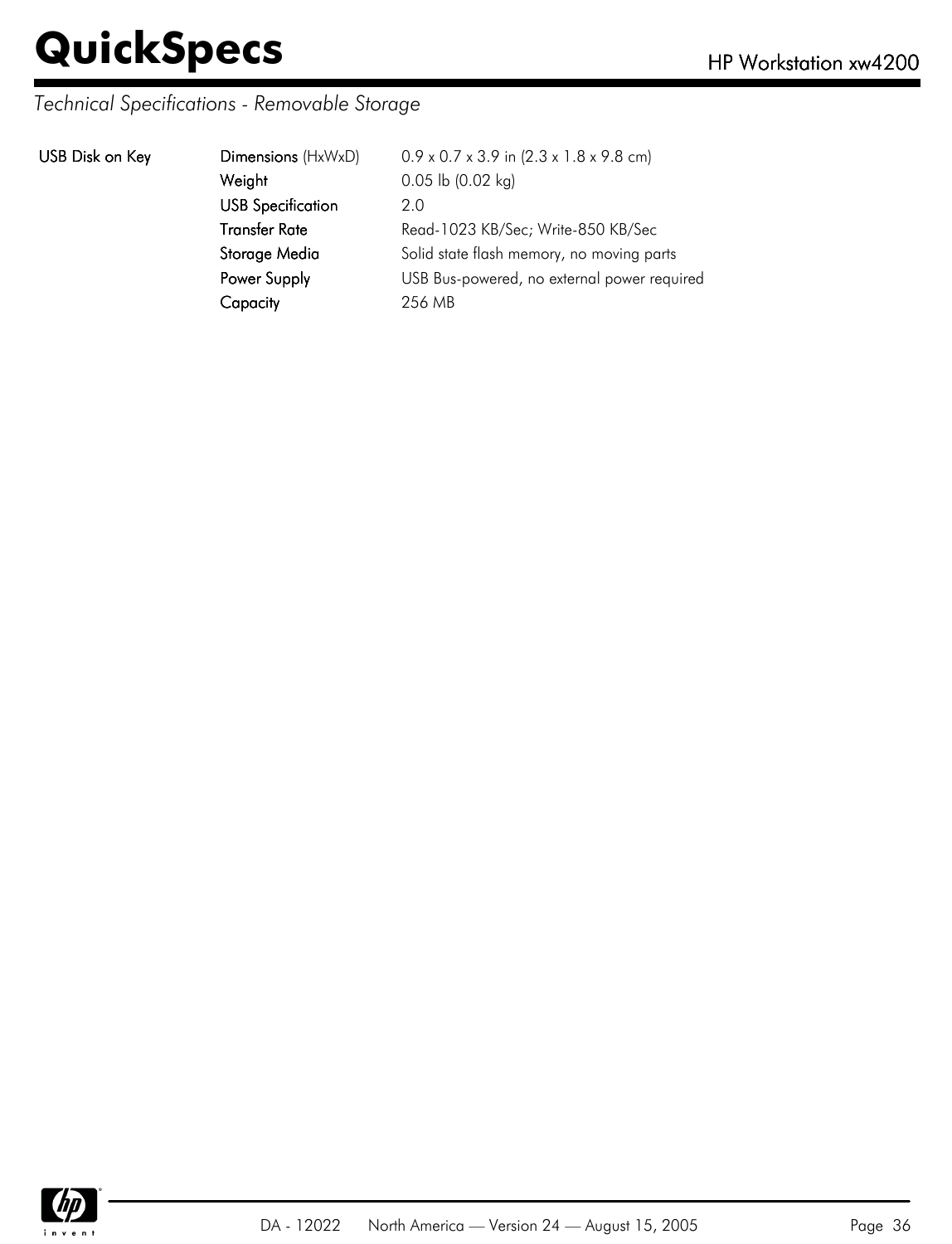### *Technical Specifications - Input/Output Devices*

| PS/2 OR USB '04<br>Standard Keyboard | Physical<br>characteristics | Keys                                                                                                                                                 | 104, 105, 106, 107, 109 layout (depending<br>upon country)             |  |
|--------------------------------------|-----------------------------|------------------------------------------------------------------------------------------------------------------------------------------------------|------------------------------------------------------------------------|--|
|                                      |                             | Dimensions $(L \times W \times H)$                                                                                                                   | 18.0 x 6.4 x 0.98 in (45.8 x 16.3 x 2.5 cm)                            |  |
|                                      |                             | Weight                                                                                                                                               | 2 lb (0.9 kg) minimum                                                  |  |
|                                      | Electrical                  | Operating voltage                                                                                                                                    | $+$ 5VDC $\pm$ 5%                                                      |  |
|                                      |                             | Power consumption                                                                                                                                    | 50-mA maximum (with three LEDs ON)                                     |  |
|                                      |                             | <b>ESD</b>                                                                                                                                           | CE level 4, 15-kV air discharge                                        |  |
|                                      |                             | EMI - RFI                                                                                                                                            | Conforms to FCC rules for a Class B computing<br>device                |  |
|                                      |                             | MicrosoftPC 99 - 2001                                                                                                                                | Functionally compliant                                                 |  |
|                                      | Mechanical                  | Languages                                                                                                                                            | 38 available                                                           |  |
|                                      |                             | Keycaps                                                                                                                                              | Low-profile design                                                     |  |
|                                      |                             | Switch actuation                                                                                                                                     | 55-g nominal peak force with tactile feedback                          |  |
|                                      |                             | Switch life                                                                                                                                          | 20 million keystrokes (using Hasco modified<br>tester)                 |  |
|                                      |                             | Switch type                                                                                                                                          | Contamination-resistant switch membrane                                |  |
|                                      |                             |                                                                                                                                                      | Key-leveling mechanisms For all double-wide and greater-length keys    |  |
|                                      |                             | Cable length                                                                                                                                         | 6 ft $(1.8 \text{ m})$                                                 |  |
|                                      |                             | Microsoft PC 99 - 2001                                                                                                                               | Mechanically compliant                                                 |  |
|                                      |                             | Acoustics                                                                                                                                            | 43-dBA maximum sound pressure level                                    |  |
|                                      | Environmental               | <b>Operating temperature</b>                                                                                                                         | 50° to 122° F (10° to 50° C)                                           |  |
|                                      |                             | Non-operating<br>temperature                                                                                                                         | -22 $^{\circ}$ to 140 $^{\circ}$ F (-30 $^{\circ}$ to 60 $^{\circ}$ C) |  |
|                                      |                             | Operating humidity                                                                                                                                   | 10% to 90% (non-condensing at ambient)                                 |  |
|                                      |                             | Non-operating humidity                                                                                                                               | 20% to 80% (non-condensing at ambient)                                 |  |
|                                      |                             | Operating shock                                                                                                                                      | 40 g, six surfaces                                                     |  |
|                                      |                             | Non-operating shock                                                                                                                                  | 80 g, six surfaces                                                     |  |
|                                      |                             | Operating vibration                                                                                                                                  | 2-g peak acceleration                                                  |  |
|                                      |                             | Non-operating vibration                                                                                                                              | 4-g peak acceleration                                                  |  |
|                                      |                             | Drop (out of box)                                                                                                                                    | 26 in (66 cm) on carpet, six-drop sequence                             |  |
|                                      |                             | Drop (in box)                                                                                                                                        | 42 in (107 cm) on concrete, 16-drop sequence                           |  |
|                                      |                             | Operating system support Microsoft Windows XP Professional, Microsoft Windows XP Professional x64<br>Edition, Red Hat Enterprise Linux Workstation 3 |                                                                        |  |
|                                      | Approvals                   | UL, CSA, FCC, CE Mark, TUV, TUV GS, VCCI, BSMI, C-Tick, MIC                                                                                          |                                                                        |  |
|                                      | Ergonomic compliance        | ANSI HFS 100, ISO 9241-4, and TUVGS                                                                                                                  |                                                                        |  |
|                                      | Kit contents                | Keyboard, keyboard software media, installation guide, warranty card, safety<br>and comfort                                                          |                                                                        |  |

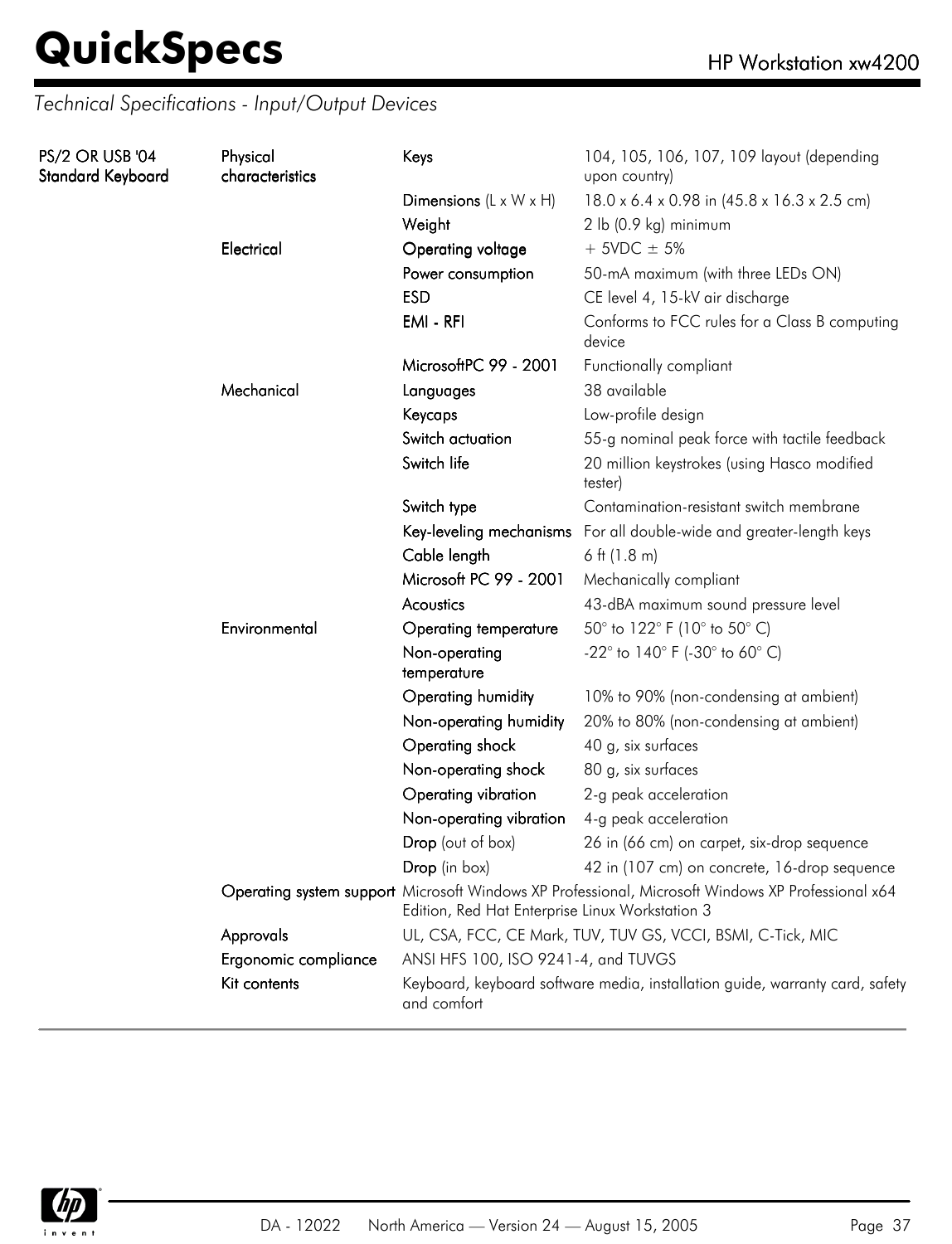| Technical Specifications - Input/Output Devices |                             |                                    |                                                                         |
|-------------------------------------------------|-----------------------------|------------------------------------|-------------------------------------------------------------------------|
| <b>USB Modular Keyboard</b>                     | Physical<br>characteristics | Keys                               | 104, 105, 106, 107, 109 layout (depending<br>upon country)              |
|                                                 |                             | Dimensions $(L \times W \times H)$ | 18.59 x 6.73 x 0.90 in (472 x 170 x 23 mm)<br>with numeric pad attached |
|                                                 |                             | Weight                             | $2$ lb (0.9 kg) minimum                                                 |
|                                                 | Electrical                  | Operating voltage                  | $+$ 5VDC $\pm$ 5%                                                       |
|                                                 |                             | Power consumption                  | 50-mA maximum (with three LEDs ON)                                      |
|                                                 |                             | System interface                   | USB Type A plug connector                                               |
|                                                 |                             | <b>ESD</b>                         | CE level 4, 15-kV air discharge                                         |
|                                                 |                             | EMI - RFI                          | Conforms to FCC rules for a Class B comput<br>المصنيحات                 |

| characteristics      |                                                                                                                                                                                                | upon country)                                                           |  |
|----------------------|------------------------------------------------------------------------------------------------------------------------------------------------------------------------------------------------|-------------------------------------------------------------------------|--|
|                      | Dimensions $(L \times W \times H)$                                                                                                                                                             | 18.59 x 6.73 x 0.90 in (472 x 170 x 23 mm)<br>with numeric pad attached |  |
|                      | Weight                                                                                                                                                                                         | 2 lb (0.9 kg) minimum                                                   |  |
| Electrical           | Operating voltage                                                                                                                                                                              | $+5VDC \pm 5%$                                                          |  |
|                      | Power consumption                                                                                                                                                                              | 50-mA maximum (with three LEDs ON)                                      |  |
|                      | System interface                                                                                                                                                                               | USB Type A plug connector                                               |  |
|                      | <b>ESD</b>                                                                                                                                                                                     | CE level 4, 15-kV air discharge                                         |  |
|                      | EMI - RFI                                                                                                                                                                                      | Conforms to FCC rules for a Class B computing<br>device                 |  |
|                      | MicrosoftPC 99 - 2001                                                                                                                                                                          | Functionally compliant                                                  |  |
| Mechanical           | Languages                                                                                                                                                                                      | 38 available                                                            |  |
|                      | Keycaps                                                                                                                                                                                        | Low-profile design                                                      |  |
|                      | Switch actuation                                                                                                                                                                               | 55-g nominal peak force with tactile feedback                           |  |
|                      | Switch life                                                                                                                                                                                    | 20 million keystrokes (using Hasco modified<br>tester)                  |  |
|                      | Switch type                                                                                                                                                                                    | Contamination-resistant switch membrane                                 |  |
|                      | Key-leveling mechanisms                                                                                                                                                                        | For all double-wide and greater-length keys                             |  |
|                      | Cable length                                                                                                                                                                                   | 6 ft $(1.8 \text{ m})$                                                  |  |
|                      | Microsoft PC 99 - 2001                                                                                                                                                                         | Mechanically compliant                                                  |  |
|                      | Acoustics                                                                                                                                                                                      | 43-dBA maximum sound pressure level                                     |  |
| Environmental        | <b>Operating temperature</b>                                                                                                                                                                   | 50° to 122°F (10° to 50°C)                                              |  |
|                      | Non-operating<br>temperature                                                                                                                                                                   | -22 $^{\circ}$ to 140 $^{\circ}$ F (-30 $^{\circ}$ to 60 $^{\circ}$ C)  |  |
|                      | Operating humidity                                                                                                                                                                             | 10% to 90% (non-condensing at ambient)                                  |  |
|                      | Non-operating humidity                                                                                                                                                                         | 20% to 80% (non-condensing at ambient)                                  |  |
|                      | Operating shock                                                                                                                                                                                | 40 g, six surfaces                                                      |  |
|                      | Non-operating shock                                                                                                                                                                            | 80 g, six surfaces                                                      |  |
|                      | Operating vibration                                                                                                                                                                            | 2-g peak acceleration                                                   |  |
|                      | Non-operating vibration                                                                                                                                                                        | 4-g peak acceleration                                                   |  |
|                      | Drop (out of box)                                                                                                                                                                              | 26 in (66 cm) on carpet, six-drop sequence                              |  |
|                      | Drop (in box)                                                                                                                                                                                  | 442 in (107 cm) on concrete, 16-drop sequence                           |  |
|                      | Operating system support Windows 2000 and Windows XP                                                                                                                                           |                                                                         |  |
| Approvals            |                                                                                                                                                                                                | UL, CSA, FCC, CE Mark, TUV, TUV GS, VCCI, BSMI, C-Tick, MIC, USB-IF     |  |
| Ergonomic compliance | ANSI HFS 100, ISO 9241-4, and TUVGS                                                                                                                                                            |                                                                         |  |
| Kit contents         | Keyboard, numerical keypad, USB cable, I/O Security Software &<br>Documentation CD including Modular Access Keyboard software &<br>installation guide, warranty card, safety and comfort guide |                                                                         |  |

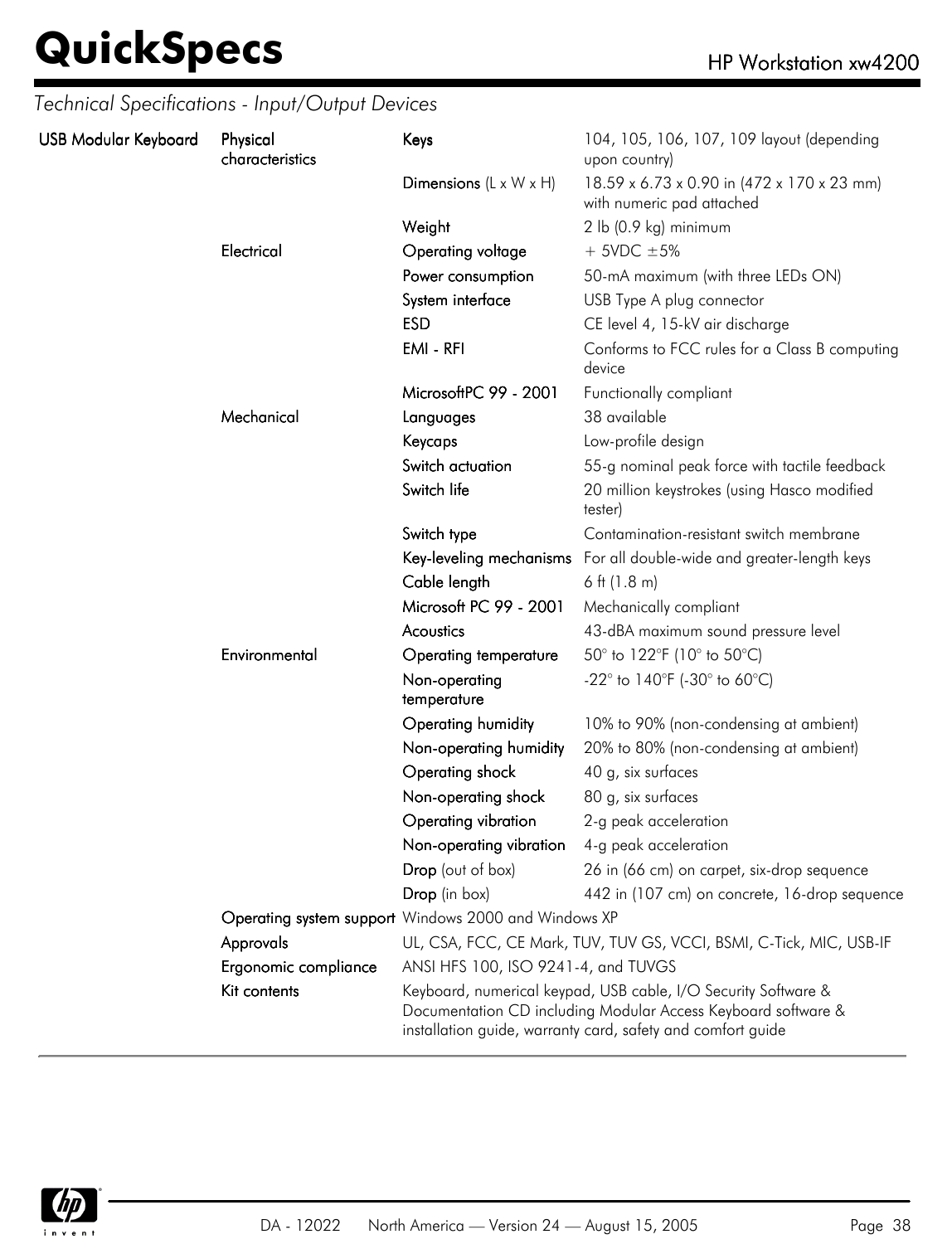*Technical Specifications - Input/Output Devices*

| HP PS/2 Scroll Mouse | <b>Dimensions</b><br>Weight | $3.8 \times 6.3 \times 11.6$ cm (1.5 x 2.5 x 4.6 in)<br>4.44 oz $(126 g)$ |                                                                                                                                                         |  |
|----------------------|-----------------------------|---------------------------------------------------------------------------|---------------------------------------------------------------------------------------------------------------------------------------------------------|--|
|                      | Environmental               | Operating temperature                                                     | 50 $^{\circ}$ to 122 $^{\circ}$ F (10 $^{\circ}$ to 50 $^{\circ}$ C)                                                                                    |  |
|                      |                             | Non-operating<br>temperature                                              | -22 $^{\circ}$ to 140 $^{\circ}$ F (-30 $^{\circ}$ to 60 $^{\circ}$ C)                                                                                  |  |
|                      |                             | Operating humidity                                                        | 10% to 90% (non-condensing at ambient)                                                                                                                  |  |
|                      |                             | Non-operating humidity                                                    | 20% to 80% (non-condensing at ambient)                                                                                                                  |  |
|                      |                             | Operating shock                                                           | 40 g, 6 surfaces                                                                                                                                        |  |
|                      |                             | Non-operating shock                                                       | 80 g, 6 surfaces                                                                                                                                        |  |
|                      |                             | Operating vibration                                                       | 2 g peak acceleration                                                                                                                                   |  |
|                      |                             | Non-operating vibration                                                   | 4 g peak acceleration                                                                                                                                   |  |
|                      |                             | Drop (out-of-box)                                                         | 26 in (66 cm) on carpet, 6-drop sequence                                                                                                                |  |
|                      |                             | Drop (out-of-box)                                                         | 1 m on asphalt tile over concrete, 6-drop<br>sequence                                                                                                   |  |
|                      | Electrical                  | Operating voltage                                                         | 5 VDC ± 10%                                                                                                                                             |  |
|                      |                             | Power consumption                                                         | $15 \text{ mA}$                                                                                                                                         |  |
|                      |                             | System consumption                                                        | PS/2 mini-din connector                                                                                                                                 |  |
|                      |                             | <b>ESD</b>                                                                | CE level 4, 15 kV air discharge                                                                                                                         |  |
|                      |                             | <b>EMI-RFI</b>                                                            | Conforms to FCC rules for a Class B computing<br>device                                                                                                 |  |
|                      |                             | Microsoft<br>PC99 - 2001                                                  | Functionally compliant                                                                                                                                  |  |
|                      | Mechanical                  | Resolution                                                                | $400 \pm 20\%$ DPI                                                                                                                                      |  |
|                      |                             | <b>Tracking speed</b>                                                     | 10 in/s maximum                                                                                                                                         |  |
|                      |                             | Acceleration                                                              | $100$ in/s                                                                                                                                              |  |
|                      |                             | Switch actuation                                                          | 65 g nominal peak force                                                                                                                                 |  |
|                      |                             | Switch life                                                               | 1,000,000 operations (using Hasco modified<br>tester)                                                                                                   |  |
|                      |                             | Switch type                                                               | Low force micro-switches                                                                                                                                |  |
|                      |                             | Tracking mechanism life                                                   | 155 mi (250 km) at average speed of 10 in/s                                                                                                             |  |
|                      |                             | Cable length                                                              | 6 ft $(1.8 \text{ m})$                                                                                                                                  |  |
|                      |                             | Microsoft PC99 - 2001                                                     | Mechanically compliant                                                                                                                                  |  |
|                      | Scroll wheel                | Width                                                                     | $8 \, \text{mm}$                                                                                                                                        |  |
|                      |                             | <b>Diameter</b>                                                           | 0.99 in (25.2 mm)                                                                                                                                       |  |
|                      |                             | Maximum rotation speed                                                    | $30 \text{ mm/s}$                                                                                                                                       |  |
|                      |                             | Switch type                                                               | Light force micro-switch                                                                                                                                |  |
|                      |                             | Switch life                                                               | 1 million operations                                                                                                                                    |  |
|                      |                             | Mechanical life                                                           | Minimum 200,000 revolutions                                                                                                                             |  |
|                      | Regulatory approvals        | Compliant                                                                 | UL, CSA, FCC, CE Mark, TUV, TUV GS, VCCI,<br>BSMI, C-Tick, MIC                                                                                          |  |
|                      | Compatibility               |                                                                           | Operating system support Microsoft Windows XP Professional, Microsoft<br>Windows XP Professional x64 Edition, Red Hat<br>Enterprise Linux Workstation 3 |  |

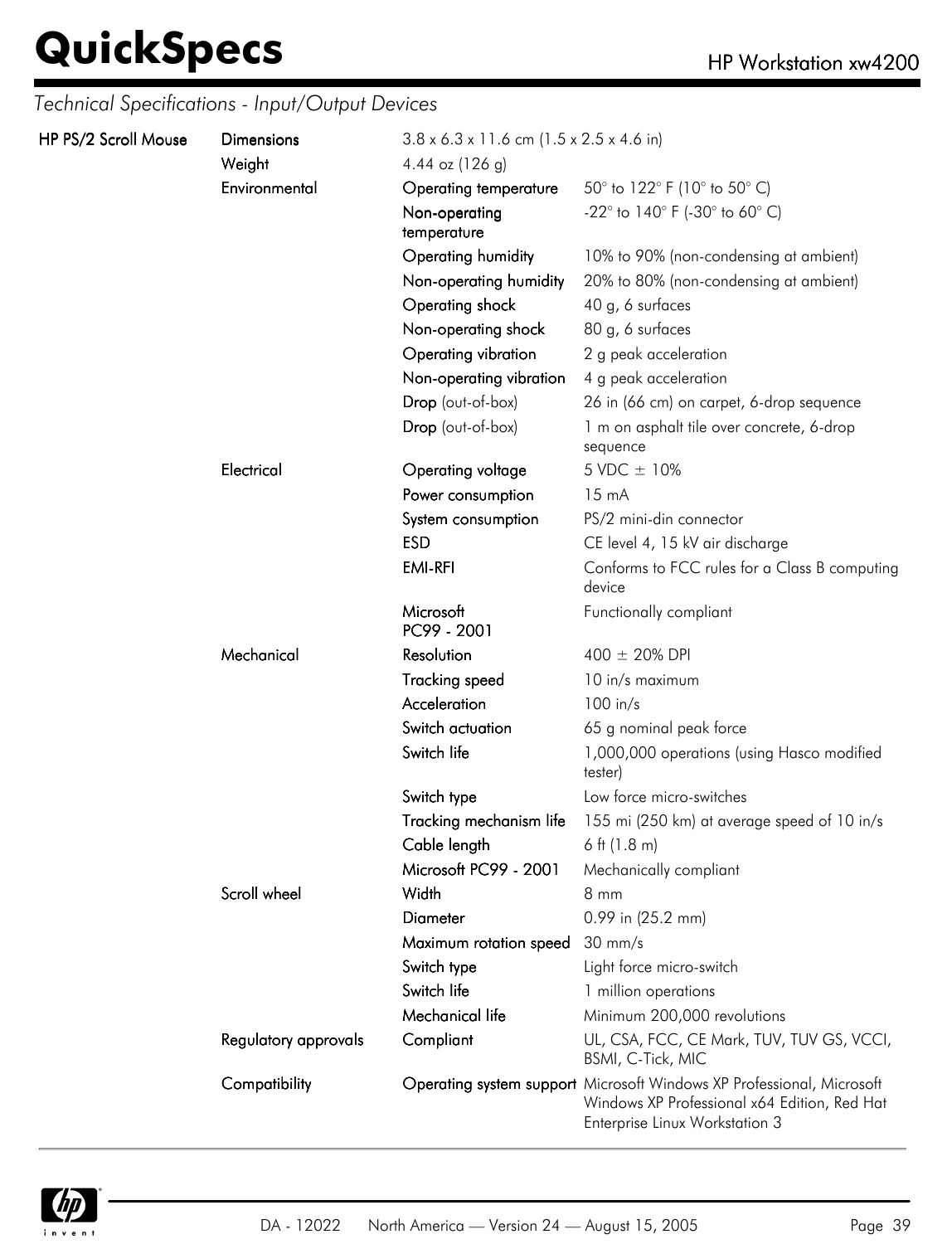| HP 2-button Optical<br>Scroll Mouse (USB)  | Dimensions $(H \times L \times W)$<br>Weight<br>Cable length<br>System requirements | $1.5 \times 4.5 \times 2.5$ in $(3.8 \times 11.6 \times 6.3$ cm)<br>$0.27$ lb $(0.12$ kg)<br>72.8 in (185 cm)<br>Microsoft Windows XP Professional, Microsoft Windows XP Professional x64<br>Edition, Red Hat Enterprise Linux Workstation 3 |                                                                                                                                        |
|--------------------------------------------|-------------------------------------------------------------------------------------|----------------------------------------------------------------------------------------------------------------------------------------------------------------------------------------------------------------------------------------------|----------------------------------------------------------------------------------------------------------------------------------------|
| HP 3-Button Mouse (PS/2) Dimensions/Weight |                                                                                     | Height                                                                                                                                                                                                                                       | 1.42 in (3.6 cm)                                                                                                                       |
|                                            |                                                                                     | Length                                                                                                                                                                                                                                       | 4.17 in (10.7 cm)                                                                                                                      |
|                                            |                                                                                     | Width                                                                                                                                                                                                                                        | 2.87 in (7.4 cm)                                                                                                                       |
|                                            |                                                                                     | Weight                                                                                                                                                                                                                                       | 5.20 oz (150 g)                                                                                                                        |
|                                            | Environmental                                                                       | <b>Operating temperature</b>                                                                                                                                                                                                                 | 32° to 104° F (0° to 40° C)                                                                                                            |
|                                            |                                                                                     | Non-operating<br>temperature                                                                                                                                                                                                                 | $-4^{\circ}$ to $140^{\circ}$ F (-20 $^{\circ}$ to 60 $^{\circ}$ C)                                                                    |
|                                            | Mechanical                                                                          | Operating humidity<br>Resolution                                                                                                                                                                                                             | 10% to 90% (non-condensing at ambient)<br>400 20% DPI                                                                                  |
|                                            |                                                                                     | <b>Tracking speed</b>                                                                                                                                                                                                                        | 10 in/s Maximum                                                                                                                        |
|                                            |                                                                                     | Switch life                                                                                                                                                                                                                                  | 1,000,000 operations (using Hasco modified<br>tester)                                                                                  |
|                                            |                                                                                     | Switch type                                                                                                                                                                                                                                  | Micro-switches                                                                                                                         |
|                                            |                                                                                     | Tracking mechanism life                                                                                                                                                                                                                      | 155 miles (250 km) at average speed of 10 in/s                                                                                         |
|                                            |                                                                                     | Cable length                                                                                                                                                                                                                                 | 6 ft $(1.8 \text{ m})$                                                                                                                 |
|                                            |                                                                                     | PC98-99                                                                                                                                                                                                                                      | Mechanically compliant                                                                                                                 |
| Spaceball 5000 (USB)                       | Physical characteristics                                                            | Dimensions ( $H \times W \times D$ )                                                                                                                                                                                                         | $3.0 \times 6.0 \times 8.4$ in $(7.6 \times 15.2 \times 21.3$ cm)                                                                      |
|                                            |                                                                                     | <b>Ball Diameter</b>                                                                                                                                                                                                                         | 2.2 in (5.6 cm)                                                                                                                        |
|                                            |                                                                                     | Weight                                                                                                                                                                                                                                       | 2.1 lb (9.94 kg)                                                                                                                       |
|                                            |                                                                                     | Features                                                                                                                                                                                                                                     | Six degrees of freedom motion control through<br>the X, Y, Z axis (pitch, roll, yaw)<br>Certified for leading CAD and DCC applications |
|                                            | Environmental                                                                       | Operating temperature                                                                                                                                                                                                                        | 50 $^{\circ}$ to 104 $^{\circ}$ F (10 $^{\circ}$ to 40 $^{\circ}$ C)                                                                   |
|                                            |                                                                                     | Non-operating<br>temperature                                                                                                                                                                                                                 | 43° to 140° F (6° to 60° C)                                                                                                            |
|                                            |                                                                                     | Operating humidity                                                                                                                                                                                                                           | 8% to 80% (non-condensing at ambient)                                                                                                  |
|                                            |                                                                                     | Non-operating humidity                                                                                                                                                                                                                       | 5% to 80% (non-condensing at ambient)                                                                                                  |
|                                            | Mechanical                                                                          | <b>Buttons</b>                                                                                                                                                                                                                               | 12 programmable (unshifted)                                                                                                            |
|                                            |                                                                                     | <b>Ball Force Range</b>                                                                                                                                                                                                                      | $0.5 - 8.2N/1.8 - 29.5$ oz                                                                                                             |
|                                            |                                                                                     | <b>Ball Torque Range</b>                                                                                                                                                                                                                     | $0.085 - 0.33$ oz-in. (6.91 Nmm)                                                                                                       |
|                                            |                                                                                     | Resolution                                                                                                                                                                                                                                   | 10 bits                                                                                                                                |
|                                            | <b>Serial Specifications</b>                                                        | Connector                                                                                                                                                                                                                                    | USB 1.1 or greater                                                                                                                     |
|                                            |                                                                                     | Cable Length                                                                                                                                                                                                                                 | 12.8 ft. $(3.9 m)$                                                                                                                     |
|                                            |                                                                                     | Data Rate                                                                                                                                                                                                                                    | USB model - 16 msec                                                                                                                    |
|                                            |                                                                                     | <b>Flow Control</b>                                                                                                                                                                                                                          | Xon/Xoff (on PS/2 model only)                                                                                                          |
|                                            | Software Drivers Available USB model                                                |                                                                                                                                                                                                                                              | Microsoft Windows XP Professional                                                                                                      |
|                                            | <b>System Requirements</b>                                                          | <b>Disk Space</b>                                                                                                                                                                                                                            | 10 MB free disk space                                                                                                                  |

*Technical Specifications - Input/Output Devices*

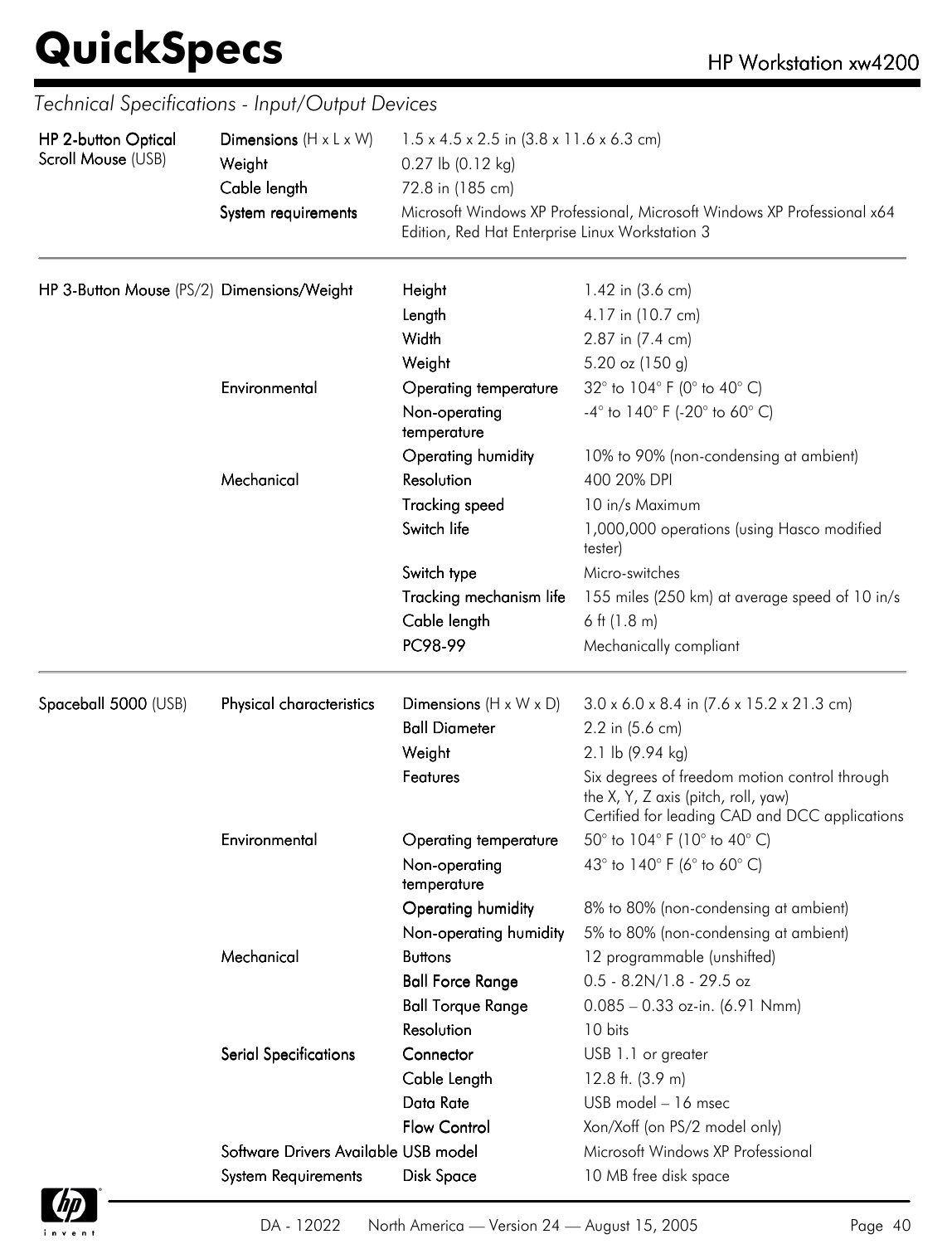|                                                 | Technical Specifications - Input/Output Devices |                                                                                                                    |                                                                                                                                        |
|-------------------------------------------------|-------------------------------------------------|--------------------------------------------------------------------------------------------------------------------|----------------------------------------------------------------------------------------------------------------------------------------|
|                                                 | <b>Regulatory Approvals</b>                     |                                                                                                                    | UL, cUL, EN 950, EN 60950, CSA, FCC, CE Mark, TUV, CISPR 22, EN<br>50082, IEC 1000 4-2, IEC 1000-4-3, AS/NZS, VCCI, BSMI, C-Tick       |
| HP SpaceMouse Plus USB Physical characteristics |                                                 | Dimensions $(H \times W \times D)$                                                                                 | 7.4 x 4.72 x 1.73 in (18.8 x 12.0 x 4.4 cm)                                                                                            |
|                                                 |                                                 | <b>Cap Diameter</b>                                                                                                | 2 x 6.5 x 6.6 mm                                                                                                                       |
|                                                 |                                                 | Weight                                                                                                             | 1.5 lb $(0.68 \text{ kg})$                                                                                                             |
|                                                 |                                                 | Features                                                                                                           | Six degrees of freedom motion control through<br>the X, Y, Z axis (pitch, roll, yaw)<br>Certified for leading CAD and DCC applications |
|                                                 | Environmental                                   | Operating temperature                                                                                              | 41 $\degree$ to 140 $\degree$ F (5 $\degree$ to 60 $\degree$ C)                                                                        |
|                                                 |                                                 | Non-operating<br>temperature                                                                                       | $-13^{\circ}$ to $158^{\circ}$ F (-25° to 70° C)                                                                                       |
|                                                 |                                                 | Operating humidity                                                                                                 | 10 to 98 % RH (non-condensing)                                                                                                         |
|                                                 |                                                 | Non-operating humidity                                                                                             | 10 to 98 % RH (non-condensing)                                                                                                         |
|                                                 | Mechanical                                      | <b>Buttons</b>                                                                                                     | 11 programmable (unshifted)                                                                                                            |
|                                                 |                                                 | Cap Force Range                                                                                                    | $0.2 N - 4.5 N$                                                                                                                        |
|                                                 |                                                 | Cap Torque Range                                                                                                   | 4 Nmm to 100 Nmm                                                                                                                       |
|                                                 |                                                 | Resolution                                                                                                         | 8 bit                                                                                                                                  |
|                                                 | <b>USB Specifications</b>                       | Connector                                                                                                          | USB 1.1 or greater                                                                                                                     |
|                                                 |                                                 | Cable Length                                                                                                       | 6.56 ft $(2 m)$                                                                                                                        |
|                                                 |                                                 | Data Rate                                                                                                          | 16 msec                                                                                                                                |
|                                                 |                                                 | Software Drivers Available Microsoft Windows XP Professional                                                       |                                                                                                                                        |
|                                                 | <b>System Requirements</b>                      | Disk Space                                                                                                         | 10 MB free disk space                                                                                                                  |
|                                                 | <b>Regulatory Approvals</b>                     |                                                                                                                    | UL, cUL, EN 950, EN 60950, CSA, FCC, CE Mark, TUV, CISPR 22, EN<br>50082, IEC 1000 4-2, IEC 1000-4-3, AS/NZS, VCCI, BSMI, C-Tick       |
| 1394 FireWire PCI                               | Device Interface Protocol IEEE-1394a            |                                                                                                                    |                                                                                                                                        |
| card                                            | Data Rate                                       | 400 Mbps                                                                                                           |                                                                                                                                        |
|                                                 | Devices Supported                               | IEEE-1394 compliant devices                                                                                        |                                                                                                                                        |
|                                                 | <b>Bus Interface</b>                            | PCI                                                                                                                |                                                                                                                                        |
|                                                 | Physical                                        | Low profile PCI card with a full height bracket                                                                    |                                                                                                                                        |
|                                                 | Environmental                                   | Operating temperature                                                                                              | 41° to 95° F (5° to 35° C)                                                                                                             |
|                                                 |                                                 | Non-operating<br>temperature                                                                                       | 158° F (70° C) and above                                                                                                               |
|                                                 |                                                 | <b>Relative humidity</b>                                                                                           | 10% to 90%                                                                                                                             |
|                                                 |                                                 | Ports                                                                                                              | 2 rear and 2 front (depends on model of PC)                                                                                            |
|                                                 | Minimum System<br>Requirements                  | Windows XP Professional, Windows XP Professional x64 Edition, Linux<br>support with the HP Installer Kit for Linux |                                                                                                                                        |
|                                                 |                                                 | Pentium II 266 or faster                                                                                           |                                                                                                                                        |
|                                                 |                                                 | 32-MB RAM                                                                                                          |                                                                                                                                        |
|                                                 |                                                 | 1-GB Hard Drive                                                                                                    |                                                                                                                                        |
|                                                 |                                                 | CD-ROM drive                                                                                                       |                                                                                                                                        |
|                                                 |                                                 | Built in sound system                                                                                              |                                                                                                                                        |

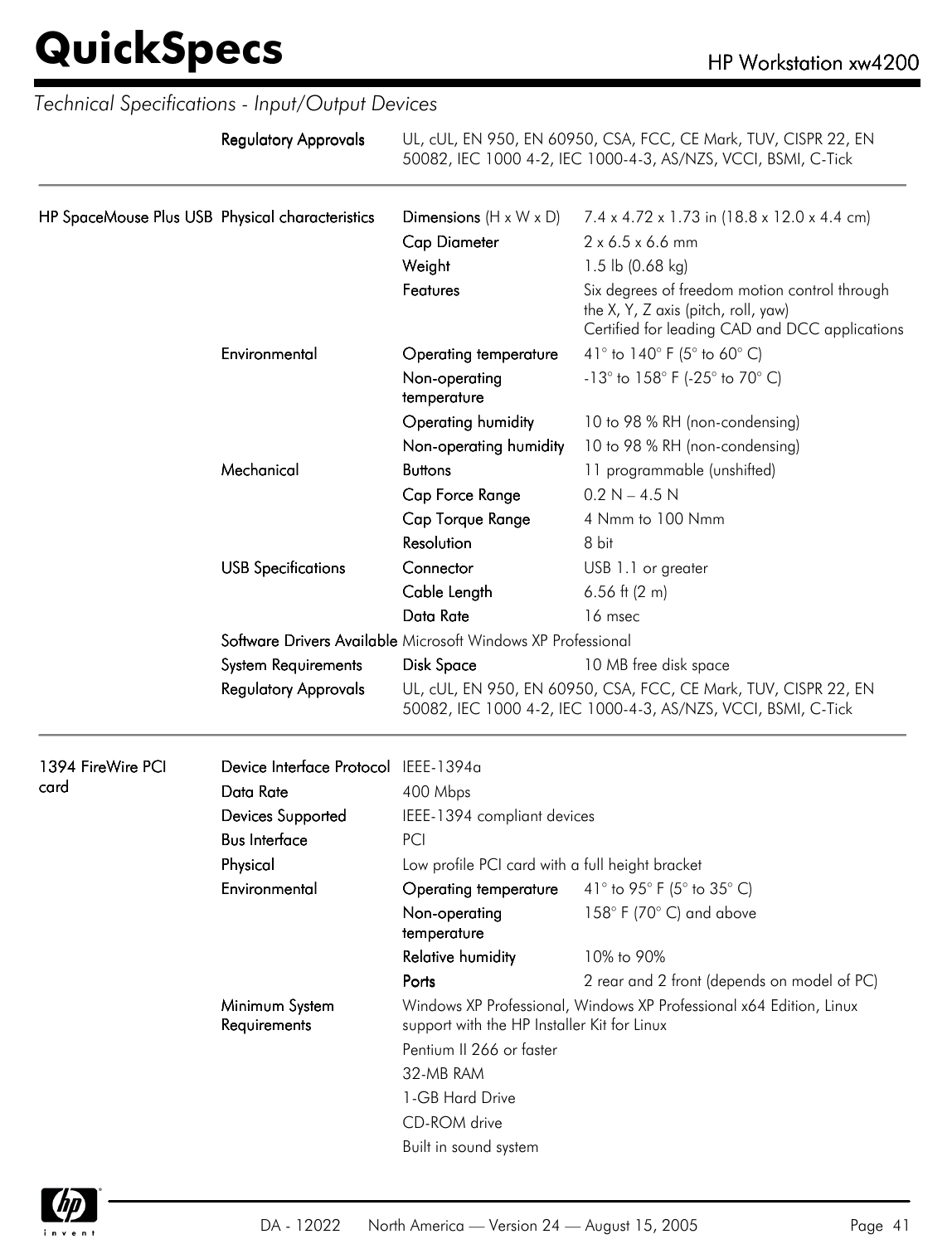### *Technical Specifications - Optical Devices*

| 48X CD-ROM Drive | Form Factor                                         | 5.25-in, half-height, tray load                                                          |                                                                                                                                                                                                                                                                                                                                                          |  |
|------------------|-----------------------------------------------------|------------------------------------------------------------------------------------------|----------------------------------------------------------------------------------------------------------------------------------------------------------------------------------------------------------------------------------------------------------------------------------------------------------------------------------------------------------|--|
|                  | <b>Mounting Orientation</b>                         | Horizontal or vertical                                                                   |                                                                                                                                                                                                                                                                                                                                                          |  |
|                  | Interface                                           | ATAPI/EIDE                                                                               |                                                                                                                                                                                                                                                                                                                                                          |  |
|                  | Dimensions (HxWxD)                                  | $1.63 \times 5.83 \times 7.27$ in $(4.13 \times 14.6 \times 18.5$ cm)                    |                                                                                                                                                                                                                                                                                                                                                          |  |
|                  | Weight                                              | 1.76 lb (0.8 kg)                                                                         |                                                                                                                                                                                                                                                                                                                                                          |  |
|                  | Data Transfer Rates -<br>Read                       | Digital audio extraction (minimum) - 1,200 KB/s (8X)<br>CD read - up to 7,200 KB/s (48X) |                                                                                                                                                                                                                                                                                                                                                          |  |
|                  | <b>Media and Formats -</b>                          | CD Media                                                                                 | stamped, CD-R, CD-RW (LS, HS, US)                                                                                                                                                                                                                                                                                                                        |  |
|                  | Read                                                | <b>CD Capacities</b>                                                                     | 180 MB (mode 2, 8 cm); 540 MB (mode 1, 12<br>cm); 650 MB (mode 2, 12 cm); 700 MB (Mode<br>2, 12 cm, 80-minute)                                                                                                                                                                                                                                           |  |
|                  |                                                     | <b>CD</b> Formats                                                                        | CD-DA, CD-ROM (Mode 1 and 2), CD-XA<br>(Mode 2, Form 1 and 2), Photo CD (Single and<br>Multi-session), Mixed Mode (Audio and Data<br>combined), CD-I (Mode 2, Form 1 and 2, and<br>CD-I Ready), CD-Extra, CD-Bridge, Video CD                                                                                                                            |  |
|                  | <b>Access Times</b>                                 | CD-ROM Mode 1                                                                            | $<$ 125 ms                                                                                                                                                                                                                                                                                                                                               |  |
|                  | (typical reads, including                           | <b>Full Stroke CD</b>                                                                    | $< 210$ ms                                                                                                                                                                                                                                                                                                                                               |  |
|                  | settling)                                           | Start-up Time (typical)                                                                  | $<$ 7 s (single session), $<$ 30 s (multi-session)                                                                                                                                                                                                                                                                                                       |  |
|                  |                                                     | Stop Time (typical)                                                                      | < 4s                                                                                                                                                                                                                                                                                                                                                     |  |
|                  |                                                     | Write Buffer Size                                                                        | 128 KB (minimum)                                                                                                                                                                                                                                                                                                                                         |  |
|                  |                                                     | Data Transfer Modes                                                                      | PIO Mode 4 (16.6 MB/s); Multi-word DMA<br>mode 2 (16.6 MB/s); UltraDMA Mode 0 (16.7<br>MB/s); UltraDMA Mode 2 (33.3 MB/s)                                                                                                                                                                                                                                |  |
|                  | Power                                               | Source                                                                                   | Four-pin, DC power receptacle                                                                                                                                                                                                                                                                                                                            |  |
|                  |                                                     | DC Power Requirement                                                                     | 5 VDC $\pm$ 5% - 100 mV ripple p-p                                                                                                                                                                                                                                                                                                                       |  |
|                  |                                                     |                                                                                          | 12 VDC $\pm$ 5% - 200 mV ripple p-p                                                                                                                                                                                                                                                                                                                      |  |
|                  |                                                     | <b>DC Current</b>                                                                        | $5$ VDC - <1000 mA typical,<br>$<$ 1600 mA maximum                                                                                                                                                                                                                                                                                                       |  |
|                  |                                                     |                                                                                          | 12 VDC - $<$ 600 mA typical,<br>$<$ 1400 mA maximum                                                                                                                                                                                                                                                                                                      |  |
|                  |                                                     | <b>Total Drive Power</b><br>(standby mode)                                               | $< 2.5$ Watt                                                                                                                                                                                                                                                                                                                                             |  |
|                  | <b>Audio Output</b>                                 | Line-Out                                                                                 | 0.7 VRMS                                                                                                                                                                                                                                                                                                                                                 |  |
|                  |                                                     | Signal-to-Noise Ratio                                                                    | 74 dB                                                                                                                                                                                                                                                                                                                                                    |  |
|                  |                                                     | <b>Channel Separation</b>                                                                | 65dB                                                                                                                                                                                                                                                                                                                                                     |  |
|                  | <b>Configuration Jumper</b><br><b>Block</b>         | Master, slave, and cable select modes                                                    |                                                                                                                                                                                                                                                                                                                                                          |  |
|                  | <b>Operating Conditions</b><br>(all conditions non- | Temperature                                                                              | 41° to 122° F (5° to 50° C)                                                                                                                                                                                                                                                                                                                              |  |
|                  | condensing)                                         | Humidity                                                                                 | 10% to 80%                                                                                                                                                                                                                                                                                                                                               |  |
|                  | <b>Certifications, Approvals</b>                    |                                                                                          | MMC-3 support, multi-read compliant, Microsoft WHQL certification, ACA<br>AS/NZS 3548 class B, BSMI CNS 13438, CE Mark, C.I.S.P.R. Pub 22, TUV<br>or VDE EN60950, EN 55022, EN55024, EMKO EN60950, EN 60825-1,<br>UL 60950, CSA C22.2 60950-2000, CFR 21 part 1040 class 1, CFR 47<br>C.I.S.P.R. Pub 22 Class B, DHHS/FDA, ANSI C63.4-1992 (FCC Class B) |  |

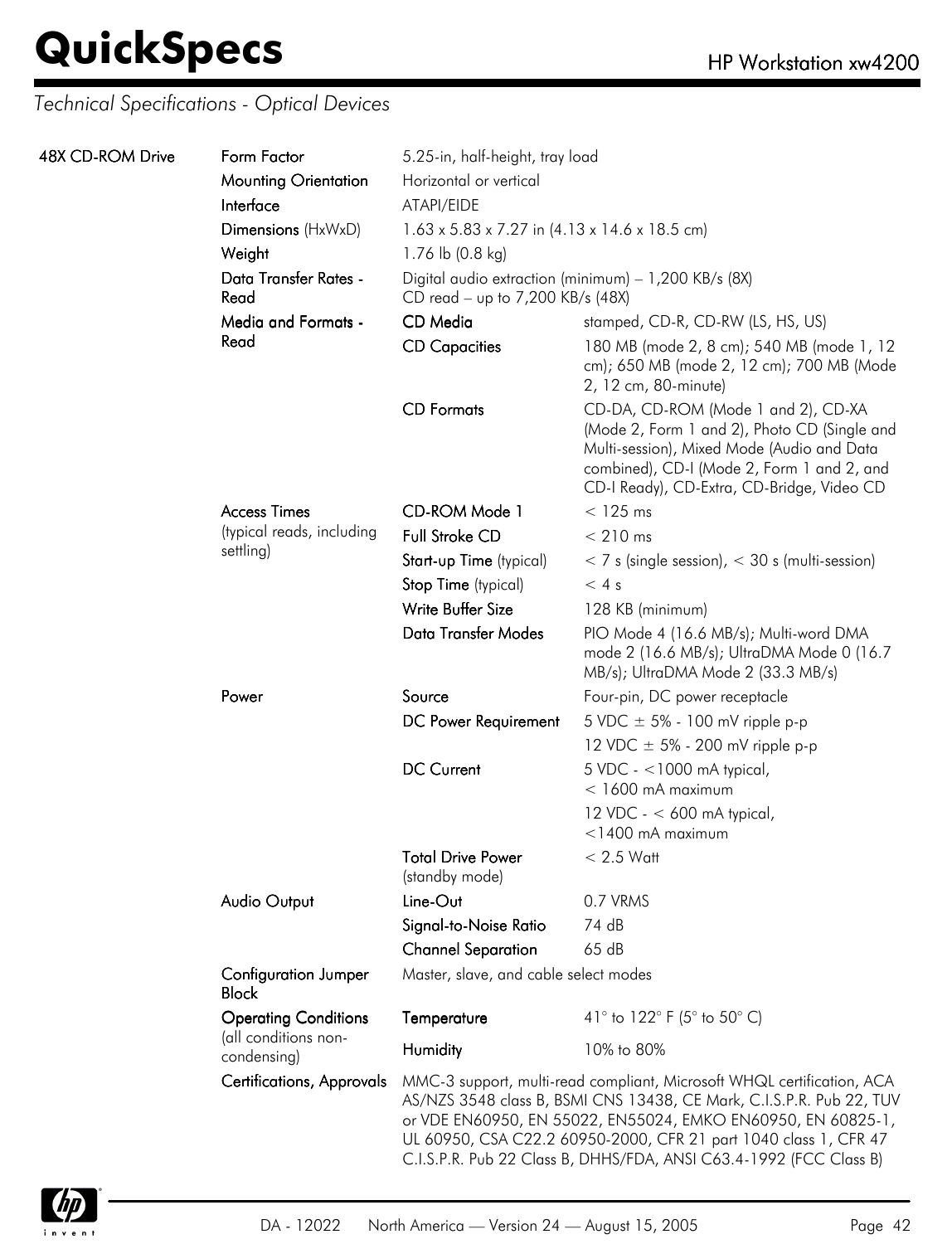*Technical Specifications - Optical Devices*

|                                                      | <b>Operating Systems</b><br>Supported<br><b>Supplied Software</b> | Microsoft Windows XP Professional, Microsoft Windows XP Professional x64<br>Edition, Red Hat Enterprise Linux Workstation 3 |                                                                                                                                                                                                                                                                                                                                              |  |
|------------------------------------------------------|-------------------------------------------------------------------|-----------------------------------------------------------------------------------------------------------------------------|----------------------------------------------------------------------------------------------------------------------------------------------------------------------------------------------------------------------------------------------------------------------------------------------------------------------------------------------|--|
|                                                      |                                                                   | None                                                                                                                        |                                                                                                                                                                                                                                                                                                                                              |  |
| 16X/40X DVD-ROM Drive Height<br>with +R Read Support | Interface Type                                                    | 5.25-in, half-height, tray load<br>ATAPI/EIDE                                                                               |                                                                                                                                                                                                                                                                                                                                              |  |
|                                                      | Dimensions $(W \times H \times D)$                                | 5.88 x 1.71 x 7.87 [max] in (149.5 x 43.25 x 200.0 [max] mm) (external,<br>excluding bezel)                                 |                                                                                                                                                                                                                                                                                                                                              |  |
|                                                      | <b>Disc Formats</b>                                               |                                                                                                                             | DVD-ROM (single and dual layer); DVD-video; DVD-R version 1.0 and 2.0;<br>DVD-RW version 1.0 and 1.1; DVD-R multi-border; DVD+RW; DVD+R;<br>CD-ROM Mode 1 and 2; CD-DA; CD-ROM XA Mode 2, Form 1 and 2;<br>CD-extra; CD-text; CD-I Mode 2, Form 1 and 2; CD-I ready; video CD,<br>CD-bridge; PhotoCD (single and multi-session); CD-R; CD-RW |  |
|                                                      | <b>Disc Capacity</b>                                              | <b>DVD-ROM</b>                                                                                                              | 4.7 GB (DVD-5), 8.54 GB (DVD-9), 9.4 GB<br>(DVD-10), 3.95 GB (DVD-R version 1.0), 4.7 GB<br>(DVD-R version 2.0), 4.7 GB (DVD-RW version<br>1.0 and 1.1), 4.7 GB (DVD+RW), 4.7G<br>$(DVD + R)$                                                                                                                                                |  |
|                                                      |                                                                   | <b>CD-ROM</b>                                                                                                               | 540 MB (Mode 1, 12 cm), 640 MB (Mode 2, 12<br>cm), 700 MB (80 minimum CD-R and CD-RW),<br>180 MB (8 cm)                                                                                                                                                                                                                                      |  |
|                                                      | <b>Access Times</b><br>(typical reads, including<br>settling)     | <b>DVD-ROM Single Layer</b>                                                                                                 | 120 ms                                                                                                                                                                                                                                                                                                                                       |  |
|                                                      |                                                                   | CD-ROM Mode 1                                                                                                               | 90 ms                                                                                                                                                                                                                                                                                                                                        |  |
|                                                      |                                                                   | Full Stroke DVD                                                                                                             | 240 ms (seek)                                                                                                                                                                                                                                                                                                                                |  |
|                                                      |                                                                   | <b>Full Stroke CD</b>                                                                                                       | 160 ms (seek)                                                                                                                                                                                                                                                                                                                                |  |
|                                                      |                                                                   | <b>Startup Time</b>                                                                                                         | $<$ 10 seconds (typical)                                                                                                                                                                                                                                                                                                                     |  |
|                                                      |                                                                   | <b>Stop Time</b>                                                                                                            | $<$ 4 seconds                                                                                                                                                                                                                                                                                                                                |  |
|                                                      |                                                                   | <b>Data Transfer Modes</b>                                                                                                  | PIO Mode 4 (16.6 MB/s); Multi-word DMA<br>mode 2 (16.6 MB/s); UltraDMA Mode 3 (44.4<br>MB/s)                                                                                                                                                                                                                                                 |  |
|                                                      | Maximum Data Transfer                                             | <b>CD-ROM Read</b>                                                                                                          | 6000 KB/s (40X) Max                                                                                                                                                                                                                                                                                                                          |  |
|                                                      | Rates                                                             | <b>DVD-ROM Read</b>                                                                                                         | 21,600 KB/s (16X) Max                                                                                                                                                                                                                                                                                                                        |  |
|                                                      |                                                                   | <b>Digital Audio Extraction</b>                                                                                             | 6000 KB/s (40X) Max                                                                                                                                                                                                                                                                                                                          |  |
|                                                      | Power                                                             | Source                                                                                                                      | Four-pin, DC power receptacle                                                                                                                                                                                                                                                                                                                |  |
|                                                      |                                                                   | DC Power Requirement                                                                                                        | 5 VDC $\pm$ 5% – 100 mV ripple p-p                                                                                                                                                                                                                                                                                                           |  |
|                                                      |                                                                   |                                                                                                                             | 12 VDC $\pm$ 5% – 200 mV ripple p-p                                                                                                                                                                                                                                                                                                          |  |
|                                                      |                                                                   | <b>DC Current</b>                                                                                                           | $5$ VDC $-$ <800 mA typical,<br>$<$ 1000 mA maximum                                                                                                                                                                                                                                                                                          |  |
|                                                      |                                                                   |                                                                                                                             | 12 VDC $- < 870$ mA typical,<br>$<$ 1800 mA maximum                                                                                                                                                                                                                                                                                          |  |
|                                                      | <b>Audio Output</b>                                               | Line-Out                                                                                                                    | 0.7 VRMS                                                                                                                                                                                                                                                                                                                                     |  |
|                                                      |                                                                   | Signal-to-Noise Ratio                                                                                                       | 85 dB                                                                                                                                                                                                                                                                                                                                        |  |
|                                                      |                                                                   | <b>Channel Separation</b>                                                                                                   | 65 dB                                                                                                                                                                                                                                                                                                                                        |  |
|                                                      | <b>Configuration Jumper</b><br><b>Block</b>                       | Master, slave, and cable select modes                                                                                       |                                                                                                                                                                                                                                                                                                                                              |  |
|                                                      |                                                                   | Data Interface Connector 40-pin, shrouded and keyed, flat ribbon                                                            |                                                                                                                                                                                                                                                                                                                                              |  |

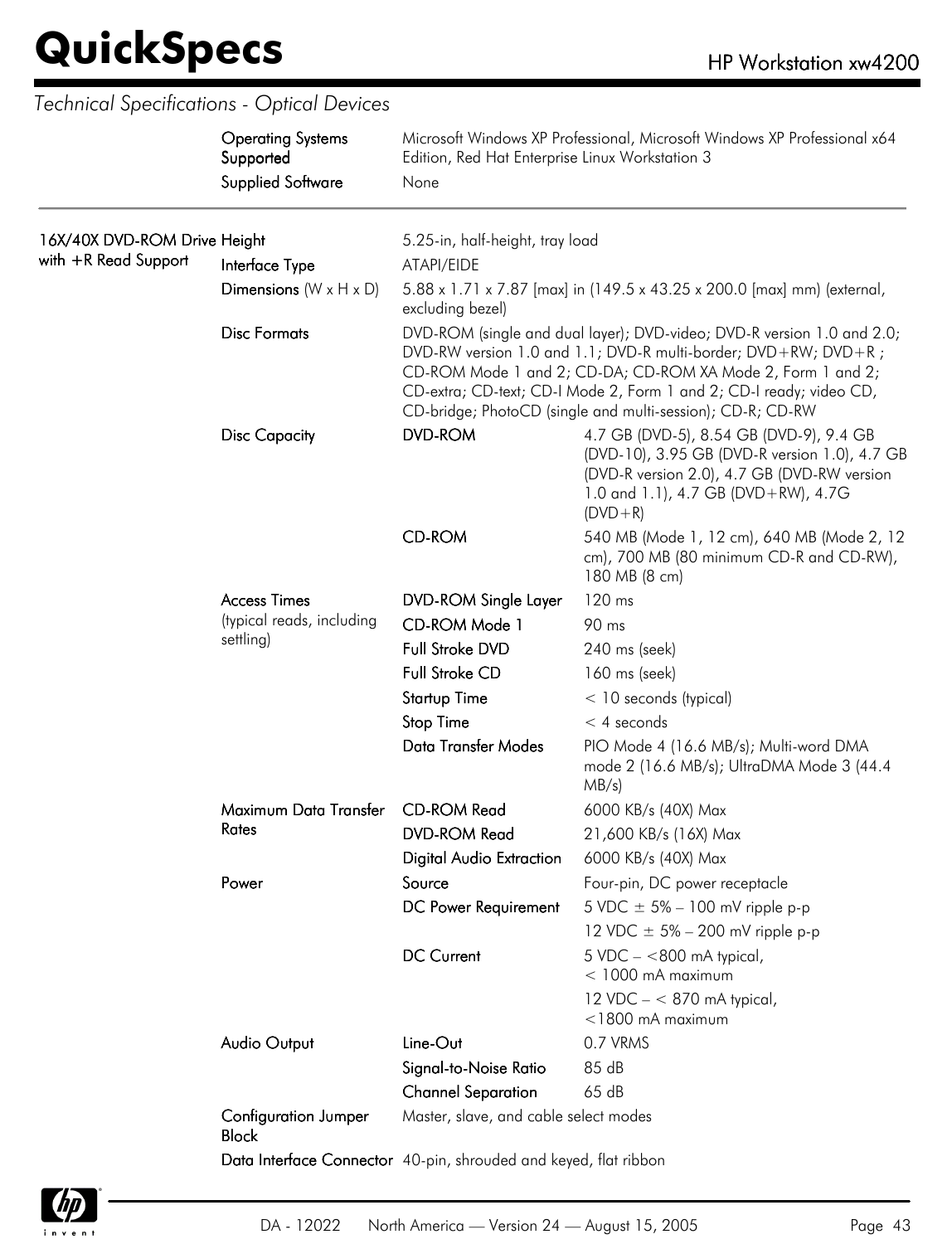HP 48X CD-RW

### *Technical Specifications - Optical Devices*

| <b>Operating Environmental Temperature (operating)</b> |                                                                                                                | 41 $\degree$ to 122 $\degree$ F (5 $\degree$ to 50 $\degree$ C)                                                                                                                                                                                                                                                                   |  |
|--------------------------------------------------------|----------------------------------------------------------------------------------------------------------------|-----------------------------------------------------------------------------------------------------------------------------------------------------------------------------------------------------------------------------------------------------------------------------------------------------------------------------------|--|
| (all conditions non-<br>condensing)                    | <b>Relative Humidity</b><br>(operating)                                                                        | 10% to 85%                                                                                                                                                                                                                                                                                                                        |  |
|                                                        | Maximum Wet Bulb<br>Temperature (operating)                                                                    | 86°F (30°C)                                                                                                                                                                                                                                                                                                                       |  |
| <b>Certifications, Approvals</b>                       |                                                                                                                | MMC II support, multi-read certification, Microsoft WHQL certification, ACA<br>AS/NZS 3548 class B, CNS 13438, C.I.S.P.R. Pub 22, TUV or VDE<br>EN60950, EN 55022, EN55024, EMKO EN60950, EN 60825-1, UL<br>60950, CSA C22.2 60950-2000, CFR 21 part 1040 class 1, CFR 47<br>C.I.S.P.R. Pub 22 Class B, DHHS/FDA, ANSI C63.4-1992 |  |
| <b>Operating Systems</b><br>Supported                  | Red Hat Linux 7.2, 7.3 and WS3 Versions                                                                        | Windows 2000, XP Professional, and XP Professional x64 Edition                                                                                                                                                                                                                                                                    |  |
| <b>Kit Contents</b>                                    | 16X/40X DVD-ROM Drive, InterVideo WinDVD MPEG Movie Playback<br>software, audio cable, and installation guide. |                                                                                                                                                                                                                                                                                                                                   |  |
| Form Factor                                            | 5.25-inch, half-height, tray-load                                                                              |                                                                                                                                                                                                                                                                                                                                   |  |
| <b>Mounting Orientation</b>                            | Horizontal or vertical                                                                                         |                                                                                                                                                                                                                                                                                                                                   |  |
| Interface                                              | ATAPI/EIDE                                                                                                     |                                                                                                                                                                                                                                                                                                                                   |  |
| Dimensions (HxWxD)                                     | excluding bezel)                                                                                               | 1.63 x 5.75 x 7.27 [max] in (4.13 x 14.6 x 18.5 [max] cm) (external,                                                                                                                                                                                                                                                              |  |
| Weight (max)                                           | 2.0 lb (0.9 kg)                                                                                                |                                                                                                                                                                                                                                                                                                                                   |  |
| <b>Read Only Disc</b><br><b>Parameters</b>             | Data Transfer Rates -<br>Read                                                                                  | Digital audio extraction (minimum) - 1,800 KB/s<br>(12X)                                                                                                                                                                                                                                                                          |  |
|                                                        |                                                                                                                | CD read - up to 7,200 KB/s (48X)                                                                                                                                                                                                                                                                                                  |  |
|                                                        | Media and Formats -                                                                                            | CD Media: stamped; CD-R; CD-RW (LS, HS, US)                                                                                                                                                                                                                                                                                       |  |
|                                                        | Read                                                                                                           | CD Capacities: 180 MB (mode 2, 8 cm); 540<br>MB (mode 1, 12 cm); 650 MB (mode 2, 12 cm);<br>700 MB (Mode 2, 12 cm, 80-minute)                                                                                                                                                                                                     |  |
|                                                        |                                                                                                                | CD Formats: CD-DA, CD-ROM (Mode 1 and<br>2), CD-XA (Mode 2, Form 1 and 2), Photo CD<br>(Single and Multi-session), Mixed Mode (Audio<br>and Data combined), CD-I (Mode 2, Form 1 and<br>2, and CD-I Ready), CD-Extra, CD-Bridge, Video                                                                                            |  |

CD

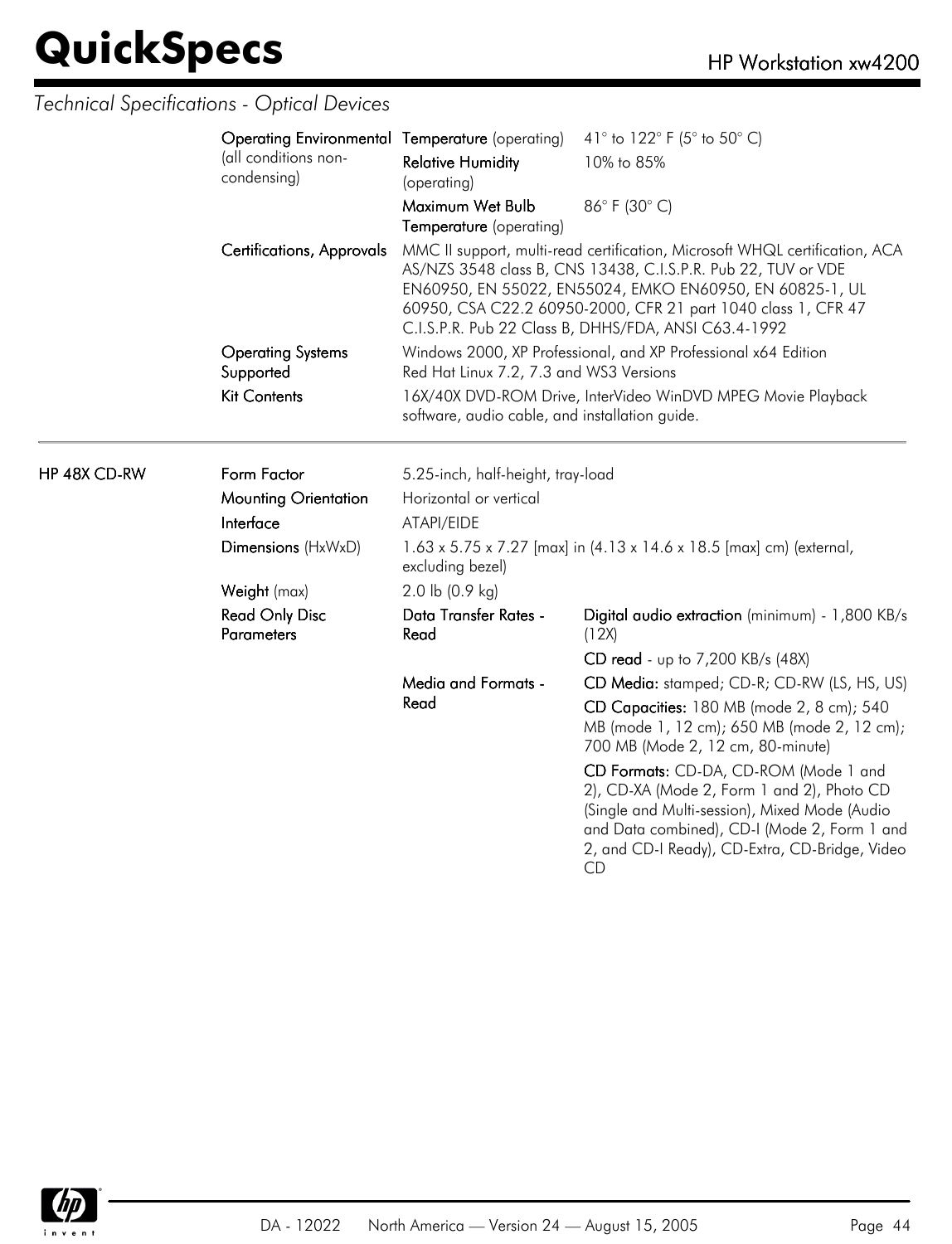|  | Technical Specifications - Optical Devices  |                                            |                                                                                                                                                                                                                                              |
|--|---------------------------------------------|--------------------------------------------|----------------------------------------------------------------------------------------------------------------------------------------------------------------------------------------------------------------------------------------------|
|  | <b>Writeable Disc</b><br><b>Parameters</b>  | Data Transfer Rates -<br>Write             | CD-R write - 2100 KB/s (14X) to 7200 KB/s<br>(48X)                                                                                                                                                                                           |
|  |                                             |                                            | $CD-RW$ write - 600 KB/s (4X)                                                                                                                                                                                                                |
|  |                                             |                                            | CD-RW write (high speed) - 1500 KB/s (10X) to<br>1800 KB/s (12X)                                                                                                                                                                             |
|  |                                             |                                            | CD-RW write (ultra high speed) - 2400 KB/s<br>(16X) to 4800 KB/s (32X)                                                                                                                                                                       |
|  |                                             | Media and Formats -                        | CD Media: CD-R; CD-RW (LS, HS, US)                                                                                                                                                                                                           |
|  |                                             | Write                                      | CD Capacities: 180 MB (mode 2, 8 cm); 540<br>MB (mode 1, 12 cm); 650 MB (mode 2, 12 cm);<br>700 MB (Mode 2, 12 cm, 80-minute)                                                                                                                |
|  |                                             |                                            | CD Formats: CD-DA, CD-ROM (Mode 1 and<br>2), CD-XA (Mode 2, Form 1 and 2), Photo CD<br>(Single and Multi-session), Mixed Mode (Audio<br>and Data combined), CD-I (Mode 2, Form 1 and<br>2, and CD-I Ready), CD-Extra, CD-Bridge, Video<br>CD |
|  |                                             | Write Methods                              | Disc-at-once, session-at-once, track-at-once,<br>incremental fixed and variable packet, multi-<br>session                                                                                                                                    |
|  | <b>Access Times</b>                         | CD-ROM Mode 1                              | $<$ 125 ms                                                                                                                                                                                                                                   |
|  | (typical reads, including                   | <b>Full Stroke CD</b>                      | $< 210$ ms                                                                                                                                                                                                                                   |
|  | settling)                                   | Start-up Time (typical)                    | $<$ 7 s (single session), $<$ 30 s (multi-session)                                                                                                                                                                                           |
|  |                                             | Stop Time (typical)                        | < 4s                                                                                                                                                                                                                                         |
|  |                                             | Write Buffer Size                          | 2 MB                                                                                                                                                                                                                                         |
|  |                                             | <b>Data Transfer Modes</b>                 | PIO Mode 4 (16.6 MB/s); Multi-word DMA<br>mode 2 (16.6 MB/s); UltraDMA Mode 2 (33.3<br>MB/s)                                                                                                                                                 |
|  | Power                                       | Source                                     | Four-pin, DC power receptacle                                                                                                                                                                                                                |
|  |                                             | DC Power Requirement                       | 5 VDC $\pm$ 5%-100 mV ripple p-p                                                                                                                                                                                                             |
|  |                                             |                                            | 12 VDC $\pm$ 5%-200 mV ripple p-p                                                                                                                                                                                                            |
|  |                                             | DC Current                                 | 5 VDC (< 1000 mA typical, < 1600 mA<br>maximum)                                                                                                                                                                                              |
|  |                                             |                                            | 12 VDC (< 600 mA typical, < 1400 mA<br>maximum)                                                                                                                                                                                              |
|  |                                             | <b>Total Drive Power</b><br>(standby mode) | $< 2.5$ Watt                                                                                                                                                                                                                                 |
|  | <b>Audio Output</b>                         | Line-Out                                   | 0.7 VRMS                                                                                                                                                                                                                                     |
|  |                                             | Signal-to-Noise Ratio                      | 74 dB                                                                                                                                                                                                                                        |
|  |                                             | <b>Channel Separation</b>                  | 65 dB                                                                                                                                                                                                                                        |
|  | <b>Configuration Jumper</b><br><b>Block</b> | Master, slave, and cable select modes      |                                                                                                                                                                                                                                              |
|  | <b>Operating Conditions</b>                 | Temperature                                | 41° to 122° F (5° to 50° C)                                                                                                                                                                                                                  |
|  |                                             | Humidity                                   | 10% to 90%10% to 90%                                                                                                                                                                                                                         |

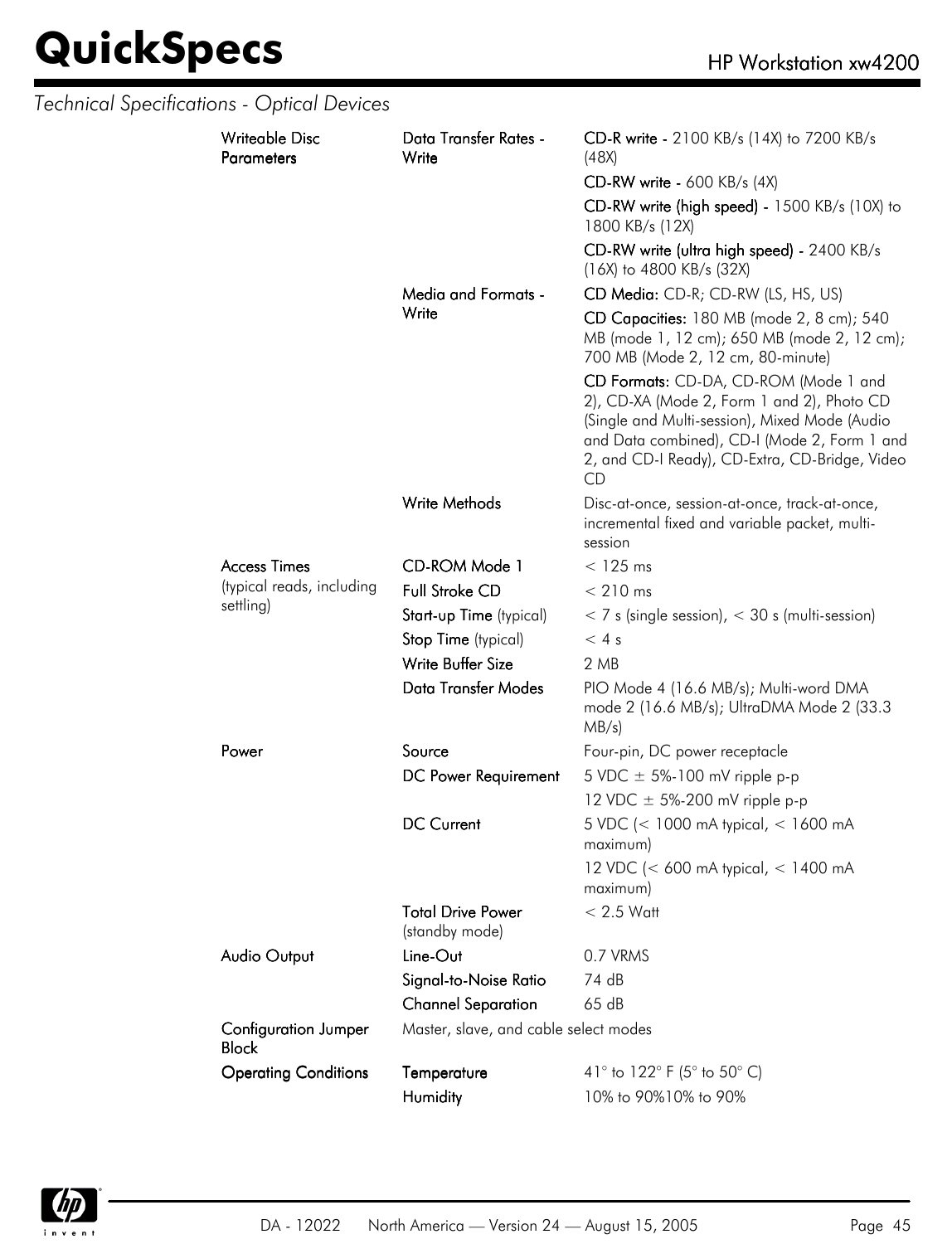|               | Technical Specifications - Optical Devices |                                                                                                                                                                                                                                                                                                                                                          |                                                                                                                                                                                                                                                     |  |  |
|---------------|--------------------------------------------|----------------------------------------------------------------------------------------------------------------------------------------------------------------------------------------------------------------------------------------------------------------------------------------------------------------------------------------------------------|-----------------------------------------------------------------------------------------------------------------------------------------------------------------------------------------------------------------------------------------------------|--|--|
|               | Certifications, Approvals                  | MMC-3 support, multi-read compliant, Microsoft WHQL certification, ACA<br>AS/NZS 3548 class B, BSMI CNS 13438, CE Mark, C.I.S.P.R. Pub 22, TUV<br>or VDE EN60950, EN 55022, EN55024, EMKO EN60950, EN 60825-1,<br>UL 60950, CSA C22.2 60950-2000, CFR 21 part 1040 class 1, CFR 47<br>C.I.S.P.R. Pub 22 Class B, DHHS/FDA, ANSI C63.4-1992 (FCC Class B) |                                                                                                                                                                                                                                                     |  |  |
|               | <b>Operating Systems</b><br>Supported      | Edition, Red Hat Enterprise Linux Workstation 3                                                                                                                                                                                                                                                                                                          | Microsoft Windows XP Professional, Microsoft Windows XP Professional x64                                                                                                                                                                            |  |  |
|               | Supplied Software (for<br>Windows XP)      | and data CDs, and data DVDs                                                                                                                                                                                                                                                                                                                              | Roxio Digital Media Plus: Create or copy CDs and DVDs, including music<br>Dantz Retrospect Express: Back up systems to CD, DVD, or tape media.                                                                                                      |  |  |
| 48X Combo CD- | Form Factor                                | 5.25-inch, half-height, tray-load                                                                                                                                                                                                                                                                                                                        |                                                                                                                                                                                                                                                     |  |  |
| RW/DVD-ROM    | <b>Mounting Orientation</b>                | Horizontal or vertical                                                                                                                                                                                                                                                                                                                                   |                                                                                                                                                                                                                                                     |  |  |
|               | Interface                                  | ATAPI/EIDE                                                                                                                                                                                                                                                                                                                                               |                                                                                                                                                                                                                                                     |  |  |
|               | Dimensions (HxWxD)                         | 5.77 x 1.71 x 7.87 [max] in (14.66 x 4.34 x 20.0 [max] cm) (external,<br>excluding bezel)                                                                                                                                                                                                                                                                |                                                                                                                                                                                                                                                     |  |  |
|               | Weight (max)                               | 2.6 lb (1.2 kg)                                                                                                                                                                                                                                                                                                                                          |                                                                                                                                                                                                                                                     |  |  |
|               | <b>Read Only Disc</b>                      | Data Transfer Rates -                                                                                                                                                                                                                                                                                                                                    | CD read - 7200 KB/s (48X) Max                                                                                                                                                                                                                       |  |  |
|               | <b>Parameters</b>                          | Read                                                                                                                                                                                                                                                                                                                                                     | Digital audio extraction (minimum) - 1,800 KB/s<br>(12X)                                                                                                                                                                                            |  |  |
|               |                                            |                                                                                                                                                                                                                                                                                                                                                          | <b>DVD ROM read - 21,632 KB/s (16X) Max</b>                                                                                                                                                                                                         |  |  |
|               |                                            | <b>Media and Formats -</b><br>Read                                                                                                                                                                                                                                                                                                                       | CD Media: stamped; CD-R; CD-RW (LS, HS, US)                                                                                                                                                                                                         |  |  |
|               |                                            |                                                                                                                                                                                                                                                                                                                                                          | CD Capacities: 180 MB (mode 2, 8 cm); 540<br>MB (mode 1, 12 cm); 650 MB (mode 2, 12 cm);<br>700 MB (Mode 2, 12 cm, 80-minute)                                                                                                                       |  |  |
|               |                                            |                                                                                                                                                                                                                                                                                                                                                          | CD Formats: CD-DA, CD-ROM (Mode 1 and<br>2), CD-XA (Mode 2, Form 1 and 2), Photo CD<br>(Single and Multi-session), Mixed Mode (Audio<br>and Data combined), CD-I (Mode 2, Form 1 and<br>2, and CD-I Ready), CD-Extra, CD-Bridge, Video<br><b>CD</b> |  |  |
|               |                                            |                                                                                                                                                                                                                                                                                                                                                          | DVD Media: stamped (single and double layer);<br>DVD+R; DVD+RW; DVD+R DL; DVD-R; DVD-<br><b>RW</b>                                                                                                                                                  |  |  |
|               |                                            |                                                                                                                                                                                                                                                                                                                                                          | DVD Capacities: 4.7 GB (DVD-5), 8.54 GB<br>(DVD-9), 9.4 GB (DVD-10), 3.95 GB (DVD-R<br>version 1.0), 4.7 GB (DVD-R version 2.0), 4.7<br>GB (DVD-RW version 1.0 and 1.1), 4.7 GB<br>$(DVD+RW)$ , 4.7G $(DVD+R)$                                      |  |  |
|               |                                            |                                                                                                                                                                                                                                                                                                                                                          | DVD Formats: DVD-ROM (single and dual<br>layer); DVD-video; DVD-R version 1.0 and 2.0;<br>DVD-RW version 1.0 and 1.1; DVD-R multi-<br>border; DVD+R version 1.2 (including multi-<br>session); DVD+R DL version 1.0; DVD+RW<br>version 1.2          |  |  |

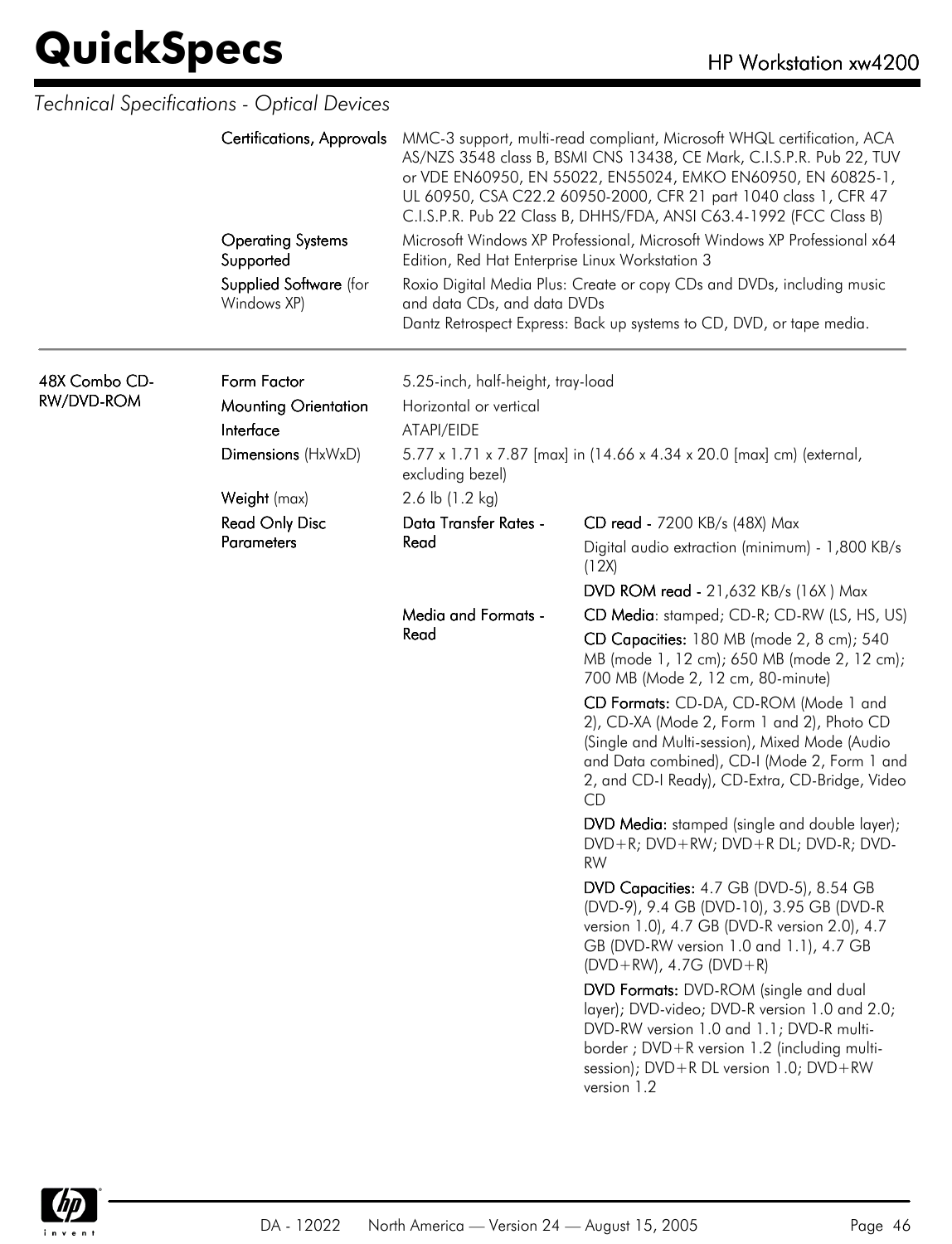|  | Technical Specifications - Optical Devices  |                                                                  |                                                                                                                                                                                                                                              |
|--|---------------------------------------------|------------------------------------------------------------------|----------------------------------------------------------------------------------------------------------------------------------------------------------------------------------------------------------------------------------------------|
|  | <b>Writeable Disc</b><br><b>Parameters</b>  | Data Transfer Rates -<br>Write                                   | CD-R write - 2100 KB/s (14X) to 7200 KB/s<br>(48X)                                                                                                                                                                                           |
|  |                                             |                                                                  | <b>CD-RW write - 600 KB/s (4X)</b>                                                                                                                                                                                                           |
|  |                                             |                                                                  | CD-RW write (high speed) - 1500 KB/s (10X) to<br>1800 KB/s (12X)                                                                                                                                                                             |
|  |                                             |                                                                  | CD-RW write (ultra high speed) - 2400 KB/s<br>$(16X)$ to 4800 KB/s $(32X)$                                                                                                                                                                   |
|  |                                             | <b>Media and Formats -</b>                                       | CD Media: CD-R; CD-RW (LS, HS, US)                                                                                                                                                                                                           |
|  |                                             | Write                                                            | CD Capacities: 180 MB (mode 2, 8 cm); 540<br>MB (mode 1, 12 cm); 650 MB (mode 2, 12 cm);<br>700 MB (Mode 2, 12 cm, 80-minute)                                                                                                                |
|  |                                             |                                                                  | CD Formats: CD-DA, CD-ROM (Mode 1 and<br>2), CD-XA (Mode 2, Form 1 and 2), Photo CD<br>(Single and Multi-session), Mixed Mode (Audio<br>and Data combined), CD-I (Mode 2, Form 1 and<br>2, and CD-I Ready), CD-Extra, CD-Bridge, Video<br>CD |
|  |                                             | <b>Write Methods</b>                                             | Disc-at-once, session-at-once, track-at-once,<br>incremental fixed and variable packet, multi-<br>session                                                                                                                                    |
|  | <b>Access Times</b>                         | <b>Random DVD</b>                                                | $< 140$ ms                                                                                                                                                                                                                                   |
|  | (typical reads, including                   | Random CD                                                        | $<$ 125 ms, (typical)                                                                                                                                                                                                                        |
|  | settling)                                   | Full Stroke DVD                                                  | $< 250$ ms                                                                                                                                                                                                                                   |
|  |                                             | <b>Full Stroke CD</b>                                            | $< 210$ ms                                                                                                                                                                                                                                   |
|  |                                             | Startup Time (single)                                            | $<$ 7 seconds (typical)                                                                                                                                                                                                                      |
|  |                                             | Startup Time (multi-<br>session)                                 | < 30 seconds (typical)                                                                                                                                                                                                                       |
|  |                                             | Stop Time (typical)                                              | $< 4$ s                                                                                                                                                                                                                                      |
|  |                                             | <b>Cache Buffer</b>                                              | 2 MB (minimum)                                                                                                                                                                                                                               |
|  |                                             | Data Transfer Modes                                              | ATA PIO mode 4 (16.7 MB/s); ATA Multi-word<br>DMA mode 2 (16.7 MB/s); ATA UltraDMA Mode<br>3 (44 Mbytes/s)                                                                                                                                   |
|  | Power                                       | Source                                                           | Four-pin, DC power receptacle                                                                                                                                                                                                                |
|  |                                             | DC Power Requirement                                             | 5 VDC $\pm$ 5%-100 mV ripple p-p                                                                                                                                                                                                             |
|  |                                             |                                                                  | 12 VDC $\pm$ 5%-200 mV ripple p-p                                                                                                                                                                                                            |
|  |                                             | <b>DC Current</b>                                                | 5 VDC (< 1000 mA typical, < 1600 mA<br>maximum)                                                                                                                                                                                              |
|  |                                             |                                                                  | 12 VDC (< 600 mA typical, < 1400 mA<br>maximum)                                                                                                                                                                                              |
|  |                                             | <b>Total Drive Power</b><br>(standby mode)                       | $< 2.5$ Watt                                                                                                                                                                                                                                 |
|  | <b>Audio Output</b>                         | Line-Out                                                         | 0.7 VRMS                                                                                                                                                                                                                                     |
|  |                                             | Signal-to-Noise Ratio                                            | 74 dB                                                                                                                                                                                                                                        |
|  |                                             | <b>Channel Separation</b>                                        | 65 dB                                                                                                                                                                                                                                        |
|  | <b>Configuration Jumper</b><br><b>Block</b> | Master, slave, and cable select modes                            |                                                                                                                                                                                                                                              |
|  |                                             | Data Interface Connector 40-pin, shrouded and keyed, flat ribbon |                                                                                                                                                                                                                                              |

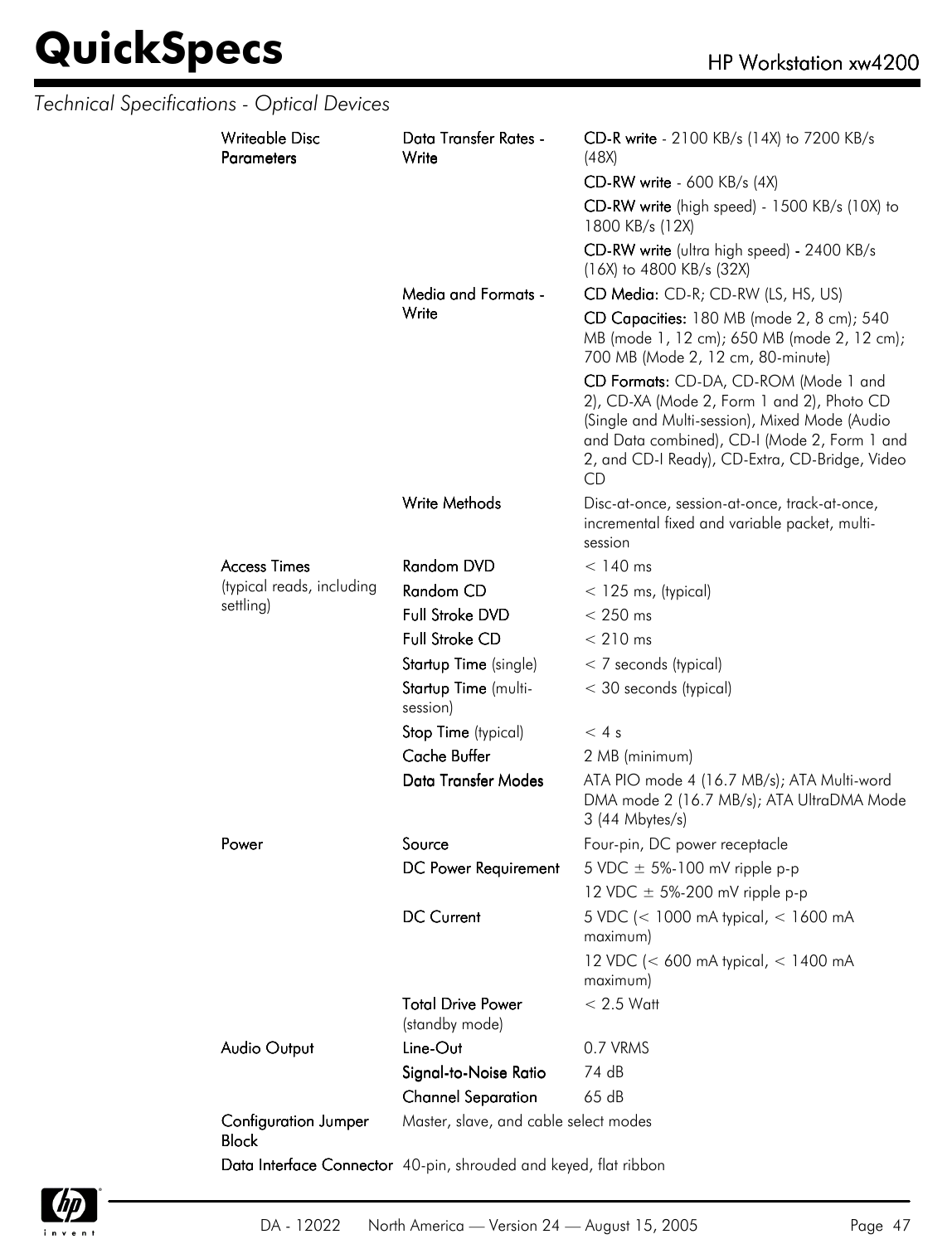### *Technical Specifications - Optical Devices*

|                                  | <b>Operating Conditions</b><br>(all conditions non-<br>condensing)             | Temperature<br><b>Relative humidity</b><br>Maximum wet bulb<br>temperature                                                                                                                                                                                                                                                                               | 41° to 122° F (5° to 50° C)<br>10% to 90%<br>86°F (30°C)                                                                                       |  |
|----------------------------------|--------------------------------------------------------------------------------|----------------------------------------------------------------------------------------------------------------------------------------------------------------------------------------------------------------------------------------------------------------------------------------------------------------------------------------------------------|------------------------------------------------------------------------------------------------------------------------------------------------|--|
| <b>Certifications, Approvals</b> |                                                                                | MMC-3 support, multi-read compliant, Microsoft WHQL certification, ACA<br>AS/NZS 3548 class B, BSMI CNS 13438, CE Mark, C.I.S.P.R. Pub 22, TUV<br>or VDE EN60950, EN 55022, EN55024, EMKO EN60950, EN 60825-1,<br>UL 60950, CSA C22.2 60950-2000, CFR 21 part 1040 class 1, CFR 47<br>C.I.S.P.R. Pub 22 Class B, DHHS/FDA, ANSI C63.4-1992 (FCC Class B) |                                                                                                                                                |  |
|                                  | <b>Operating Systems</b><br>Supported<br>Supplied Software (for<br>Windows XP) | Edition, Red Hat Enterprise Linux Workstation 3                                                                                                                                                                                                                                                                                                          | Microsoft Windows XP Professional, Microsoft Windows XP Professional x64                                                                       |  |
|                                  |                                                                                | Roxio Cineplayer Movie Playback<br>and data CDs, and data DVDs                                                                                                                                                                                                                                                                                           | Roxio Digital Media Plus: Create or copy CDs and DVDs, including music<br>Dantz Retrospect Express: Back up systems to CD, DVD, or tape media. |  |
| 16X DVD+/-RW, Dual-              | Height                                                                         | 5.25-inch, half-height, tray-load                                                                                                                                                                                                                                                                                                                        |                                                                                                                                                |  |
| Layer (Win and RHWS3)            | Orientation                                                                    | Either horizontal or vertical                                                                                                                                                                                                                                                                                                                            |                                                                                                                                                |  |
|                                  | Interface Type                                                                 | ATAPI/EIDE                                                                                                                                                                                                                                                                                                                                               |                                                                                                                                                |  |
|                                  | <b>Disc Recording Capacity</b>                                                 | 4.7 GB (single-layer), 8.5 GB (double-layer)                                                                                                                                                                                                                                                                                                             |                                                                                                                                                |  |
|                                  | Dimensions ( $W \times H \times D$ )                                           | 5.9 x 1.7 x 7.9 in (15.0 x 4.4 x 20.0 cm)                                                                                                                                                                                                                                                                                                                |                                                                                                                                                |  |
|                                  | Weight (maximum)                                                               | 2.6 lb $(1.2 \text{ kg})$                                                                                                                                                                                                                                                                                                                                |                                                                                                                                                |  |
|                                  | <b>Recording Method</b>                                                        | Disc-at-once, Track-at-once, and Session-at-once; Variable Packet and Fixed<br>Packet                                                                                                                                                                                                                                                                    |                                                                                                                                                |  |
|                                  | Write Support                                                                  |                                                                                                                                                                                                                                                                                                                                                          | DVD+R (1.3), DVD+R DL (1.0), DVD+RW (1.2), DVD-R (2.0), DVD-RW<br>(1.1), CD-R (OBII Vol2.0 Rev 1.2), CD-RW (LS, HS, US)                        |  |
|                                  | <b>Read Support</b>                                                            | DVD-ROM (single- and dual-layer), DVD-Video, DVD+R (include<br>multisession), DVD+RW, DVD-R (incl. multiborder), DVD-RW, DVD-MRW;<br>CD-ROM Mode 1, CD-ROM XA (Mode 2, forms 1 and 2), CD-TEXT, Photo<br>CD single- and multi-session), CD-DA (Audio CD), CD-Extra, CD-R, CD-RW<br>(supports AM2), VCD, CD-I, UDF (1.02 and 1.50), CD-MRW                |                                                                                                                                                |  |
|                                  | Write Speed (maximum)                                                          | $DVD + R$                                                                                                                                                                                                                                                                                                                                                | 16X CAV (21,600 KB/s), 8x ZCLV (10,800<br>$KB/s$ , 2.4-8x CLV (3250-10,800 KB/s)                                                               |  |
|                                  |                                                                                | $DVD + RW$<br>DVD-R<br>DVD-RW                                                                                                                                                                                                                                                                                                                            | 2.4-4X CLV (3250-5400 KB/s)<br>2-4X CLV (2700-5400 KB/s), 8X ZCLV (10,800<br>KB/s)<br>2-4X CLV (2700-5400 KB/s)                                |  |
|                                  |                                                                                | $CD-R$                                                                                                                                                                                                                                                                                                                                                   | 16-40X CAV (2400-6000 KB/s)                                                                                                                    |  |
|                                  |                                                                                | $CD-RW$ (US)                                                                                                                                                                                                                                                                                                                                             | 4-24X CLV (600-3600 KB/s)                                                                                                                      |  |
|                                  | Read Speed (maximum)                                                           | <b>DVD-ROM</b>                                                                                                                                                                                                                                                                                                                                           | 5-16X CAV (6750 - 21,600 KB/s)                                                                                                                 |  |
|                                  |                                                                                | DVD+R, DVD+RW,<br>DVD-R, DVD-RW                                                                                                                                                                                                                                                                                                                          | 4-8X CAV (5400 - 10,800 KB/s)                                                                                                                  |  |
|                                  |                                                                                | CD-ROM, CD-R,<br>CD-RW, CD-Audio                                                                                                                                                                                                                                                                                                                         | 16-40X CAV (2400 to 6000 KB/s)                                                                                                                 |  |
|                                  | <b>Access Time</b> (typical                                                    | Random DVD                                                                                                                                                                                                                                                                                                                                               | $<$ 130 ms (typical)                                                                                                                           |  |
|                                  | reads, including settling)                                                     | Random CD                                                                                                                                                                                                                                                                                                                                                | $<$ 120 ms, (typical)                                                                                                                          |  |
|                                  |                                                                                | Full Stroke DVD                                                                                                                                                                                                                                                                                                                                          | $< 240$ ms (seek)                                                                                                                              |  |

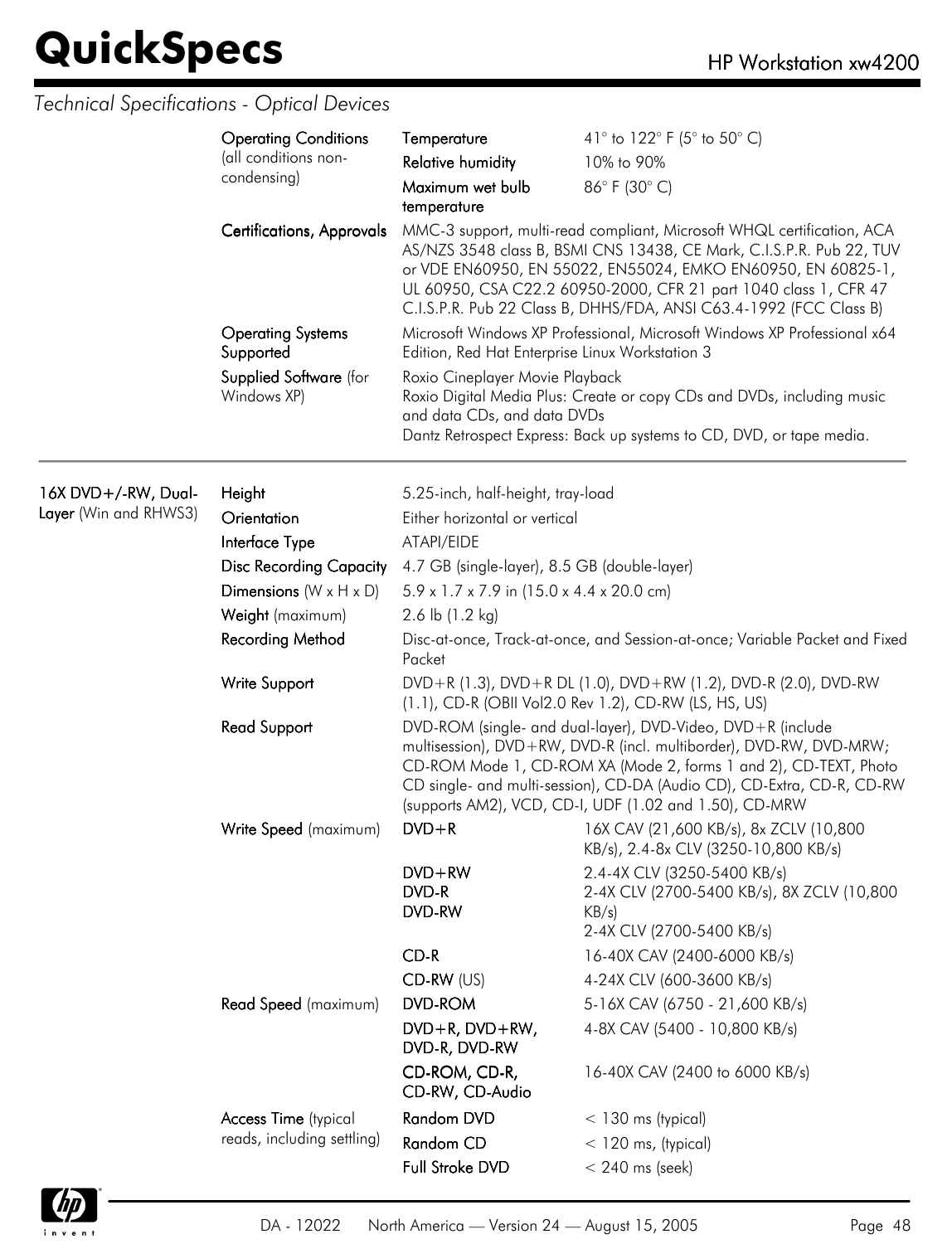|                     | Technical Specifications - Optical Devices |                                                                 |                                                                                                                                                                                                                                                                                                                                                                                                                                                                                                                                                 |
|---------------------|--------------------------------------------|-----------------------------------------------------------------|-------------------------------------------------------------------------------------------------------------------------------------------------------------------------------------------------------------------------------------------------------------------------------------------------------------------------------------------------------------------------------------------------------------------------------------------------------------------------------------------------------------------------------------------------|
|                     |                                            | <b>Full Stroke CD</b>                                           | $< 200$ ms (seek)                                                                                                                                                                                                                                                                                                                                                                                                                                                                                                                               |
|                     |                                            | Startup Time (single)                                           | < 7 seconds (typical)                                                                                                                                                                                                                                                                                                                                                                                                                                                                                                                           |
|                     |                                            | Startup Time (multi-<br>session)                                | < 30 seconds (typical)                                                                                                                                                                                                                                                                                                                                                                                                                                                                                                                          |
|                     |                                            | <b>Stop Timex</b>                                               | $<$ 4 seconds                                                                                                                                                                                                                                                                                                                                                                                                                                                                                                                                   |
|                     |                                            | <b>Cache Buffer</b>                                             | 2 MB (minimum)                                                                                                                                                                                                                                                                                                                                                                                                                                                                                                                                  |
|                     |                                            | <b>Data Transfer Modes</b>                                      | ATA PIO mode 4 (16.7 MB/s); ATA Multi-word<br>DMA mode 2 (16.7 MB/s); ATA UltraDMA Mode<br>3 (44.4 MB/s) (default on most HP xw<br>workstations)                                                                                                                                                                                                                                                                                                                                                                                                |
|                     | Power                                      | Source                                                          | Four-pin, DC power receptacle                                                                                                                                                                                                                                                                                                                                                                                                                                                                                                                   |
|                     |                                            | DC Power Requirement                                            | 5 VDC $\pm$ 5%-100 mV ripple p-p                                                                                                                                                                                                                                                                                                                                                                                                                                                                                                                |
|                     |                                            |                                                                 | 12 VDC $\pm$ 10%-200 mV ripple p-p                                                                                                                                                                                                                                                                                                                                                                                                                                                                                                              |
|                     |                                            | <b>DC Current</b>                                               | 5 VDC (< 2000 mA typical, < 2500 mA<br>maximum)                                                                                                                                                                                                                                                                                                                                                                                                                                                                                                 |
|                     |                                            |                                                                 | 12 VDC (< 700 mA typical, < 2000 mA<br>maximum)                                                                                                                                                                                                                                                                                                                                                                                                                                                                                                 |
|                     |                                            | <b>Total Drive Power</b><br>(standby mode)                      | $< 2.5$ Watt                                                                                                                                                                                                                                                                                                                                                                                                                                                                                                                                    |
|                     | <b>Audio Output</b>                        | Line-Out                                                        | 0.7 VRMS                                                                                                                                                                                                                                                                                                                                                                                                                                                                                                                                        |
|                     |                                            | Signal-to-Noise Ratio                                           | 74 dB                                                                                                                                                                                                                                                                                                                                                                                                                                                                                                                                           |
|                     |                                            | <b>Channel Separation</b>                                       | 65dB                                                                                                                                                                                                                                                                                                                                                                                                                                                                                                                                            |
|                     | <b>Operating Environmental Temperature</b> |                                                                 | 41° to 122° F (5° to 50° C)                                                                                                                                                                                                                                                                                                                                                                                                                                                                                                                     |
|                     | (all conditions non-                       | <b>Relative humidity</b>                                        | 10% to 90%                                                                                                                                                                                                                                                                                                                                                                                                                                                                                                                                      |
|                     | condensing)                                | Maximum wet bulb<br>temperature                                 | 86°F (30°C)                                                                                                                                                                                                                                                                                                                                                                                                                                                                                                                                     |
|                     | <b>System Configuration</b>                | video data                                                      | Intel Pentium IV Processor or later with 128 MB of memory (required); 256<br>MB recommended 2-D or 3-D graphics cards on primary disk drive for<br>operating system and application software; second disk drive for audio and                                                                                                                                                                                                                                                                                                                   |
|                     | <b>Operating Systems</b><br>Support        |                                                                 | Windows XP Professional and Linux. (Red Hat Linux 7.2, 7.3, 8, 9.0 may<br>require additional third party software to make full use of this device)                                                                                                                                                                                                                                                                                                                                                                                              |
|                     | <b>Regulatory Approvals</b>                |                                                                 | MPC-3 and MMC-4 compliant, multi-read certified, ATA Spec X3T9.2,<br>ATAPI Spec T13.1153D, ANSI C63.4-1992, UL 60950, ACA AS/NZS<br>3548, CB Bulletin No. 96A, CSA C22.2 No. 60950, CFR 47 C.I.S.P.R. Pub<br>22 Class B, DHHS/FDA, EMKO-TSE 07/94, TUV EN60950, EN60825-1,<br>MIC Class B, BSMI-CNS 13438, CE EN60950, EN55022:1998 and<br>EN55024, Microsoft Logo for Windows XP, relevant parts of IEC 61000-4.                                                                                                                               |
|                     | Option Kit contents                        | installation guide, and DVD+R media.<br>only supported on WS 3. | 16X DVD ± R/ ± RW Drive, InterVideo WinDVD, InterVideo WinDVD Creator,<br>Roxio Easy Media Creator, Dantz Retrospect Express Backup Software,<br>NOTE: This DVD writer kit does not include any software for burning DVDs<br>on Linux. DVD burning is supported with the 'growisofs' command. CD<br>burning is supported with the 'cdrecord' command. Red Hat Enterprise Linux<br>WS 3 distribution includes both 'cdrecord' and 'growisofs'. Red Hat Linux 7.2,<br>7.3, 8, 9.0 distributions only include 'cdrecord'. Therefore DVD burning is |
| 16X DVD+/-RW, Dual- | Form Factor                                | 5.25-inch, half-height, tray-load                               |                                                                                                                                                                                                                                                                                                                                                                                                                                                                                                                                                 |

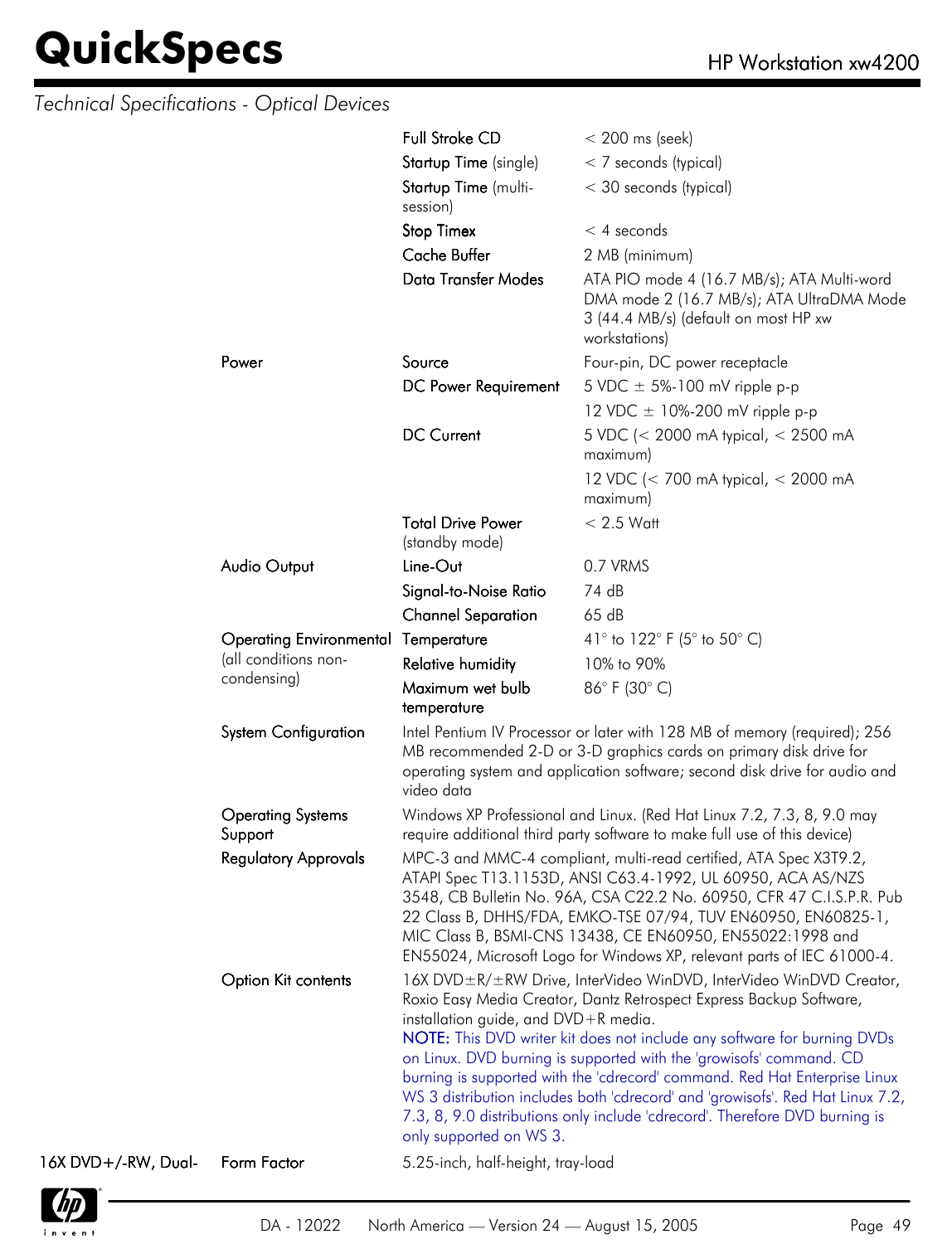### *Technical Specifications - Optical Devices*

| Layer, with LightScribe<br>Direct Disc Labeling | Orientation<br>Interface<br>Dimensions (HxWxD)<br>Weight (maximum)<br><b>Read Only Disc</b> | Horizontal or vertical<br>ATAPI/EIDE<br>$5.9 \times 1.7 \times 7.9$ in (15.0 x 4.4 x 20.0 cm)<br>2.6 lb $(1.2 \text{ kg})$<br>Data Transfer Rates - | DVD-ROM, DVD-video read - 5-16X (6750 -                                                                                                                                                                                                                                                           |
|-------------------------------------------------|---------------------------------------------------------------------------------------------|-----------------------------------------------------------------------------------------------------------------------------------------------------|---------------------------------------------------------------------------------------------------------------------------------------------------------------------------------------------------------------------------------------------------------------------------------------------------|
|                                                 | <b>Parameters</b>                                                                           | Read                                                                                                                                                | 21,600 KB/s CAV)<br>DVD-video playback, DVD+R, DVD+RW,<br>DVD-R, DVD-RW - 4-8X (5400 - 10,800 KB/s<br>CAV)                                                                                                                                                                                        |
|                                                 |                                                                                             |                                                                                                                                                     | CD-audio playback - 8x (1200 KB/s CLV)                                                                                                                                                                                                                                                            |
|                                                 |                                                                                             |                                                                                                                                                     | Digital audio extraction (minimum) - 12X (1,800<br>KB/s CAV)                                                                                                                                                                                                                                      |
|                                                 |                                                                                             |                                                                                                                                                     | CD-ROM, CD-R, CD-RW, CD-Audio read - 16-<br>40X (2400 to 6000 KB/s CAV)                                                                                                                                                                                                                           |
|                                                 |                                                                                             | Media and Formats -<br>Read                                                                                                                         | CD Media: stamped; CD-R; CD-RW (supports<br>AM2) (LS, HS, US)                                                                                                                                                                                                                                     |
|                                                 |                                                                                             |                                                                                                                                                     | CD Capacities: 180 MB (mode 2, 8 cm); 540<br>MB (mode 1, 12 cm); 650 MB (mode 2, 12 cm);<br>700 MB (Mode 2, 12 cm, 80-minute)                                                                                                                                                                     |
|                                                 |                                                                                             |                                                                                                                                                     | CD Formats: CD-DA, CD-ROM (Mode 1 and<br>2), CD-XA (Mode 2, Form 1 and 2), Photo CD<br>(Single and Multi-session), Mixed Mode (Audio<br>and Data combined), CD-I (Mode 2, Form 1 and<br>2, and CD-I Ready), CD-Extra, CD-Bridge, Video<br>CD, UDF (1.02 and 1.50)                                 |
|                                                 |                                                                                             |                                                                                                                                                     | DVD Media: stamped (single and double layer);<br>DVD+R; DVD+RW; DVD+R DL; DVD-R; DVD-<br><b>RW</b>                                                                                                                                                                                                |
|                                                 |                                                                                             |                                                                                                                                                     | DVD Capacities: 4.7 GB (DVD-5), 8.54 GB<br>(DVD-9), 9.4 GB (DVD-10), 14.1 GB (DVD-14),<br>17.0 GB (DVD-18), 3.95 GB (DVD-R version<br>1.0), 4.7 GB (DVD-R version 2.0), 4.7 GB (DVD-<br>RW version 1.0 and 1.1), 4.7 GB (DVD+RW),<br>4.7G (DVD+R), 1.46 GB (DVD+R, 8cm), 1.46<br>GB (DVD+RW, 8cm) |
|                                                 |                                                                                             |                                                                                                                                                     | DVD Formats: DVD-ROM (single and dual<br>layer); DVD-video; DVD-R version 1.0 and 2.0<br>(including multi-border); DVD-RW version 1.0<br>and 1.1; DVD+R version 1.3 (including multi-<br>session); DVD+R DL version 1.0; DVD+RW<br>version 1.2                                                    |

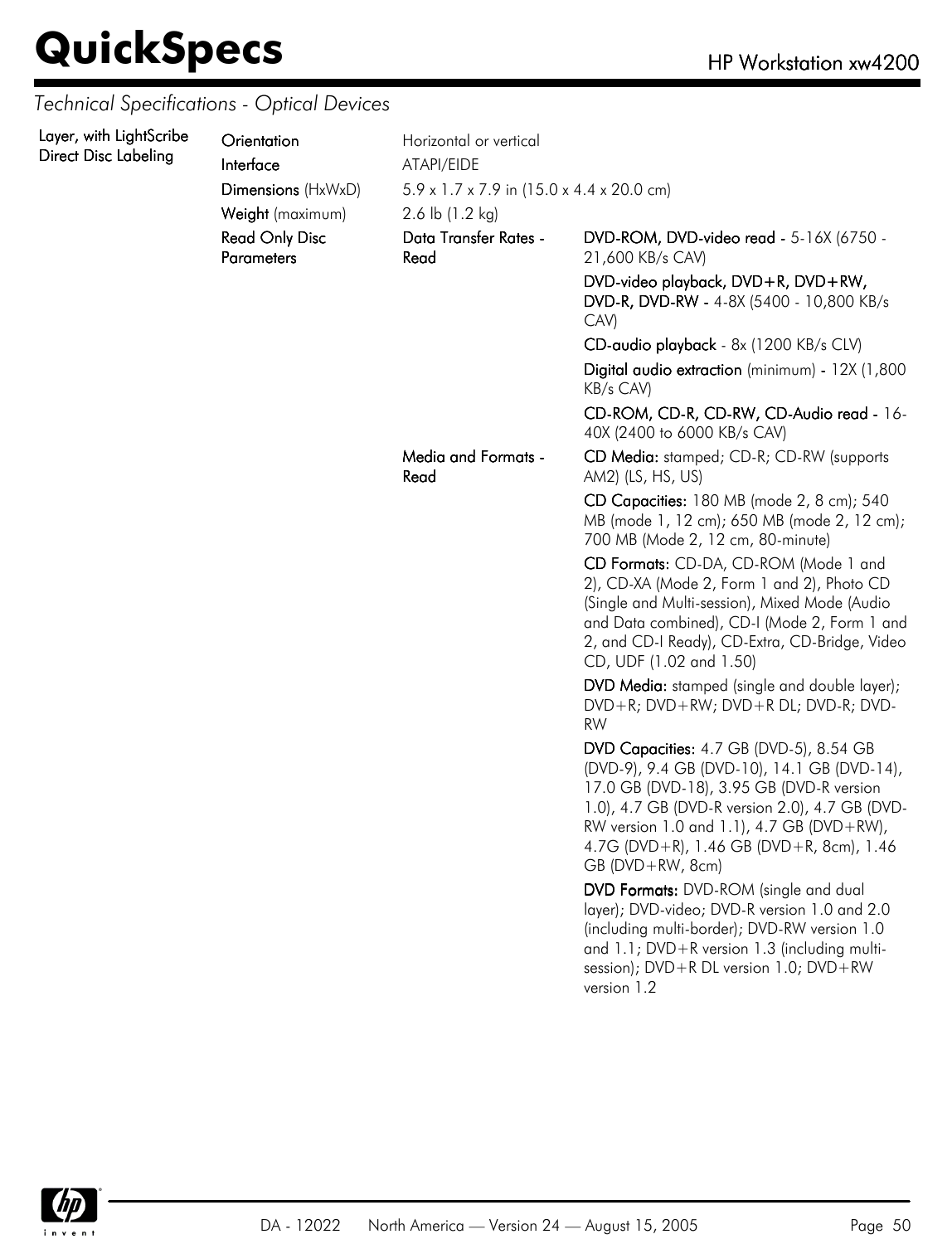| <b>Technical Specifications - Optical Devices</b> |                                     |                                                                                                                                                                                                                                                                   |
|---------------------------------------------------|-------------------------------------|-------------------------------------------------------------------------------------------------------------------------------------------------------------------------------------------------------------------------------------------------------------------|
| <b>Writeable Disc</b><br><b>Parameters</b>        | Data Transfer Rates -<br>Write      | CD-R write - 16-40X (2400-6000 KB/s CAV)<br>CD-RW write - 4X (600 KB/s CLV)                                                                                                                                                                                       |
|                                                   |                                     | CD-RW write (high speed) - 10X (1500 KB/s<br>CLV)                                                                                                                                                                                                                 |
|                                                   |                                     | CD-RW write (ultra high speed) - 16-24X (2400-<br>3600 KB/s ZCLV)                                                                                                                                                                                                 |
|                                                   |                                     | $DVD + R - 6 - 16X (8100 - 21,600 KB/s CAV), 8x$<br>(10,800 KB/s ZCLV), 2.4-4x (3250-5400 KB/s<br>CLV)                                                                                                                                                            |
|                                                   |                                     | DVD+R DL - 2.4 (3250 KB/s CLV)                                                                                                                                                                                                                                    |
|                                                   |                                     | DVD+RW - 2.4-4X (3250-5400 KB/s CLV)                                                                                                                                                                                                                              |
|                                                   |                                     | DVD-R - 2-4X (2700-5400 KB/s CLV), 8X<br>(10,800 KB/s ZCLV)                                                                                                                                                                                                       |
|                                                   |                                     | DVD-RW - 2-4X (2700-5400 KB/s CLV)                                                                                                                                                                                                                                |
|                                                   | <b>Media and Formats -</b><br>Write | CD Media: CD-R (OBII Vol2.0 Rev 1.2), CD-RW<br>(LS, HS, US)                                                                                                                                                                                                       |
|                                                   |                                     | CD Capacities: 180 MB (mode 1, 8 cm); 540<br>MB (mode 1, 12 cm); 650 MB (mode 2, 12 cm);<br>700 MB (Mode 2, 12 cm, 80-minute)                                                                                                                                     |
|                                                   |                                     | CD Formats: CD-DA, CD-ROM (Mode 1 and<br>2), CD-XA (Mode 2, Form 1 and 2), Photo CD<br>(Single and Multi-session), Mixed Mode (Audio<br>and Data combined), CD-I (Mode 2, Form 1 and<br>2, and CD-I Ready), CD-Extra, CD-Bridge, Video<br>CD, UDF (1.02 and 1.50) |
|                                                   |                                     | DVD Media: $DVD + R$ , $DVD + R DL$ , $DVD + RW$ ,<br>DVD-R, DVD-RW                                                                                                                                                                                               |
|                                                   |                                     | DVD Capacities: 4.7 GB (DVD-5), 8.54 GB<br>(DVD-9), 4.7 GB (DVD-R version 2.0), 4.7 GB<br>(DVD-RW version 1.1), 4.7 GB (DVD+RW<br>version 1.3), 4.7G (DVD+R version 1.2) ), 1.46<br>GB (DVD+R, 8cm), 1.46 GB (DVD+RW, 8cm)                                        |
|                                                   |                                     | DVD Formats: DVD-R version 1.0 and 2.0<br>(including multi-border); DVD-RW version 1.0<br>and 1.1; DVD+R version 1.3 (including multi-<br>session); DVD+R DL version 1.0; DVD+RW<br>version 1.2                                                                   |
|                                                   | <b>Write Methods</b>                | Disc-at-once, session-at-once, track-at-once,<br>incremental fixed and variable packet, multi-<br>session                                                                                                                                                         |
| LightScribe Direct Disc                           | Media Supported                     | CD-R: LightScribe Version 1.0                                                                                                                                                                                                                                     |
| <b>Labeling Parameters</b>                        |                                     | DVD+R: LightScribe Version 1.0                                                                                                                                                                                                                                    |
|                                                   | Resolution                          | Dots per inch: 600                                                                                                                                                                                                                                                |
|                                                   |                                     | Tracks per inch: 500-1600 (mode dependent)                                                                                                                                                                                                                        |
|                                                   | <b>Labeling Times</b>               | Draft quality: $<$ 20 min                                                                                                                                                                                                                                         |
|                                                   |                                     | Normal quality: $<$ 28 min                                                                                                                                                                                                                                        |
|                                                   |                                     | Best quality: $<$ 36 min                                                                                                                                                                                                                                          |

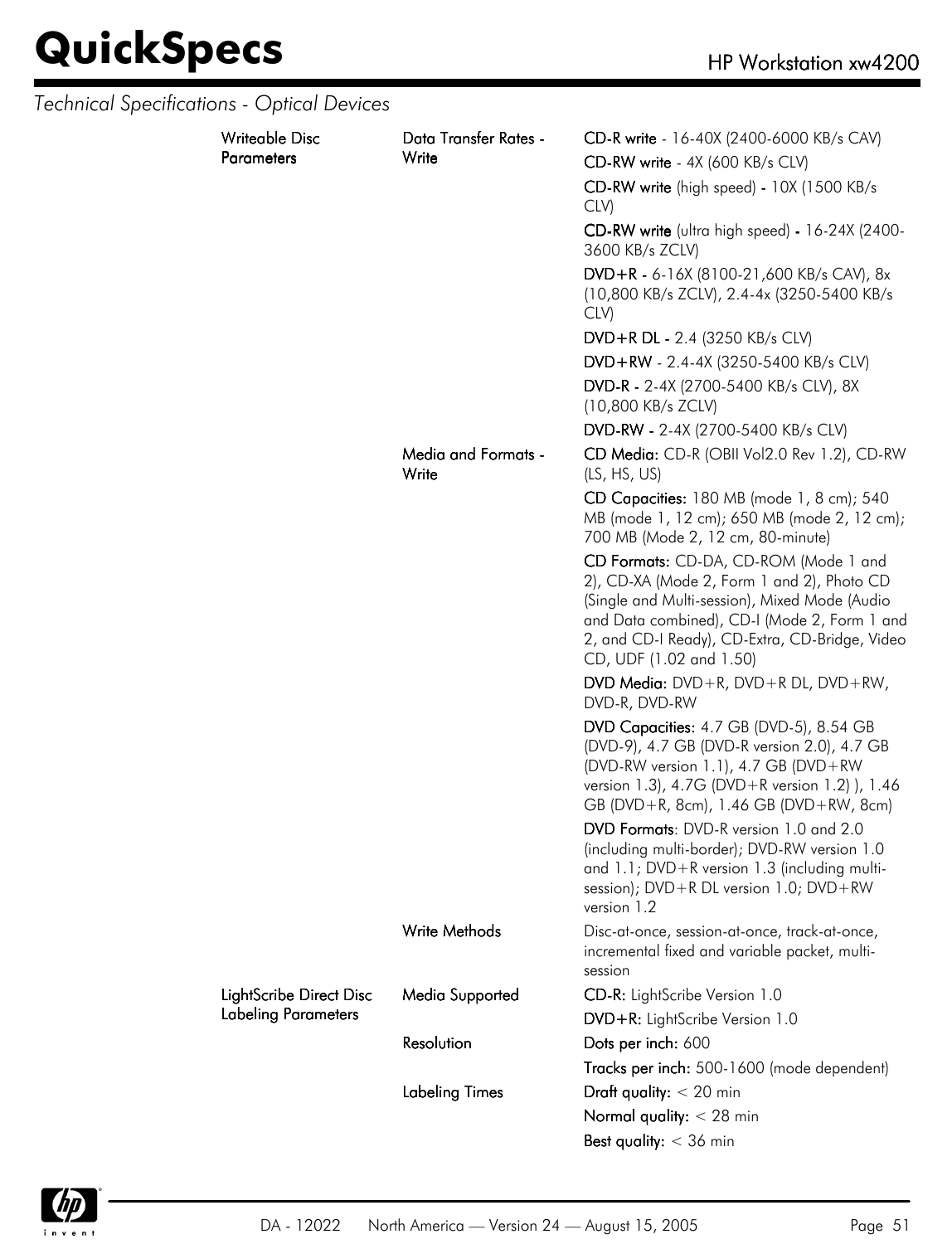### *Technical Specifications - Optical Devices*

| <b>Access Times</b>                                                                                                                                                                                                                                                                                                                                                                                                        | <b>Random DVD</b>                                                                   | $<$ 130 ms (typical)                                                                                                                                    |  |
|----------------------------------------------------------------------------------------------------------------------------------------------------------------------------------------------------------------------------------------------------------------------------------------------------------------------------------------------------------------------------------------------------------------------------|-------------------------------------------------------------------------------------|---------------------------------------------------------------------------------------------------------------------------------------------------------|--|
| (typical reads, including                                                                                                                                                                                                                                                                                                                                                                                                  | Random CD                                                                           | $<$ 120 ms (typical)                                                                                                                                    |  |
| settling)                                                                                                                                                                                                                                                                                                                                                                                                                  | Full Stroke DVD                                                                     | $< 240$ ms                                                                                                                                              |  |
|                                                                                                                                                                                                                                                                                                                                                                                                                            | <b>Full Stroke CD</b>                                                               | $< 200$ ms                                                                                                                                              |  |
|                                                                                                                                                                                                                                                                                                                                                                                                                            | Startup Time (single)                                                               | < 7 seconds (typical)                                                                                                                                   |  |
|                                                                                                                                                                                                                                                                                                                                                                                                                            | Startup Time (multi-<br>session)                                                    | < 30 seconds (typical)                                                                                                                                  |  |
|                                                                                                                                                                                                                                                                                                                                                                                                                            | Stop Time (typical)                                                                 | < 4s                                                                                                                                                    |  |
|                                                                                                                                                                                                                                                                                                                                                                                                                            | Cache Buffer                                                                        | 2 MB                                                                                                                                                    |  |
|                                                                                                                                                                                                                                                                                                                                                                                                                            | <b>Data Transfer Modes</b>                                                          | ATA PIO mode 4 (16.7 MB/s); ATA Multi-word<br>DMA mode 2 (16.7 MB/s); ATA UltraDMA Mode<br>3 (44.4 MB/s) (default on most HP xw series<br>workstations) |  |
| Power                                                                                                                                                                                                                                                                                                                                                                                                                      | Source                                                                              | Four-pin, DC power receptacle                                                                                                                           |  |
|                                                                                                                                                                                                                                                                                                                                                                                                                            | DC Power Requirement                                                                | 5 VDC $\pm$ 5%-100 mV ripple p-p                                                                                                                        |  |
|                                                                                                                                                                                                                                                                                                                                                                                                                            |                                                                                     | 12 VDC $\pm$ 5%-200 mV ripple p-p                                                                                                                       |  |
|                                                                                                                                                                                                                                                                                                                                                                                                                            | <b>DC Current</b>                                                                   | 5 VDC (< 1000 mA typical, < 1600 mA<br>maximum)                                                                                                         |  |
|                                                                                                                                                                                                                                                                                                                                                                                                                            |                                                                                     | 12 VDC (< 600 mA typical, < 1400 mA<br>maximum)                                                                                                         |  |
|                                                                                                                                                                                                                                                                                                                                                                                                                            | <b>Total Drive Power</b><br>(standby mode)                                          | $< 2.5$ Watt                                                                                                                                            |  |
| <b>Audio Output</b>                                                                                                                                                                                                                                                                                                                                                                                                        | Line-Out                                                                            | 0.7 VRMS                                                                                                                                                |  |
|                                                                                                                                                                                                                                                                                                                                                                                                                            | Signal-to-Noise Ratio                                                               | 74 dB                                                                                                                                                   |  |
|                                                                                                                                                                                                                                                                                                                                                                                                                            | <b>Channel Separation</b>                                                           | 65 dB                                                                                                                                                   |  |
| <b>Operating Conditions</b>                                                                                                                                                                                                                                                                                                                                                                                                | Temperature                                                                         | 41° to 122° F (5° to 50° C)                                                                                                                             |  |
| (all conditions non-                                                                                                                                                                                                                                                                                                                                                                                                       | Relative humidity                                                                   | 10% to 90%                                                                                                                                              |  |
| condensing)                                                                                                                                                                                                                                                                                                                                                                                                                | Maximum wet bulb<br>temperature                                                     | 86°F (30°C)                                                                                                                                             |  |
| MMC-4 compliant, multi-read compliant, Microsoft WHQL certification,<br>Certifications, Approvals<br>ACA AS/NZS 3548 class B, BSMI CNS 13438, CE Mark, C.I.S.P.R. Pub 22,<br>TUV or VDE EN60950, EN 55022, EN55024, EMKO EN60950, EN<br>60825-1, UL 60950, CSA C22.2 60950-2000, CFR 21 part 1040 class 1,<br>CFR 47 C.I.S.P.R. Pub 22 Class B, DHHS/FDA, ANSI C63.4-1992 (FCC<br>Class B), relevant parts of IEC 61000-4. |                                                                                     |                                                                                                                                                         |  |
| <b>Operating Systems</b><br>Supported                                                                                                                                                                                                                                                                                                                                                                                      | Microsoft Windows XP Professional,<br>Microsoft Windows XP Professional x64 Edition |                                                                                                                                                         |  |

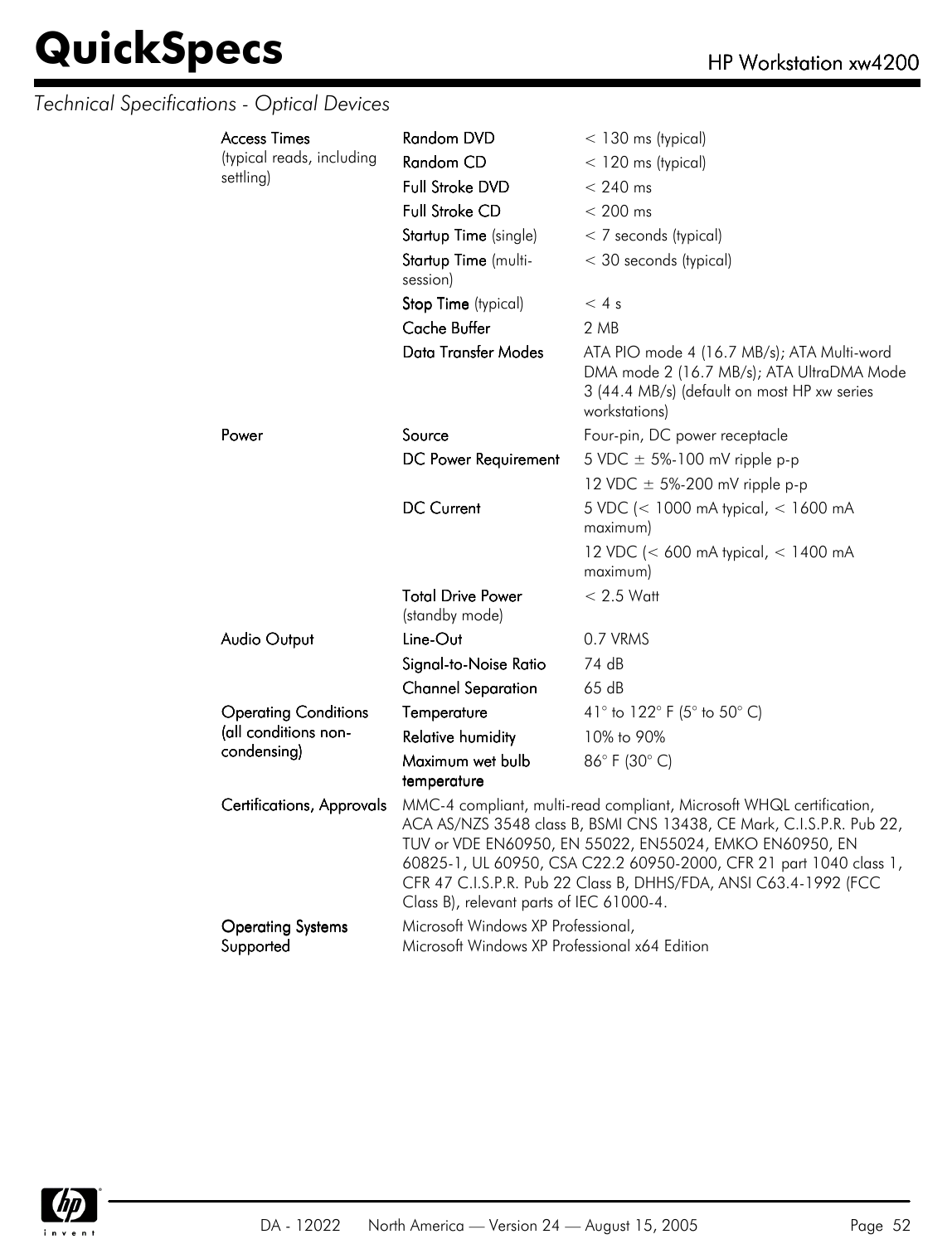*Technical Specifications - Optical Devices*

| Supplied Software (for<br>Windows XP) | Roxio Cineplayer Movie Playback<br>Roxio Digital Media Plus: Create or copy CDs and DVDs, including music<br>and data CDs, and data DVDs<br>Roxio MyDVD for DVD authoring<br>Dantz Retrospect Express: Back up systems to CD, DVD, or tape media<br>NOTE: LightScribe Direct Disc Labeling is supported only on 32-bit Windows<br>XP in the launch timeframe for the xw4300. Support for Windows XP<br>Professional x64 Edition is anticipated to be available some time after the<br>launch, and will require software updates. There is no support for LightScribe<br>labeling under Linux. The drive will operate as a DVD writer under these<br>other operating systems, but will not be available in software applications as<br>a LightScribe "printer". |
|---------------------------------------|----------------------------------------------------------------------------------------------------------------------------------------------------------------------------------------------------------------------------------------------------------------------------------------------------------------------------------------------------------------------------------------------------------------------------------------------------------------------------------------------------------------------------------------------------------------------------------------------------------------------------------------------------------------------------------------------------------------------------------------------------------------|
|                                       | MOTE THE DVD ISSUED CONTROL TO A CONTROL OF A DVD COLLECTION DVD CONTROL CONTROL                                                                                                                                                                                                                                                                                                                                                                                                                                                                                                                                                                                                                                                                               |

NOTE: This DVD writer kit does not include any software for burning DVDs on Linux. DVD burning is supported with the 'growisofs' command. CD burning is supported with the 'cdrecord' command. Red Hat Enterprise Linux WS 3 distribution includes both 'cdrecord' and 'growisofs'. Red Hat Linux 8, 9.0 distributions only include 'cdrecord'. Therefore DVD burning is only supported on WS 3.

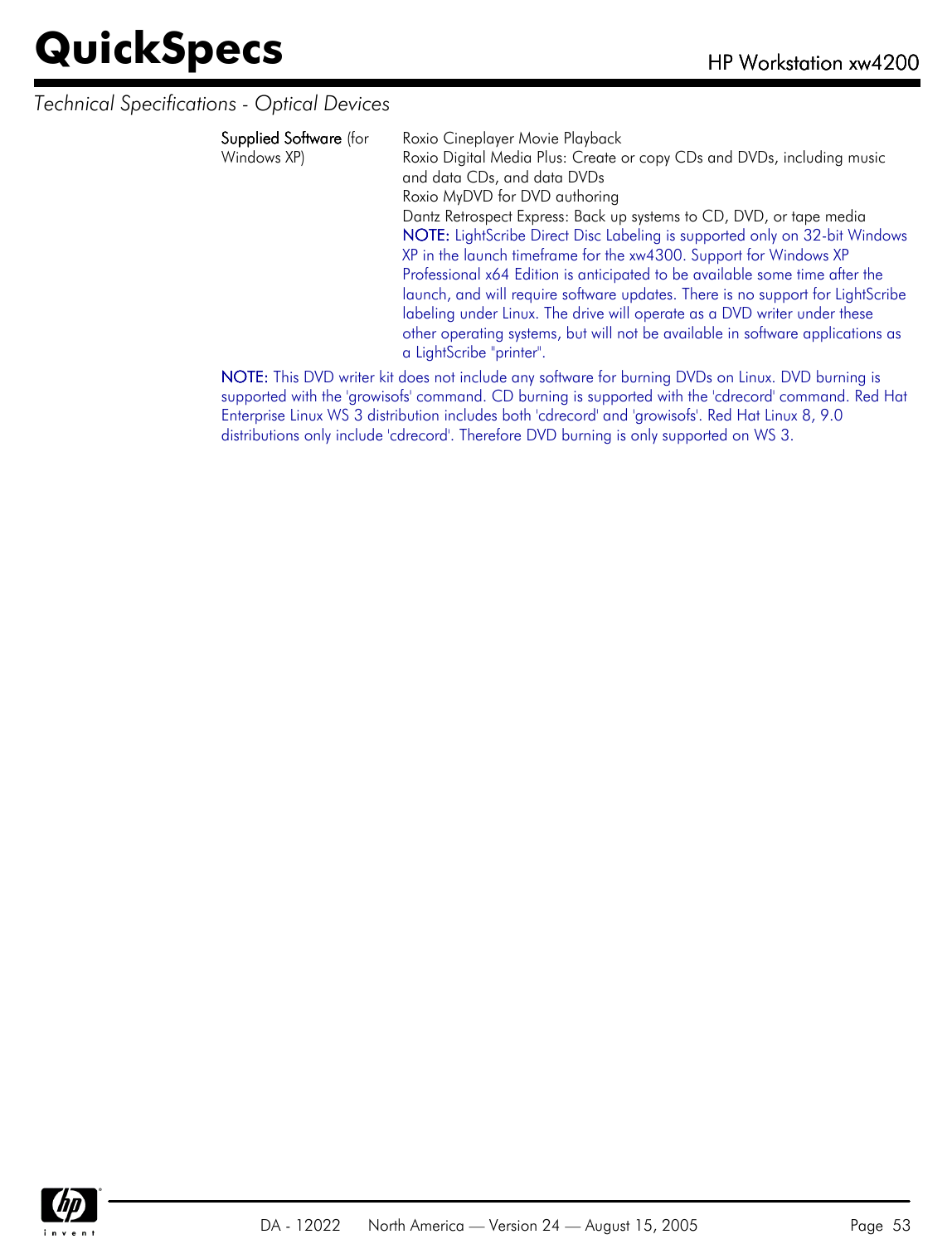| NVIDIA Quadro NVS 280 Form Factor |                                         | ATX                                                                                                                                                           |
|-----------------------------------|-----------------------------------------|---------------------------------------------------------------------------------------------------------------------------------------------------------------|
| (PCI)                             | <b>Graphic Controller</b>               | Integrated Quadro 280 2-D graphics processor unit (GPU)                                                                                                       |
|                                   | VGA controller                          | Integrated into the Quadro GPU                                                                                                                                |
|                                   | <b>Bus type</b>                         | PCI                                                                                                                                                           |
|                                   | <b>RAMDAC</b>                           | Dual 350 MHz                                                                                                                                                  |
|                                   | Memory                                  | 64 MB DDR with frame buffer and Texture storage                                                                                                               |
|                                   | Connector                               | Single High-density Flex Connector                                                                                                                            |
|                                   | <b>Dimensions</b>                       | Low-profile, 2.586 x 6.6 in (6.57 x 16.76 cm)                                                                                                                 |
|                                   | Controller clock speed                  | 275 MHz                                                                                                                                                       |
|                                   | Color planes                            | 32-bit color buffer                                                                                                                                           |
|                                   | Overlay planes                          | 1 16-bit Video overlay plane                                                                                                                                  |
|                                   | Maximum vertical refresh 120 Hz<br>rate |                                                                                                                                                               |
|                                   | Maximum pixel clock                     | 350 MHz                                                                                                                                                       |
|                                   | Multi-monitor support                   | Dual analog or digital monitors                                                                                                                               |
|                                   | Single DVI Support                      | Yes                                                                                                                                                           |
|                                   | Dual DVI Support                        | Yes                                                                                                                                                           |
|                                   | High-definition Video                   | Full-screen, full-frame video playback of HDTV and DVD content                                                                                                |
|                                   | Processor (HDVP)                        | DVD-ready motion compensation for MPEG-2                                                                                                                      |
|                                   |                                         | Independent hardware color controls for video overlay                                                                                                         |
|                                   |                                         | Hardware color-space conversion (YUV 4:2:2 and 4:2:0)                                                                                                         |
|                                   |                                         | <b>IDCT</b> motion compensation                                                                                                                               |
|                                   |                                         | 5-tap horizontal by 3-tap vertical filtering                                                                                                                  |
|                                   |                                         | 8:1 up/down scaling                                                                                                                                           |
|                                   |                                         | Available graphics drivers Microsoft Windows 2000 and Microsoft Windows XP (Provides full native<br>Dual View mode, Span or Big Desktop mode, and Clone mode) |
|                                   |                                         | Red Hat Linux                                                                                                                                                 |
|                                   |                                         | HP qualified drivers may be preloaded or available from the HP support web<br>site: http://welcome.hp.com/country/us/eng/software drivers.html.               |
|                                   | Maximum resolution                      | 2048 x 1536 analog                                                                                                                                            |
|                                   |                                         | 1600 x 1200 digital                                                                                                                                           |
|                                   |                                         |                                                                                                                                                               |

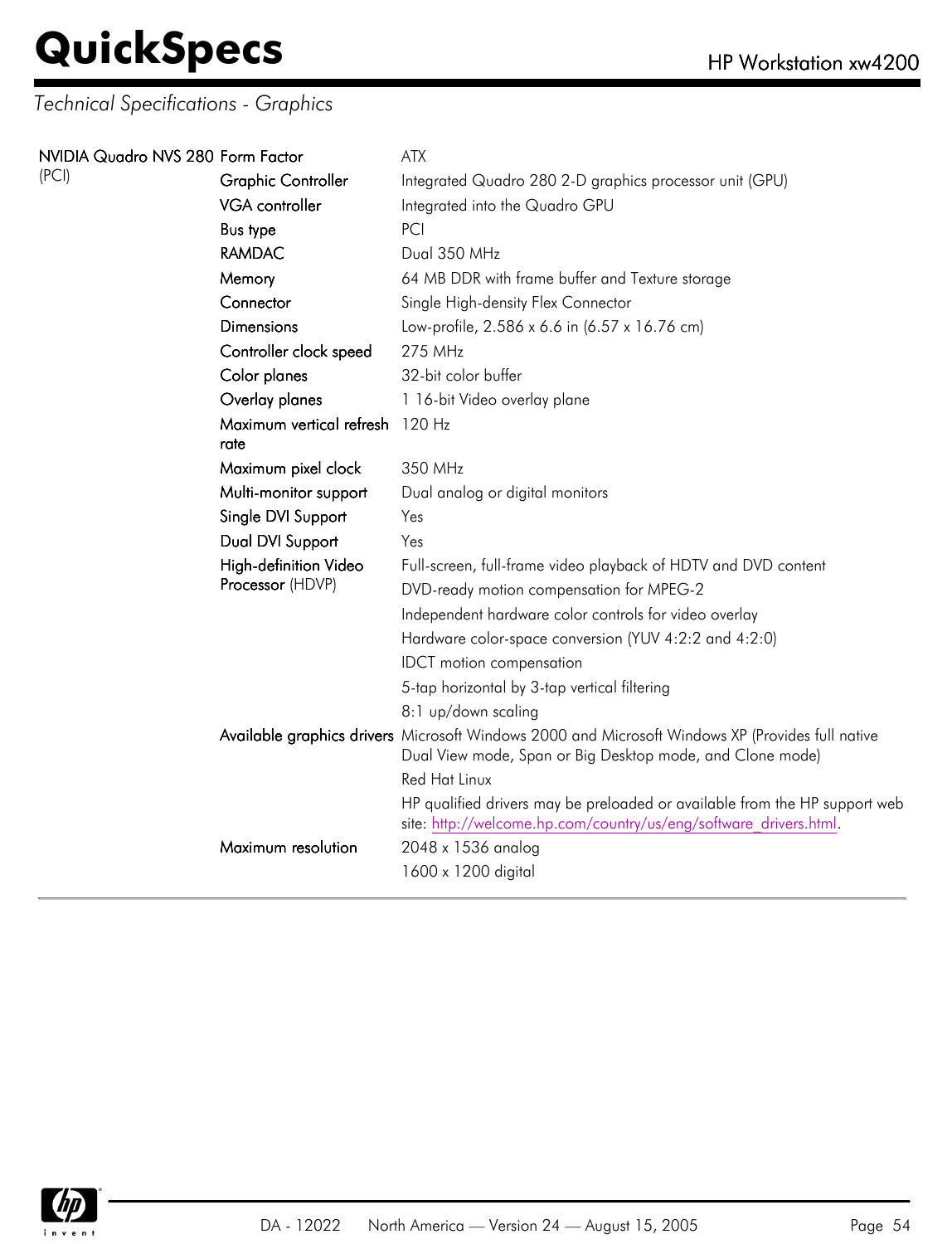| NVIDIA Quadro NVS 280 Form Factor |                            | <b>ATX</b>                                                                                                                                                 |                                                                                                                                                 |  |
|-----------------------------------|----------------------------|------------------------------------------------------------------------------------------------------------------------------------------------------------|-------------------------------------------------------------------------------------------------------------------------------------------------|--|
| Graphics Card (PCI-<br>Express)   | <b>Graphics Controller</b> | Integrated Quadro 280 2-D graphics processor unit (GPU)                                                                                                    |                                                                                                                                                 |  |
|                                   | <b>VGA</b> controller      | Integrated into the Quadro GPU                                                                                                                             |                                                                                                                                                 |  |
|                                   | <b>Bus Type</b>            | PCI-Express x16 or PCI<br>Dual 350 MHz integrated                                                                                                          |                                                                                                                                                 |  |
|                                   | <b>RAMDAC</b>              |                                                                                                                                                            |                                                                                                                                                 |  |
|                                   | Memory                     | storage                                                                                                                                                    | 64 MB 000 MHz DDR SDRAM unified frame buffer, Z-buffer and Texture                                                                              |  |
|                                   | Connectors                 | Single High-density Flex Connector                                                                                                                         |                                                                                                                                                 |  |
|                                   | Multi-monitor support      | Dual integrated analog display controllers supporting up to two analog<br>displays at 1920 x1200 $@$ 85Hz or two digital displays at 1600x1200 $@$<br>60Hz |                                                                                                                                                 |  |
|                                   | Additional product         | Controller clock speed                                                                                                                                     | 250 MHz                                                                                                                                         |  |
|                                   | teatures                   | Color planes                                                                                                                                               | 32-bit color buffer                                                                                                                             |  |
|                                   |                            | Overlay planes                                                                                                                                             | 1 16-bit Video overlay plane                                                                                                                    |  |
|                                   |                            | Maximum vertical refresh 120 Hz<br>rate                                                                                                                    |                                                                                                                                                 |  |
|                                   |                            | Maximum pixel clock                                                                                                                                        | 350 MHz                                                                                                                                         |  |
|                                   |                            | Single DVI Support                                                                                                                                         | Yes                                                                                                                                             |  |
|                                   |                            | Dual DVI Support                                                                                                                                           | Yes                                                                                                                                             |  |
|                                   |                            | High-definition Video<br>Processor (HDVP)                                                                                                                  | Full-screen, full-frame video playback of HDTV<br>and DVD content                                                                               |  |
|                                   |                            |                                                                                                                                                            | DVD-ready motion compensation for MPEG-2                                                                                                        |  |
|                                   |                            |                                                                                                                                                            | Independent hardware color controls for video<br>overlay                                                                                        |  |
|                                   |                            |                                                                                                                                                            | Hardware color-space conversion (YUV 4:2:2<br>and $4:2:0$                                                                                       |  |
|                                   |                            |                                                                                                                                                            | <b>IDCT</b> motion compensation                                                                                                                 |  |
|                                   |                            |                                                                                                                                                            | 5-tap horizontal by 3-tap vertical filtering                                                                                                    |  |
|                                   |                            |                                                                                                                                                            | 8:1 up/down scaling                                                                                                                             |  |
|                                   | PCI-Express                | Supports X16 PCI-E                                                                                                                                         |                                                                                                                                                 |  |
|                                   |                            | mode, Span or Big Desktop mode, and Clone mode)                                                                                                            | Available graphics drivers Microsoft Windows XP or Windows 2000 (Provides full native Dual View                                                 |  |
|                                   |                            |                                                                                                                                                            | HP qualified drivers may be preloaded or available from the HP support<br>Web site: http://welcome.hp.com/country/us/eng/software drivers.html. |  |
|                                   | Maximum resolution         | 2048 x 1536 analog                                                                                                                                         |                                                                                                                                                 |  |
|                                   |                            | 1600 x 1200 digital                                                                                                                                        |                                                                                                                                                 |  |

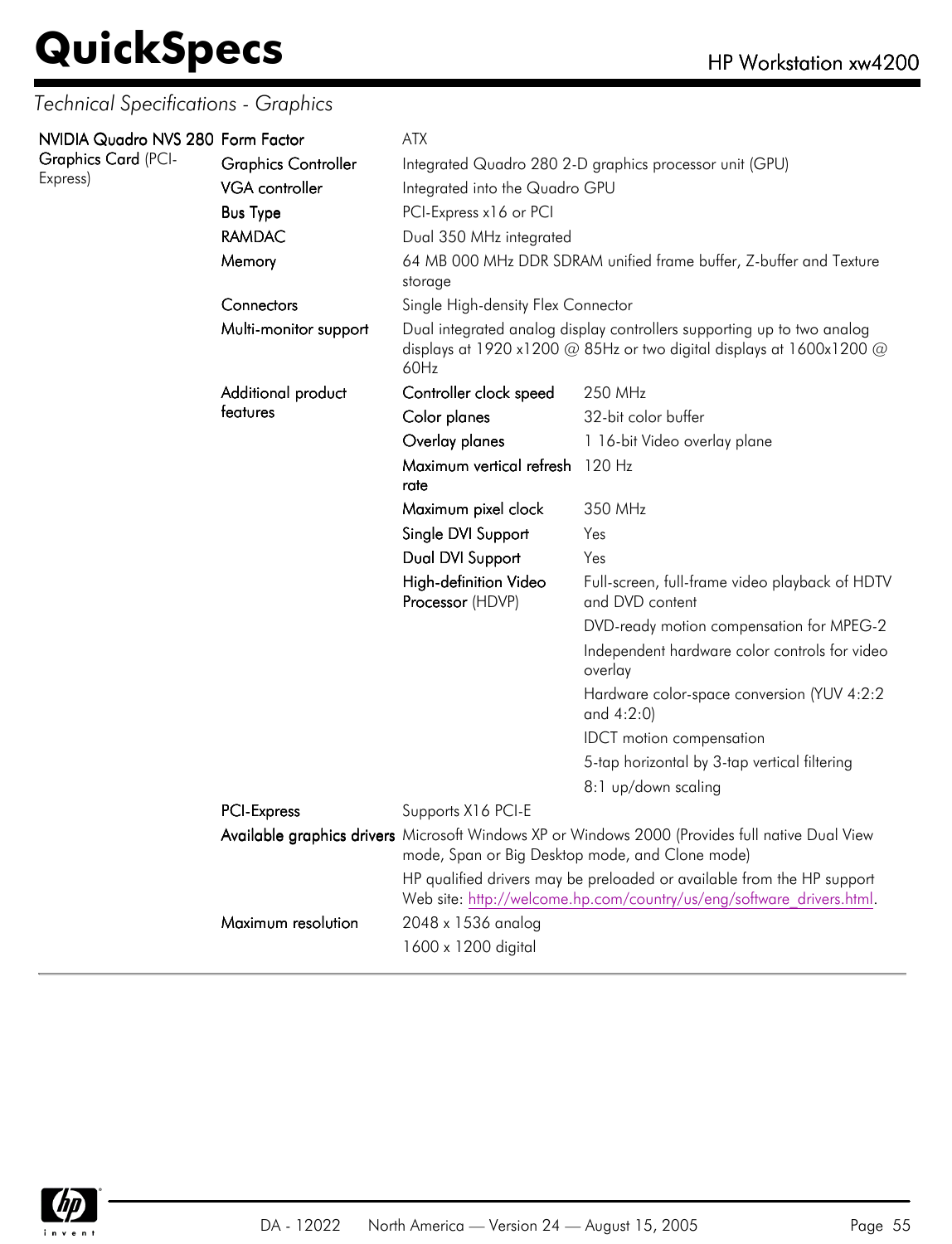| NVIDIA Quadro FX 330 | Form Factor                | <b>ATX</b>                                                                                                                                                                                                                                                                                                                                                                                                              |
|----------------------|----------------------------|-------------------------------------------------------------------------------------------------------------------------------------------------------------------------------------------------------------------------------------------------------------------------------------------------------------------------------------------------------------------------------------------------------------------------|
| <b>Graphics Card</b> | <b>Graphics Controller</b> | NVIDIA Nv37GL                                                                                                                                                                                                                                                                                                                                                                                                           |
|                      | <b>Bus Type</b>            | PCI-Express x16                                                                                                                                                                                                                                                                                                                                                                                                         |
|                      | Memory                     | 64 MB 000 MHz DDR SDRAM unified frame buffer, Z-buffer and Texture<br>storage                                                                                                                                                                                                                                                                                                                                           |
|                      | Connectors                 | DMS-59 output supporting up to two analog or digital (with optional cable)<br>displays                                                                                                                                                                                                                                                                                                                                  |
|                      | Multi-monitor support      | Dual integrated analog display controllers supporting up to two analog<br>displays at 2048 x1536 $@$ 60Hz or two digital displays at 1600x1200 $@$<br>60Hz                                                                                                                                                                                                                                                              |
|                      | <b>RAMDAC</b>              | Dual 350 MHz integrated                                                                                                                                                                                                                                                                                                                                                                                                 |
|                      | Architecture features      | 64-bit memory interface<br>128-bit IEEE floating-point precision graphics pipeline<br>128-bit color precision<br>12-bit sub-pixel precision<br>4x FSAA at 1024x768<br>Hardware accelerated antialiased points and lines<br>Hardware OpenGL overlay planes<br>Hardware accelerated two-sided lighting<br>Hardware accelerated clipping planes<br>Hardware accelerated occlusion culling<br>3D volumetric texture support |
|                      | Shading architecture       | Fully programmable GPU<br>Optimized compilers for Cg, OpenGL shading language, and Microsoft<br><b>HLSL</b>                                                                                                                                                                                                                                                                                                             |
|                      | Supported graphics APIs    | OpenGL 1.5<br>DirectX 9.0                                                                                                                                                                                                                                                                                                                                                                                               |
|                      |                            | Available graphics drivers HP-tested: Microsoft Windows XP, Windows 2000, and Linux<br>HP qualified drivers may be preloaded or available from the HP support<br>Web site: http://welcome.hp.com/country/us/eng/software drivers.html.                                                                                                                                                                                  |
|                      | Maximum Resolution         | Dual DVI-I output with optional cable - drives dual digital displays at<br>resolutions up to $1600x1200$ @ 60Hz                                                                                                                                                                                                                                                                                                         |
|                      |                            | Internal 350MHz RAMDACs - drives dual analog displays up to 2048x1536<br>@ 60Hz each                                                                                                                                                                                                                                                                                                                                    |
|                      |                            |                                                                                                                                                                                                                                                                                                                                                                                                                         |

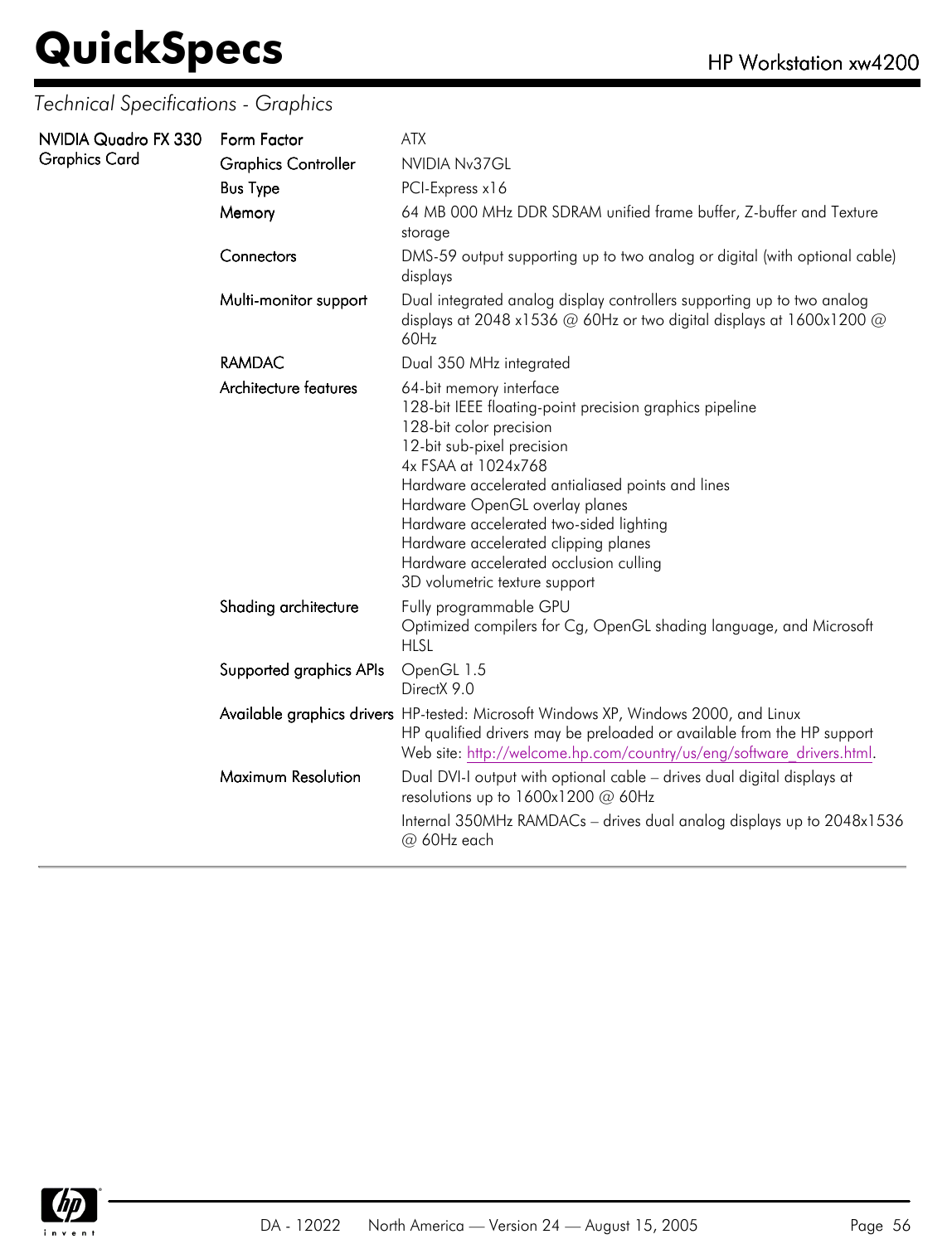| NVIDIA Quadro NVS 400 Form Factor |                                           | ATX                                                                                 |
|-----------------------------------|-------------------------------------------|-------------------------------------------------------------------------------------|
| Graphics Card                     | <b>Graphics Controller</b>                | Integrated Quadro2 EX 2-D/3-D 128-bit graphics processor unit (GPU)                 |
|                                   | VGA controller                            | Integrated into the Quadro GPU                                                      |
|                                   | <b>Bus Type</b>                           | PCI                                                                                 |
|                                   | <b>RAMDAC</b>                             | Dual 350 MHz                                                                        |
|                                   | Memory                                    | 64 MB DDR unified frame buffer, Z-buffer and Texture storage                        |
|                                   | Connectors                                | 2 High-density Flex Connector                                                       |
|                                   | Controller clock speed                    | 220 MHz                                                                             |
|                                   | Color planes                              | 32-bit color buffer                                                                 |
|                                   | Overlay planes                            | 1 16-bit Video overlay plane, software emulation for OpenGL overlay planes          |
|                                   | Stencil planes                            | 8-bit stencil buffer                                                                |
|                                   | Alpha planes                              | 8-bit alpha buffer                                                                  |
|                                   | Total bits/pixel                          | 64                                                                                  |
|                                   | Maximum vertical refresh 120 Hz<br>rate   |                                                                                     |
|                                   | Maximum pixel clock                       | 343 MHz based on resolutions shown below                                            |
|                                   | Multi-monitor support                     | Up to 4 analog or digital monitors                                                  |
|                                   | Single DVI Support                        | Yes                                                                                 |
|                                   | Dual DVI Support                          | Yes                                                                                 |
|                                   | nView Hardware                            | 32-bit color                                                                        |
|                                   | Architecture                              | 2048 x 1536 @ 60 Hz maximum resolution                                              |
|                                   |                                           | 2D rendering engine optimized for 32-, 24-, 16-, 15-, and 8-bpp modes               |
|                                   | High-definition Video<br>Processor (HDVP) | Full-screen, full-frame video playback of HDTV and DVD content                      |
|                                   |                                           | DVD-ready motion compensation for MPEG-2                                            |
|                                   |                                           | Independent hardware color controls for video overlay                               |
|                                   |                                           | Hardware color-space conversion (YUV 4:2:2 and 4:2:0)                               |
|                                   |                                           | <b>IDCT</b> motion compensation                                                     |
|                                   |                                           | 5-tap horizontal by 3-tap vertical filtering                                        |
|                                   |                                           | 8:1 up/down scaling                                                                 |
|                                   |                                           | Available graphics drivers Microsoft Windows 2000 and Microsoft Windows XP          |
|                                   |                                           | HP qualified drivers may be preloaded or available from the HP support<br>Web site: |
|                                   |                                           | http://welcome.hp.com/country/us/eng/software drivers.html                          |

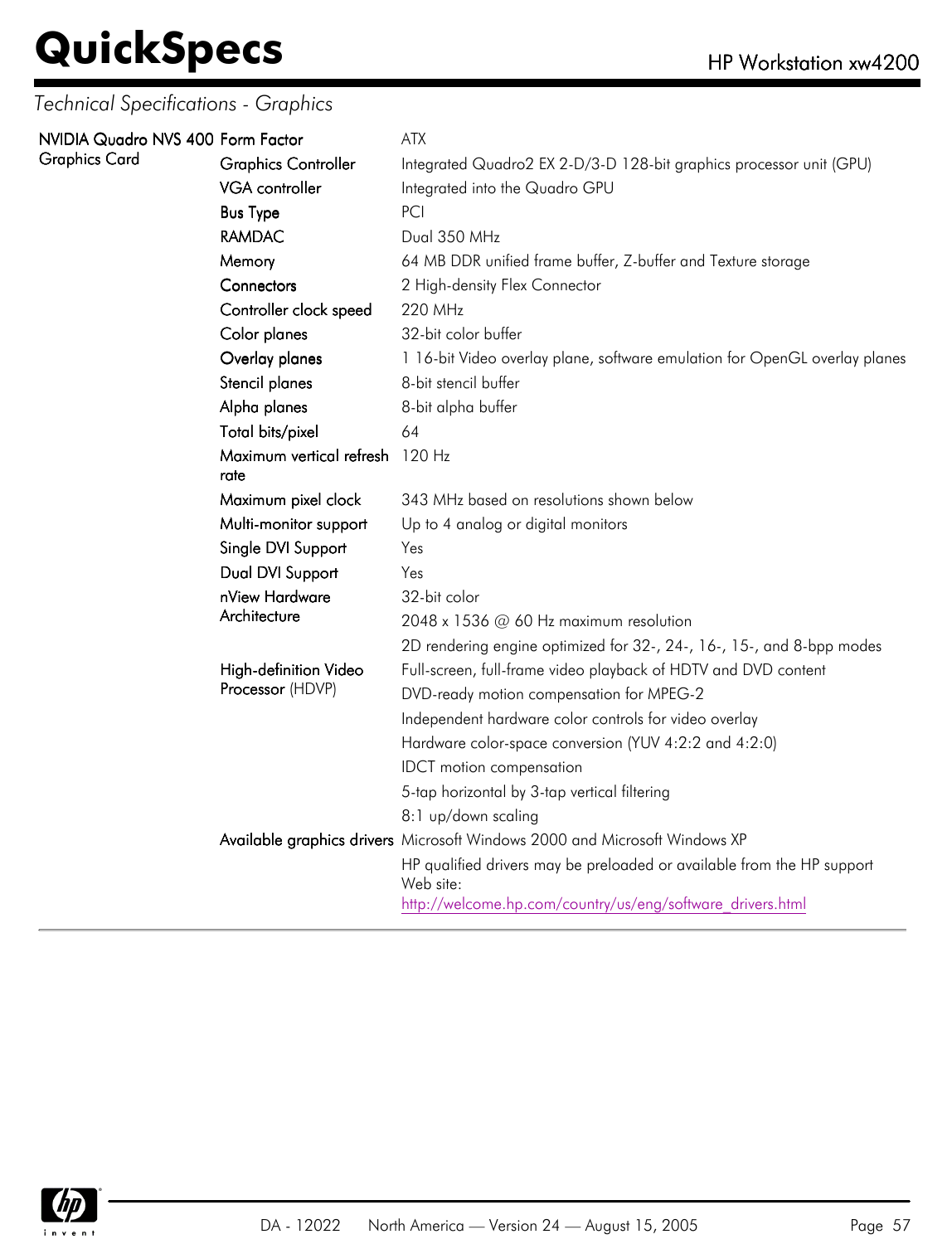| ATI FireGL V3100<br><b>Graphics Card (PCI</b><br>Express) | Form factor<br>Graphics controller<br><b>Bus type</b><br>Memory<br>Connectors<br>Multi-monitor support | <b>ATX</b><br><b>RV370</b><br>PCI-Express x16<br>128MB 200MHz DDR unified frame buffer, Z-buffer and Texture storage<br>1 DVI-I analog/digital and 1 VGA analog monitor output<br>Dual integrated display controllers supporting up to 2048x1536 @ 85Hz on<br>both displays                                                                                                                                                                                                |
|-----------------------------------------------------------|--------------------------------------------------------------------------------------------------------|----------------------------------------------------------------------------------------------------------------------------------------------------------------------------------------------------------------------------------------------------------------------------------------------------------------------------------------------------------------------------------------------------------------------------------------------------------------------------|
|                                                           | <b>RAMDAC</b>                                                                                          | Dual 400 MHz integrated                                                                                                                                                                                                                                                                                                                                                                                                                                                    |
|                                                           | Architecture features                                                                                  | 128-bit memory interface<br>128-bit IEEE floating-point precision<br>24-bits per RGBA color precision<br>4-bit sub-pixel precision<br>2 parallel geometry engines<br>4 parallel pixel pipelines<br>$2x/4x/6x$ FSAA<br>Hardware accelerated antialiased points and lines<br>Hardware OpenGL overlay planes<br>Hardware accelerated two-sided lighting<br>Hardware accelerated clipping planes<br>Hardware accelerated occlusion culling<br>Hardware accelerated clip planes |
|                                                           | Shading architecture                                                                                   | Smartshader <sup>™</sup> technology<br>Programmable pixel and vertex shaders<br>16 textures per pass<br>Pixel shaders up to 160 instructinos with 32-bit floating point precision for<br>each RGBA component<br>Multiple render target support<br>Shadow volume rendering acceleration<br>High precision 10-bit per channel frame buffer support                                                                                                                           |
|                                                           | Supported graphics APIs                                                                                | OpenGL 1.5<br>DirectX 9.0                                                                                                                                                                                                                                                                                                                                                                                                                                                  |
|                                                           | Maximum resolution                                                                                     | Available graphics drivers Windows XP Professional, Windows XP Professional x64 Edition, Linux<br>Xfree86HP qualified drivers may be preloaded or available from the HP<br>support Web site:<br>http://welcome.hp.com/country/us/eng/software drivers.html.<br>DVI-I output - drives digital display at resolutions up to 1600x1200<br>Internal 400MHz RAMDACs - drives dual analog displays up to 2048x1536<br>@ 85Hz each                                                |
|                                                           |                                                                                                        |                                                                                                                                                                                                                                                                                                                                                                                                                                                                            |

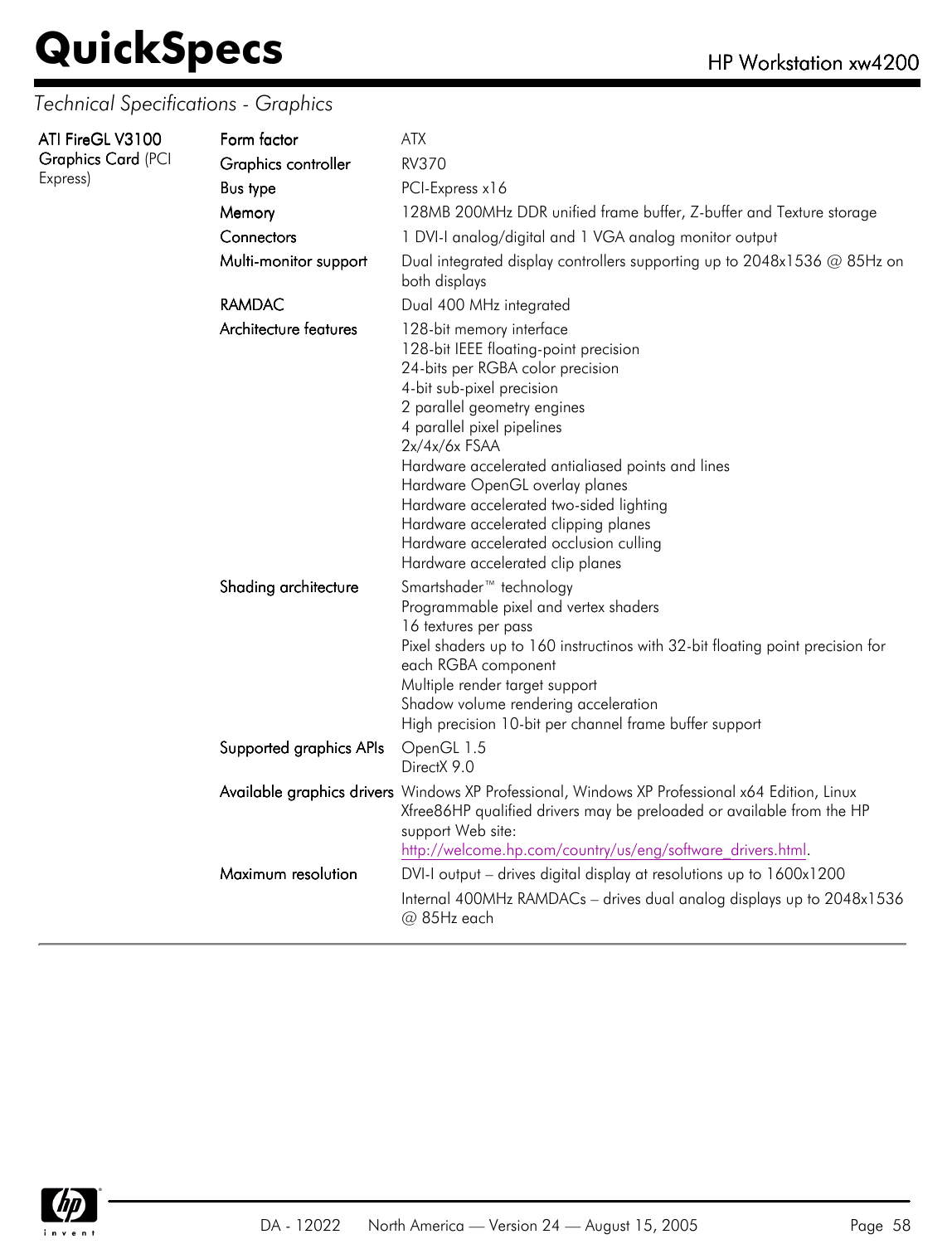| NVIDIA Quadro FX 540<br><b>PCI-Express Graphics</b> | Form Factor                    | ATX, 4.376" x 7.0"<br>Single slot                                                                                                                                                                                                                                                                                                                                                                                                                                                                                           |
|-----------------------------------------------------|--------------------------------|-----------------------------------------------------------------------------------------------------------------------------------------------------------------------------------------------------------------------------------------------------------------------------------------------------------------------------------------------------------------------------------------------------------------------------------------------------------------------------------------------------------------------------|
| Card                                                | <b>Graphics Controller</b>     | NVIDIA NV43GL                                                                                                                                                                                                                                                                                                                                                                                                                                                                                                               |
|                                                     | <b>Bus Type</b>                | PCI-Express $x16, < 75W$ power consumption                                                                                                                                                                                                                                                                                                                                                                                                                                                                                  |
|                                                     | <b>RAMDAC</b>                  | Dual 400 MHz integrated                                                                                                                                                                                                                                                                                                                                                                                                                                                                                                     |
|                                                     | Memory                         | 128 MB 275 MHz DDR SDRAM unified frame buffer, Z-buffer and Texture<br>storage<br>8.8 GB/sec graphics memory bandwidth                                                                                                                                                                                                                                                                                                                                                                                                      |
|                                                     | Connectors                     | DVI-I + VGA + 10-pin HDTV Out (HD cable purchased separately)                                                                                                                                                                                                                                                                                                                                                                                                                                                               |
|                                                     | Multi-monitor support          | Dual integrated analog display controllers supporting up to two analog<br>displays at 2048x1536 $@$ 75Hz, one digital display at 1600x1200 $@$<br>60Hz.                                                                                                                                                                                                                                                                                                                                                                     |
|                                                     | Additional product<br>features | 128 KB BIOS 3.3V Flash ROM reprogrammable by SW<br>Hardware accelerated Overlay Planes<br>Hardware accelerated two-sided lighting<br>Hardware accelerated antialiased points and lines<br>3D Volumetric Texture support<br>Hardware accelerated Occlusion Culling<br>Compliant with Microsoft/Intel PC2001 Workstation requirements<br>Video Timings compliant with VESA DMT 1.0 and VESA GTF 1.0<br>specifications<br>DDC2B+ Monitor support on all OS platforms<br>ACPI Version 1.0b Power Management support (all modes) |
|                                                     | Shading architecture           | Fully programmable GPU (OpenGL1.5/DirectX 9.0c class)<br>Long fragment programs (up to 65,536 instructions)<br>Long vertex programs (up to 65,536 instructions)<br>Looping and subroutines (up to 256 loops per vertex program)<br>Dynamic flow control<br>Conditional execution<br>Optimized compilers for Cg, OpenGL shading language, and Microsoft<br><b>HLSL</b>                                                                                                                                                       |
|                                                     | Supported graphics APIs        | OpenGL 1.5 ICD with immediate mode support for all OGL primitive types<br>DirectX 9.0c                                                                                                                                                                                                                                                                                                                                                                                                                                      |
|                                                     |                                | Available graphics drivers HP-tested: Microsoft Windows XP, Windows 2000, and Linux<br>HP qualified drivers may be preloaded or available from the HP support<br>Web site:<br>http://welcome.hp.com/country/us/eng/software drivers.html.                                                                                                                                                                                                                                                                                   |
|                                                     | Maximum Resolution             | DVI-I output - drives digital display at resolutions up to $1600x1200 \omega 60Hz$                                                                                                                                                                                                                                                                                                                                                                                                                                          |
|                                                     |                                | Internal 400MHz RAMDACs - drives dual analog displays up to 2048x1536<br>@ 75Hz each                                                                                                                                                                                                                                                                                                                                                                                                                                        |

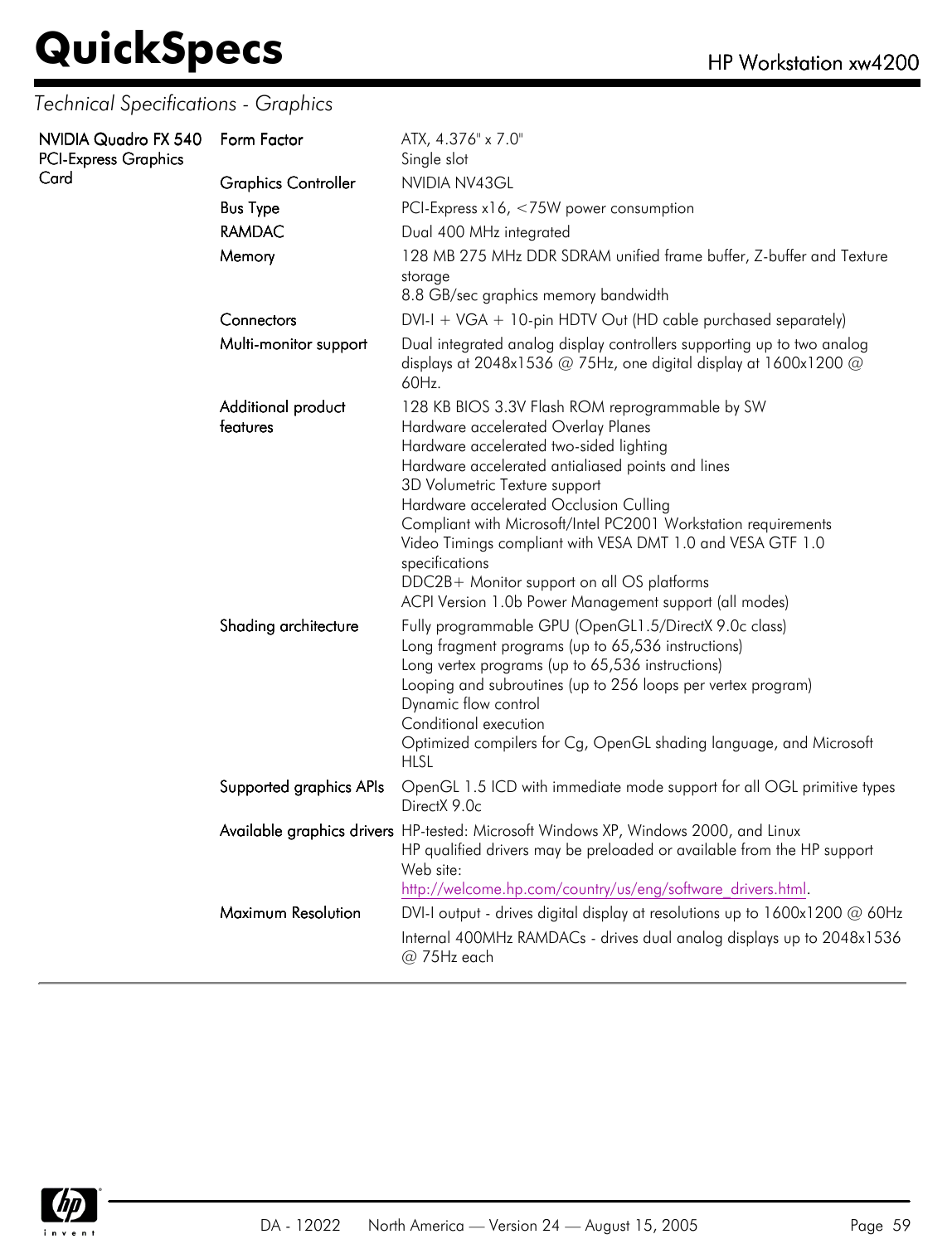| NVIDIA Quadro FX 1400 Form Factor<br><b>PCI-Express Graphics</b> |                                | ATX, 4.376 x 8.5 in (11.12 x 21.59 cm)<br>Single slot                                                                                                                                                                                                                                                                                                                                                                                                                                                                                                                                           |
|------------------------------------------------------------------|--------------------------------|-------------------------------------------------------------------------------------------------------------------------------------------------------------------------------------------------------------------------------------------------------------------------------------------------------------------------------------------------------------------------------------------------------------------------------------------------------------------------------------------------------------------------------------------------------------------------------------------------|
| Controller                                                       | <b>Graphics Controller</b>     | NVIDIA NV41GL                                                                                                                                                                                                                                                                                                                                                                                                                                                                                                                                                                                   |
|                                                                  | <b>Bus Type</b>                | PCI-Express $x16$ , <75W power consumption                                                                                                                                                                                                                                                                                                                                                                                                                                                                                                                                                      |
|                                                                  | <b>RAMDAC</b>                  | Dual 400 MHz integrated                                                                                                                                                                                                                                                                                                                                                                                                                                                                                                                                                                         |
|                                                                  | Memory                         | 128 MB 300 MHz DDR SDRAM unified frame buffer, Z-buffer and Texture                                                                                                                                                                                                                                                                                                                                                                                                                                                                                                                             |
|                                                                  |                                | storage<br>19.2 GB/s graphics memory bandwidth                                                                                                                                                                                                                                                                                                                                                                                                                                                                                                                                                  |
|                                                                  | Connectors                     | 2 DVI-I analog/digital monitor outputs, 1 3-pin Mini DIN stereo output                                                                                                                                                                                                                                                                                                                                                                                                                                                                                                                          |
|                                                                  | Multi-monitor support          | Dual integrated analog display controllers supporting up to two analog<br>displays at 2048x1536 @ 85Hz on both displays.                                                                                                                                                                                                                                                                                                                                                                                                                                                                        |
|                                                                  | Additional product<br>features | 128 KB BIOS 3.3V Flash ROM reprogrammable by SW<br>Hardware accelerated Overlay Planes<br>Hardware accelerated two-sided lighting<br>Hardware accelerated antialiased points and lines<br>Quad-buffered Stereo<br>3D Volumetric Texture support<br>Hardware accelerated Occlusion Culling<br>Scalable Link Interface (SLI) technology<br>Compliant with Microsoft/Intel PC2001 Workstation requirements<br>Video Timings compliant with VESA DMT 1.0 and VESA GTF 1.0<br>specifications<br>DDC2B+ Monitor support on all OS platforms<br>ACPI Version 1.0b Power Management support (all modes) |
|                                                                  | Shading architecture           | Fully programmable GPU (OpenGL1.5/DirectX 9.0c class)<br>Long fragment programs (up to 65,536 instructions)<br>Long vertex programs (up to 65,536 instructions)<br>Looping and subroutines (up to 256 loops per vertex program)<br>Dynamic flow control<br>Conditional execution<br>Optimized compilers for Cg, OpenGL shading language, and Microsoft<br><b>HLSL</b>                                                                                                                                                                                                                           |
|                                                                  | Supported graphics APIs        | OpenGL 1.5 ICD with immediate mode support for all OGL primitive types<br>DirectX 9.0c                                                                                                                                                                                                                                                                                                                                                                                                                                                                                                          |
|                                                                  |                                | Available graphics drivers HP-tested: Microsoft Windows XP, Windows 2000 and Linux<br>HP qualified drivers may be preloaded or available from the HP support<br>Web site:<br>http://welcome.hp.com/country/us/eng/software drivers.html.                                                                                                                                                                                                                                                                                                                                                        |
|                                                                  | Maximum Resolution             | Dual DVI-I output - drives dual digital displays at resolutions up to<br>1900x1200 @ 60Hz                                                                                                                                                                                                                                                                                                                                                                                                                                                                                                       |
|                                                                  |                                | Internal 400MHz RAMDACs - drives dual analog displays up to 2048x1536<br>@ 85Hz each                                                                                                                                                                                                                                                                                                                                                                                                                                                                                                            |

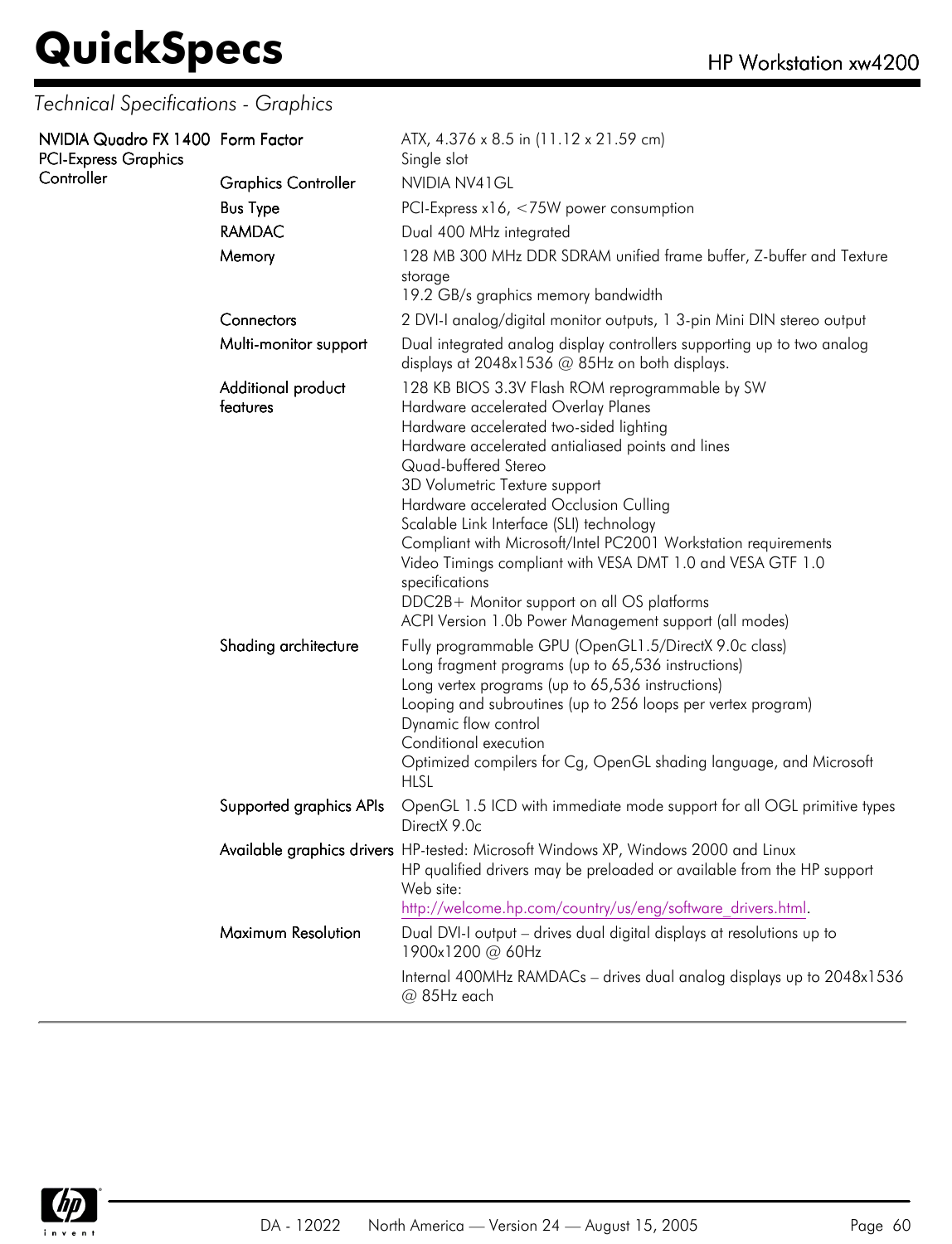| ATI FireGL V5100<br><b>PCI-Express Graphics</b><br>Controller | Form factor<br>Graphics controller<br><b>Bus type</b><br>Memory<br>Connectors<br>Multi-monitor support<br><b>RAMDAC</b> | <b>ATX</b><br><b>RV423</b><br>PCI-Express x16<br>128 MB 350MHz DDR unified frame buffer, Z-buffer and Texture storage<br>2 DVI-I analog/digital monitor outputs, 1 3-pin Mini DIN stereo output<br>Dual integrated display controllers supporting up to two analog displays at<br>2048x1536 @ 85Hz on both displays.<br>Dual 400 MHz integrated                                                                                                                                                     |
|---------------------------------------------------------------|-------------------------------------------------------------------------------------------------------------------------|-----------------------------------------------------------------------------------------------------------------------------------------------------------------------------------------------------------------------------------------------------------------------------------------------------------------------------------------------------------------------------------------------------------------------------------------------------------------------------------------------------|
|                                                               | Architecture features                                                                                                   | 256-bit memory interface<br>128-bit IEEE floating-point precision<br>24-bits per RGBA color precision<br>8-bit sub-pixel precision<br>6 parallel geometry engines<br>12 parallel pixel pipelines<br>$2x/4x/6x$ FSAA<br>Hardware accelerated antialiased points and lines<br>Hardware OpenGL overlay planes<br>Hardware accelerated two-sided lighting<br>Hardware accelerated clipping planes<br>Hardware accelerated occlusion culling<br>Hardware accelerated clip planes<br>Quad-buffered stereo |
|                                                               | Shading architecture                                                                                                    | Smartshader <sup>™</sup> technology<br>Programmable pixel and vertex shaders<br>16 textures per pass<br>Pixel shaders up to 160 instructions with 32-bit floating point precision for<br>each RGBA component<br>Multiple render target support<br>Shadow volume rendering acceleration<br>High precision 10-bit per channel frame buffer support                                                                                                                                                    |
|                                                               | Supported graphics APIs                                                                                                 | OpenGL 1.5<br>DirectX 9.0                                                                                                                                                                                                                                                                                                                                                                                                                                                                           |
|                                                               | Maximum resolution                                                                                                      | Available graphics drivers HP-tested: Windows XP Professional, Windows XP Professional x64 Edition,<br>Linux Xfree86 HP qualified drivers may be preloaded or available from the<br>HP support Web site:<br>http://welcome.hp.com/country/us/eng/software drivers.html.<br>DVI-I output - drives digital displays at resolutions up to 1600x1200<br>Internal 400MHz RAMDAC - drives dual analog displays up to 2048x1536                                                                            |
|                                                               |                                                                                                                         | @ 85Hz each                                                                                                                                                                                                                                                                                                                                                                                                                                                                                         |

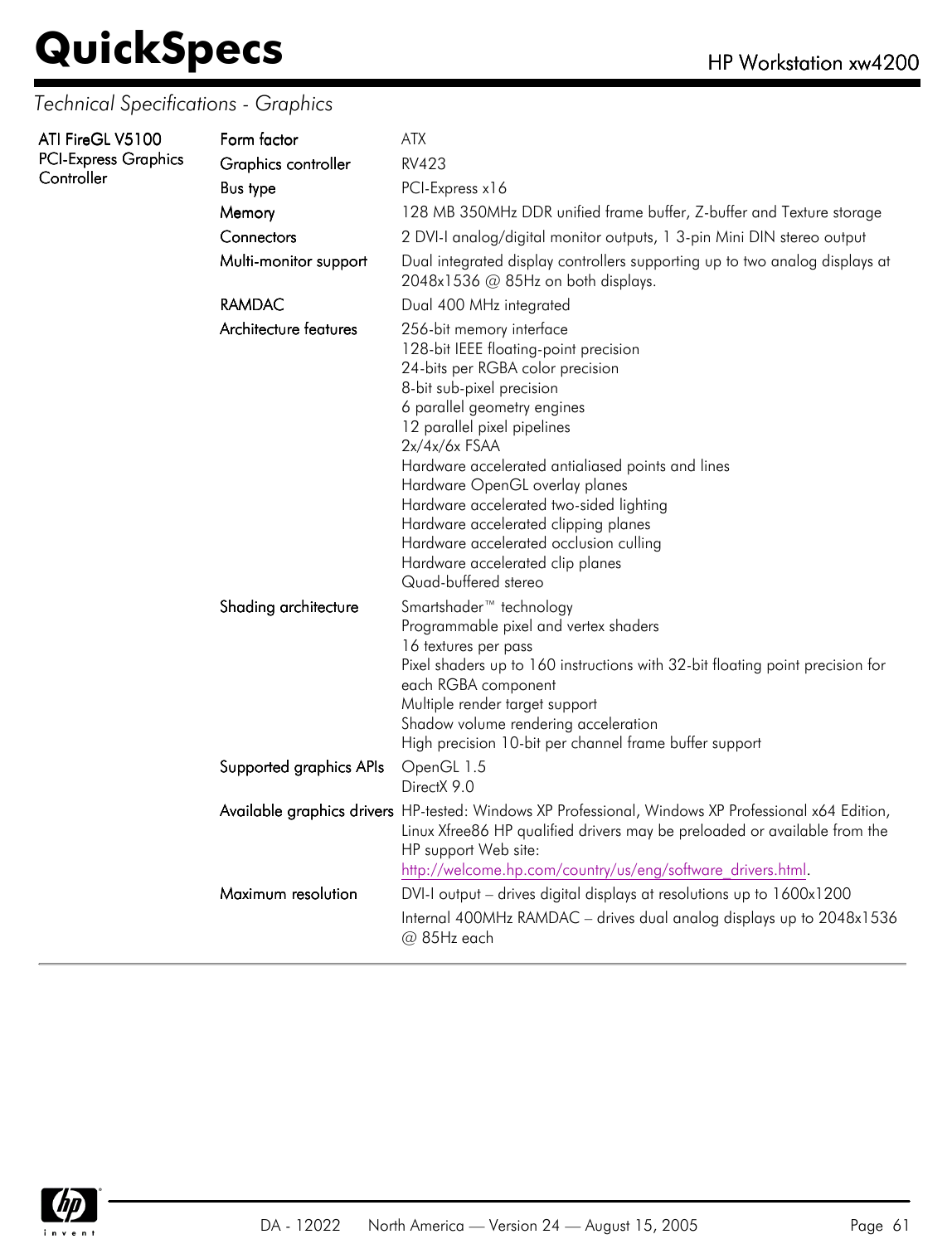| NVIDIA Quadro FX 3400 Form Factor |                                | <b>ATX</b>                                                                                                                                                                                                                                                                                                                                                                                                                                                                                                                                                                                                                                                                   |
|-----------------------------------|--------------------------------|------------------------------------------------------------------------------------------------------------------------------------------------------------------------------------------------------------------------------------------------------------------------------------------------------------------------------------------------------------------------------------------------------------------------------------------------------------------------------------------------------------------------------------------------------------------------------------------------------------------------------------------------------------------------------|
| <b>PCI-Express Graphics</b>       | <b>Graphics Controller</b>     | NVIDIA NV45GL-V                                                                                                                                                                                                                                                                                                                                                                                                                                                                                                                                                                                                                                                              |
| Controller                        | <b>Bus Type</b>                | PCI-Express x16                                                                                                                                                                                                                                                                                                                                                                                                                                                                                                                                                                                                                                                              |
|                                   | <b>RAMDAC</b>                  | Dual 400 MHz integrated                                                                                                                                                                                                                                                                                                                                                                                                                                                                                                                                                                                                                                                      |
|                                   | Memory                         | 256 MB 450 MHz GDDR3 SDRAM unified frame buffer, Z-buffer and<br>Texture storage                                                                                                                                                                                                                                                                                                                                                                                                                                                                                                                                                                                             |
|                                   | Connectors                     | 2 DVI-I (dual-link) analog/digital monitor outputs, 1 3-pin Mini DIN stereo<br>output                                                                                                                                                                                                                                                                                                                                                                                                                                                                                                                                                                                        |
|                                   | Multi-monitor support          | Dual integrated analog display controllers supporting up to two analog<br>displays at 2048x1536 @ 85Hz on both displays.                                                                                                                                                                                                                                                                                                                                                                                                                                                                                                                                                     |
|                                   | Additional product<br>features | 128 KB BIOS 3.3V Flash ROM reprogrammable by SW<br>Hardware Overlay Planes<br>Hardware two-sided lighting<br>Hardware accelerated antialiased points and lines<br>Quad-buffered Stereo<br>Diamond exit rule line rasterization for improved line quality<br>3D Texture support<br>Occlusion Culling<br>Dual Link DVI enabling driving digital displays up to 2048x1536<br>Compliant with Microsoft/Intel PC2001 Workstation requirements<br>Video Timings compliant with VESA DMT 1.0 and VESA GTF 1.0<br>specifications<br>DDC2B+ Monitor support on all OS platforms<br>ACPI Version 1.0b Power Management support (all modes)<br>Programmable Vertex and Pixel Shader 3.0 |
|                                   | PCI-Express                    | Supports X16 PCI-E or 16 Iane PCI-Express connector 350 MHz engine<br>clock rate                                                                                                                                                                                                                                                                                                                                                                                                                                                                                                                                                                                             |
|                                   |                                | NV45GL-V GPU featuring 350 MHz memory clock rate<br>256-bit memory interface<br>VGA controller<br>nfiniteFX II programmable vertex and pixel shader technology                                                                                                                                                                                                                                                                                                                                                                                                                                                                                                               |
|                                   | Supported graphics APIs        | OpenGL 1.5 ICD with immediate mode support for all OGL primitive types<br>DirectX 8, 9                                                                                                                                                                                                                                                                                                                                                                                                                                                                                                                                                                                       |
|                                   |                                | Available graphics drivers HP-tested: Microsoft Windows XP, Windows 2000, and Linux<br>HP qualified drivers may be preloaded or available from the HP support<br>Web site:<br>http://welcome.hp.com/country/us/eng/software drivers.html.                                                                                                                                                                                                                                                                                                                                                                                                                                    |

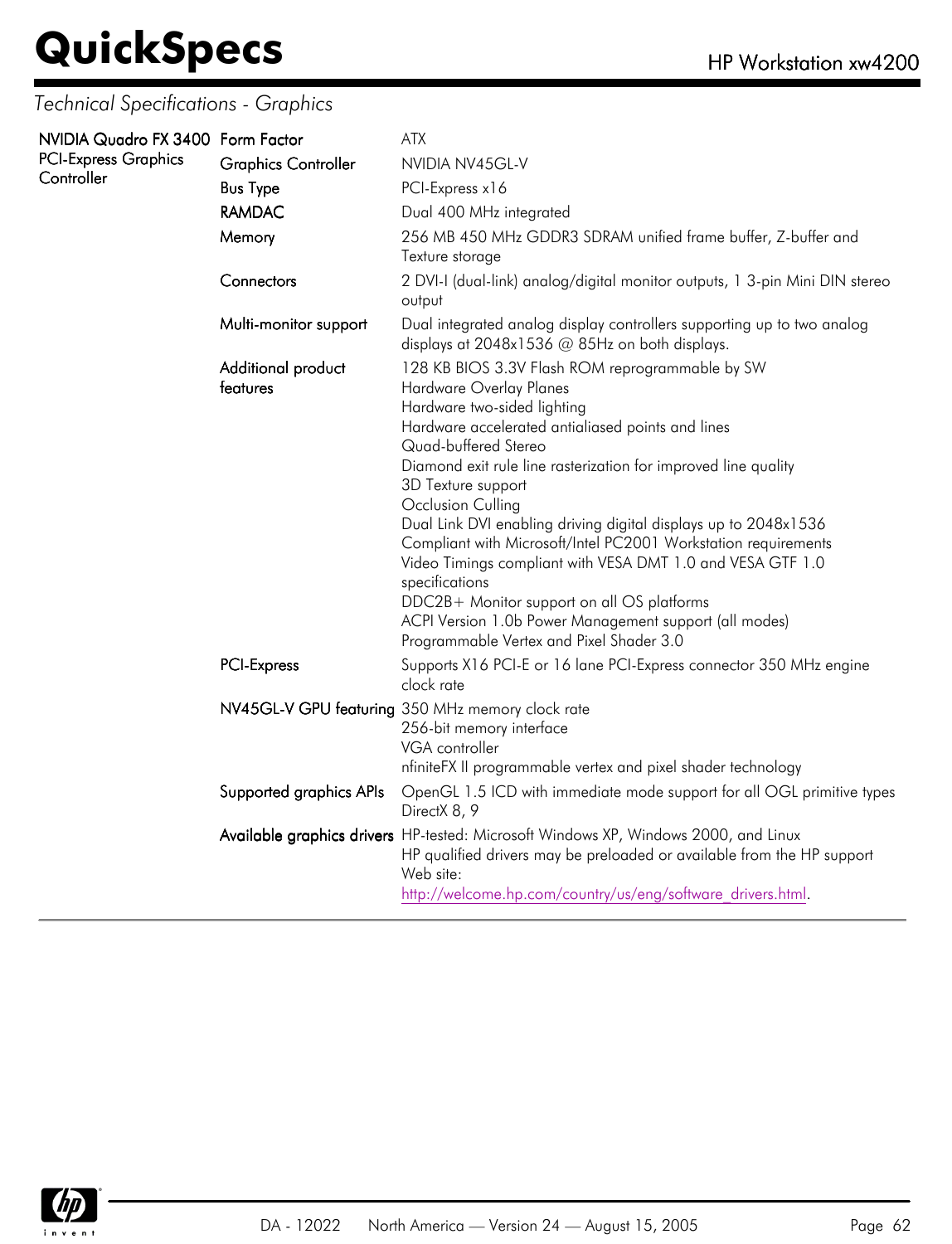*Technical Specifications - Monitors*

| HP L1755 Flat Panel | Panel              | Type                                          | Active matrix, thin film transistor (TFT)                                                              |
|---------------------|--------------------|-----------------------------------------------|--------------------------------------------------------------------------------------------------------|
| Monitor             |                    | Viewable Image Area<br>(diagonal)             | 17 in (43.2 cm) maximum viewable                                                                       |
|                     |                    | Screen Opening (WxH)                          | 13.4 x 10.7 in (33.9 x 27.2 cm)                                                                        |
|                     |                    | Viewing Angle (typical)                       | 176 degrees horizontal/176 degrees vertical<br>(10:1 minimum contrast ratio)                           |
|                     |                    | <b>Brightness</b> (typical)                   | Up to 250 nits (cd/m <sup>2</sup> )                                                                    |
|                     |                    | Contrast Ratio (typical)                      | Up to 1000:1 (typical)                                                                                 |
|                     |                    | Response Rate (typical)                       | 25 ms (typical rise $+$ fall)                                                                          |
|                     |                    | <b>Pixel Pitch</b>                            | 0.264 mm                                                                                               |
|                     |                    | Color Depth Support                           | 16.7 million colors                                                                                    |
|                     | Video/Other Inputs | Plug and Play                                 | Yes (supports VESA DDC2B; PC2001 compliant)                                                            |
|                     |                    | Self Powered USB 2.0<br>Hub                   | One upstream, four downstream ports (cable<br>included)                                                |
|                     |                    | Input Signal                                  | Two connectors: one 15-pin mini D-sub analog<br>VGA; and one DVI-I (VGA analog or digital)             |
|                     |                    | Input Impedance                               | 75 ohms $\pm$ 2%                                                                                       |
|                     |                    | Sync Input                                    | Separate sync (HSYNC/VSYNC); composite sync,<br>Sync on Green (activated through on-screen<br>display) |
|                     |                    | Video Cable                                   | VGA to VGA, DVI-D to DVI-D, and DVI-I to VGA                                                           |
|                     |                    | Video Cable Length                            | 78 in (2.0 m)                                                                                          |
|                     | Signal Interface/  | <b>Horizontal Frequency</b>                   | 30 to 82 kHz                                                                                           |
|                     | Performance        | <b>Vertical Frequency</b>                     | 56 to 75 Hz                                                                                            |
|                     |                    | <b>Native Resolution</b>                      | 1280 x 1024 @ 60 Hz analog                                                                             |
|                     |                    |                                               | 1280 x 1024 @ 60 Hz digital                                                                            |
|                     |                    | Maximum Resolution<br>(Analog)                | 1280 x 1024 @ 75 Hz analog                                                                             |
|                     |                    | Maximum Resolution<br>(Digital)               | 1280 x 1024 @ 75 Hz digital                                                                            |
|                     |                    | Preset VESA Graphic<br>Modes (non-interlaced) | 640 x 480 @ 60 Hz, 72 Hz, 75 Hz<br>720 x 400 @ 70 Hz                                                   |
|                     |                    |                                               | 800 x 600 @ 60 Hz, 72 Hz, 75 Hz                                                                        |
|                     |                    |                                               | 1024 x 768 @ 60 Hz, 70 Hz, 75 Hz                                                                       |
|                     |                    |                                               | 1280 x 1024 @ 60 Hz, 75 Hz                                                                             |
|                     |                    | Preset MAC Mode                               | 832 x 624 @ 75 Hz                                                                                      |
|                     |                    |                                               | 1152 x 870 @75 Hz                                                                                      |
|                     |                    | Preset VGA Mode                               | 640 x 480 @ 60 Hz, 72 Hz                                                                               |
|                     |                    | Preset SUN Mode                               | 1152 x 900 @ 76 Hz                                                                                     |
|                     |                    | Fail Safe Mode                                | Yes (limits out of range signal messages)                                                              |
|                     |                    | Maximum Pixel Clock<br>Speed                  | 140 MHz                                                                                                |
|                     |                    | User Programmable<br>Modes                    | Yes, 15                                                                                                |
|                     |                    | Anti-Glare                                    | Yes                                                                                                    |

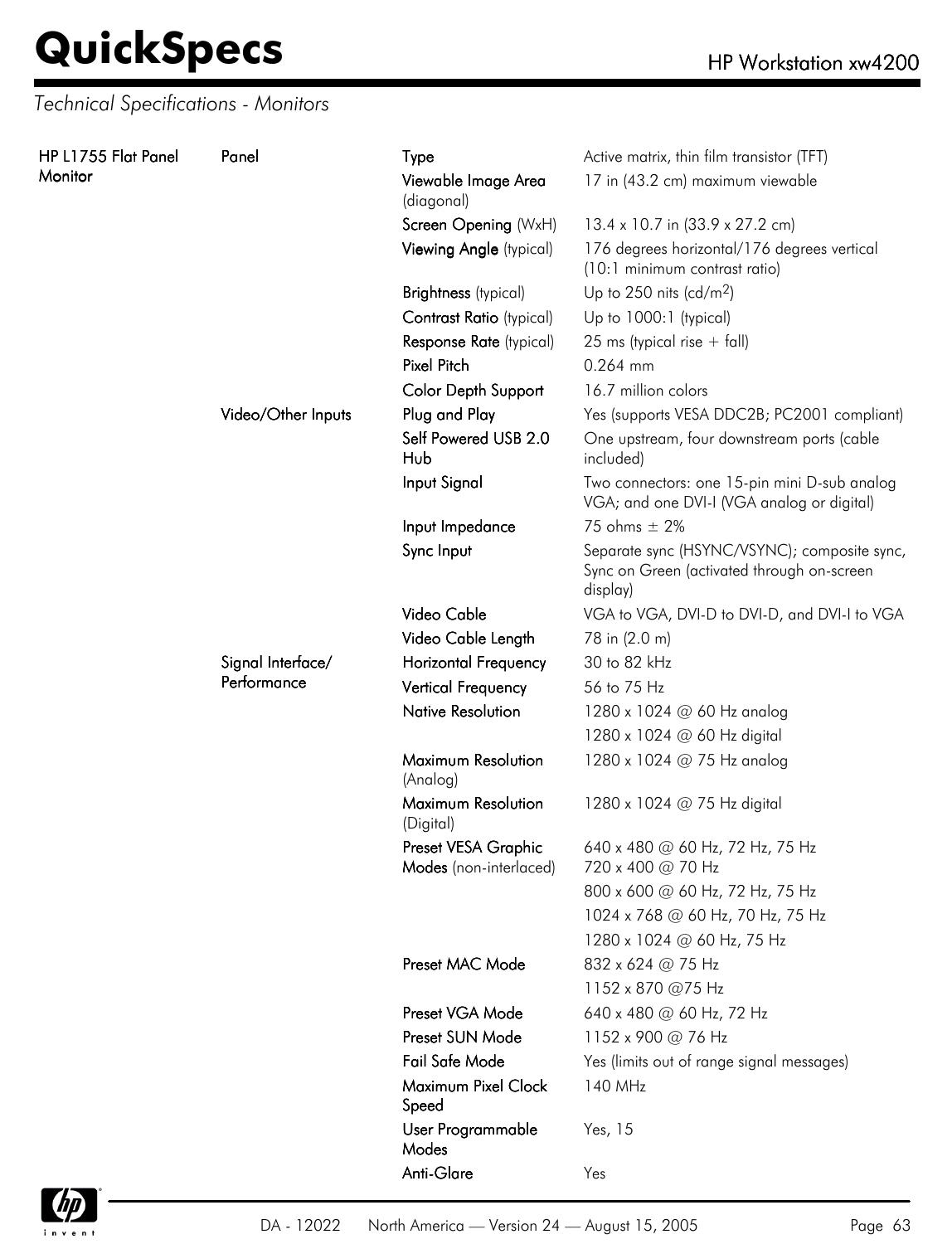| <b>Technical Specifications - Monitors</b> |                                                         |                                              |                                                                                        |                                                                                                                                                                 |
|--------------------------------------------|---------------------------------------------------------|----------------------------------------------|----------------------------------------------------------------------------------------|-----------------------------------------------------------------------------------------------------------------------------------------------------------------|
|                                            |                                                         | Anti-Static                                  | Yes                                                                                    |                                                                                                                                                                 |
|                                            |                                                         | <b>AssetControl</b>                          | Yes (accessible on HP Compaq Business<br>Desktops featuring Intelligent Manageability) |                                                                                                                                                                 |
|                                            |                                                         | Default Color<br>Temperature                 | Yes (6500k, 9300k, SRGB, Custom User)                                                  |                                                                                                                                                                 |
|                                            | On Screen Display (OSD) Buttons or Switches<br>Controls |                                              | adjust switch                                                                          | Power on/off; 3-button OSD; second level OSD<br>buttons include dual-input switch, dedicated auto                                                               |
|                                            |                                                         | Languages                                    | English, Spanish, French, German, Italian,<br>Japanese, Simplified Chinese             |                                                                                                                                                                 |
|                                            |                                                         | <b>User Controls</b>                         | number, mode displayed, sleep timer, input<br>full-screen resolution                   | Size and positioning, contrast, brightness, clock,<br>clock phase, selectable color temperature, serial<br>selection, factory reset, individual color contrast, |
|                                            | Power                                                   | Power Supply                                 | Auto-ranging, 90 to 265 VAC; internal power<br>supply                                  |                                                                                                                                                                 |
|                                            |                                                         | Input Power                                  | $100 \sim 240$ VAC                                                                     |                                                                                                                                                                 |
|                                            |                                                         | <b>Nominal Current</b>                       | 1.5 A maximum                                                                          |                                                                                                                                                                 |
|                                            |                                                         | Frequency                                    | $50 - 60$ Hz                                                                           |                                                                                                                                                                 |
|                                            |                                                         | Average                                      | 33 watts when displaying standard office<br>software                                   |                                                                                                                                                                 |
|                                            |                                                         | <b>Typical Power</b><br>Consumption          | $< 40$ watts                                                                           |                                                                                                                                                                 |
|                                            |                                                         | Maximum                                      | $< 60$ watts                                                                           |                                                                                                                                                                 |
|                                            |                                                         | <b>Power Saving</b>                          | < 2 W                                                                                  |                                                                                                                                                                 |
|                                            |                                                         | Off Mode                                     | 0 watts (when master power switch is in the off<br>position)                           |                                                                                                                                                                 |
|                                            |                                                         | Power Cable Length                           | 70 in (1.8 m); non-captive                                                             |                                                                                                                                                                 |
|                                            | Mechanical                                              | <b>Dimensions</b><br>$(H \times W \times D)$ | Unpacked with stand                                                                    | 16.1 (minimum) to 21.2<br>(maximum) $x$ 14.4 $x$ 8.3<br>in $(40.9 \text{ (minimum)}$ to<br>42.2 (maximum) x 36.5<br>x 21.1 cm)                                  |
|                                            |                                                         |                                              | <b>Base Area</b>                                                                       | 8.3 x 12.2 in                                                                                                                                                   |
|                                            |                                                         |                                              | (Footprint D x W)                                                                      | $(21.1 \times 30.9 \text{ cm})$                                                                                                                                 |
|                                            |                                                         |                                              | Panel only (without<br>stand) $(H \times W \times D)$                                  | $11.8 \times 14.4 \times 2.9$ in<br>$(30.1 \times 40.9 \times 7.3 \text{ cm})$                                                                                  |
|                                            |                                                         | Weight                                       | Unpacked with stand                                                                    | 14.7 lb (6.7 kg)                                                                                                                                                |
|                                            |                                                         |                                              | Unpacked without<br>stand                                                              | 8.1 lb (3.7 kg)                                                                                                                                                 |
|                                            |                                                         |                                              | Packaged                                                                               | 20.2 lb (9.2 kg)                                                                                                                                                |
|                                            |                                                         | <b>Bezel Width</b>                           | 13 mm left and right, 14 mm top, and 15 mm<br>bottom                                   |                                                                                                                                                                 |
|                                            |                                                         | <b>Tilt Range</b>                            | $-5^{\circ}$ to $+35^{\circ}$                                                          |                                                                                                                                                                 |
|                                            |                                                         | Swivel Range                                 | $\pm$ 50° horizontal swivel                                                            |                                                                                                                                                                 |
|                                            |                                                         | Height Adjustable                            | Yes (5.1 in/13 cm adjustment range)                                                    |                                                                                                                                                                 |

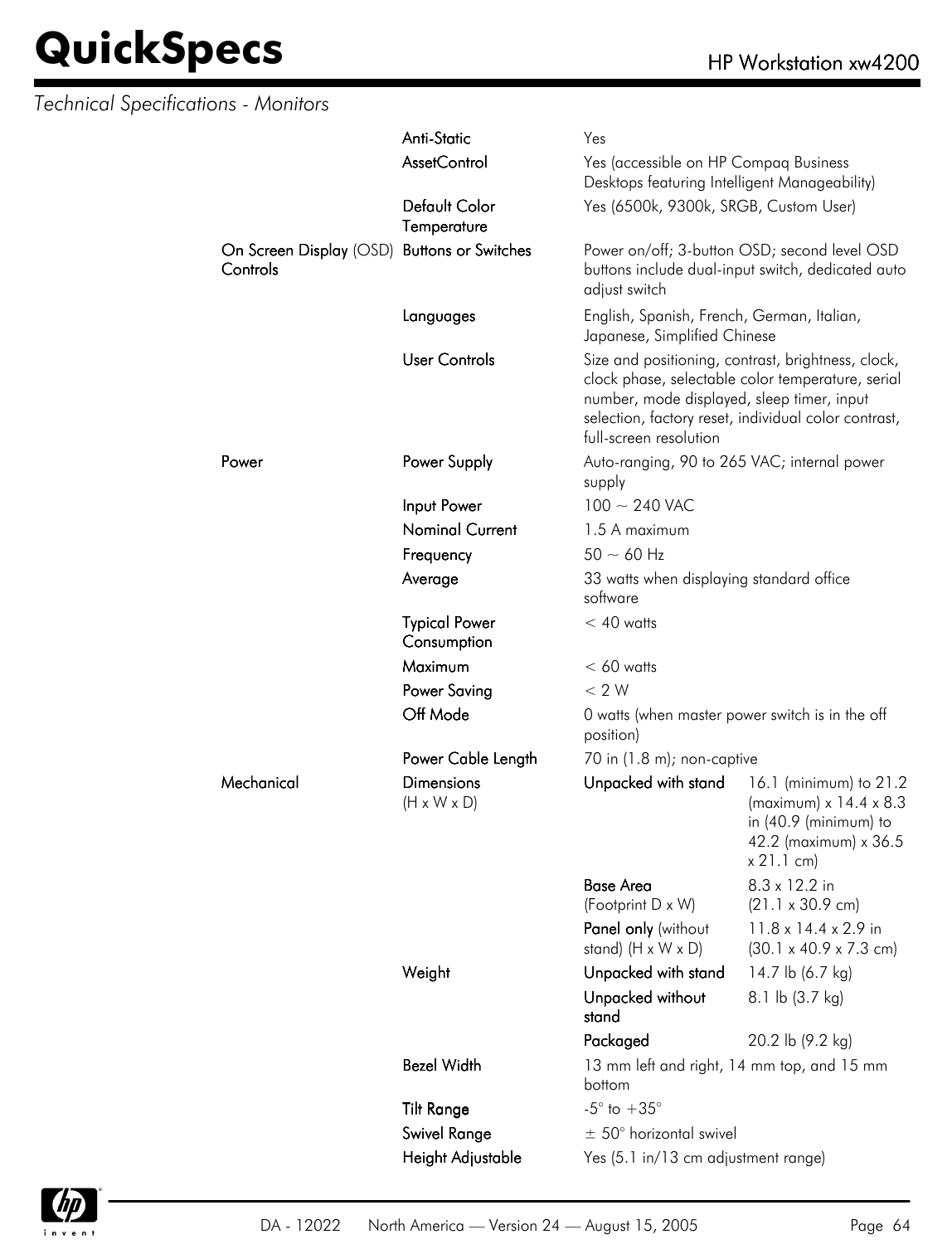### *Technical Specifications - Monitors*

|               | <b>Pivot Rotation</b>                                                                                                 | Yes, 90°                                                                                                                                                                                                                                                                                                                                                                                                |
|---------------|-----------------------------------------------------------------------------------------------------------------------|---------------------------------------------------------------------------------------------------------------------------------------------------------------------------------------------------------------------------------------------------------------------------------------------------------------------------------------------------------------------------------------------------------|
|               | Base                                                                                                                  | Ships detached and is removable after<br>installation                                                                                                                                                                                                                                                                                                                                                   |
| Environmental | <b>Temperature – Operating</b> $41^{\circ}$ to 95° F (5° to 35° C)                                                    |                                                                                                                                                                                                                                                                                                                                                                                                         |
|               | Temperature - Non-<br>operating                                                                                       | $-4^{\circ}$ to 140 $^{\circ}$ F (-20 $^{\circ}$ to 60 $^{\circ}$ C)                                                                                                                                                                                                                                                                                                                                    |
|               | Humidity - Operating                                                                                                  | 20% to 80%                                                                                                                                                                                                                                                                                                                                                                                              |
|               | Humidity - Non-<br>operating                                                                                          | 5% to 95%                                                                                                                                                                                                                                                                                                                                                                                               |
|               | Altitude - Operating                                                                                                  | 0 to 13,000 ft (0 to 4,000 m)                                                                                                                                                                                                                                                                                                                                                                           |
|               | Altitude - Non-operating                                                                                              | 0 to 40,000 ft (0 to 12,192 m)                                                                                                                                                                                                                                                                                                                                                                          |
| Options       | <b>HP Desktop Access</b><br>Center – Part number:<br><b>DK985A</b>                                                    | Features integrated microphone/headset jacks,<br>dual function headset for phone/PC support, a<br>MultiBay slot for adding an optical drive (sold<br>separately), and four USB ports for easy<br>integration of third-party digital solutions. Sold<br>separately. For more information, refer to the HP<br>Desktop Access Center QuickSpec document.                                                   |
|               | <b>HP Flat Panel Speaker</b><br>Bar – Part number:<br>PF804AA                                                         | Powered directly by the monitor, seamlessly<br>attaches to the monitor's bezel to bring full<br>multimedia support to select HP flat panel<br>monitors. Features dual speakers with full sound<br>range and external jack for headphones. Sold<br>separately. For more information, refer to the HP<br>Flat Panel Speaker Bar QuickSpec document.                                                       |
|               | HP Compaq 7000 Series<br>Ultra-slim Desktop<br><b>Integrated Work Center</b><br>Stand - Part number:<br><b>DL641B</b> | Allows mounting of a 15-, 17- or 19-inch HP flat<br>panel monitor and an HP Compaq dc7100<br>Ultra-slim Desktop PC on a single stand for the<br>convenience of an "all-in-one" form factor. Sold<br>separately. For more information, refer to this<br>product's QuickSpec document                                                                                                                     |
| Other         | Accessories Included                                                                                                  | VGA to VGA cable, DVI-D to DVI-D cable, DVI-I<br>to VGA cable, USB cable, user CD-ROM with<br>Pivot Pro sottware                                                                                                                                                                                                                                                                                        |
|               | Software                                                                                                              | Pivot Pro software from Portrait Displays, Inc.<br>interacts with your PC's native graphics driver to<br>enable seamless portrait screen redraws with a<br>simple mouse-click or keyboard command. Pivot<br>Pro supports 90-degree portrait and landscape<br>views. Language support is available in English,<br>Japanese, French, German, Spanish, Italian, and<br>Traditional and Simplified Chinese. |
|               | Software                                                                                                              | HP Display LiteSaver feature lets you schedule<br>Sleep mode at preset times to help protect the<br>display against image retention, drastically lower<br>power consumption and energy costs, and<br>extend the lifespan of the monitor.                                                                                                                                                                |

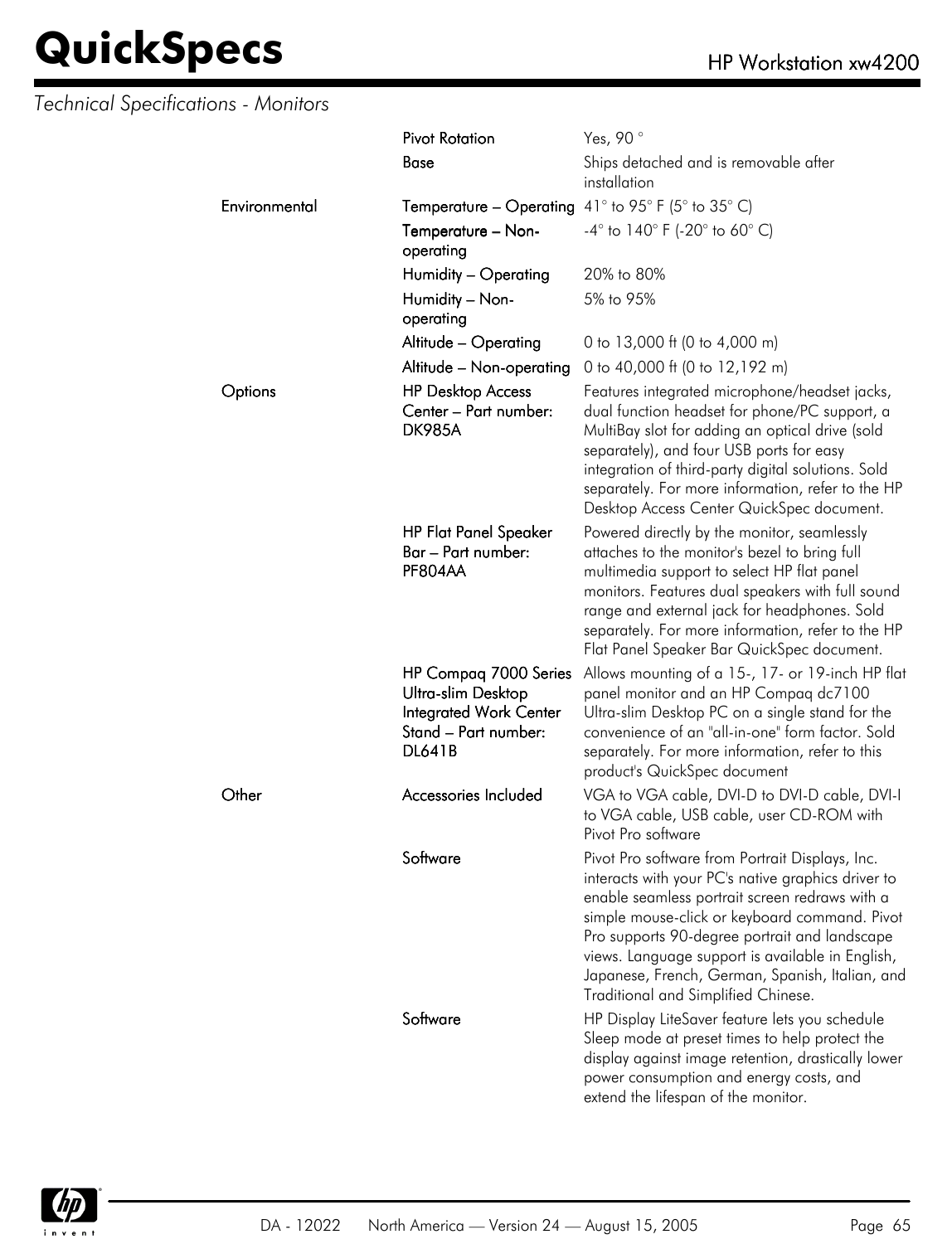| Technical Specifications - Monitors |                                 |                                                                                                                                                                                          |                                                                                                                                                                                                                                                                                                                                                                                                                                                                                                                     |  |
|-------------------------------------|---------------------------------|------------------------------------------------------------------------------------------------------------------------------------------------------------------------------------------|---------------------------------------------------------------------------------------------------------------------------------------------------------------------------------------------------------------------------------------------------------------------------------------------------------------------------------------------------------------------------------------------------------------------------------------------------------------------------------------------------------------------|--|
|                                     |                                 | User Guide Languages                                                                                                                                                                     | English, Latin America Spanish, Brazilian<br>Portuguese, Danish, Dutch, Finnish, French,<br>German, Italian, Norwegian, Swedish, Greek,<br>Polish, Russian, Slovenian, Turkish, Simplified<br>Chinese, Traditional Chinese, Korean, and<br>Japanese                                                                                                                                                                                                                                                                 |  |
|                                     |                                 | <b>Warranty Languages</b>                                                                                                                                                                | English, Canadian French, Latin America<br>Spanish, Brazilian Portuguese, Danish, Dutch,<br>Finnish, French, German, Italian, Norwegian,<br>Spanish, Swedish, Bahasa Indonesian, Simplified<br>Chinese, Traditional Chinese, and Korean                                                                                                                                                                                                                                                                             |  |
|                                     |                                 | Color                                                                                                                                                                                    | Carbonite, two-tone carbonite and silver (EMEA<br>only)                                                                                                                                                                                                                                                                                                                                                                                                                                                             |  |
|                                     |                                 | <b>VESA Mounting</b>                                                                                                                                                                     | Yes (swing arm/wall mount not included); base<br>must be removed for mounting options)                                                                                                                                                                                                                                                                                                                                                                                                                              |  |
|                                     |                                 | <b>VESA External Mounting</b>                                                                                                                                                            | Yes (standard 4 hole pattern, 100 mm)                                                                                                                                                                                                                                                                                                                                                                                                                                                                               |  |
|                                     |                                 | Kensington Lock-ready                                                                                                                                                                    | Yes                                                                                                                                                                                                                                                                                                                                                                                                                                                                                                                 |  |
|                                     | Certification and<br>Compliance | Microsoft Windows Certification                                                                                                                                                          | Australian ACA Approval, Canadian Requirements/CSA, CE Marking, China<br>CCC Approval, CISPR Requirements, Eastern European Approvals, Energy<br>Star Compliant, FCC Approval, German Ergonomic (TUV and GS Mark),<br>ISO 13406-2 Compliant (Pixel Defect Guidelines), Mexican NOM Approval,<br>MPR-II Compliant, PC2001 Compliant, PC99 Certified, S. Korean MIC<br>Approval, Taiwan BSMI Approval, TCO 99 or 03 depending on region<br>(emissions, ergonomics, environment), TUV-Ergo, UL Listed, VCCI Approvals, |  |
|                                     | Compatibility                   | VESA Video Signal Standard (VSIS) Compliant video cards have been tested<br>and proven compatible for use with the HP L1755 Flat Panel Monitor.<br>Recommended for use with HP products. |                                                                                                                                                                                                                                                                                                                                                                                                                                                                                                                     |  |
|                                     | Service and Warranty            | For details, contact HP Customer Support.                                                                                                                                                | Limited three-year parts and repair labor, service provider labor, and on-site<br>service. Next business day advanced exchange direct replacement service<br>available during warranty period. Certain restrictions and exclusions apply.                                                                                                                                                                                                                                                                           |  |
| HP L1955 Flat Panel                 | Panel                           | Type                                                                                                                                                                                     | Active matrix, thin film transistor (TFT)                                                                                                                                                                                                                                                                                                                                                                                                                                                                           |  |
| Monitor                             |                                 | Viewable Image Area<br>(diagonal)                                                                                                                                                        | 19 in (48.25 cm) maximum viewable                                                                                                                                                                                                                                                                                                                                                                                                                                                                                   |  |
|                                     |                                 | Screen Opening (WxH)                                                                                                                                                                     | 14.9 x 12.0 in (38.0 x 30.5 cm)                                                                                                                                                                                                                                                                                                                                                                                                                                                                                     |  |
|                                     |                                 | Viewing Angle (typical)                                                                                                                                                                  | 176 degrees horizontal/176 degrees vertical<br>(10:1 minimum contrast ratio)                                                                                                                                                                                                                                                                                                                                                                                                                                        |  |
|                                     |                                 | <b>Brightness</b> (typical)                                                                                                                                                              | Up to 250 nits (cd/m <sup>2</sup> )                                                                                                                                                                                                                                                                                                                                                                                                                                                                                 |  |
|                                     |                                 | Contrast Ratio (typical)                                                                                                                                                                 | Up to 1000:1 (typical)                                                                                                                                                                                                                                                                                                                                                                                                                                                                                              |  |
|                                     |                                 | Response Rate (typical)                                                                                                                                                                  | $<$ 16 ms (typical rise + fall)                                                                                                                                                                                                                                                                                                                                                                                                                                                                                     |  |
|                                     |                                 | Pixel Pitch                                                                                                                                                                              | 0.294 mm                                                                                                                                                                                                                                                                                                                                                                                                                                                                                                            |  |
|                                     |                                 | Color Depth Support                                                                                                                                                                      | 16.7 million colors                                                                                                                                                                                                                                                                                                                                                                                                                                                                                                 |  |

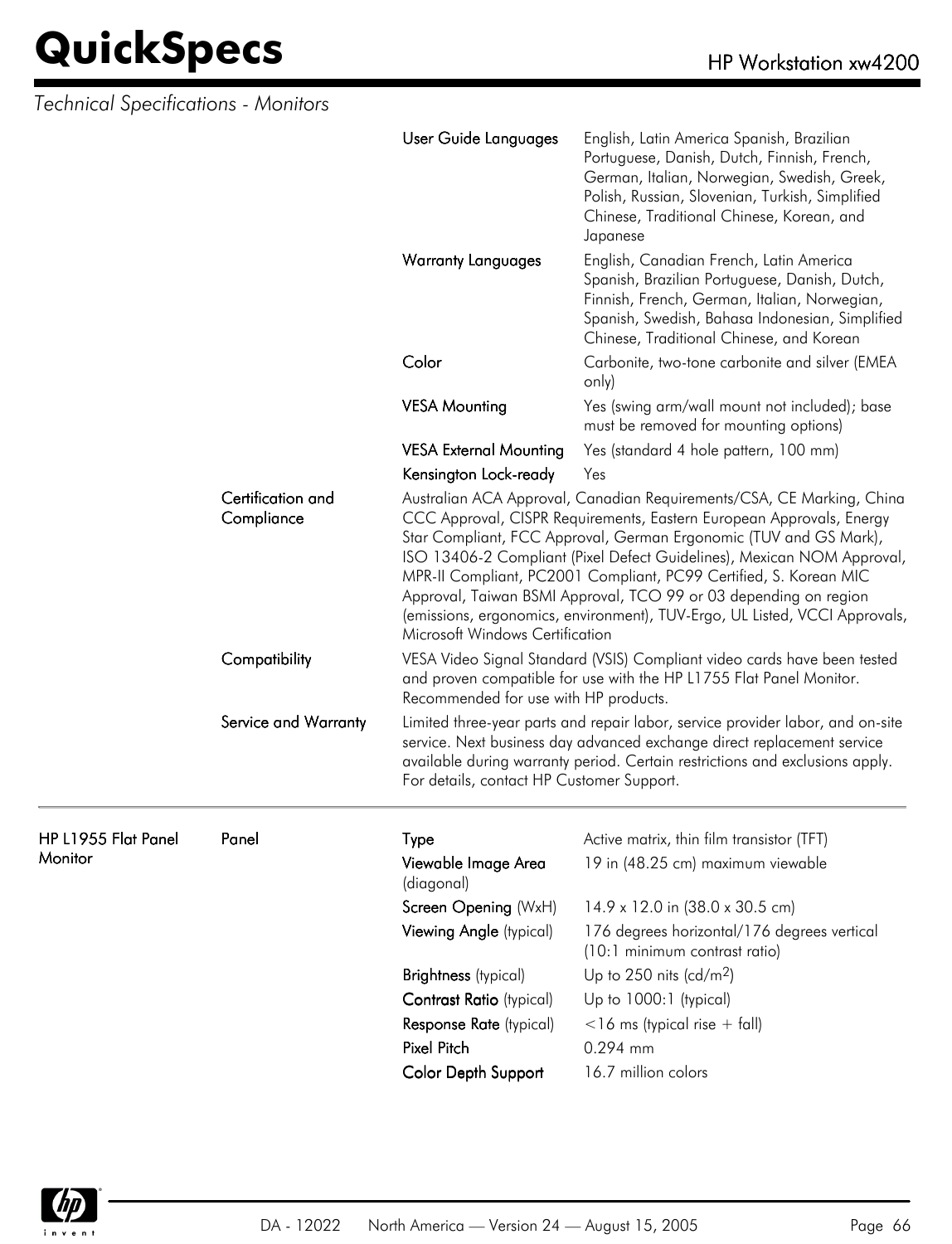| <b>Technical Specifications - Monitors</b> |                                     |                                               |                                                                                                                    |
|--------------------------------------------|-------------------------------------|-----------------------------------------------|--------------------------------------------------------------------------------------------------------------------|
|                                            | Video/Other Inputs                  | Plug and Play                                 | Yes (supports VESA DDC2B; PC2001 compliant)                                                                        |
|                                            |                                     | Self Powered USB 2.0<br>Hub                   | One upstream, four downstream ports (cable<br>included)                                                            |
|                                            |                                     | Input Signal                                  | Two connectors: one 15-pin mini D-sub analog<br>VGA; and one DVI-I (VGA analog or digital)                         |
|                                            |                                     | Input Impedance                               | 75 ohms $\pm$ 2%                                                                                                   |
|                                            |                                     | Sync Input                                    | Separate sync (HSYNC/VSYNC); composite sync,<br>Sync on Green (activated through on-screen<br>display)             |
|                                            |                                     | Video Cable                                   | VGA to VGA, DVI-D to DVI-D, and DVI-I to VGA                                                                       |
|                                            |                                     | Video Cable Length                            | 78 in (2.0 m)                                                                                                      |
|                                            | Signal Interface/                   | <b>Horizontal Frequency</b>                   | 30 to 82 kHz                                                                                                       |
|                                            | Performance                         | <b>Vertical Frequency</b>                     | 56 to 75 Hz                                                                                                        |
|                                            |                                     | <b>Native Resolution</b>                      | 1280 x 1024 $@$ 75 Hz analog                                                                                       |
|                                            |                                     |                                               | 1280 x 1024 @ 60 Hz digital                                                                                        |
|                                            |                                     | Maximum Resolution<br>(Analog)                | 1280 x 1024 @ 75 Hz analog                                                                                         |
|                                            |                                     | Maximum Resolution<br>(Digital)               | 1280 x 1024 @ 75 Hz digital                                                                                        |
|                                            |                                     | Preset VESA Graphic<br>Modes (non-interlaced) | 640 x 480 @ 60 Hz, 72 Hz, 75 Hz<br>720 x 400 @ 70 Hz                                                               |
|                                            |                                     | 800 x 600 @ 60 Hz, 72 Hz, 75 Hz               |                                                                                                                    |
|                                            |                                     | 1024 x 768 @ 60 Hz, 70 Hz, 75 Hz              |                                                                                                                    |
|                                            |                                     |                                               | 1280 x 1024 @ 60 Hz, 75 Hz                                                                                         |
|                                            |                                     | Preset MAC Mode                               | 832 x 624 @ 75 Hz                                                                                                  |
|                                            |                                     |                                               | 1152 x 870 @75 Hz                                                                                                  |
|                                            |                                     | Preset VGA Mode                               | 640 x 480 @ 60 Hz, 72 Hz                                                                                           |
|                                            |                                     | Preset SUN Mode                               | 1152 x 900 @ 76 Hz                                                                                                 |
|                                            |                                     | Fail Safe Mode                                | Yes (limits out of range signal messages)                                                                          |
|                                            |                                     | Maximum Pixel Clock<br>Speed                  | 140 MHz                                                                                                            |
|                                            |                                     | User Programmable<br>Modes                    | Yes, 15                                                                                                            |
|                                            |                                     | Anti-Glare                                    | Yes                                                                                                                |
|                                            |                                     | Anti-Static                                   | Yes                                                                                                                |
|                                            |                                     | AssetControl                                  | Yes (accessible on HP Compaq Business<br>Desktops featuring Intelligent Manageability)                             |
|                                            |                                     | Default Color<br>Temperature                  | Yes (6500k, 9300k, SRGB, Custom User)                                                                              |
|                                            | On Screen Display (OSD)<br>Controls | <b>Buttons or Switches</b>                    | Power on/off; 3-button OSD; second level OSD<br>buttons include dual-input switch, dedicated auto<br>adjust switch |
|                                            |                                     | Languages                                     | English, Spanish, French, German, Italian,<br>Japanese, Simplified Chinese                                         |
|                                            |                                     | <b>User Controls</b>                          | Size and Positioning<br>Contrast                                                                                   |

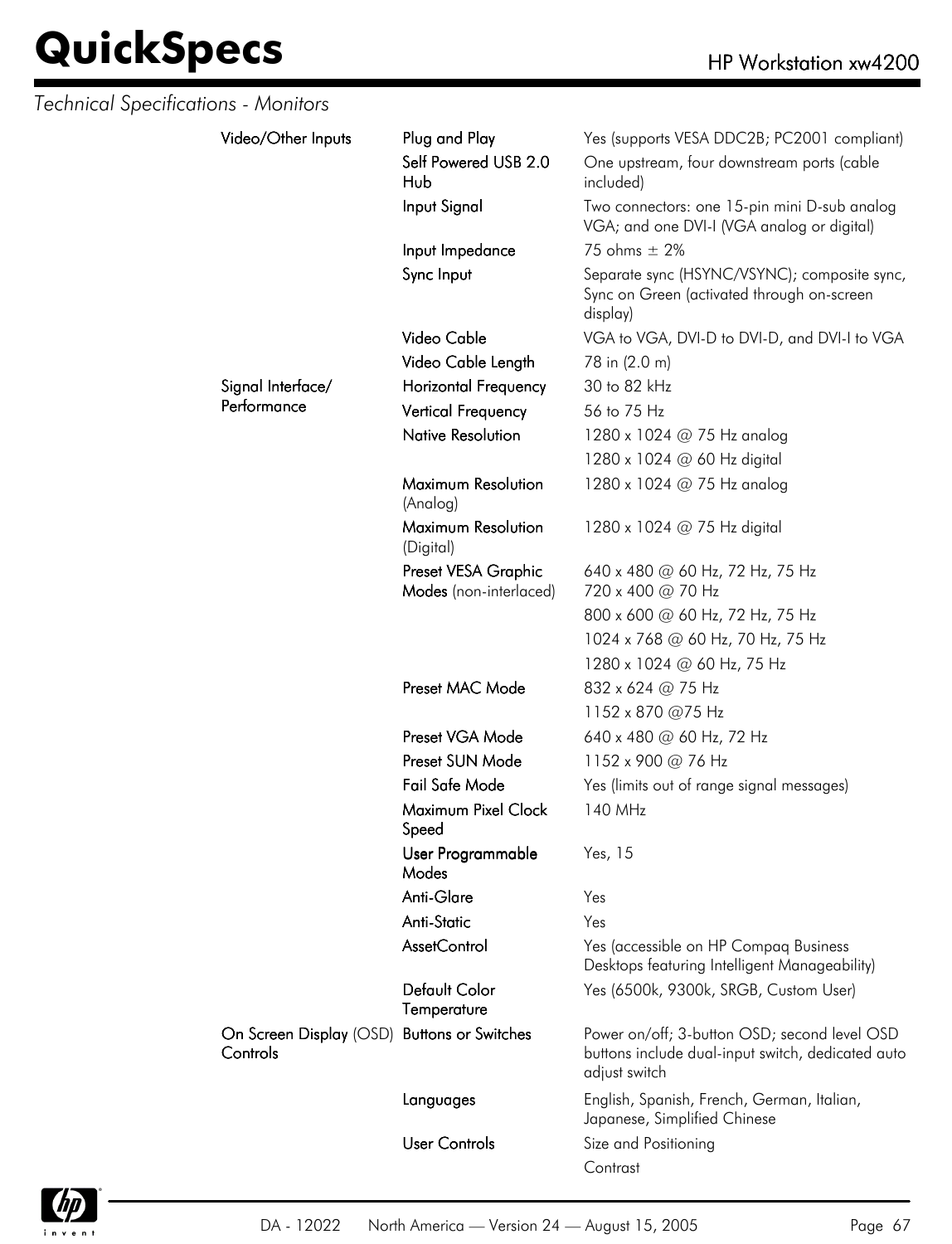*Technical Specifications - Monitors*

Mechanical

|            |                                              | <b>Brightness</b>                                     |                                                                                                                            |  |
|------------|----------------------------------------------|-------------------------------------------------------|----------------------------------------------------------------------------------------------------------------------------|--|
|            |                                              | Clock, Clock Phase                                    |                                                                                                                            |  |
|            |                                              | Selectable Color Temperature                          |                                                                                                                            |  |
|            |                                              | Serial Number                                         |                                                                                                                            |  |
|            |                                              | Mode Displayed                                        |                                                                                                                            |  |
|            |                                              | Sleep Timer                                           |                                                                                                                            |  |
|            |                                              | Input Selection                                       |                                                                                                                            |  |
|            |                                              | <b>Factory Reset</b>                                  |                                                                                                                            |  |
|            |                                              | <b>Individual Color Contrast</b>                      |                                                                                                                            |  |
|            |                                              | <b>Full-screen Resolution</b>                         |                                                                                                                            |  |
| Power      | Power Supply                                 | Auto-ranging, 90 to 265 VAC; internal power           |                                                                                                                            |  |
|            |                                              | supply                                                |                                                                                                                            |  |
|            | Input Power                                  | $100 \sim 240$ VAC                                    |                                                                                                                            |  |
|            | <b>Nominal Current</b>                       | 1.5 A maximum                                         |                                                                                                                            |  |
|            | Frequency                                    | $50 \sim 60$ Hz                                       |                                                                                                                            |  |
|            | Average                                      | 33 watts when displaying standard office<br>software  |                                                                                                                            |  |
|            | <b>Typical Power</b><br>Consumption          | $< 40$ watts                                          |                                                                                                                            |  |
|            | <b>Maximum</b>                               | $< 60$ watts                                          |                                                                                                                            |  |
|            | <b>Power Saving</b>                          | $< 2$ watts                                           |                                                                                                                            |  |
|            | Off Mode                                     | position)                                             | 0 watts (when master power switch is in the off                                                                            |  |
|            | Power Cable Length                           | 70 in (1.8 m); non-captive                            |                                                                                                                            |  |
| Mechanical | <b>Dimensions</b><br>$(H \times W \times D)$ | Unpacked with stand                                   | 16.8 (minimum) to 22.3<br>(maximum) x 15.9 x 8.3<br>in $(42.7 \text{ (minimum)}$ to<br>56.6 (maximum) x 40.4<br>x 21.1 cm) |  |
|            |                                              | <b>Base Area</b>                                      | 8.3 x 12.2 in                                                                                                              |  |
|            |                                              | (Footprint D x W)                                     | $(21.1 \times 30.9 \text{ cm})$                                                                                            |  |
|            |                                              | Panel only (without<br>stand) $(H \times W \times D)$ | 13.2 x 15.9 x 3.1 in<br>$(33.5 \times 40.4 \times 7.9 \text{ cm})$                                                         |  |
|            | Weight                                       | Unpacked with stand                                   | 16.5 lb (7.5 kg)                                                                                                           |  |
|            |                                              | Unpacked without<br>stand                             | 10.5 lb (4.75 kg)                                                                                                          |  |
|            |                                              | Packaged                                              | 23.5 lb (10.7 kg)                                                                                                          |  |
|            | <b>Bezel Width</b>                           | bottom                                                | 13 mm left and right, 14 mm top, and 15 mm                                                                                 |  |
|            | <b>Tilt Range</b>                            | $-5^{\circ}$ to $+35^{\circ}$                         |                                                                                                                            |  |
|            | <b>Swivel Range</b>                          | $\pm$ 50° horizontal swivel                           |                                                                                                                            |  |
|            | Height Adjustable                            | Yes (5.1 in/13 cm adjustment range)                   |                                                                                                                            |  |
|            | <b>Pivot Rotation</b>                        | Yes, 90°                                              |                                                                                                                            |  |
|            | Base                                         | Ships detached and is removable after<br>installation |                                                                                                                            |  |

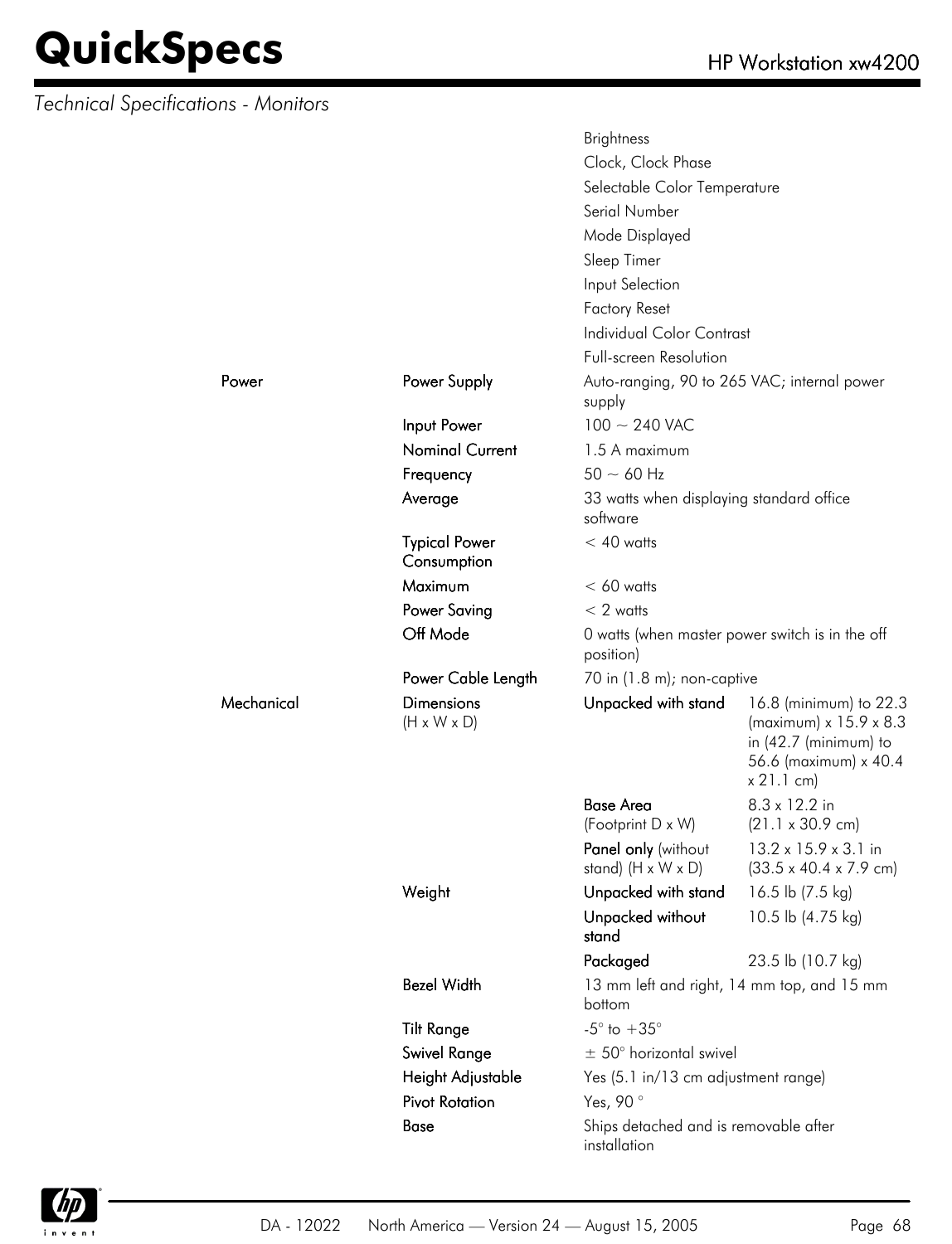| Technical Specifications - Monitors |                                     |                                                                                                                                                                                                                                                                                                                                                                                                         |
|-------------------------------------|-------------------------------------|---------------------------------------------------------------------------------------------------------------------------------------------------------------------------------------------------------------------------------------------------------------------------------------------------------------------------------------------------------------------------------------------------------|
| Environmental                       |                                     | <b>Temperature – Operating</b> 41° to 95° F (5° to 35° C)                                                                                                                                                                                                                                                                                                                                               |
|                                     | Temperature - Non-<br>operating     | $-4^{\circ}$ to 140° F (-20° to 60° C)                                                                                                                                                                                                                                                                                                                                                                  |
|                                     | Humidity - Operating                | 20% to 80%                                                                                                                                                                                                                                                                                                                                                                                              |
|                                     | Humidity - Non-<br>operating        | 5% to 95%                                                                                                                                                                                                                                                                                                                                                                                               |
|                                     | Altitude - Operating                | 0 to 13,000 ft (0 to 4,000 m)                                                                                                                                                                                                                                                                                                                                                                           |
|                                     | Altitude - Non-operating            | 0 to 40,000 ft (0 to 12,192 m)                                                                                                                                                                                                                                                                                                                                                                          |
| Options                             | <b>Desktop Access Center</b>        | Features integrated microphone/headset jacks,<br>dual function headset for phone/PC support, a<br>MultiBay slot for adding an optical drive (sold<br>separately), and four USB ports for easy<br>integration of third-party digital solutions. Sold<br>separately; part number DK985A. For more<br>information, refer to the HP Desktop Access<br>Center QuickSpecs.                                    |
|                                     | <b>HP Flat Panel Speaker</b><br>Bar | Powered directly by the monitor, seamlessly<br>attaches to the monitor's bezel to bring full<br>multimedia support to select HP flat panel<br>monitors. Features dual speakers with full sound<br>range and external jack for headphones. Sold<br>separately, part number PF804AA. For more<br>information, refer to the HP Flat Panel Speaker<br>Bar QuickSpecs.                                       |
| Other                               | Accessories Included                | VGA to VGA cable, DVI-D to DVI-D cable, DVI-I<br>to VGA cable, USB cable, user CD-ROM with<br>Pivot Pro software                                                                                                                                                                                                                                                                                        |
|                                     | Software                            | Pivot Pro software from Portrait Displays, Inc.<br>interacts with your PC's native graphics driver to<br>enable seamless portrait screen redraws with a<br>simple mouse-click or keyboard command. Pivot<br>Pro supports 90-degree portrait and landscape<br>views. Language support is available in English,<br>Japanese, French, German, Spanish, Italian, and<br>Traditional and Simplified Chinese. |
|                                     | Software                            | HP Display LiteSaver feature lets you schedule<br>Sleep mode at preset times to help protect the<br>display against image retention, drastically lower<br>power consumption and energy costs, and<br>extend the lifespan of the monitor.                                                                                                                                                                |
|                                     | User Guide Languages                | English                                                                                                                                                                                                                                                                                                                                                                                                 |
|                                     | <b>Warranty Languages</b>           | English                                                                                                                                                                                                                                                                                                                                                                                                 |
|                                     | Color                               | Carbonite, two-tone carbonite and silver (EMEA<br>only)                                                                                                                                                                                                                                                                                                                                                 |
|                                     | <b>VESA Mounting</b>                | Yes (swing arm/wall mount not included); base<br>must be removed for mounting options)                                                                                                                                                                                                                                                                                                                  |
|                                     | <b>VESA External Mounting</b>       | Yes (standard 4 hole pattern, 100 mm)                                                                                                                                                                                                                                                                                                                                                                   |
|                                     | Kensington Lock-ready               | Yes                                                                                                                                                                                                                                                                                                                                                                                                     |

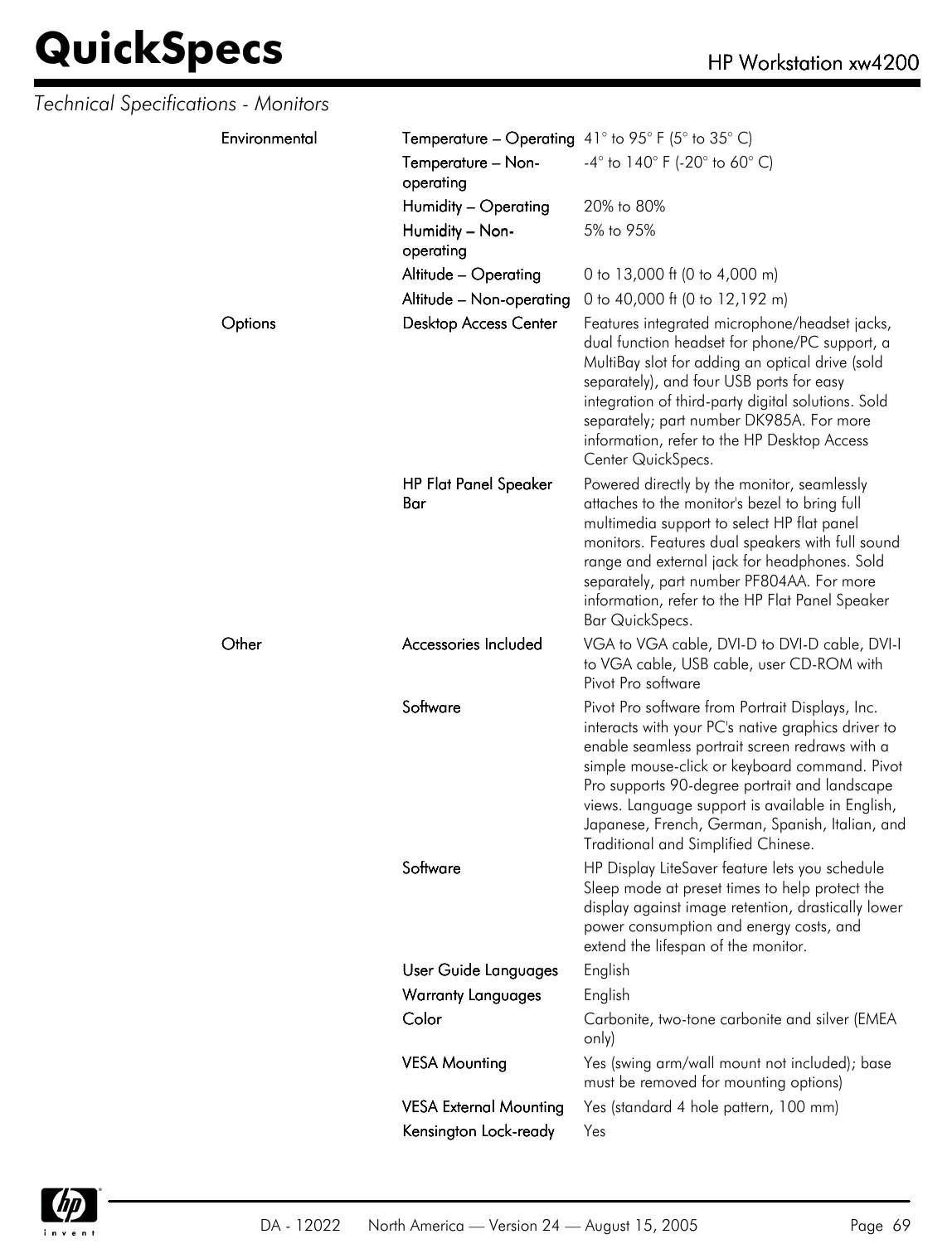| Technical Specifications - Monitors   |                                     |                                                                                                                                                                                                                                                                                                                                                                                                                                                                                                                                                                |                                                                                                                                                                                                                                                                                                                                    |
|---------------------------------------|-------------------------------------|----------------------------------------------------------------------------------------------------------------------------------------------------------------------------------------------------------------------------------------------------------------------------------------------------------------------------------------------------------------------------------------------------------------------------------------------------------------------------------------------------------------------------------------------------------------|------------------------------------------------------------------------------------------------------------------------------------------------------------------------------------------------------------------------------------------------------------------------------------------------------------------------------------|
|                                       | Certification and<br>Compliance     | Australian ACA Approval, Canadian Requirements/CSA, CE Marking, China<br>CCIB/CCEE Approval, CISPR Requirements, Eastern European Approvals,<br>Energy Star Compliant, FCC Approval, German Ergonomic (TUV and GS<br>Mark), ISO 13406-2 Compliant (Pixel Defect Guidelines), Mexican NOM<br>Approval, MPR-II Compliant, PC2001 Compliant, PC99 Certified, S. Korean<br>MIC Approval, Taiwan BSMI Approval, TCO 99 or 03 depending on region<br>(emissions, ergonomics, environment), TUV-Ergo, UL Listed, VCCI Approvals,<br>Microsoft® Windows® Certification |                                                                                                                                                                                                                                                                                                                                    |
|                                       | Compatibility                       | Recommended for use with HP products.                                                                                                                                                                                                                                                                                                                                                                                                                                                                                                                          | VESA Video Signal Standard (VSIS) Compliant video cards have been tested<br>and proven compatible for use with the HP L1955 Flat Panel Monitor.                                                                                                                                                                                    |
|                                       | Service and Warranty                | For details, contact HP Customer Support.                                                                                                                                                                                                                                                                                                                                                                                                                                                                                                                      | Limited three-year parts and repair labor, service provider labor, and on-site<br>service. Next Business Day advanced exchange direct replacement service<br>available during warranty period. Certain restrictions and exclusions apply.                                                                                          |
| <b>HP Flat Panel Monitor</b><br>L2035 | Panel                               | Type                                                                                                                                                                                                                                                                                                                                                                                                                                                                                                                                                           | 20-inch Active Matrix TFT (thin film transistor)                                                                                                                                                                                                                                                                                   |
|                                       |                                     | Viewable Image Area<br>(diagonal)                                                                                                                                                                                                                                                                                                                                                                                                                                                                                                                              | 20.1 in (51 cm)                                                                                                                                                                                                                                                                                                                    |
|                                       |                                     | Screen Opening<br>$(W \times H)$                                                                                                                                                                                                                                                                                                                                                                                                                                                                                                                               | 16.2 x 12.17 in (41.1 x 30.9 cm)                                                                                                                                                                                                                                                                                                   |
|                                       |                                     | Viewing Angle (typical)*                                                                                                                                                                                                                                                                                                                                                                                                                                                                                                                                       | Up to $170^\circ$ H/170° V (10:1 minimum contrast<br>ratio)                                                                                                                                                                                                                                                                        |
|                                       |                                     | Brightness (typical*                                                                                                                                                                                                                                                                                                                                                                                                                                                                                                                                           | Up to 250 nits (cd/m <sup>2</sup> )                                                                                                                                                                                                                                                                                                |
|                                       |                                     | Contrast Ratio (typical)*                                                                                                                                                                                                                                                                                                                                                                                                                                                                                                                                      | Up to 400:1                                                                                                                                                                                                                                                                                                                        |
|                                       |                                     | Response Rate (typical)*                                                                                                                                                                                                                                                                                                                                                                                                                                                                                                                                       | 16 ms (typical, rise $+$ fall)                                                                                                                                                                                                                                                                                                     |
|                                       |                                     | <b>Pixel Pitch</b>                                                                                                                                                                                                                                                                                                                                                                                                                                                                                                                                             | 0.255 mm                                                                                                                                                                                                                                                                                                                           |
|                                       |                                     | <b>Color Depth Support</b>                                                                                                                                                                                                                                                                                                                                                                                                                                                                                                                                     | 16.7 million colors                                                                                                                                                                                                                                                                                                                |
|                                       |                                     |                                                                                                                                                                                                                                                                                                                                                                                                                                                                                                                                                                | *All specifications are provided by the component manufacturers.<br>Performance specifications represent the highest specification of all HP's<br>component manufacturers' typical level specifications for performance.<br>Actual performance may vary either higher or lower.                                                    |
|                                       | On Screen Display<br>(OSD) Controls | <b>Buttons or Switches</b>                                                                                                                                                                                                                                                                                                                                                                                                                                                                                                                                     | PiP (Picture in Picture), Input select, auto adjust,<br>OSD up, OSD down, OSD menu select, power                                                                                                                                                                                                                                   |
|                                       |                                     | Languages                                                                                                                                                                                                                                                                                                                                                                                                                                                                                                                                                      | English, French, German, Spanish, Italian                                                                                                                                                                                                                                                                                          |
|                                       |                                     | <b>User Controls</b>                                                                                                                                                                                                                                                                                                                                                                                                                                                                                                                                           | Brightness, contrast, positioning, color<br>temperature, individual color control, serial<br>number display, full screen resolutions, clock,<br>clock phase, video picture-in-picture (size and<br>position), input selection (includes separate direct<br>access key for dedicated swap between inputs 1<br>and 2), factory reset |

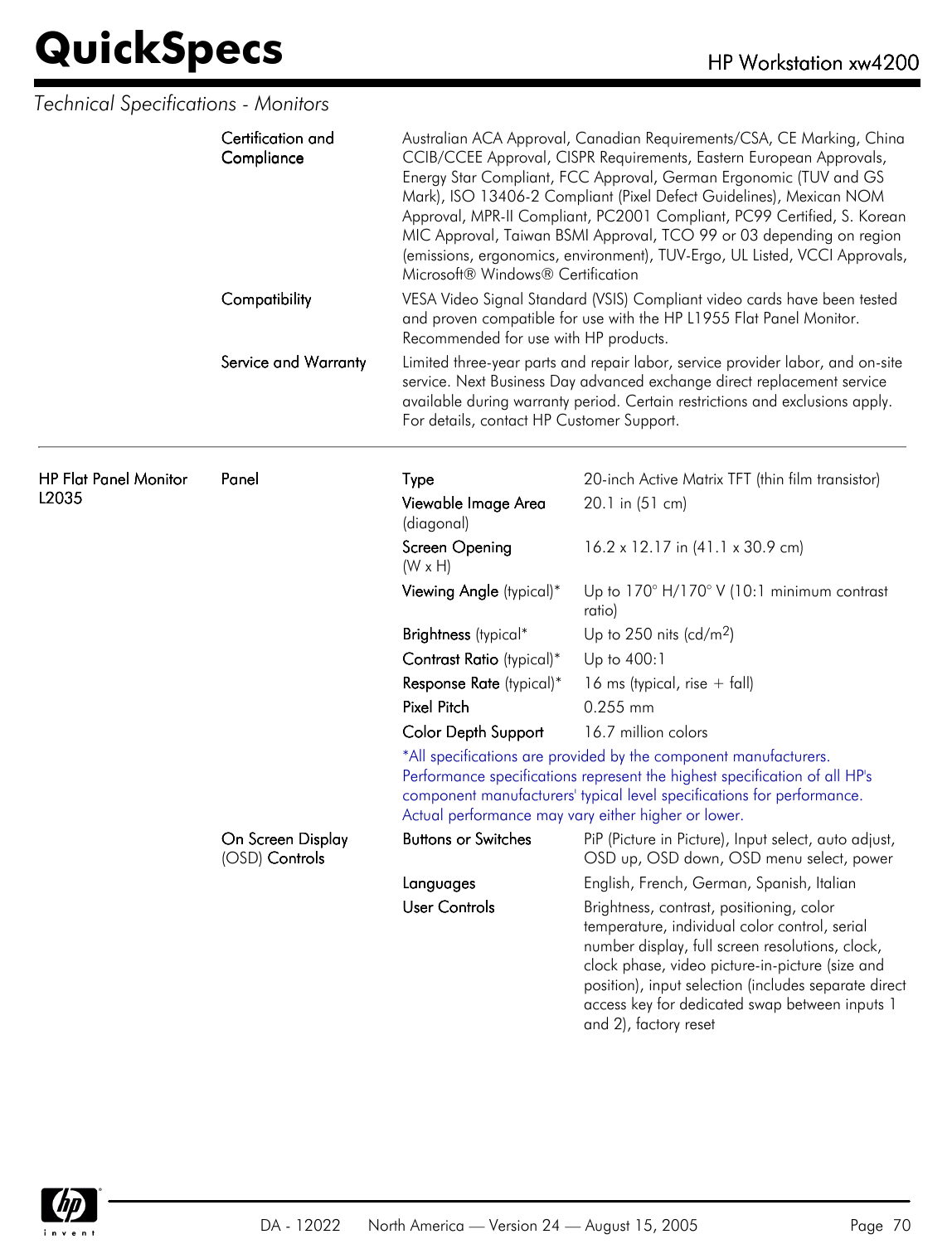| Technical Specifications - Monitors |                                  |                              |                                                                                                                                             |
|-------------------------------------|----------------------------------|------------------------------|---------------------------------------------------------------------------------------------------------------------------------------------|
|                                     | Signal Interface/<br>Performance | <b>Horizontal Frequency</b>  | 30 to 94 kHz (VGA input); 30 to 92 KHz (DVI<br>input) (for modes with pixel clock less than 157<br>MHz)                                     |
|                                     |                                  | Vertical Frequency           | 48 to 85 Hz (VGA input); 30 to 92 KHz (DVI<br>input) (for modes with pixel clock less than 157<br>MHz)                                      |
|                                     |                                  | <b>Graphics Controller</b>   | Pixelworks PW171                                                                                                                            |
|                                     |                                  | <b>Native Resolution</b>     | 1600 x 1200 @ 60 Hz (recommended)                                                                                                           |
|                                     |                                  | Preset VESA Graphic          | 1600 x 1200 @ 60 Hz, 75 Hz (VGA input)                                                                                                      |
|                                     |                                  | Modes (non-interlaced)       | 1280 x 1024 @ 60 Hz, 75 Hz, 85 Hz                                                                                                           |
|                                     |                                  |                              | 1280 x 960 @ 60 Hz                                                                                                                          |
|                                     |                                  |                              | 1152 x 900 @ 66 Hz                                                                                                                          |
|                                     |                                  |                              | 1024 x 768 @ 60 Hz, 75 Hz, 85 Hz                                                                                                            |
|                                     |                                  |                              | 800 x 600 @ 60 Hz, 85 Hz                                                                                                                    |
|                                     |                                  |                              | 640 x 480 @ 60 Hz, 75 Hz, 85 Hz                                                                                                             |
|                                     |                                  | <b>Text Mode</b>             | 720 x 400 @ 70 Hz                                                                                                                           |
|                                     |                                  | Mac Mode                     | 1152 x 870 @ 75 Hz and 832 x 624 @ 75 Hz                                                                                                    |
|                                     |                                  | Sun Mode                     | 1152 x 900 @ 66 Hz                                                                                                                          |
|                                     |                                  | Maximum Pixel Clock<br>Speed | 202 MHz (VGA input); 162 MHz (DVI input)                                                                                                    |
|                                     |                                  | User Programmable<br>Modes   | Yes, 10                                                                                                                                     |
|                                     |                                  | Anti-Glare                   | Yes                                                                                                                                         |
|                                     |                                  | <b>Anti-Static</b>           | Yes                                                                                                                                         |
|                                     |                                  | Default Color<br>Temperature | 6500K                                                                                                                                       |
|                                     | Video Input                      | Plug and Play                | Yes                                                                                                                                         |
|                                     |                                  | Input Signal                 | Four connectors, including one 15-pin mini D-<br>sub VGA, one DVI-I (VGA analog and digital<br>input), one composite video, and one s-video |
|                                     |                                  | Input Impedance              | 75 ohms $\pm$ 10%                                                                                                                           |
|                                     |                                  | Sync Input                   | Separate sync (HSYNC/VSYNC); composite sync,<br>Sync on Green                                                                               |
|                                     |                                  | Video Cable                  | VGA to VGA; VGA to DVI-I; DVI-D to DVI-I                                                                                                    |
|                                     |                                  | Video Cable Length           | 5.9 ft $(1.8 \text{ m})$                                                                                                                    |
|                                     | Power                            | Input Power                  | Auto-Ranging, 90 to 132 VAC and 195 to 265<br>VAC; internal power supply, 50 Hz/60 Hz                                                       |
|                                     |                                  | Frequency                    | 47.5 to 63 Hz                                                                                                                               |
|                                     |                                  | Maximum                      | < 75 W                                                                                                                                      |
|                                     |                                  | <b>Power Saving</b>          | < 5 W                                                                                                                                       |
|                                     |                                  | Power Cable Length           | 5.9 ft $(1.8 \text{ m})$                                                                                                                    |

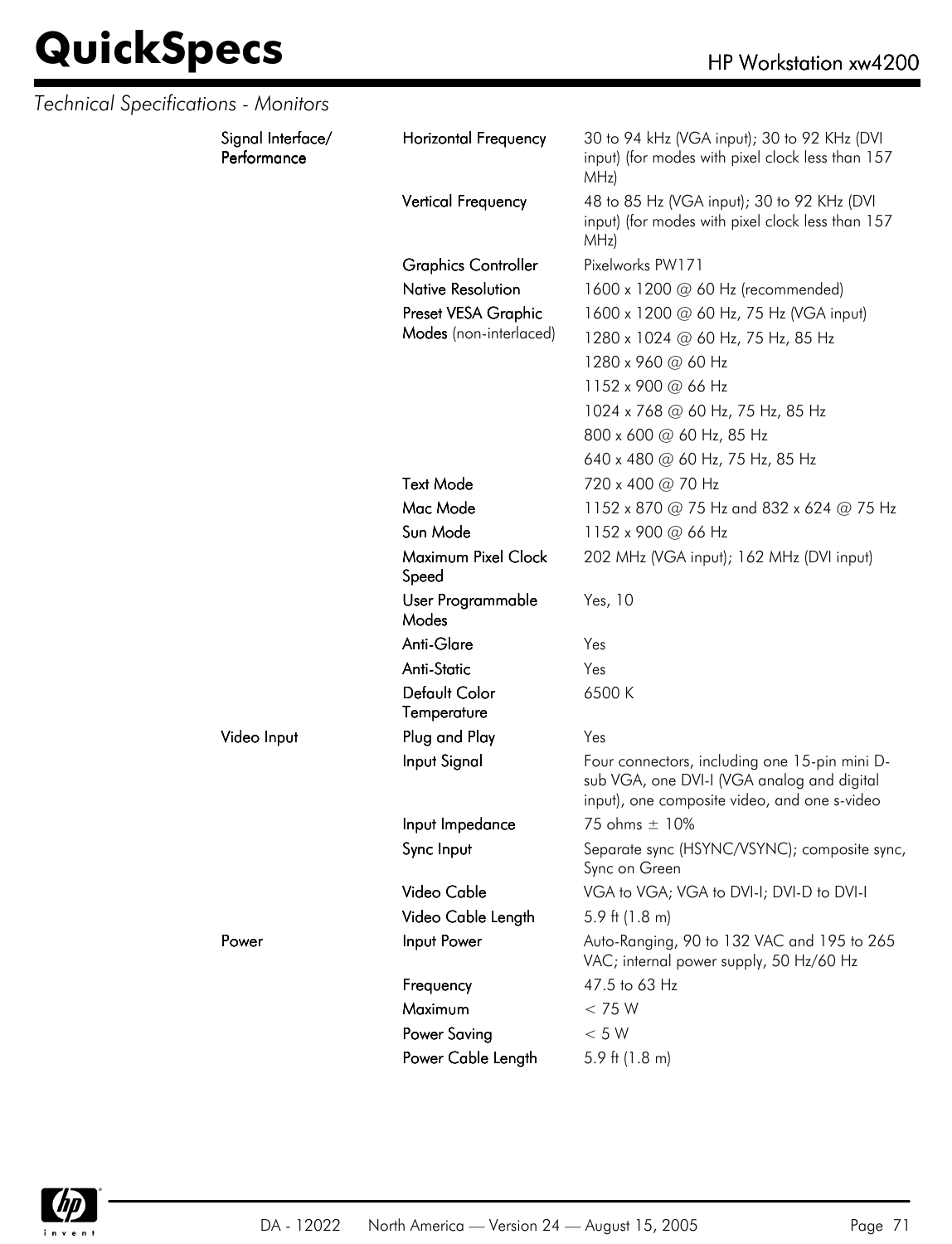| Technical Specifications - Monitors |               |                                    |                                                            |                                                                                                                                                                                                                                                                                                                                                       |  |
|-------------------------------------|---------------|------------------------------------|------------------------------------------------------------|-------------------------------------------------------------------------------------------------------------------------------------------------------------------------------------------------------------------------------------------------------------------------------------------------------------------------------------------------------|--|
|                                     | Mechanical    | Dimensions $(H \times W \times D)$ | Unpacked with stand                                        | 17.36 to 20.9 x 17.8 x<br>8.27 in<br>$(44.1 \text{ to } 53.1 \times 45.2 \times$<br>$21.0 \text{ cm}$                                                                                                                                                                                                                                                 |  |
|                                     |               |                                    | Unpacked without<br>stand (head only)                      | 14.29 x 17.8 x 3.19 in<br>$(36.3 \times 45.2 \times 8.1 \text{ cm})$                                                                                                                                                                                                                                                                                  |  |
|                                     |               |                                    | Packaged                                                   | 11.5 x 21.9 x 23.9 in<br>$(29.2 \times 55.6 \times 60.6 \text{ cm})$                                                                                                                                                                                                                                                                                  |  |
|                                     |               | Weight                             | Unpacked                                                   | With stand: 20.28 lb<br>$(9.2 \text{ kg})$ ;<br>Without stand: 12.35 lb<br>$(5.6 \text{ kg})$                                                                                                                                                                                                                                                         |  |
|                                     |               |                                    | Packaged                                                   | 26.9 lb (12.2 kg)                                                                                                                                                                                                                                                                                                                                     |  |
|                                     |               | <b>Tilt Range</b>                  | -5 $^{\circ}$ to + 25 $^{\circ}$ vertical                  |                                                                                                                                                                                                                                                                                                                                                       |  |
|                                     |               | <b>Swivel Range</b>                | -35 $^{\circ}$ to + 35 $^{\circ}$                          |                                                                                                                                                                                                                                                                                                                                                       |  |
|                                     |               | Height Adjustable                  | Yes, range 3.54 in (9.0 cm)                                |                                                                                                                                                                                                                                                                                                                                                       |  |
|                                     |               | <b>Pivot Rotation</b>              | Yes                                                        |                                                                                                                                                                                                                                                                                                                                                       |  |
|                                     |               | <b>Base</b>                        | Attached                                                   |                                                                                                                                                                                                                                                                                                                                                       |  |
|                                     | Environmental |                                    | <b>Temperature – Operating</b> 46° to 95° F (10° to 35° C) |                                                                                                                                                                                                                                                                                                                                                       |  |
|                                     |               | Temperature - Non-<br>operating    | 6° to $140^{\circ}$ F (-10° to 60° C)                      |                                                                                                                                                                                                                                                                                                                                                       |  |
|                                     |               | Humidity - Operating               | 20% to 80% non-condensing                                  |                                                                                                                                                                                                                                                                                                                                                       |  |
|                                     |               | Humidity - Non-<br>operating       | 5% to 85%                                                  |                                                                                                                                                                                                                                                                                                                                                       |  |
|                                     |               | Altitude - Operating               | $+12,000$ ft (+3,657.6 m)                                  |                                                                                                                                                                                                                                                                                                                                                       |  |
|                                     |               | Altitude - Non-operating           | $+40,000$ ft $(+12,192$ m)                                 |                                                                                                                                                                                                                                                                                                                                                       |  |
|                                     | Options       | <b>HP Desktop Access</b><br>Center | separately), and four USB ports for easy                   | Sold separately, the HP Desktop Access Center<br>features integrated microphone/headset jacks,<br>dual function headset for phone/PC support, a<br>MultiBay slot for adding an optical drive (sold<br>integration of third-party digital solutions; part<br>number DK985A. For more information, refer to<br>the HP Desktop Access Center QuickSpecs. |  |

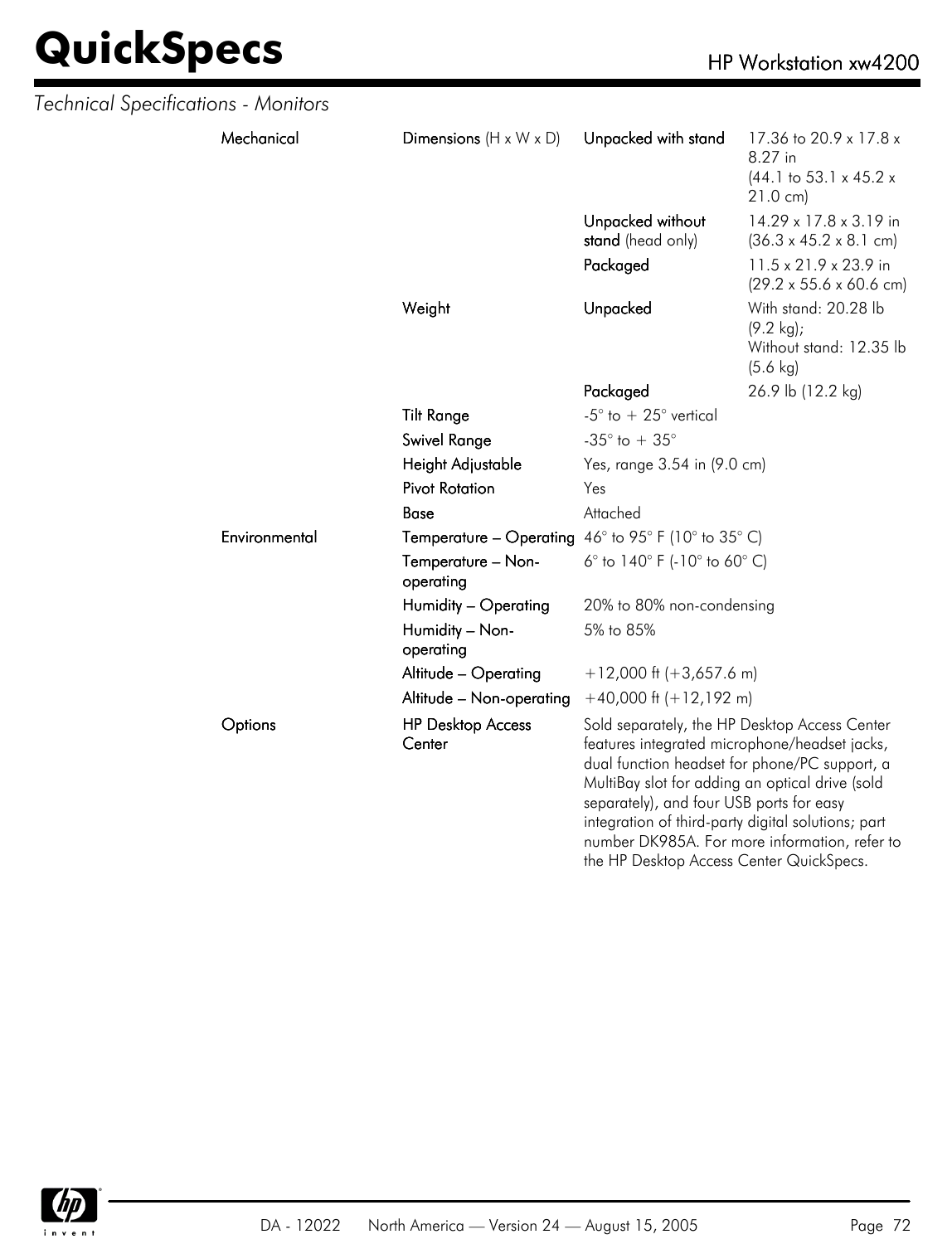| Technical Specifications - Monitors |                                 |                                                                                                                                                                                                                                                                                                                                                                                                                                                                                                                                                                                                                                                                                                                                                                                                                                                                                                                                                                        |                                                                                                                                                                                                                   |  |
|-------------------------------------|---------------------------------|------------------------------------------------------------------------------------------------------------------------------------------------------------------------------------------------------------------------------------------------------------------------------------------------------------------------------------------------------------------------------------------------------------------------------------------------------------------------------------------------------------------------------------------------------------------------------------------------------------------------------------------------------------------------------------------------------------------------------------------------------------------------------------------------------------------------------------------------------------------------------------------------------------------------------------------------------------------------|-------------------------------------------------------------------------------------------------------------------------------------------------------------------------------------------------------------------|--|
|                                     | Other                           | Accessories Included                                                                                                                                                                                                                                                                                                                                                                                                                                                                                                                                                                                                                                                                                                                                                                                                                                                                                                                                                   | VGA to VGA cable – connects the graphic card's<br>VGA analog connector to the monitor's input $#1$<br>(VGA analog) connector                                                                                      |  |
|                                     |                                 |                                                                                                                                                                                                                                                                                                                                                                                                                                                                                                                                                                                                                                                                                                                                                                                                                                                                                                                                                                        | VGA to DVI-I cable - connects the graphic card's<br>VGA connector to the monitor's input #2 (DVI-I<br>analog) connector                                                                                           |  |
|                                     |                                 |                                                                                                                                                                                                                                                                                                                                                                                                                                                                                                                                                                                                                                                                                                                                                                                                                                                                                                                                                                        | DVI-D to DVI-I cable – connects the graphic<br>card's DVI-D digital connector to the monitor's<br>input #2 (DVI-I digital) connector                                                                              |  |
|                                     |                                 | User Guide Languages                                                                                                                                                                                                                                                                                                                                                                                                                                                                                                                                                                                                                                                                                                                                                                                                                                                                                                                                                   | English, B. Portuguese, French, LA Spanish,<br>Korean, S. Chinese, T. Chinese, Bahasa,<br>Japanese, Danish, Finnish, German, Norwegian,<br>Spanish, Swedish, Greek, Polish, Russian,<br>Slovenian, Turkish        |  |
|                                     |                                 | <b>Warranty Languages</b>                                                                                                                                                                                                                                                                                                                                                                                                                                                                                                                                                                                                                                                                                                                                                                                                                                                                                                                                              | English, Canadian French, LA Spanish, Brazilian<br>Portuguese, Danish, German, Castilian Spanish,<br>French, Italian, Dutch, Norwegian, Finnish,<br>Swedish, Bahasa Indonesian, Korean, T.<br>Chinese, S. Chinese |  |
|                                     |                                 | Color                                                                                                                                                                                                                                                                                                                                                                                                                                                                                                                                                                                                                                                                                                                                                                                                                                                                                                                                                                  | Carbonite/Silver                                                                                                                                                                                                  |  |
|                                     |                                 | <b>VESA External Mounting</b>                                                                                                                                                                                                                                                                                                                                                                                                                                                                                                                                                                                                                                                                                                                                                                                                                                                                                                                                          | Yes (Standard 4 hole pattern, 100 mm)                                                                                                                                                                             |  |
|                                     |                                 | Kensington Lock-Ready                                                                                                                                                                                                                                                                                                                                                                                                                                                                                                                                                                                                                                                                                                                                                                                                                                                                                                                                                  | Yes                                                                                                                                                                                                               |  |
|                                     | Certification and<br>Compliance | Australian ACA Approval, Canadian Requirements/CSA, CE Marking, China<br>CCIB/CCEE Approval, CISPR Requirements, Eastern European Approvals,<br>*Energy Star Compliant, FCC Approval, German Ergonomic (TUV and GS<br>Mark), ISO 9241-3,7,8 VDT Guidelines, ISO 13406-2 Pixel Defect<br>Guidelines, Mexican NOM Approval, MIC Requirements (New Zealand),<br>MPR-II Compliant, Nordic Approvals (Nemko, Fimko, Demko, Semko),<br>PC2001 Compliant, PC99 Certified, S. Korean MIC Approval, Taiwan BSMI<br>Approval, TCO 03 (emissions, ergonomics, environment), TUV-Ergo, UL<br>Listed, VCCI Approvals, Windows Certification (Microsoft® Windows® 98,<br>Microsoft Windows 2000, and Microsoft Windows XP)<br>* Energy Star Compliant available summer 2004.<br>Limited three years parts, labor, and on-site service, including backlight.<br>Availability varies by region. Certain restrictions and exclusions apply.<br>Consult HP Customer Service for details. |                                                                                                                                                                                                                   |  |
|                                     | Service and Warranty            |                                                                                                                                                                                                                                                                                                                                                                                                                                                                                                                                                                                                                                                                                                                                                                                                                                                                                                                                                                        |                                                                                                                                                                                                                   |  |
| <b>HP Flat Panel Monitor</b>        | Panel                           | Type                                                                                                                                                                                                                                                                                                                                                                                                                                                                                                                                                                                                                                                                                                                                                                                                                                                                                                                                                                   | 23-inch Active Matrix TFT (thin film transistor)                                                                                                                                                                  |  |
| L2335                               |                                 | Viewable Image Area<br>(diagonal)                                                                                                                                                                                                                                                                                                                                                                                                                                                                                                                                                                                                                                                                                                                                                                                                                                                                                                                                      | 23 in (58.4 cm)                                                                                                                                                                                                   |  |
|                                     |                                 | Screen Opening<br>$(W \times H)$                                                                                                                                                                                                                                                                                                                                                                                                                                                                                                                                                                                                                                                                                                                                                                                                                                                                                                                                       | 19.53 x 12.24 in (49.6 x 31.1 cm)                                                                                                                                                                                 |  |
|                                     |                                 | Viewing Angle (typical)*                                                                                                                                                                                                                                                                                                                                                                                                                                                                                                                                                                                                                                                                                                                                                                                                                                                                                                                                               | Up to $170^\circ$ H/170 $^\circ$ V (10:1 minimum contrast<br>ratio)                                                                                                                                               |  |
|                                     |                                 | Brightness (typical)*                                                                                                                                                                                                                                                                                                                                                                                                                                                                                                                                                                                                                                                                                                                                                                                                                                                                                                                                                  | Up to 250 nits (cd/m <sup>2</sup> )                                                                                                                                                                               |  |
|                                     |                                 | Contrast Ratio (typical)*                                                                                                                                                                                                                                                                                                                                                                                                                                                                                                                                                                                                                                                                                                                                                                                                                                                                                                                                              | Up to 500:1                                                                                                                                                                                                       |  |
|                                     |                                 | Response Rate (typical)*                                                                                                                                                                                                                                                                                                                                                                                                                                                                                                                                                                                                                                                                                                                                                                                                                                                                                                                                               | 16 ms (typical, rise $+$ fall)                                                                                                                                                                                    |  |
|                                     |                                 | Pixel Pitch                                                                                                                                                                                                                                                                                                                                                                                                                                                                                                                                                                                                                                                                                                                                                                                                                                                                                                                                                            | 0.258 mm                                                                                                                                                                                                          |  |
|                                     |                                 | Color Depth Support                                                                                                                                                                                                                                                                                                                                                                                                                                                                                                                                                                                                                                                                                                                                                                                                                                                                                                                                                    | 16.7 million colors                                                                                                                                                                                               |  |

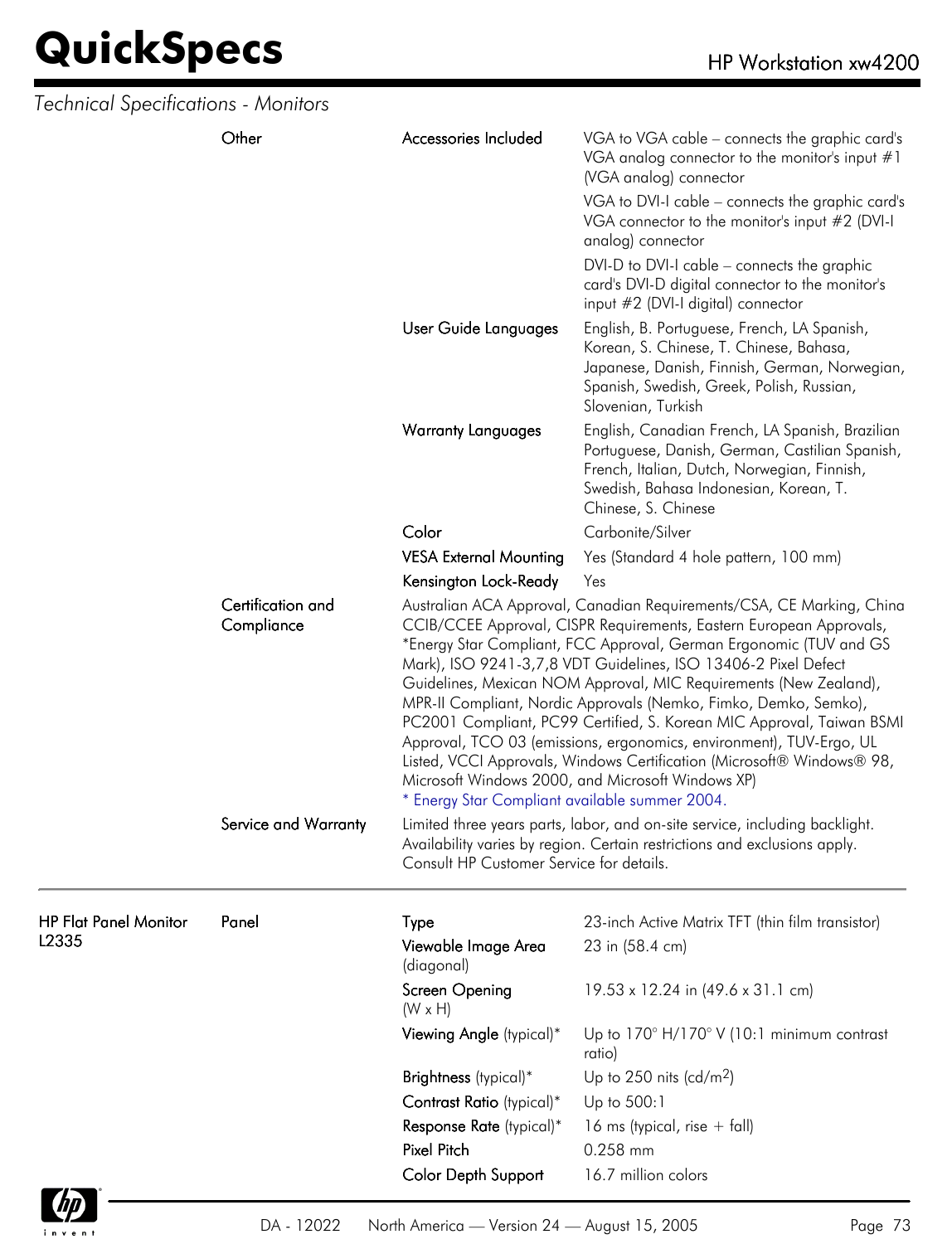| <b>Technical Specifications - Monitors</b>              |                                                                                                                                                                                                                                                                                  |                                                                                                                                                                                                                                                                                                                                    |
|---------------------------------------------------------|----------------------------------------------------------------------------------------------------------------------------------------------------------------------------------------------------------------------------------------------------------------------------------|------------------------------------------------------------------------------------------------------------------------------------------------------------------------------------------------------------------------------------------------------------------------------------------------------------------------------------|
|                                                         | * All specifications are provided by the component manufacturers.<br>Performance specifications represent the highest specification of all HP's<br>component manufacturers' typical level specifications for performance.<br>Actual performance may vary either higher or lower. |                                                                                                                                                                                                                                                                                                                                    |
| On Screen Display (OSD) Buttons or Switches<br>Controls |                                                                                                                                                                                                                                                                                  | PiP (Picture in Picture), Input Select, Auto Adjust,<br>OSD Up, OSD Down, OSD Menu Select, Power                                                                                                                                                                                                                                   |
|                                                         | Languages                                                                                                                                                                                                                                                                        | English, French, German, Spanish, Italian                                                                                                                                                                                                                                                                                          |
|                                                         | <b>User Controls</b>                                                                                                                                                                                                                                                             | Brightness, contrast, positioning, color<br>temperature, individual color control, serial<br>number display, full screen resolutions, clock,<br>clock phase, video picture-in-picture (size and<br>position), input selection (includes separate direct<br>access key for dedicated swap between inputs 1<br>and 2), factory reset |
| Signal Interface/<br>Performance                        | <b>Horizontal Frequency</b>                                                                                                                                                                                                                                                      | 30 to 94 kHz (VGA input); 30 to 92 KHz (DVI<br>input) (for modes with pixel clock less than 157<br>MHz)                                                                                                                                                                                                                            |
|                                                         | <b>Vertical Frequency</b>                                                                                                                                                                                                                                                        | 48 to 85 Hz (VGA and DVI input)                                                                                                                                                                                                                                                                                                    |
|                                                         | <b>Graphics Controller</b>                                                                                                                                                                                                                                                       | Pixelworks PW172                                                                                                                                                                                                                                                                                                                   |
|                                                         | <b>Native Resolution</b>                                                                                                                                                                                                                                                         | 1920 x 1200 @ 60 Hz (recommended)                                                                                                                                                                                                                                                                                                  |
|                                                         | Preset VESA Graphic                                                                                                                                                                                                                                                              | 1920 x 1200 @ 60Hz                                                                                                                                                                                                                                                                                                                 |
|                                                         | Modes (non-interlaced)                                                                                                                                                                                                                                                           | 1600 x 1200 @ 60 Hz, 75 Hz                                                                                                                                                                                                                                                                                                         |
|                                                         |                                                                                                                                                                                                                                                                                  | 1280 x 1024 @ 60 Hz, 75Hz, 85 Hz                                                                                                                                                                                                                                                                                                   |
|                                                         |                                                                                                                                                                                                                                                                                  | 1280 x 960 @ 60 Hz                                                                                                                                                                                                                                                                                                                 |
|                                                         |                                                                                                                                                                                                                                                                                  | 1152 x 900 @ 66 Hz                                                                                                                                                                                                                                                                                                                 |
|                                                         |                                                                                                                                                                                                                                                                                  | 1024 x 768 @ 60 Hz, 75 Hz, 85 Hz                                                                                                                                                                                                                                                                                                   |
|                                                         |                                                                                                                                                                                                                                                                                  | 800 x 600 @ 60 Hz, 75Hz                                                                                                                                                                                                                                                                                                            |
|                                                         |                                                                                                                                                                                                                                                                                  | 640 x 480 @ 60 Hz, 75 Hz                                                                                                                                                                                                                                                                                                           |
|                                                         | <b>Text Mode</b>                                                                                                                                                                                                                                                                 | 720 x 400 @ 70 Hz                                                                                                                                                                                                                                                                                                                  |
|                                                         | Mac Mode                                                                                                                                                                                                                                                                         | 1152 x 870 @ 75 Hz and 832 x 624 @ 75 Hz                                                                                                                                                                                                                                                                                           |
|                                                         | Sun Mode                                                                                                                                                                                                                                                                         | 1152 x 900 @ 66 Hz                                                                                                                                                                                                                                                                                                                 |
|                                                         | Maximum Pixel Clock<br>Speed                                                                                                                                                                                                                                                     | 202 MHz (VGA input); 162 MHz (DVI input)                                                                                                                                                                                                                                                                                           |
|                                                         | User Programmable<br>Modes                                                                                                                                                                                                                                                       | Yes, 10                                                                                                                                                                                                                                                                                                                            |
|                                                         | Anti-Glare                                                                                                                                                                                                                                                                       | Yes                                                                                                                                                                                                                                                                                                                                |
|                                                         | <b>Anti-Static</b>                                                                                                                                                                                                                                                               | Yes                                                                                                                                                                                                                                                                                                                                |
|                                                         | Default Color<br>Temperature                                                                                                                                                                                                                                                     | 6500K                                                                                                                                                                                                                                                                                                                              |
| Video Input                                             | Plug and Play                                                                                                                                                                                                                                                                    | Yes                                                                                                                                                                                                                                                                                                                                |
|                                                         | Input Signal                                                                                                                                                                                                                                                                     | Five connectors, including one 15-pin mini D-<br>sub VGA, one DVI-I (VGA analog and digital<br>input), one composite video, one s-video,<br>component video                                                                                                                                                                        |
|                                                         | Input Impedance                                                                                                                                                                                                                                                                  | 75 ohms ± 10%                                                                                                                                                                                                                                                                                                                      |
|                                                         | Sync Input                                                                                                                                                                                                                                                                       | Separate sync (HSYNC/VSYNC); composite sync,<br>Sync on Green                                                                                                                                                                                                                                                                      |

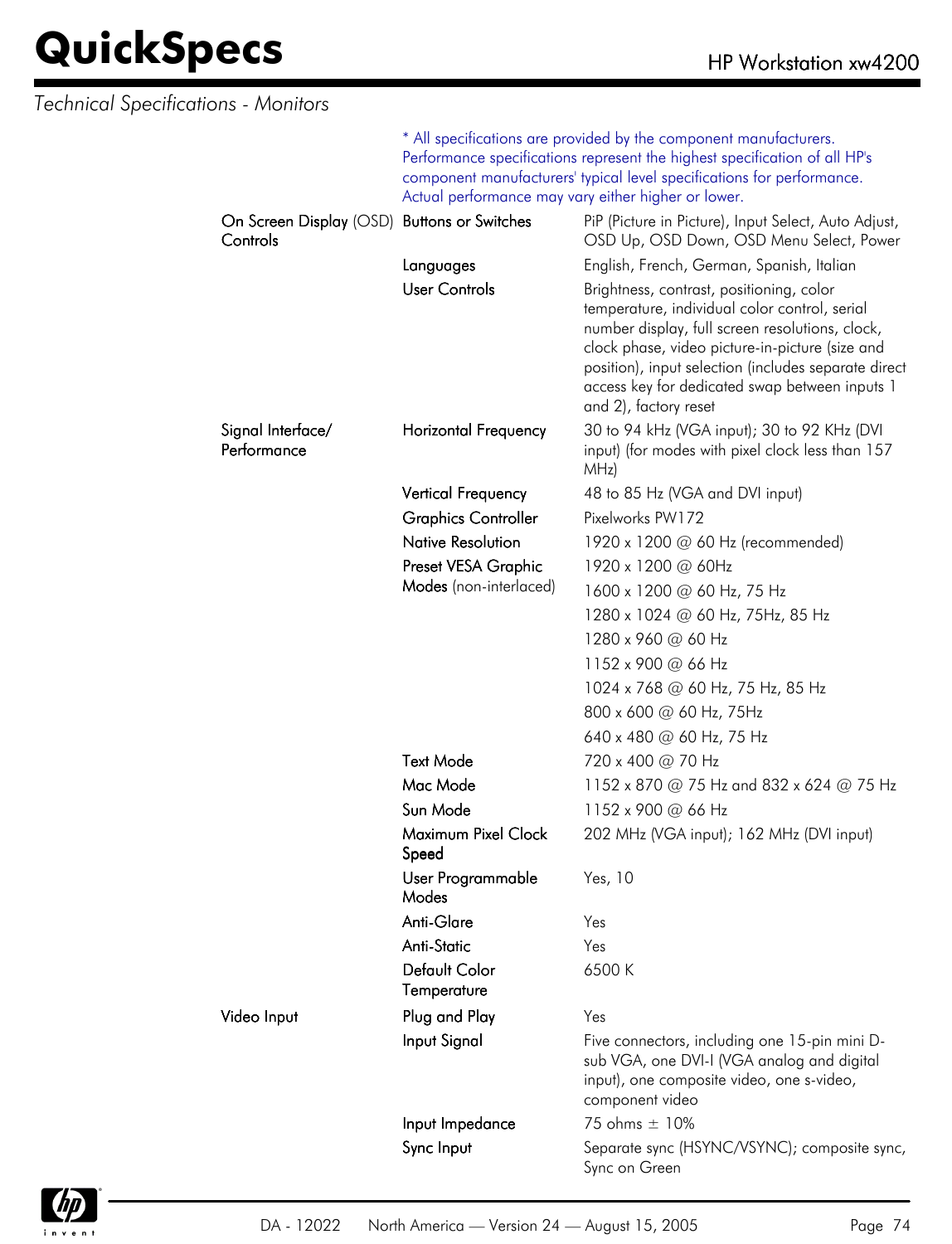|  | Technical Specifications - Monitors |                                    |                                                                                      |                                                                                                                                                                                                                                                                                                           |  |
|--|-------------------------------------|------------------------------------|--------------------------------------------------------------------------------------|-----------------------------------------------------------------------------------------------------------------------------------------------------------------------------------------------------------------------------------------------------------------------------------------------------------|--|
|  |                                     | Video Cable                        | VGA to VGA; VGA to DVI-I; DVI-D to DVI-I                                             |                                                                                                                                                                                                                                                                                                           |  |
|  |                                     | Video Cable Length                 | 5.9 ft $(1.8 \text{ m})$                                                             |                                                                                                                                                                                                                                                                                                           |  |
|  | Power                               | Input Power                        | VAC; internal power supply, 50 Hz/60 Hz                                              | Auto-Ranging, 90 to 132 VAC and 195 to 265                                                                                                                                                                                                                                                                |  |
|  |                                     | Frequency                          | 47.5 to 63 Hz                                                                        |                                                                                                                                                                                                                                                                                                           |  |
|  |                                     | Maximum                            | < 100 W                                                                              |                                                                                                                                                                                                                                                                                                           |  |
|  |                                     | <b>Power Saving</b>                | < 5 W                                                                                |                                                                                                                                                                                                                                                                                                           |  |
|  |                                     | Power Cable Length                 | 5.9 ft $(1.8 \text{ m})$                                                             |                                                                                                                                                                                                                                                                                                           |  |
|  | Mechanical                          | Dimensions $(H \times W \times D)$ | Unpacked                                                                             | 17.36 (min) to 20.9<br>$(max) \times 21.46 \times 8.27$ in<br>(44.1 (min) to 53.1<br>$(max) \times 54.5 \times 21.0$ cm)                                                                                                                                                                                  |  |
|  |                                     |                                    | (head only)                                                                          | Unpacked withou stand 14.57 x 21.46 x 3.35<br>in (37.0 x 54.5 x 8.5)<br>cm)                                                                                                                                                                                                                               |  |
|  |                                     |                                    | Packaged                                                                             | 11.5 x 25.75 x 23.86<br>in (29. 2 x 65.4 x 60.6)<br>cm)                                                                                                                                                                                                                                                   |  |
|  |                                     | Weight                             | Unpacked                                                                             | 22.27 lb (10.1 kg)                                                                                                                                                                                                                                                                                        |  |
|  |                                     |                                    | Packaged                                                                             | 30.87 lb (14.0 kg)                                                                                                                                                                                                                                                                                        |  |
|  |                                     | <b>Tilt Range</b>                  | -5 $^{\circ}$ to $+25^{\circ}$ vertical                                              |                                                                                                                                                                                                                                                                                                           |  |
|  |                                     | <b>Swivel Range</b>                | -35 $^{\circ}$ to + 35 $^{\circ}$                                                    |                                                                                                                                                                                                                                                                                                           |  |
|  |                                     | Height Adjustable                  | Yes, range 3.54 in (9.0 cm)                                                          |                                                                                                                                                                                                                                                                                                           |  |
|  |                                     | <b>Pivot Rotation</b>              | Yes                                                                                  |                                                                                                                                                                                                                                                                                                           |  |
|  |                                     | <b>Base</b>                        | Attached                                                                             |                                                                                                                                                                                                                                                                                                           |  |
|  | Environmental                       | Temperature -<br>Operating         | 46° to 95° F (10° to 35° C)                                                          |                                                                                                                                                                                                                                                                                                           |  |
|  |                                     | Temperature -<br>Non-operating     | 6 $^{\circ}$ to 140 $^{\circ}$ F (-10 $^{\circ}$ to 60 $^{\circ}$ C)                 |                                                                                                                                                                                                                                                                                                           |  |
|  |                                     | Humidity - Operating               | 20% to 80% non-condensing                                                            |                                                                                                                                                                                                                                                                                                           |  |
|  |                                     | Humidity -<br>Non-operating        | 5% to 85%                                                                            |                                                                                                                                                                                                                                                                                                           |  |
|  |                                     | Altitude - Operating               | $+12,000$ ft (+3,657.6 m)                                                            |                                                                                                                                                                                                                                                                                                           |  |
|  |                                     | Altitude -<br>Non-operating        | $+40,000$ ft $(+12,192$ m)                                                           |                                                                                                                                                                                                                                                                                                           |  |
|  | Options                             | <b>HP Desktop Access</b><br>Center | separately), and four USB ports for easy<br>the HP Desktop Access Center QuickSpecs. | Sold separately, the HP Desktop Access Center<br>Features integrated microphone/headset jacks,<br>dual function headset for phone/PC support, a<br>MultiBay slot for adding an optical drive (sold<br>integration of third-party digital solutions; part<br>number DK985A. For more information, refer to |  |